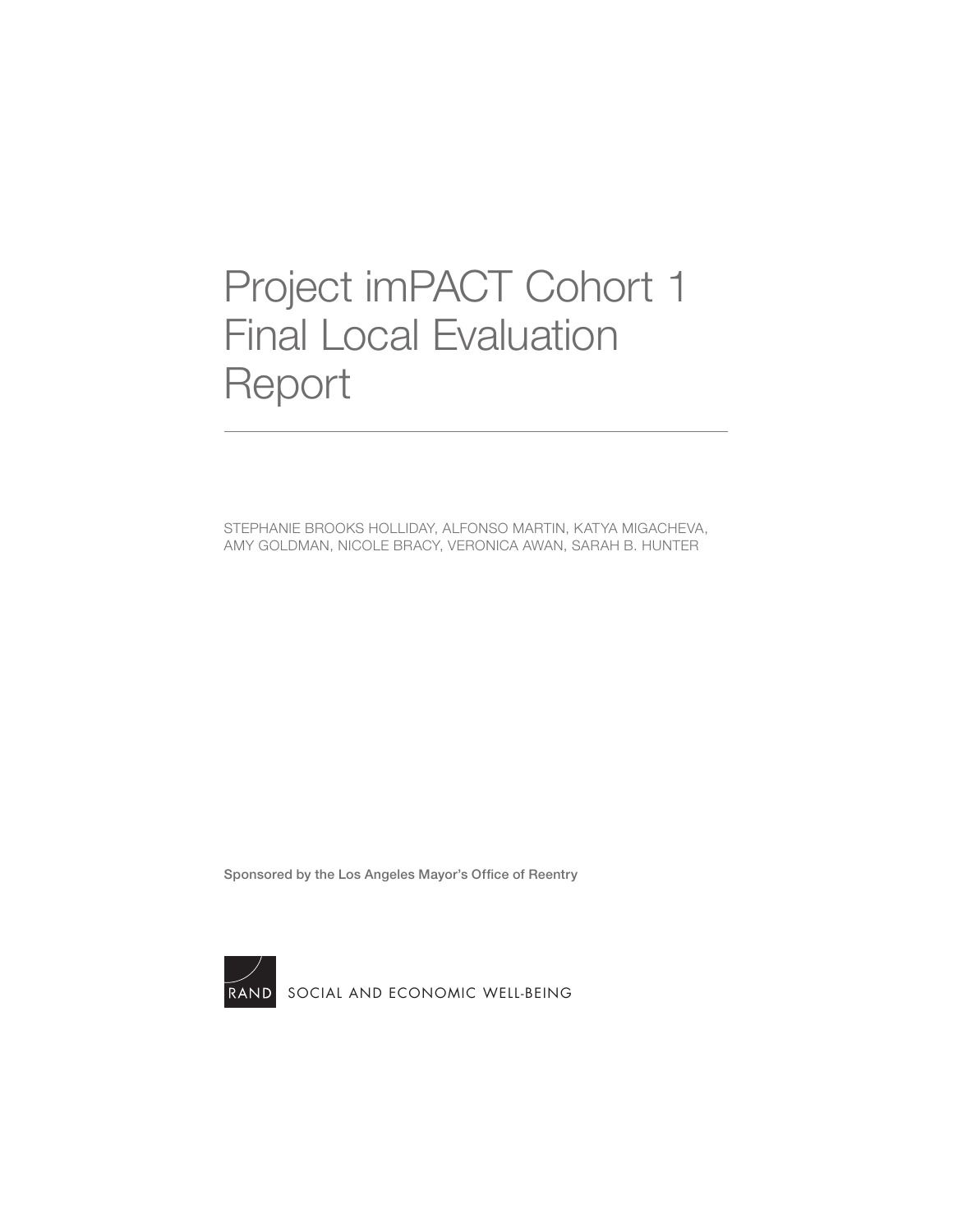For more information on this publication, visit **[www.rand.org/t/RRA1382-1](http://www.rand.org/t/RRA1382-1)**.

#### About RAND

The RAND Corporation is a research organization that develops solutions to public policy challenges to help make communities throughout the world safer and more secure, healthier and more prosperous. RAND is nonprofit, nonpartisan, and committed to the public interest. To learn more about RAND, visit [www.rand.org.](http://www.rand.org)

#### Research Integrity

Our mission to help improve policy and decisionmaking through research and analysis is enabled through our core values of quality and objectivity and our unwavering commitment to the highest level of integrity and ethical behavior. To help ensure our research and analysis are rigorous, objective, and nonpartisan, we subject our research publications to a robust and exacting quality-assurance process; avoid both the appearance and reality of financial and other conflicts of interest through staff training, project screening, and a policy of mandatory disclosure; and pursue transparency in our research engagements through our commitment to the open publication of our research findings and recommendations, disclosure of the source of funding of published research, and policies to ensure intellectual independence. For more information, visit [www.rand.org/about/principles.](http://www.rand.org/about/principles)

RAND's publications do not necessarily reflect the opinions of its research clients and sponsors.

Published by the RAND Corporation, Santa Monica, Calif. © 2021 RAND Corporation RAND<sup>®</sup> is a registered trademark.

#### Limited Print and Electronic Distribution Rights

This document and trademark(s) contained herein are protected by law. This representation of RAND intellectual property is provided for noncommercial use only. Unauthorized posting of this publication online is prohibited. Permission is given to duplicate this document for personal use only, as long as it is unaltered and complete. Permission is required from RAND to reproduce, or reuse in another form, any of its research documents for commercial use. For information on reprint and linking permissions, please visit [www.rand.org/pubs/permissions.](http://www.rand.org/pubs/permissions)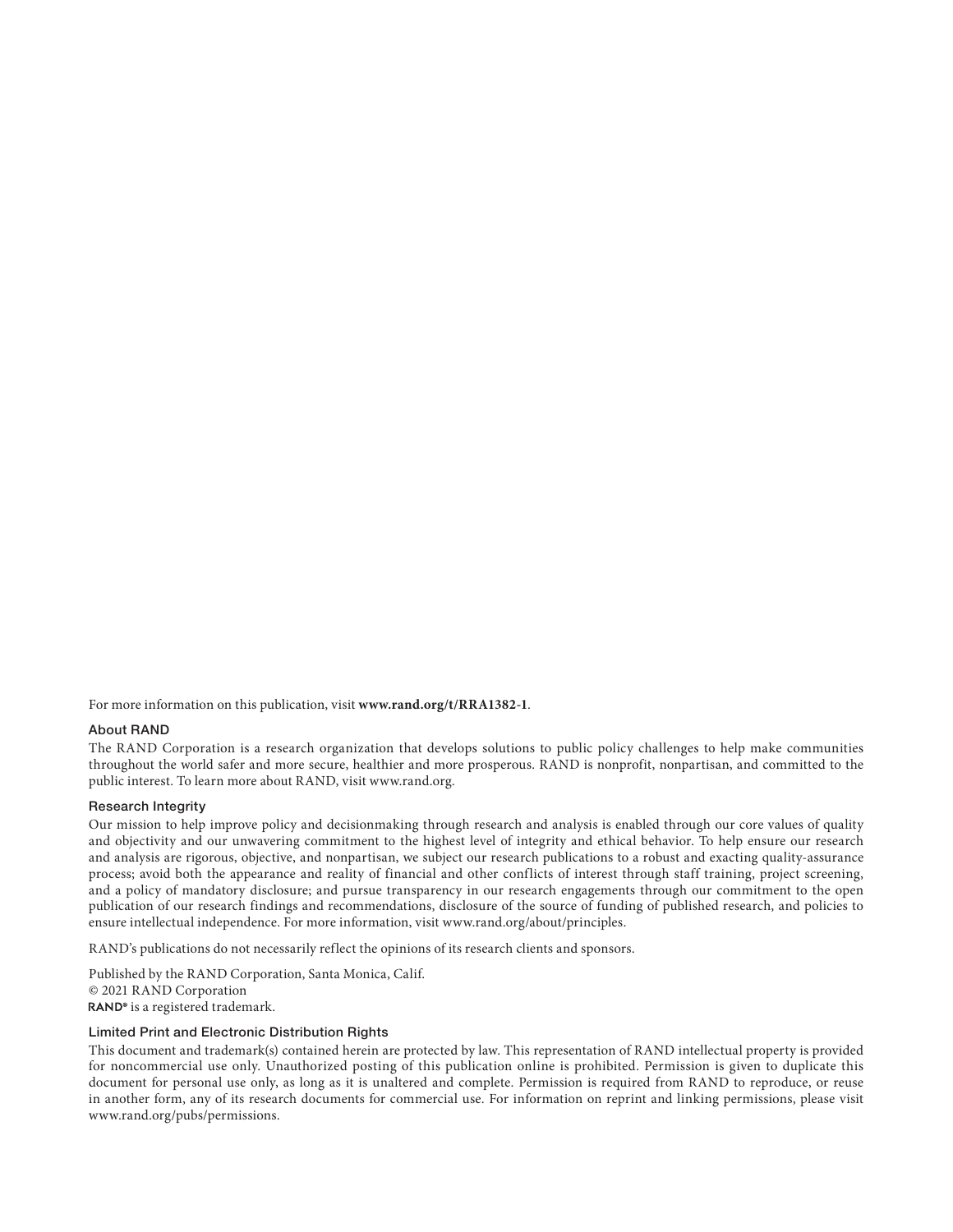The Proposition 47 grant program, administered by the California Board of State and Community Corrections (BSCC), provides discretionary grant funding to localities to provide community-based supportive services to justice-involved individuals. In June 2017, the Los Angeles Mayor's Office of Reentry was awarded Proposition 47 grant funding from the BSCC to implement Project imPACT. Project imPACT is a voluntary program designed to serve individuals who were arrested or convicted of a crime in the past year or who are currently on community-based supervision who also have a history of mental health and/or substance use concerns. This program provides employment, behavioral health, and legal services in an effort to help participants obtain and retain employment and reduce criminal recidivism. Project imPACT serves four regions of Los Angeles: South Los Angeles, Watts, Downtown, and San Fernando Valley. Proposition 47 grantees are required to collect data and evaluate their programs, and the Los Angeles Mayor's Office of Reentry selected RAND Corporation and Harder+Company as their evaluator. This final evaluation report summarizes our findings from a process and outcome evaluation of Cohort 1 of Project imPACT, which provided services from July 2018 to December 2020. Interested stakeholders of this report include the Los Angeles Mayor's Office; BSCC; the City of Los Angeles; as well as other municipalities or entities that provide supportive services to criminal justice populations or may be interested in implementing a similar program, both in and outside Los Angeles County.

RAND Social and Economic Well-Being is a division of the RAND Corporation that seeks to actively improve the health and social and economic well-being of populations and communities throughout the world. This research was conducted in the Justice Policy Program within RAND Social and Economic Well-Being. The program focuses on such topics as access to justice, policing, corrections, drug policy, and court system reform, as well as other policy concerns pertaining to public safety and criminal and civil justice.

Questions or comments about this report should be sent to the project leader, Stephanie Brooks Holliday [\(holliday@rand.org\)](mailto:holliday@rand.org). For more information about RAND Justice Policy, see <https://www.rand.org/well-being/justice-policy.html>or contact [justicepolicy@rand.org.](mailto:justicepolicy@rand.org)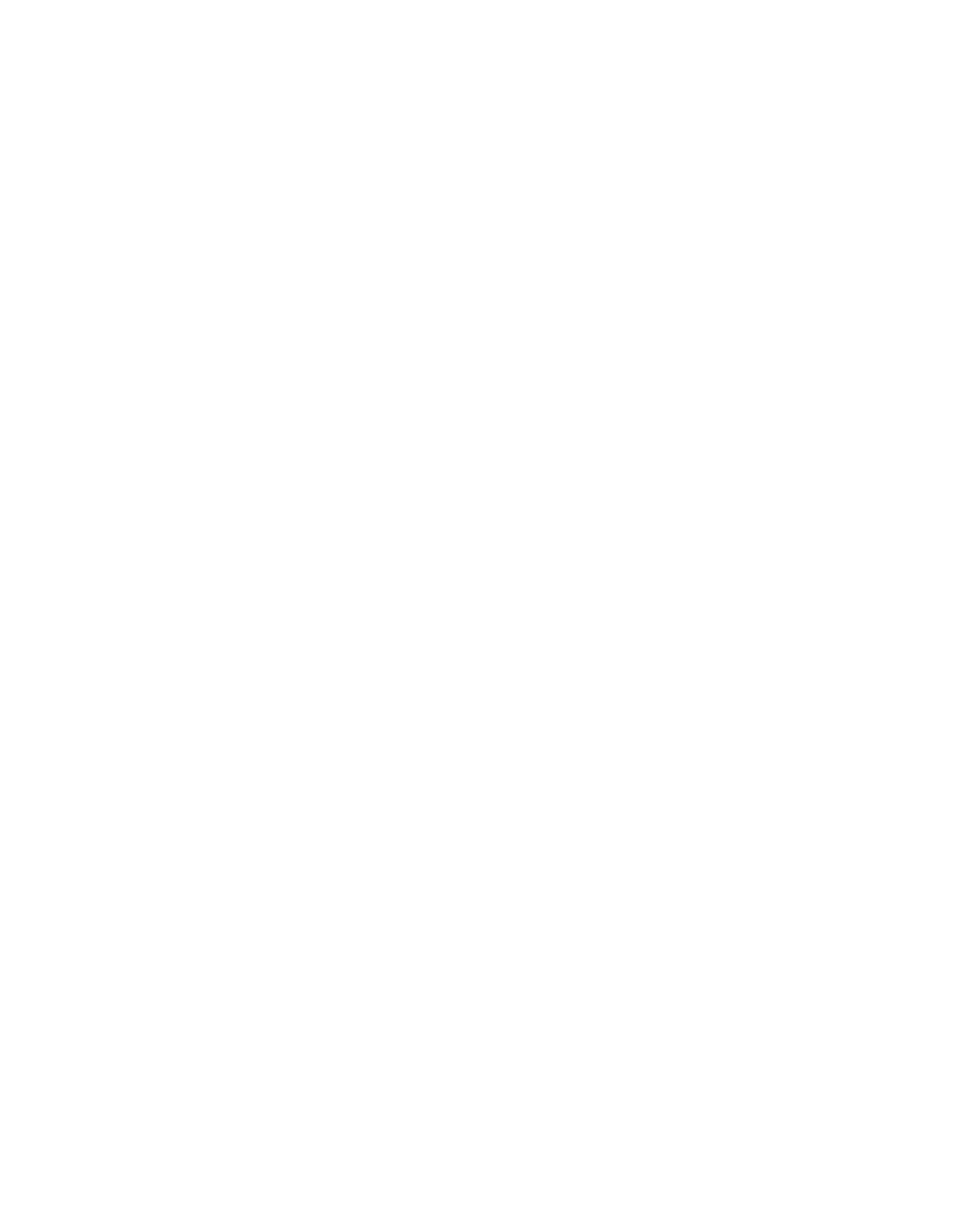## **Contents**

| <b>CHAPTER ONE</b>                                                              |
|---------------------------------------------------------------------------------|
|                                                                                 |
| Evidence Base for Employment-Focused Programs for Justice-Involved Individuals2 |
|                                                                                 |
|                                                                                 |
| <b>CHAPTER TWO</b>                                                              |
|                                                                                 |
|                                                                                 |
|                                                                                 |
|                                                                                 |
| <b>CHAPTER THREE</b>                                                            |
|                                                                                 |
|                                                                                 |
|                                                                                 |
|                                                                                 |
|                                                                                 |
| <b>CHAPTER FOUR</b>                                                             |
|                                                                                 |
|                                                                                 |
|                                                                                 |
| <b>CHAPTER FIVE</b>                                                             |
|                                                                                 |
|                                                                                 |
|                                                                                 |
|                                                                                 |
|                                                                                 |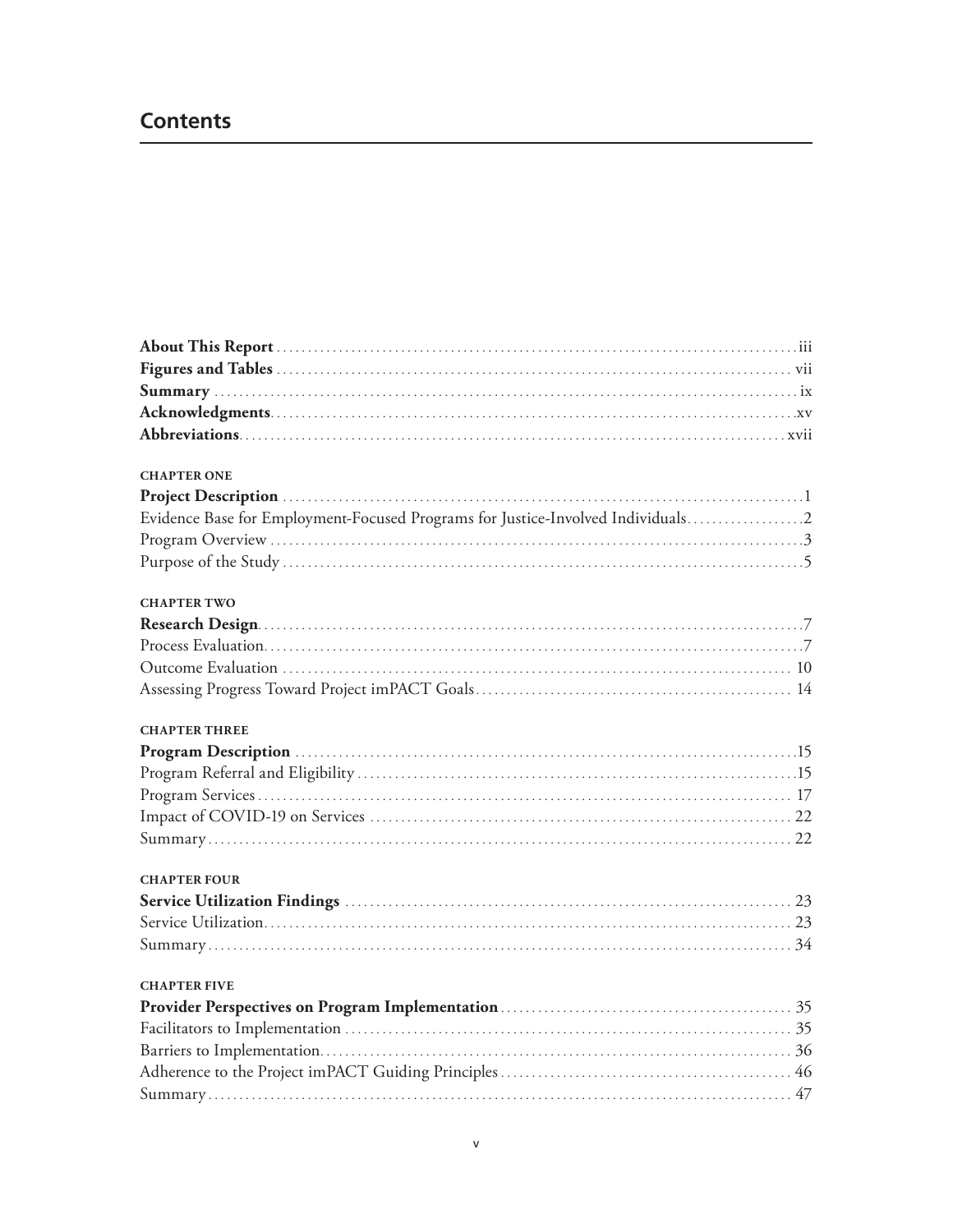#### **CHAPTER SIX**

| Improved Decisionmaking Skills and Outcomes of Cognitive Behavioral Therapy  49 |  |
|---------------------------------------------------------------------------------|--|
|                                                                                 |  |
|                                                                                 |  |
|                                                                                 |  |
|                                                                                 |  |

#### **CHAPTER SEVEN**

#### **CHAPTER EIGHT**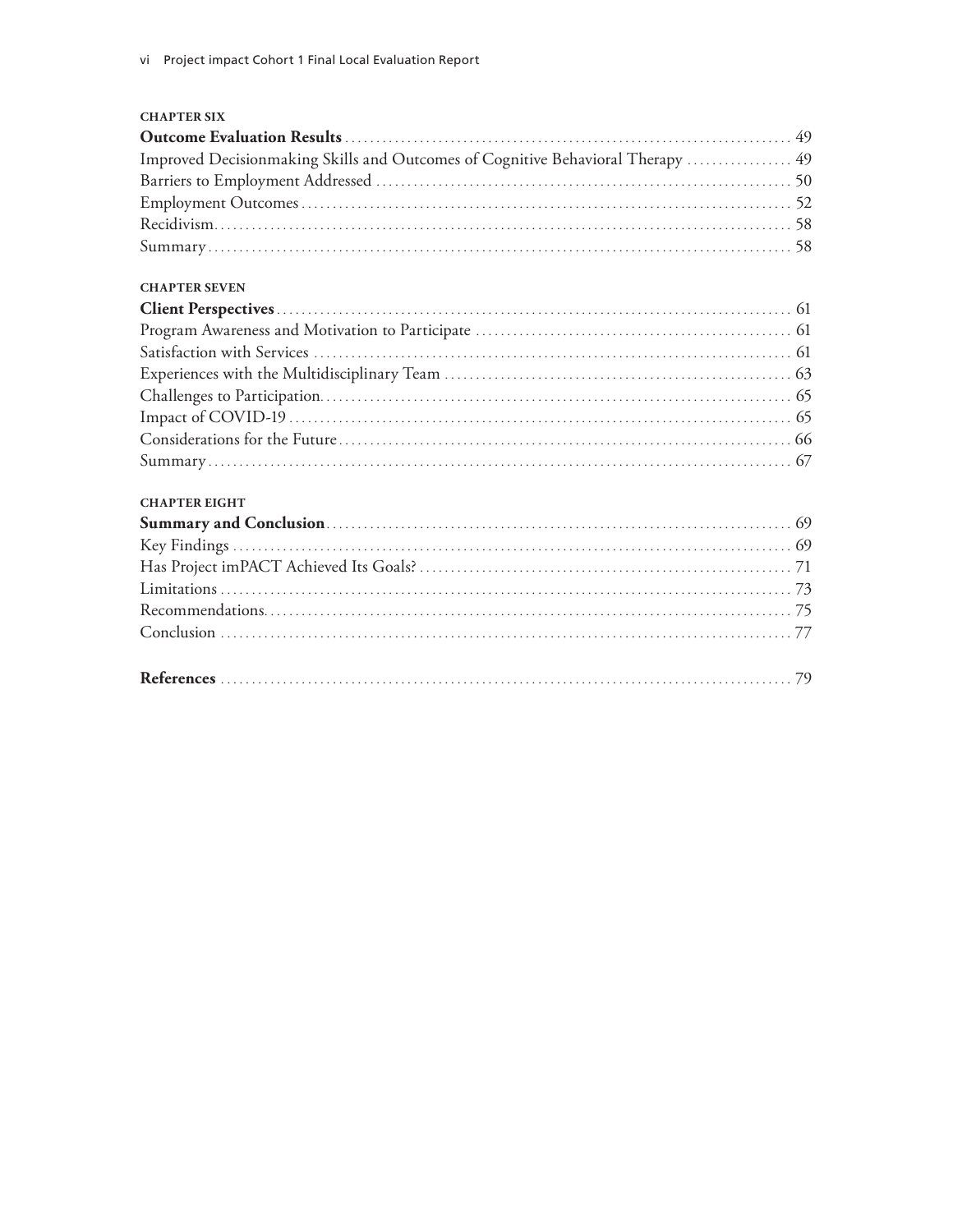# **Figures and Tables**

# **Figures**

## **Tables**

| S.1.  |                                                                            |  |
|-------|----------------------------------------------------------------------------|--|
| 2.1.  |                                                                            |  |
| 2.2.  |                                                                            |  |
| 2.3.  |                                                                            |  |
| 4.1.  |                                                                            |  |
| 4.2.  | Average Number of New Fellows Enrolled Monthly, Pre- and Post-COVID 24     |  |
| 4.3.  | Number and Characteristics of Fellows Enrolled in Project imPACT July      |  |
|       |                                                                            |  |
| 4.4.  |                                                                            |  |
| 4.5.  |                                                                            |  |
| 4.6.  | Number of Fellows Successfully Completing Core Employment Services,        |  |
|       |                                                                            |  |
| 4.7.  |                                                                            |  |
| 4.8.  | Number of Behavioral Health Sessions Attended per Month per Fellow,        |  |
|       |                                                                            |  |
| 4.9.  | Total Fellows Who Completed the "Minimum" Behavioral Health                |  |
|       |                                                                            |  |
| 4.10. |                                                                            |  |
| 4.11. | Total Fellows Who Successfully Completed Legal Services, Overall           |  |
|       |                                                                            |  |
| 4.12. | Cognitive Behavioral Therapy Participation, Overall and Regional  32       |  |
| 4.13. |                                                                            |  |
| 4.14. | Project imPACT Completion Status by Months Enrolled in                     |  |
|       |                                                                            |  |
| 4.15. | Number of Sessions of Each Service by Project imPACT Completion Status  34 |  |
| 5.1.  |                                                                            |  |
| 5.2.  |                                                                            |  |
| 6.1.  |                                                                            |  |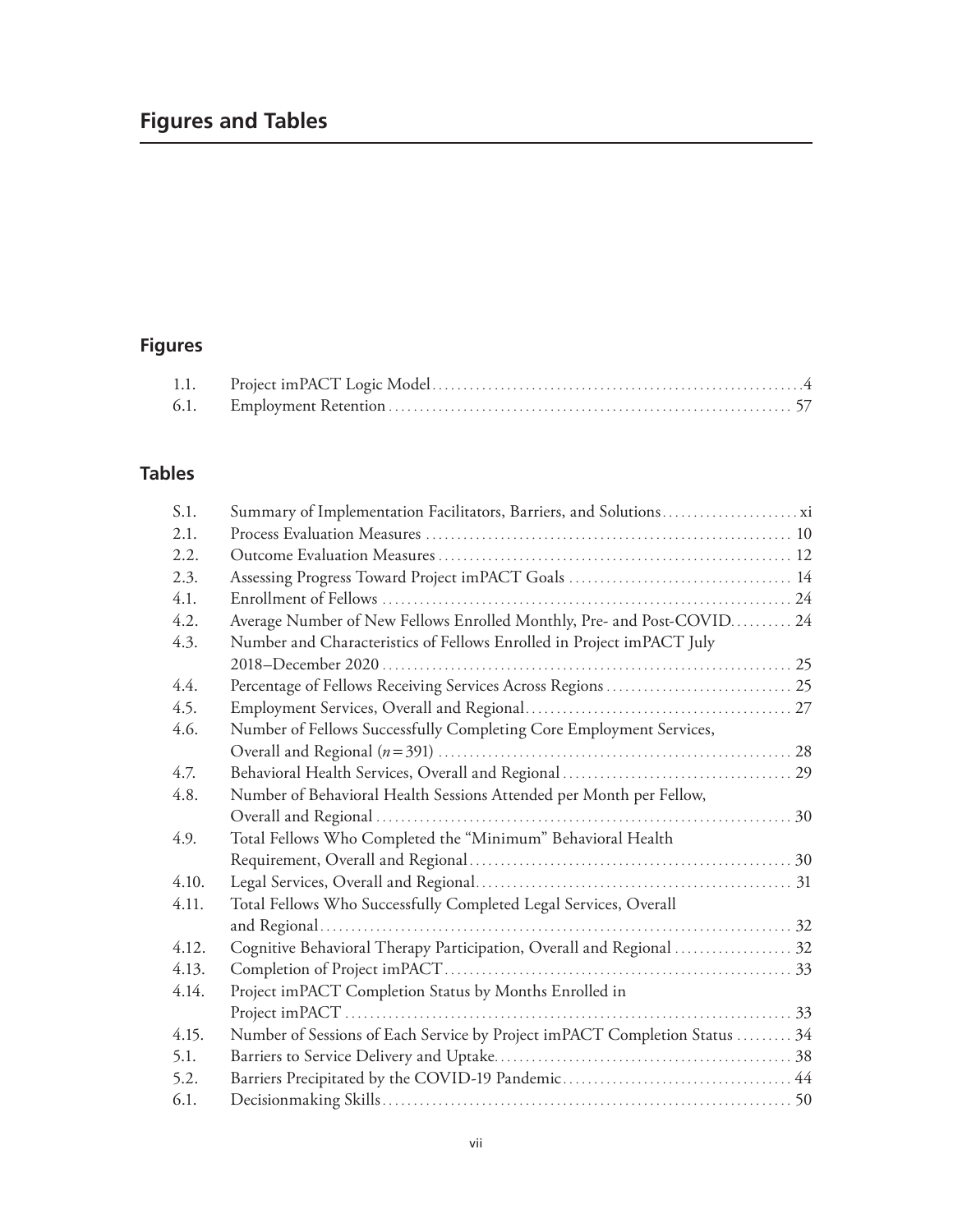| 6.2.  | Number of Fellows with Barriers Addressed with Employment Providers 51         |  |
|-------|--------------------------------------------------------------------------------|--|
| 6.3.  | Number of Fellows with Barriers Addressed with Behavioral Health Providers  52 |  |
| 6.4.  |                                                                                |  |
| 6.5.  |                                                                                |  |
| 6.6.  | Employment Status of Exiting Fellows Prior to and During COVID  54             |  |
| 6.7.  |                                                                                |  |
| 6.8.  | Obtaining Employment by Successful Completion of Program Services,             |  |
|       |                                                                                |  |
| 6.9.  | Obtaining Employment by Successful Completion of Program Services,             |  |
|       |                                                                                |  |
| 6.10. |                                                                                |  |
| 6.11. |                                                                                |  |
| 7.1.  |                                                                                |  |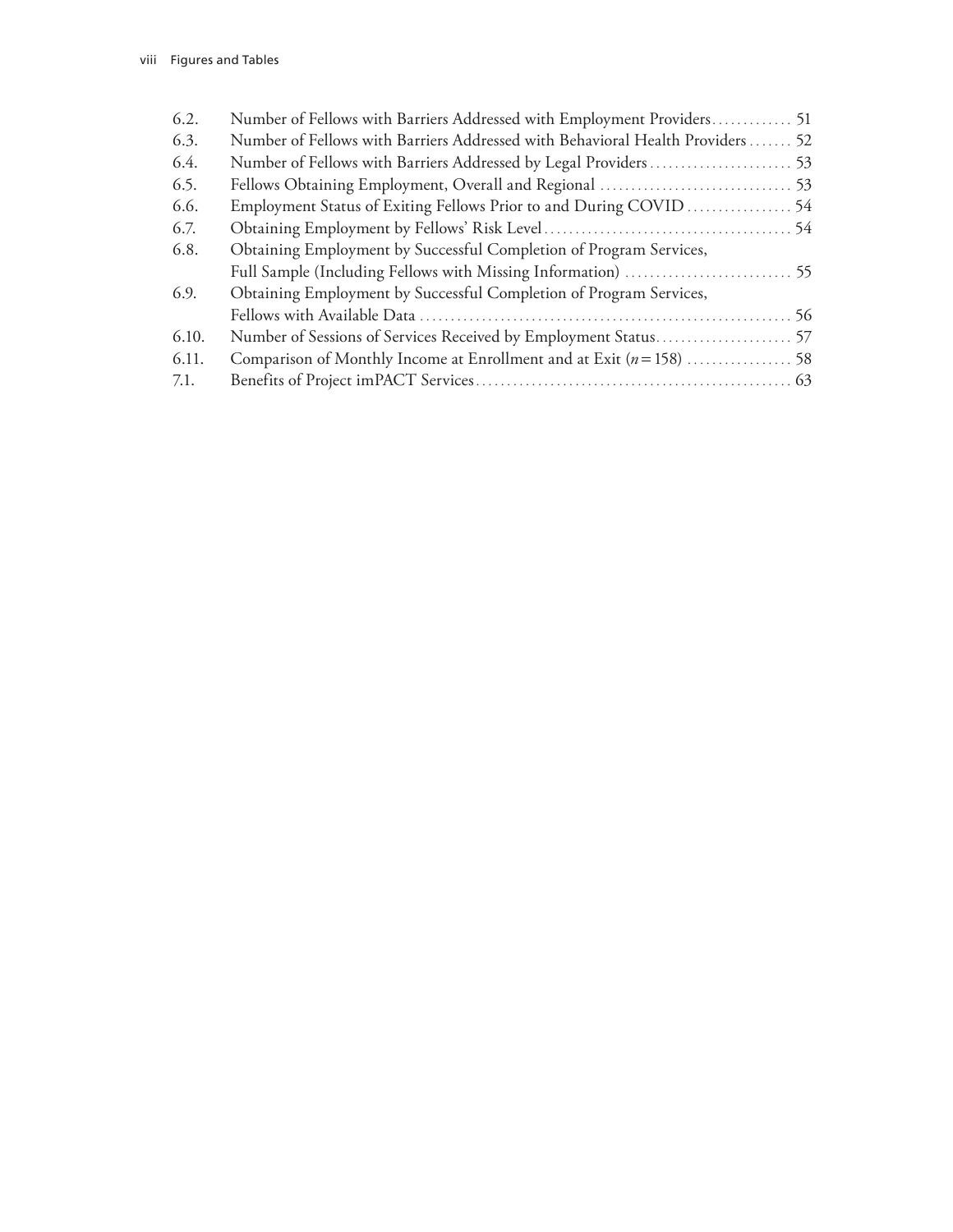Project imPACT is a program designed by the Los Angeles City Mayor's Office and funded by the California Board of State and Community Corrections under the first round of programmatic funding available from Proposition 47 (known as "Cohort 1"). Offered in four regions of Los Angeles, Project imPACT focuses on improving employment outcomes as a way to reduce future criminal justice system involvement. In addition to offering job training and job placement opportunities, Project imPACT aims to prepare its participants (known as Fellows) for successful employment through strengthening their psychological well-being and addressing the legal challenges they face. Project imPACT was designed to achieve five goals:

- 1. to create a program experience perceived to be positive and valuable by Fellows
- 2. improved ability among project partners to serve justice-involved individuals
- 3. adherence to the program's guiding principles, which include (a) community partnerships and collaboration, (b) trauma-informed care, (c) cultural competence, and (d) focus on the Fellow
- 4. improved employment outcomes
- 5. reduced recidivism.

RAND Corporation and Harder+Company (the evaluation team) conducted a mixed methods process and outcome evaluation of the first cohort of individuals served by Project imPACT from July 2018 to December 2020, when the program completed its provision of services under the first cohort of funding received from the state.<sup>1</sup> This report builds on our Two-Year Preliminary Evaluation Report, submitted in August 2019, which reported on the initial program planning phase (February 2018–July 2018) and program implementation through March 2019. The present report focuses on the implementation phase only (July 2018–December 2020), integrating data reported in the interim report with the additional data collection activities that took place over the last two years.

The process evaluation focused on the implementation of Project imPACT, including characteristics of Fellows served, types of services provided, whether services were provided with fidelity to the program's guiding principles, and implementation-related challenges and solutions. It is also assessed progress toward the first three Project imPACT goals. Process evaluation data included quantitative data submitted monthly by providers in each region, annual site visits with each program provider, participation by evaluation team members in meetings of the service providers, analysis of quarterly narratives submitted by providers about

<sup>&</sup>lt;sup>1</sup> Though one provider received an extension to provide services through April 2021, our report includes data collected through December 2020 to allow sufficient time for data cleaning and analysis.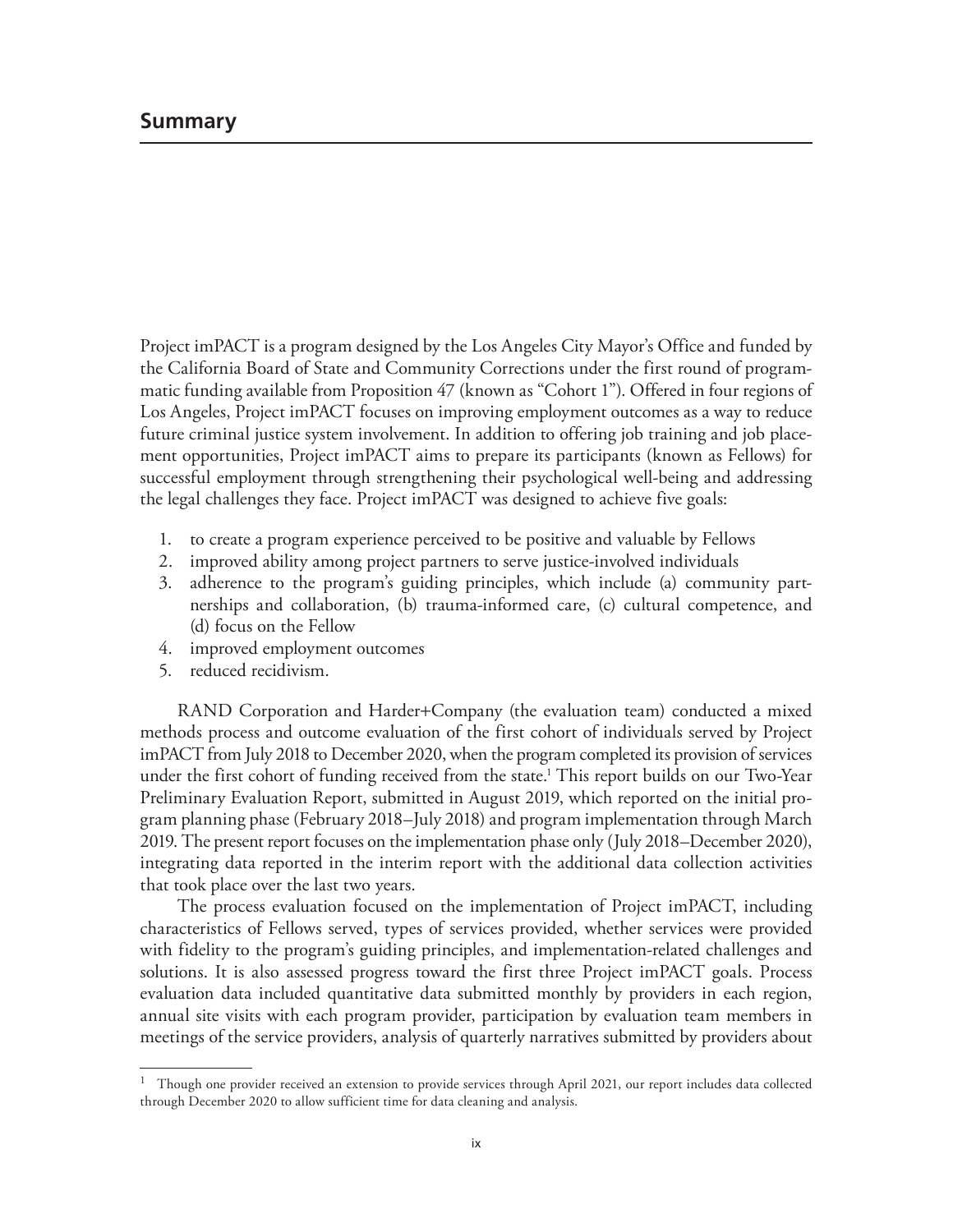challenges and accomplishments, and focus groups and interviews with program Fellows and alumni.

The outcome evaluation is examining whether Project imPACT achieves expected shortterm and intermediate outcomes. These include the following:

- improved decisionmaking, as measured by the Decision-Making scale of the TCU Psychological Functioning assessment (Institute of Behavioral Research, 2007)
- addressed barriers to employment, based on the professional judgment of service providers
- increased rates of employment and retention of employment (Goal 4). For this outcome, the Mayor's Office has established a target of 55 percent of enrolled Fellows obtaining employment during the first year of implementation. Retention is assessed at 6, 9, and 12 months
- reduced recidivism (Goal 5). Recidivism is being assessed using a definition developed for the program, which includes determining whether Fellows have any new convictions at 6, 12, and 18 months after completion of Project imPACT.

These outcomes were assessed through the collection of quantitative data from service providers.

As noted, two of these outcomes (those related to employment and recidivism) overlap with the overarching project goals established by the Mayor's Office. The other two outcomes (improved decisionmaking and addressing barriers to employment) are based on the theoretical foundation of the program.

#### **Summary of Process Evaluation Findings**

Project imPACT enrolled 432 individuals across regions. Fellows were largely male; African American/Black or Hispanic, Latino, or Spanish; and determined to be medium or high risk based on a structured risk-needs assessment. Project imPACT provides three core services: employment, behavioral health, and legal services. The majority of Fellows participated in all three types of services. The most common employment services were career readiness assessments, job coaching, and job development; the most common behavioral health service was individual counseling sessions; and the most common legal service was counsel and advice, though the most time was spent on full representation. Fellows also participated in a cognitive behavioral therapy (CBT) course focused on addressing criminogenic risk; about two-third of Fellows completed the full curriculum. About 78 percent of enrolled Fellows successfully fulfilled program requirements.

Through site visits, participation in regular program meetings, and narrative data submitted by providers, we learned about facilitators and barriers to implementation. In Table S.1, we summarize the primary facilitators to implementation, common barriers described by providers, and solutions developed to address the barriers.

Regarding the Fellow experience, Fellows had largely positive perceptions of the program. They highlighted the importance of the wraparound nature of the services, and though many joined for the employment services, they unexpectedly valued the behavioral health services quite highly. Fellows described benefits of each type of service (employment, behavioral health, and legal) and the dedication and cultural sensitivity of the service providers.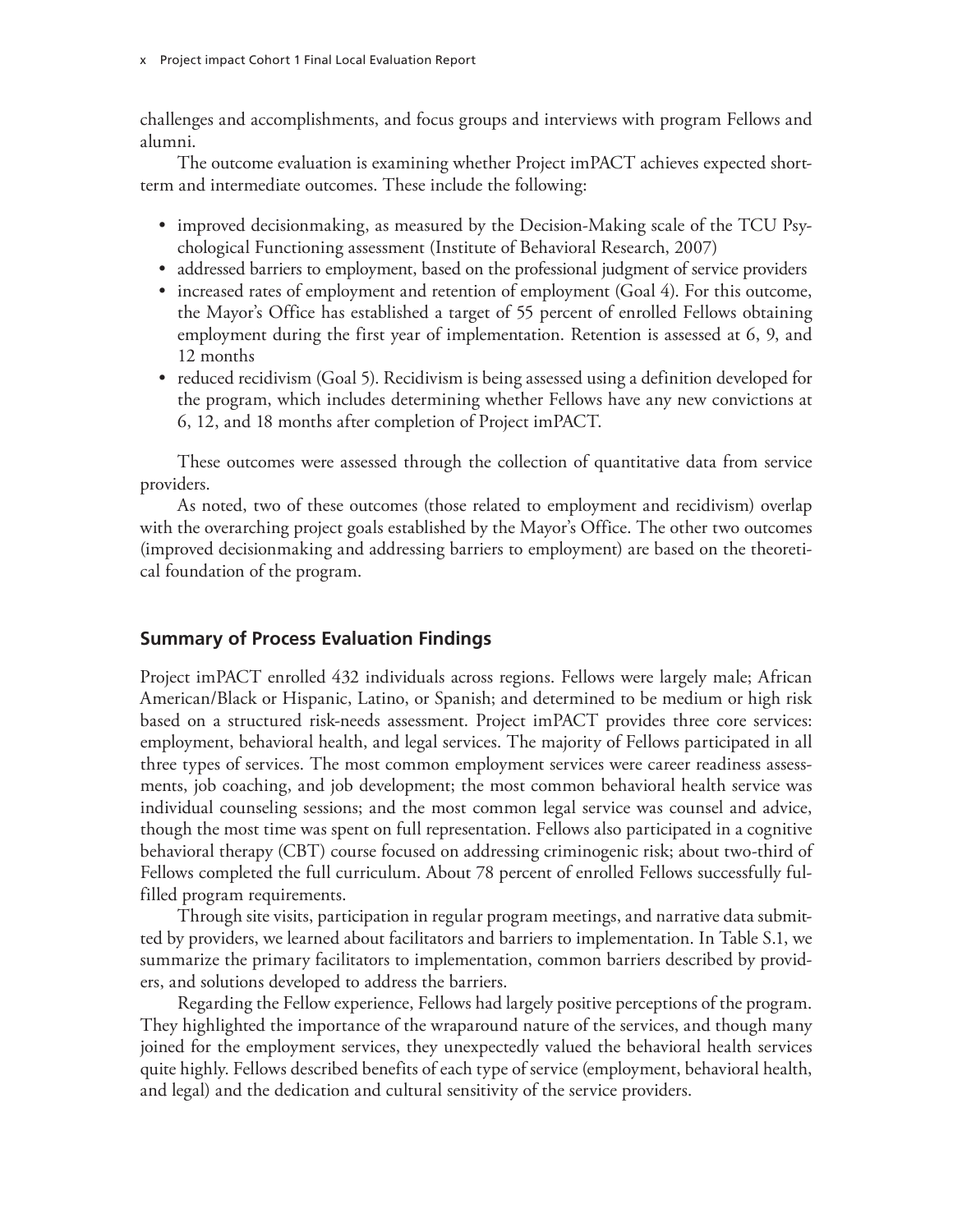#### **Table S.1 Summary of Implementation Facilitators, Barriers, and Solutions**

#### **Facilitators to Implementation**

Teamwork, commitment, and professionalism on the part of program staff

Providers' prior experience, including experience serving justice-involved individuals and providing employment-focused services, as well as lived justice system experience

Provider autonomy within the Project imPACT framework

Availability of legal and behavioral health services to support Fellows as they pursued employment

Ability to offer program services at four regions that drew on assets in their surrounding community

| <b>Barriers to Implementation</b>                                                                                                                                                                                    | <b>Solutions Identified</b>                                                                                                                                                                                                      |  |
|----------------------------------------------------------------------------------------------------------------------------------------------------------------------------------------------------------------------|----------------------------------------------------------------------------------------------------------------------------------------------------------------------------------------------------------------------------------|--|
| Difficulty engaging Fellows in CBT in a once-<br>weekly format                                                                                                                                                       | Enhanced relevance of curriculum to Fellows, offered<br>in short intensive course                                                                                                                                                |  |
| Difficulty motivating participation in behavioral<br>health services                                                                                                                                                 | Providers addressed stigma by considering<br>alternative ways to refer to behavioral health services<br>and explaining the value of services to Fellows, and<br>instituted three-session mandatory minimum number<br>of sessions |  |
| Staff turnover                                                                                                                                                                                                       | Providers quickly interviewed and hired<br>new candidates                                                                                                                                                                        |  |
| Limited capacity for collecting and submitting<br>evaluation data                                                                                                                                                    | Regularly revisited data definitions and collection<br>methods with the evaluation team and<br>Mayor's Office                                                                                                                    |  |
| Lack of physical space for services                                                                                                                                                                                  | Provider secured additional, more private space to<br>support behavioral health and legal services                                                                                                                               |  |
| Insufficient training on topics such as<br>trauma-informed care, or refresher trainings<br>for CBT                                                                                                                   | Providers pursued additional external trainings,<br>and Mayor's Office is planning a trauma-informed<br>care workshop                                                                                                            |  |
| Fellows have some remaining unmet needs, such<br>as limited access to transportation, housing, or<br>medical care; lack of funds to cover legal fees; or<br>food insecurity                                          | Providers were creative in creating a budget<br>for some supports (e.g., transit cards) and worked<br>with the Mayor's Office to develop a housing<br>services component                                                         |  |
| Need for additional awareness of the program<br>on the part of community stakeholders<br>(e.g., other community-based organizations,<br>potential employers)                                                         | Providers worked to raise knowledge of the program<br>in the community and requested more centralized<br>support from the Mayor's Office                                                                                         |  |
| Obstacles to Fellows completing services, including<br>substance use, external pressures (e.g., meeting<br>terms of community supervision), and severity of<br>mental health concerns                                | Providers established relationships with outside<br>services where they could refer Fellows and provided<br>additional support when possible                                                                                     |  |
| Effect of coronavirus disease-19 (COVID-19), including<br>lack of access to needed technology, Fellows' lack of<br>familiarity with remote platforms, and inability to<br>meet with Fellows and colleagues in-person | Providers met with Fellows in-person outside when<br>safe and possible, and advocated for increased access<br>to technology and private spaces (e.g., in Fellows'<br>shared housing settings)                                    |  |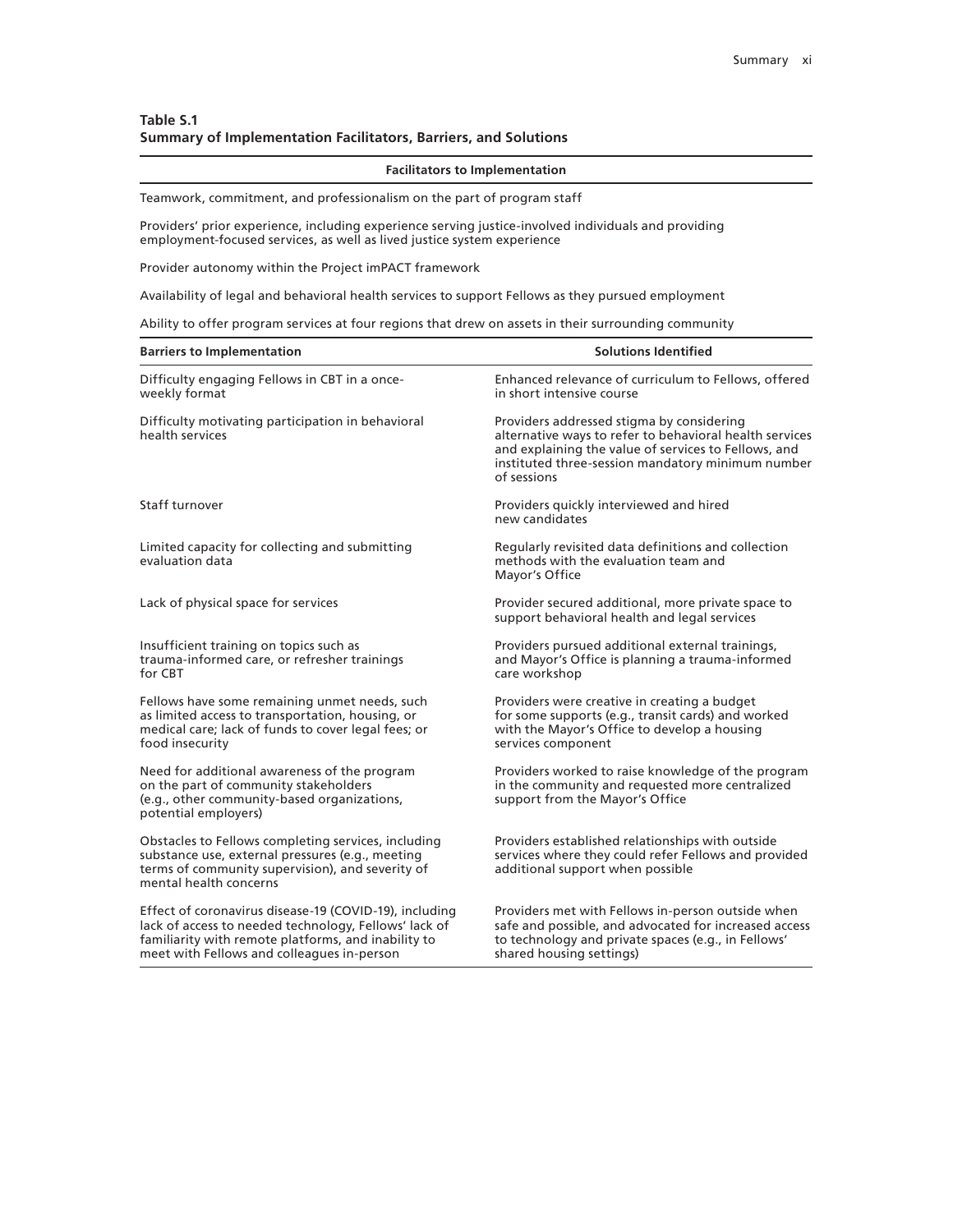#### **Summary of Outcome Evaluation Findings**

Regarding outcomes, no significant changes were observed on the decisionmaking scale, though our analyses were limited by high levels of missingness at the follow-up administrations of the scale. However, both providers and Fellows indicated that the CBT was valuable to helping Fellows identify problematic thinking and changing their behaviors. Regarding barriers to employment, providers addressed a wide range of needs with Fellows. This included barriers addressed by both employment and behavioral health providers, such as interview preparedness, need for a résumé, transportation, managing stress, anger management, and time management. In addition, legal providers helped 60 percent of Fellows to either correct, remove, seal, or expunge their records, or to take initial steps in that process (for those who were not yet eligible for expungement).

With respect to employment, a total of 192 Fellows obtained employment. This reflects 44 percent of all Fellows who had enrolled in Project imPACT. However, providers had lost contact with 185 Fellows (42.8 percent). If all of those individuals employed, the overall employment rate could be as high as 87 percent, though we expect that those who could not be contacted at follow-up were more likely to be unemployed. Therefore, we anticipate that the "true" employment rate was somewhere between 44 percent and 87 percent. Focusing on the 247 Fellows who they were able to follow up with, the employment rate was 77.7 percent (192 of 247). Among Fellows who provided income data at enrollment and exit, there was an increase of more than \$2,100 from enrollment to exit. Individuals who successfully completed employment services were more likely to obtain a job. Moreover, at 3- and 6-month follow-up, nearly 60 percent of Fellows were still employed. Employment retention decreased by 9- and 12-month follow-up, and the proportion of Fellows who were not reached by providers increased.

To assess recidivism, the evaluation team relied on self-report data that providers collected from Fellows at 6, 12, and 18 months after program completion. However, there were significant missing data, which precludes our ability to draw strong conclusions about recidivism. For example, 347 Fellows had reached the 6-month follow-up period. Of these, providers were able to reach 118, of whom one had been reconvicted. However, they were unable to reach 4 and did not attempt to reach 225.

#### **Has Project imPACT Achieved Its Goals?**

We assessed progress toward each of the five overarching Project imPACT goals.

#### **Goal 1: To Create a Program Experience Perceived to Be Positive and Valuable by Fellows**

Based on our observations, providers are dedicated to ensuring that services provided are relevant and effective. Providers are in frequent communication about services and Fellows, and the Mayor's Office has been an engaged partner to the providers. Our focus groups and interviews with current and past Fellows also make it clear that Fellows are largely satisfied with their experience in the program. They highlighted that the program provides access to services that address their needs and provide the tools they need to improve their future opportunities.

#### **Goal 2: Improvement of Project Partners' Ability to Serve Justice-Involved Individuals**

Providers across regions have participated in various trainings over the evaluation period that have improved their capacity to serve this population. Providers have also created partnerships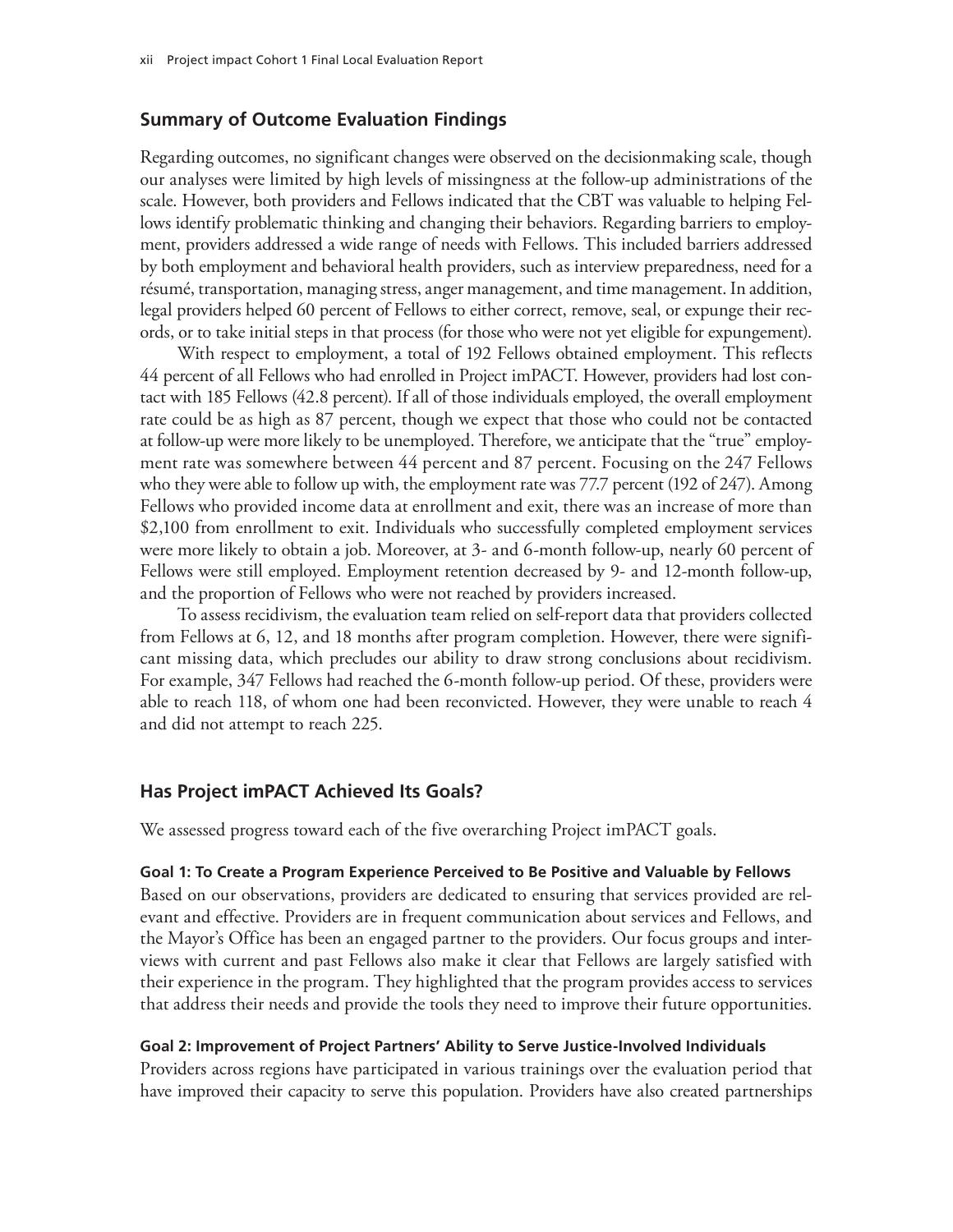with various local agencies to increase the stream of referrals to Project imPACT. There are some opportunities for improvement, though. For example, providers described a need for additional training, and coronavirus disease-19 (COVID-19) presented key challenges to serving Fellows—particularly given technology-related challenges.

#### **Goal 3: Adherence to the Program's Guiding Principles, Which Include (a) Community Partnerships and Collaboration, (b) Trauma-Informed Care, (c) Cultural Competence, and (d) Focus on the Fellow**

Project imPACT has successfully adhered to the program's guiding principles in many ways. Community partnerships are a key part of the program models. Providers receive referrals from community-based agencies, but also rely on community-based organizations to meet Fellows' needs. Regarding trauma-informed care, providers were aware of the role trauma plays for justice-involved individuals, though they did express interest in additional trauma-focused care training. In addition, providers described their efforts to be culturally competent and understanding of the backgrounds of the target population, and Fellows confirmed that they felt that providers are equipped to work with a diverse range of individuals. However, additional training may continue to build the capacity of providers to serve diverse populations. Finally, both providers and Fellows described the ways in which Fellows and their needs are centered in this program.

#### **Goal 4: Improved Employment Outcomes**

As described, 192 Fellows who enrolled in Project imPACT obtained employment. Using an "intent-to-treat" approach, which examines the employment rate among all individuals who enrolled in Project imPACT, it reflects a 44-percent employment rate. However, the rate of employment was even higher among those who completed employment services—66 percent. The majority of those employed were in full-time positions. At the beginning of the program, the Mayor's Office established a target of 55 percent of Fellows obtaining full-time employment. There are some challenges to knowing whether this target was reached given the large number of Fellows who were lost to follow-up—however, the rate of employment among those who completed employment services exceeds this target. Fellows also experienced a substantial increase in their monthly income during the program—a nearly 2,000-percent increase among those with complete data.

#### **Goal 5: Reduced Recidivism**

Given the obstacles the evaluation team experienced to collecting recidivism data, we were unable to formally assess progress toward this goal. We realize that this is a key limitation of our findings. However, Project imPACT received a second round of funding through Cohort 2 of programs funded through Proposition 47. To address this issue, we revised our protocol for the collection of data with Cohort 2 such that we can use identifiable data to access recidivism data from administrative records.

## **Recommendations**

Though Cohort 1 of Project imPACT has ended, the program continues to serve Fellows through Cohort 2. The program has demonstrated promise and ongoing data collection during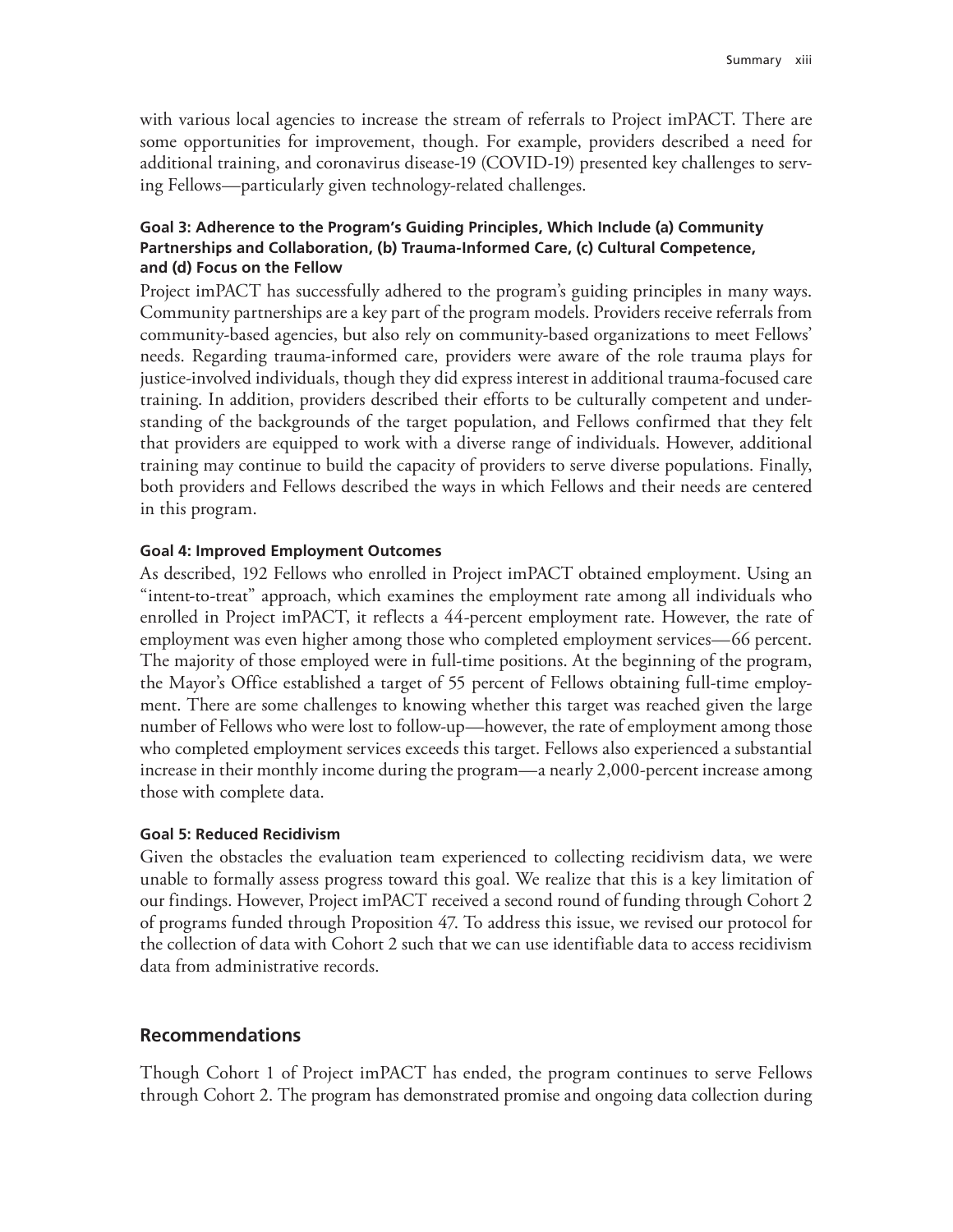Cohort 2 will allow us to continue to explore key themes regarding implementation and outcomes. We also plan to supplement existing data sources to strengthen our outcome evaluation, as described previously. Therefore, we identified the following recommendations for the ongoing implementation of the program:

## **Recommendation #1: Provide Needed Supports and Trainings for Project imPACT Providers**

There has been turnover across regions for a number of reasons, including providers leaving for other positions. Additional supports for providers might address factors that lead to turnover, such as burnout. This includes relevant trainings (e.g., better preparation for serving populations with high levels of complex trauma), but also considering whether there might be ways to address turnover or mitigate the effect of turnover on other providers and Fellows. Additional supports for staff and efforts to monitor for burnout might also be warranted, given providers' levels of dedication and the intensive nature of program services. It may also be worth considering whether additional support staff could alleviate the burden on providers by assisting with tasks such as outreach to participants lost to follow-up and collecting follow-up employment data.

## **Recommendation #2: Offer Additional Supports to Address Fellows' Other Common Psychosocial Needs**

The Mayor's Office has already worked with providers to add housing-related services as an option for Cohort 2 fellows. The program might also consider whether there are ways to address Fellow needs through "pop-up" services, such as a mobile health clinic or mobile fingerprinting event so that Fellows can request their RAP sheets to support the work of the legal providers. Providers may also work to bolster partnerships with other community-based organizations and local agencies that provide low-cost or no-cost services to this population, and from providing additional access to technology and related training.

## **Recommendation #3: Increase Awareness of the Program in the Greater Los Angeles Community**

This might include efforts to advertise the program to potential referral sources (e.g., probation or parole offices) and new potential employers, and to provide education to employers on the benefits of employing formerly justice-involved individuals. It might also include more formal connections between the program and other services offered by the city. In this way, raising the profile of the program will benefit current and future Fellows.

## **Recommendation #4: Continue to Expand the Evaluation Capacity of Project imPACT Providers**

Our evaluation team continues to identify opportunities to reduce burden on the providers, such as through development of a new case management system that providers can use for service provision and we can use to extract evaluation data. This will include elements to assist providers in their efforts to obtain follow-up data (e.g., by providing a reminder report with the names of Fellows due for employment follow-up submission in a given month). We also continue to provide technical assistance to providers to increase their evaluation capacity.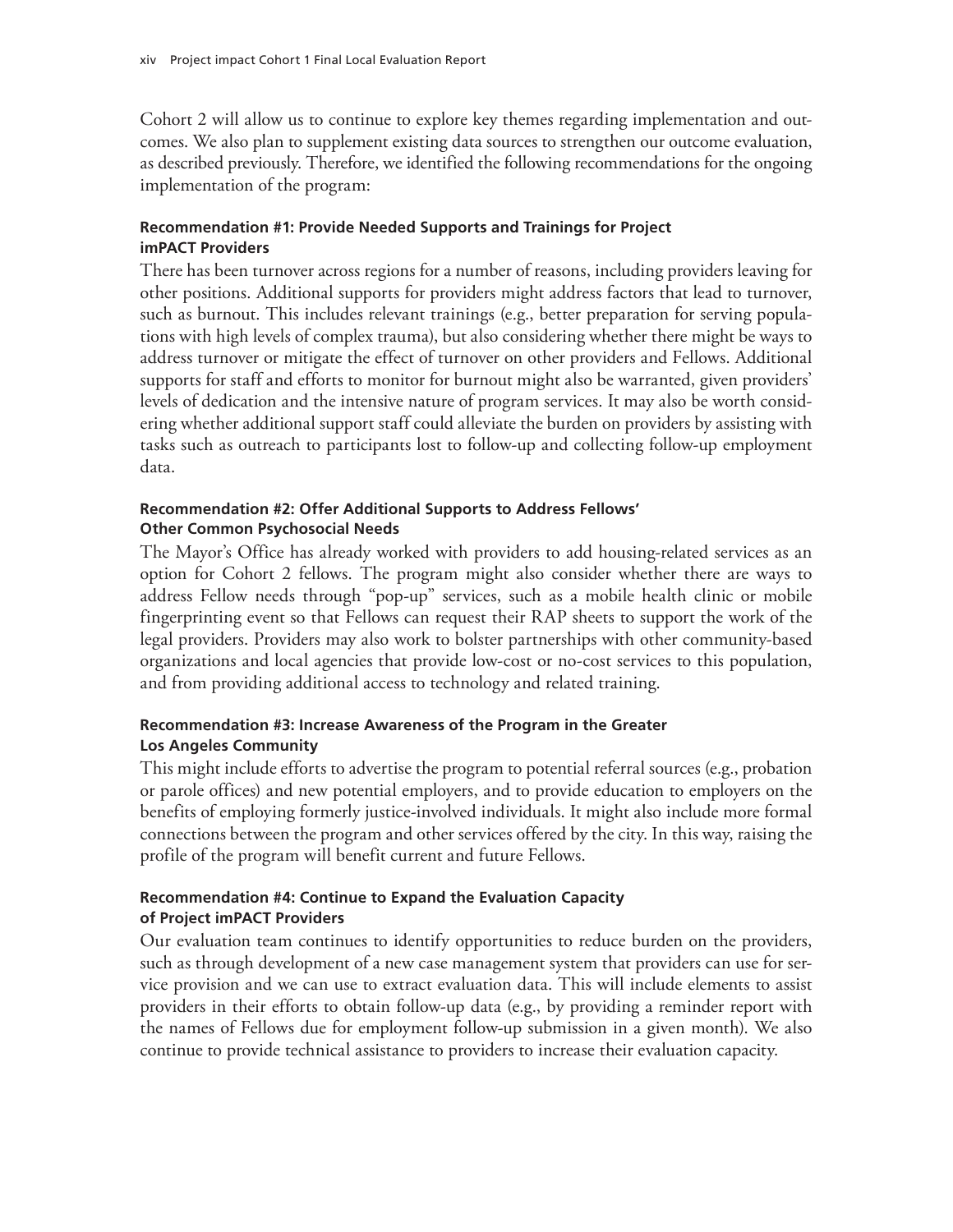We would like to acknowledge our sponsor, the Los Angeles Mayor's Office of Reentry. We would also like to acknowledge the staff at each of the community-based provider organizations involved with Project imPACT for their roles in data collection for this evaluation, including Center for Employment Opportunities, Friends Outside in Los Angeles, Watts Labor Community Action Committee, Youth Policy Institute, AMAAD Institute, Homeless Health Care Los Angeles, Legal Aid Foundation of Los Angeles, and Neighborhood Legal Services of Los Angeles County. We would also like to thank Fellows enrolled in Project imPACT for their willingness to contribute to this evaluation. Finally, we thank our quality assurance reviewers for their thoughtful feedback on this report.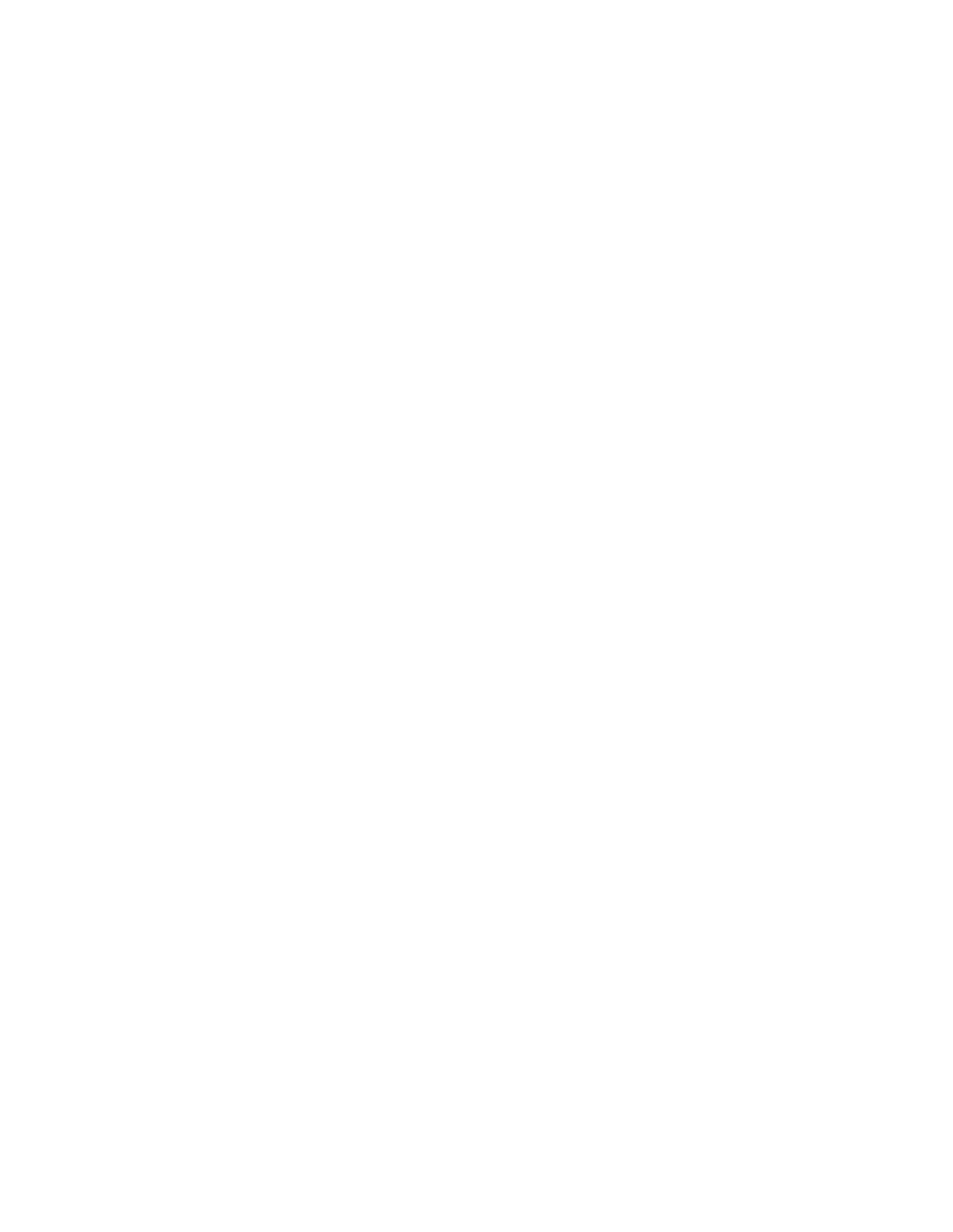# **Abbreviations**

| <b>BSCC</b> | Board of State and Community Corrections               |
|-------------|--------------------------------------------------------|
| <b>CBT</b>  | cognitive behavioral therapy                           |
| <b>CEO</b>  | Center for Employment Opportunities                    |
| COVID-19    | coronavirus disease-19                                 |
| <b>DMV</b>  | department of motor vehicles                           |
| M           | mean                                                   |
| LGBTQ+      | lesbian, gay, bisexual, transgender, queer, and others |
| LS/CMI      | level of service/case management inventory             |
| <i>SD</i>   | standard deviation                                     |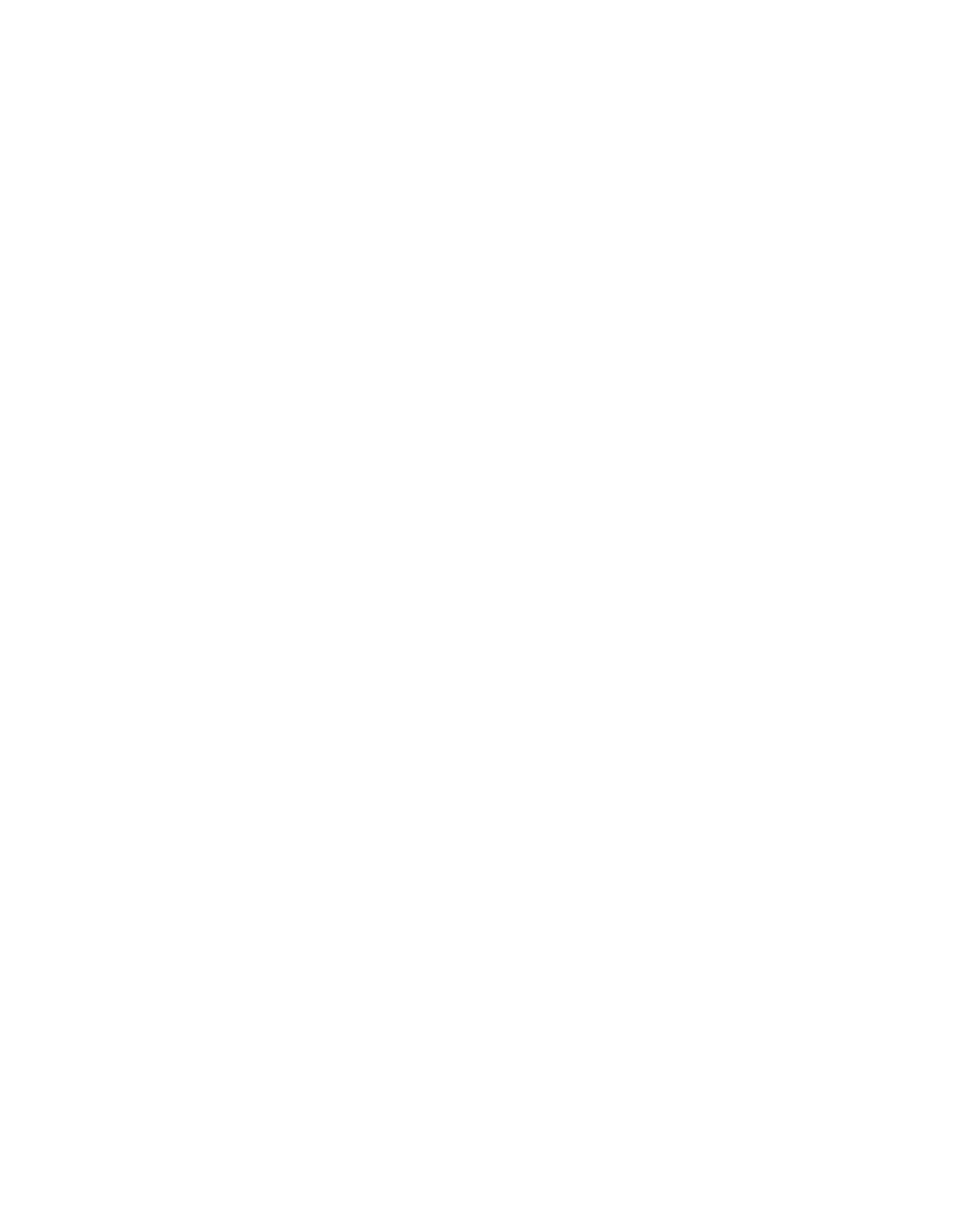In 2014, the State of California passed Proposition 47, also known as the Safe Neighborhoods and Schools Act (California Courts, 2019). Proposition 47 created new misdemeanor offense categories and reclassified certain property and drug possession felony offenses as misdemeanors. It also authorized resentencing and reclassification for individuals already sentenced for those offenses. As a result of these reclassifications, individuals who previously would have been incarcerated in the state prison system through the California Department of Corrections and Rehabilitation were instead handled at the local level (Taylor, 2016). In addition to reducing the state correctional population, it was expected that law enforcement agencies would decline to pursue some of these new misdemeanor cases, thereby reducing the census of local jails as well (Taylor, 2016).

The savings created at the state level were required to be invested into local jurisdictions in the form of funding for prevention and support programs, victim services, and behavioral health services (Judicial Council Criminal Justice Services, 2016). Sixty-five percent of these savings are required to fund programs for individuals involved in the criminal justice system, with priority given to programs that "reduce recidivism of people convicted of less serious crimes (such as those covered by Proposition 47) and those who have substance abuse and mental health problems" (Taylor, 2015, p. 8). The Board of State and Community Corrections (BSCC) was charged with distributing these funds.

In 2017, the first round of funding from Proposition 47 (known as "Cohort 1") was awarded to communities through a competitive grant process (BSCC, 2019). A total of \$103 million was awarded to 23 programs across the state of California. These programs are designed and administered by public agencies, including city and county agencies and local school districts (BSCC, 2018). In turn, these agencies contracted with local community-based organizations to provide services. Programs were required to include mental health services, substance use disorder treatment, and/or diversion programs, and serve adults or juveniles who had been "arrested, charged with or convicted of a criminal offense AND a history of mental health issues or substance use disorders" (BSCC, 2016, p. 9). Certain guiding principles were outlined by the BSCC, including the value of community partners, provision of culturally competent and trauma-informed services, and addressing barriers to serving this population. However, outside these requirements, jurisdictions were given latitude to design programs suited to the needs of their area. All programs funded through Proposition 47 were required to set aside funding for an evaluation of the program's implementation and effectiveness.

Project imPACT is one of the programs funded through this program. Designed by the City of Los Angeles Mayor's Office of Reentry, Project imPACT focuses on improving employment outcomes—a known criminogenic need (Bonta & Andrews, 2017)—as a way to reduce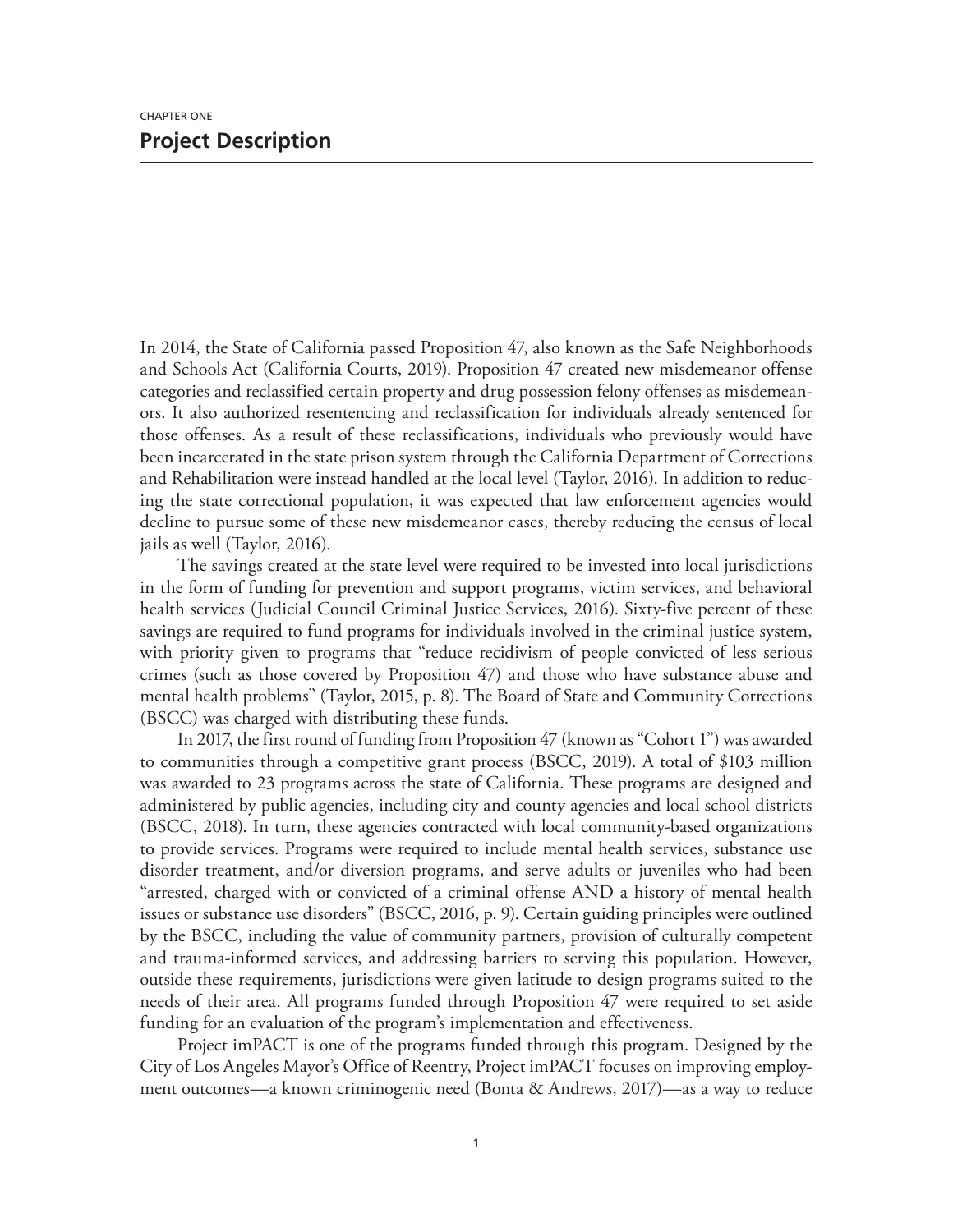future criminal justice system involvement. In addition to offering job training and job placement opportunities, Project imPACT aims to prepare its Fellows for successful employment through strengthening their psychological well-being and addressing the legal challenges they may face.

## **Evidence Base for Employment-Focused Programs for Justice-Involved Individuals**

There have been several studies examining employment-focused services for justice-involved populations, though they provide mixed evidence as to the effectiveness of such programs. For example, a study of a program providing job readiness training and employment placement assistance found that 26.2 percent were employed at 12 months, compared with 22.0 percent of the comparison group, who received a list of community resources (Farabee, Zhang, & Wright, 2014). Another study examined participants of a job coaching program, finding that the time to employment after completing the program was similar for formerly justice-involved individuals and nonjustice-involved individuals (Formon, Schmidt, & Henderson, 2018). Starting salaries were also similar. A recent review described the findings of several randomized controlled trials of programs offering of wraparound service models, combining employment services with other supportive services such as substance use treatment, case management, life skills training, or cognitive behavioral therapy (CBT) (Doleac, 2019). These studies also yielded mixed results, with some finding no significant effect on employment outcomes, but others finding positive effects on employment two years after enrollment and on participant income.

A handful of studies have examined programs that use a transitional job model, which provides individuals with subsidized employment as a way to build job skills, with the ultimate goal of helping individuals transition into unsubsidized employment. Many of these studies have focused on the Center for Employment Opportunities (CEO), a national organization that uses a transitional job model. A study in New York found that individuals who participated in CEO programming had similar rates of unsubsidized employment as a comparison group—roughly 50 percent had unsubsidized employment at some point during the two years after program completion (Redcross, Millenky, et al., 2012). A more recent study found a more consistent, positive effect of CEO services on employment compared with a comparison group (CEO, 2019). However, a study of another transitional job model found that outcomes were fairly similar to individuals who received more basic job search assistance (Redcross, Bloom, et al., 2010).

In addition to improving economic outcomes for justice-involved individuals, addressing employment had the potential to reduce the risk of future recidivism, because employment has been identified as a criminogenic need (Bonta & Andrews, 2017). However, findings regarding recidivism have also been mixed. Transitional job models have been associated with reduced likelihood of future arrests, convictions, and incarcerations (CEO, 2019; Harder+Company, 2015; Redcross, Millenky, et al., 2012). However, Visher, Winterfield, and Coggeshall, 2005, conducted a meta-analysis of employment services programs for justice-involved individuals. They identified eight randomized controlled trials for inclusion and found no significant effect of the interventions on arrests. The review of wraparound service models also found little effect of these programs on recidivism, and in some cases, that program participants had higher rates of justice system involvement than those in the comparison groups (Doleac, 2019).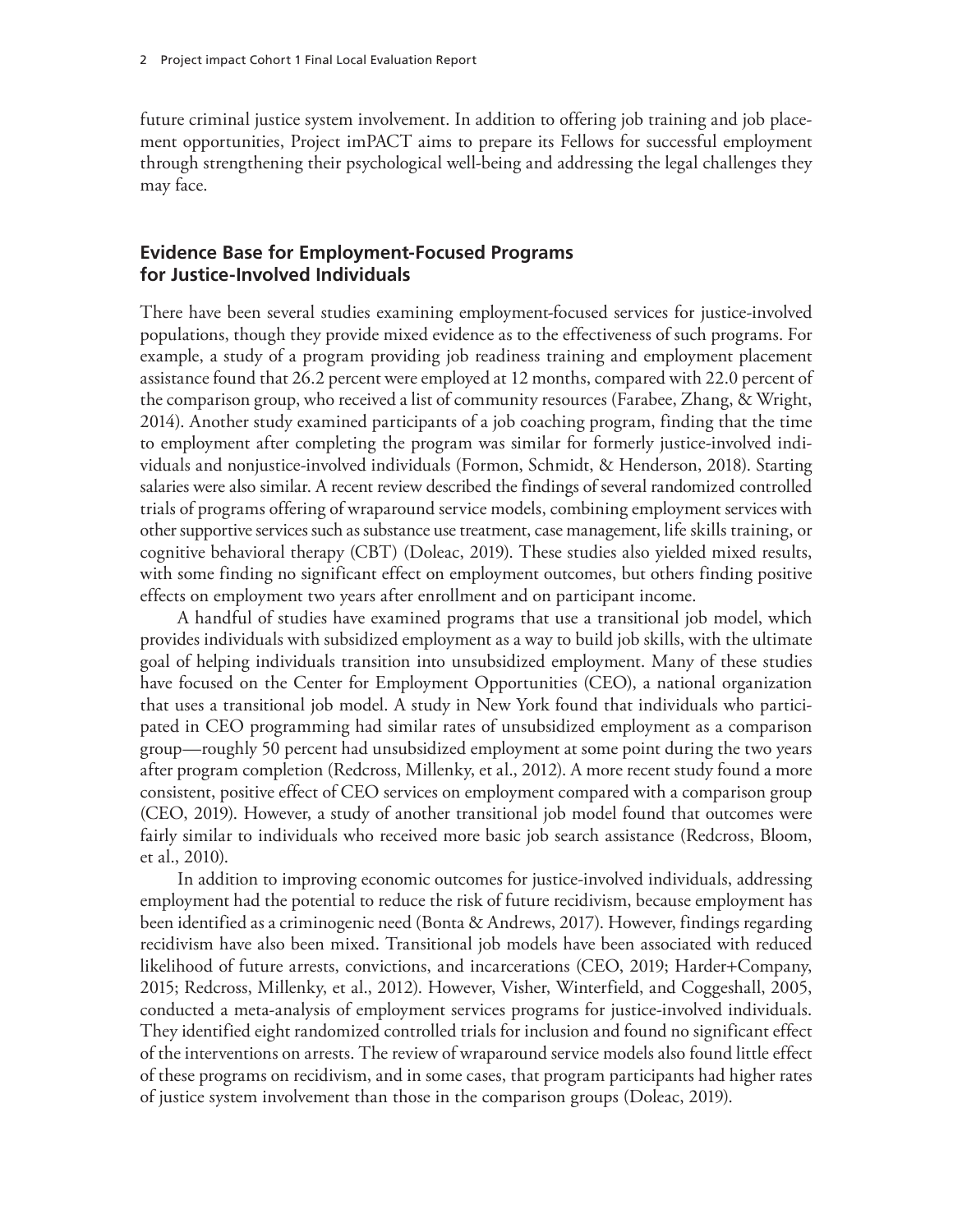## **Program Overview**

Though these studies provide mixed evidence for the effectiveness of employment-focused services for justice-involved individuals, Project imPACT is distinct from some existing models of employment services in several ways. First, Project imPACT was designed to serve individuals who have a history of mental health conditions and/or substance use disorders. Second, Project imPACT was designed as a wraparound service model. Though prior research has been mixed on the effectiveness of wraparound models (Doleac, 2019), these programs vary in the specific supports they offer, and understanding the effectiveness of the constellation of services provided by Project imPACT remains an important goal. In Project imPACT, employment services form the core of the program, but clients (known as "Fellows") also receive behavioral health, legal services, and CBT aimed at addressing criminogenic thinking. A peer navigator—a program staff member with lived experience of incarceration or involvement with the justice system—works closely with Fellows throughout their time in the program. Fellows are also eligible to receive housing services once they have obtained employment. By utilizing the employment service providers and PACTeam (with "PAC" standing for peer navigator, attorney, and counselor) to provide wraparound, holistic support specific to the needs of individuals involved in the justice system, Project imPACT aims to improve employment outcomes and job retention for Fellows, reduce recidivism, and enable community-based partners to serve this population more effectively. Project imPACT services are provided in four areas of Los Angeles: Watts, South Los Angeles, Downtown, and San Fernando Valley. Each of these regions has a separate team of providers working to support Fellows.

#### **Program Goals and Objectives**

Project imPACT was designed to achieve five goals:

- 1. to create a program experience perceived to be positive and valuable by Fellows
- 2. improved ability among project partners to service justice-involved individuals
- 3. adherence to the program's guiding principles, which include (a) community partnerships and collaboration, (b) trauma-informed care, (c) cultural competence, and (d) focus on the Fellow.
- 4. improved employment outcomes
- 5. reduced recidivism.

These program goals were established by the Los Angeles Mayor's Office when developing Project imPACT. In addition to these overarching goals, certain targets were established related to service provision (e.g., number of individuals served by the program); in addition, though increasing employment and reducing recidivism are the main focus of the program, there are additional short-term effects that are expected of the program and are being measured as part of the evaluation. We describe the relationship between those process and outcome targets and the overarching Project imPACT goals in the subsequent sections.

Ultimately, Project imPACT is designed to reduce recidivism. However, there are also more proximal effects that the program is expected to achieve. In the short-term, Project imPACT aims to improve participant decisionmaking, via the CBT curriculum, and address barriers to employment, through the employment, legal, and behavioral health services. It is expected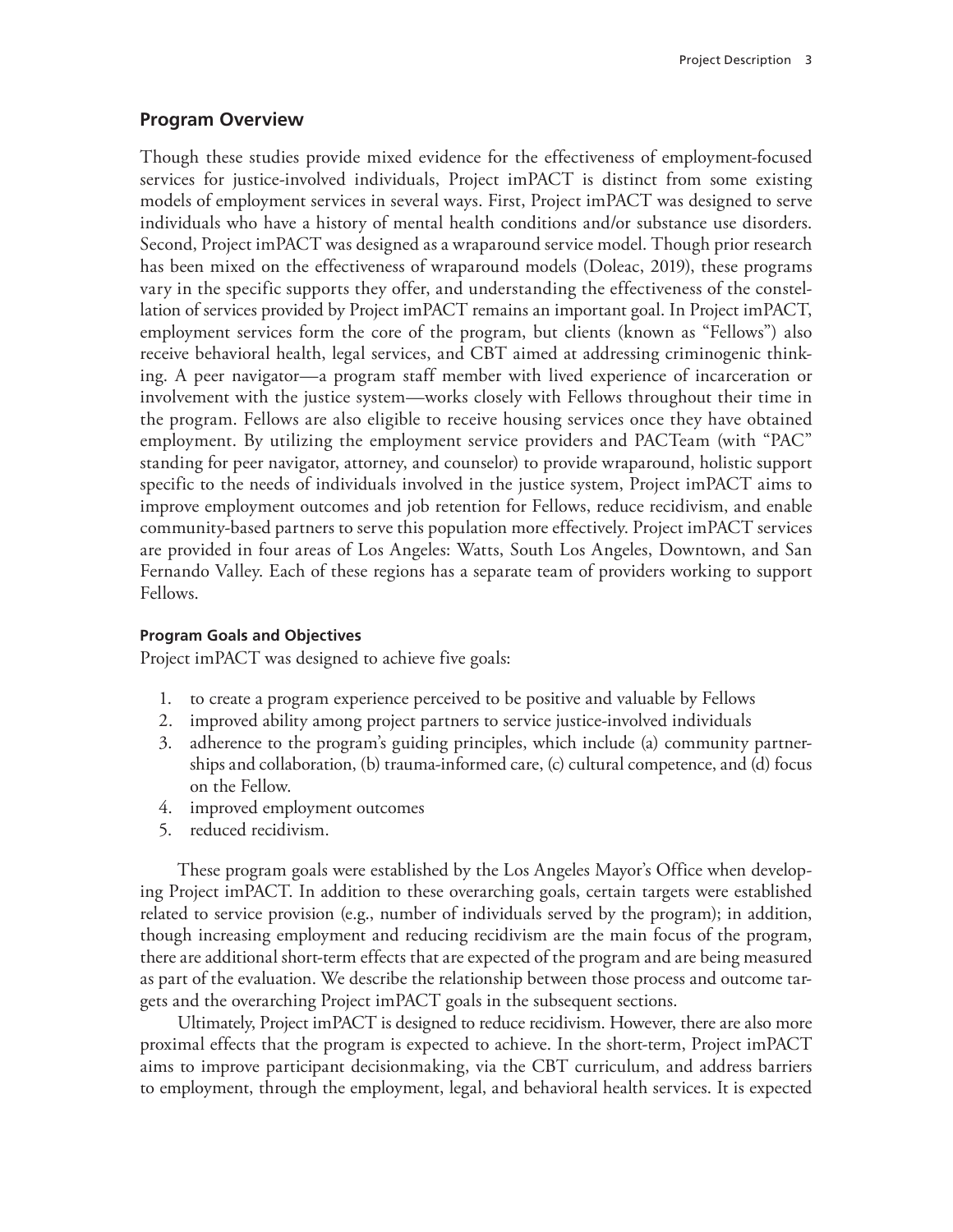

#### **Figure 1.1 Project imPACT Logic Model**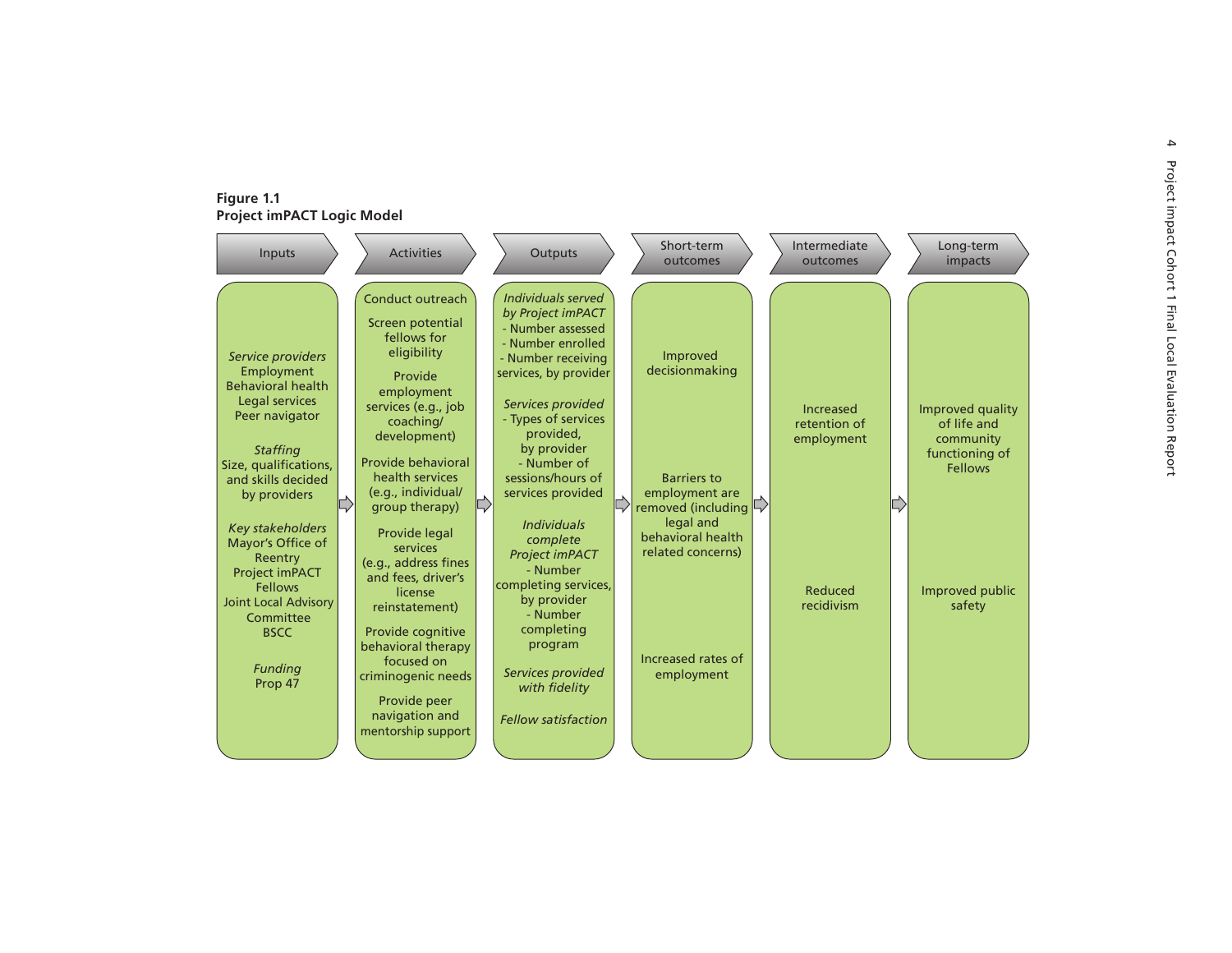that addressing these short-term outcomes will improve rates of employment and employment retention, ultimately reducing future contact with the criminal justice system.

Figure 1.1 is the logic model describing Project imPACT. This includes the inputs and resource needed to operate the program; intended activities and outputs of those activities; and expected short-term, intermediate, and long-term outcomes associated with the program.

## **Purpose of the Study**

The Mayor's Office selected RAND and Harder+Company (referred to as the evaluation team for purposes of this document) to conduct a process and outcome evaluation of Project imPACT. The goals of the process evaluation were to describe implementation of the program across the four regions; examine utilization of the program, including numbers of Fellows enrolled, volume and types of services provided; and identify implementation barriers and facilitators. The goals of the outcome evaluation were to explore employment and criminal justice outcomes for Fellows. Cutting across the process and outcome evaluation, we aimed to describe progress toward the five program goals described above. This report builds on an interim report published in late 2019 describing the early stages of Project imPACT (Brooks Holliday et al., 2019). The previous report described the planning phase (February 2018–July 2018) of Project imPACT in detail. It also described initial services provided between July 2018 and March 2019. Since that time, we have completed several additional data collection activities, including additional focus groups and interviews with program Fellows; site visits with each region; and the ongoing collection of quantitative implementation and outcome data. Therefore, the present report integrates findings from across the period in which services were provided, including some themes that may have been described in the first report.

In this report, we describe our evaluation methodology (Chapter 2); provide a detailed description of the program model, including variations across region and how services have evolved over time (Chapter 3); describe program implementation, including service utilization, whether services were provided with fidelity, and barriers and facilitators (Chapter 4); and evaluate program outcomes (Chapter 5). We conclude with key findings and recommendations (Chapter 6).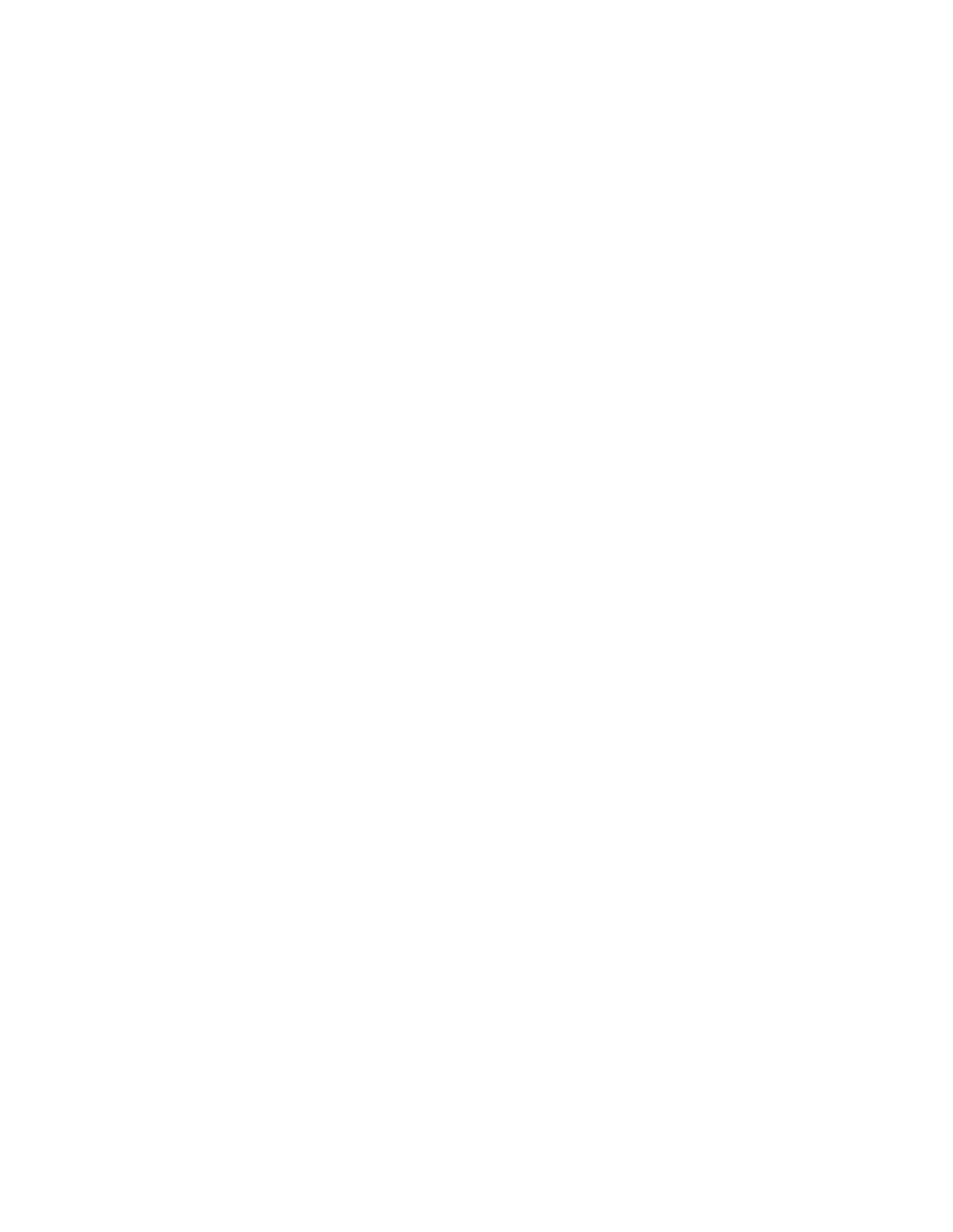To assess the implementation and effectiveness of Project imPACT, the evaluation team conducted a process and outcome evaluation. Regarding the time frame of the analysis, the Los Angeles Mayor's Office initial received funding for the program in June 2017. Between June 2017 and February 2018, the Los Angeles Mayor's Office released competitive requests for proposals to identify and select service providers for Project imPACT. Providers were selected and planning for services under Project imPACT began in February 2018, with services starting in July 2018. As described, our Two-Year Preliminary Evaluation Report, submitted in August 2019, reported on the initial program planning phase (February 2018–July 2018) and program implementation through March 2019. Because the planning phase was already described in detail in that previous report, the present report focuses on implementation and services provided from July 2018 to December 2020.<sup>1</sup> All procedures were approved by the RAND's Institutional Review Board.

## **Process Evaluation**

Our process evaluation focused on the following questions:

- How was Project imPACT implemented, and how did implementation of the core program model vary across regions?
- How many Fellows were served by Project imPACT?
- What types of services did participants receive? How many sessions or hours of services were received?
- Were services provided with fidelity and consistent with the guiding principles (community partnerships and collaboration, trauma-informed care, culturally competent care, focus on the Fellow)?
- What implementation challenges and successes were observed?
- Were Fellows satisfied with their experience in Project imPACT?

In addition to providing detail about implementation, the process evaluation was important for interpreting results of the outcome evaluation; for example, if no effect of the program

<sup>&</sup>lt;sup>1</sup> Most of the program providers completed service provision in December 2020. Though one provider continued to provide services through April 2021, our report includes data collected through December 2020 to allow sufficient time for data cleaning and analysis.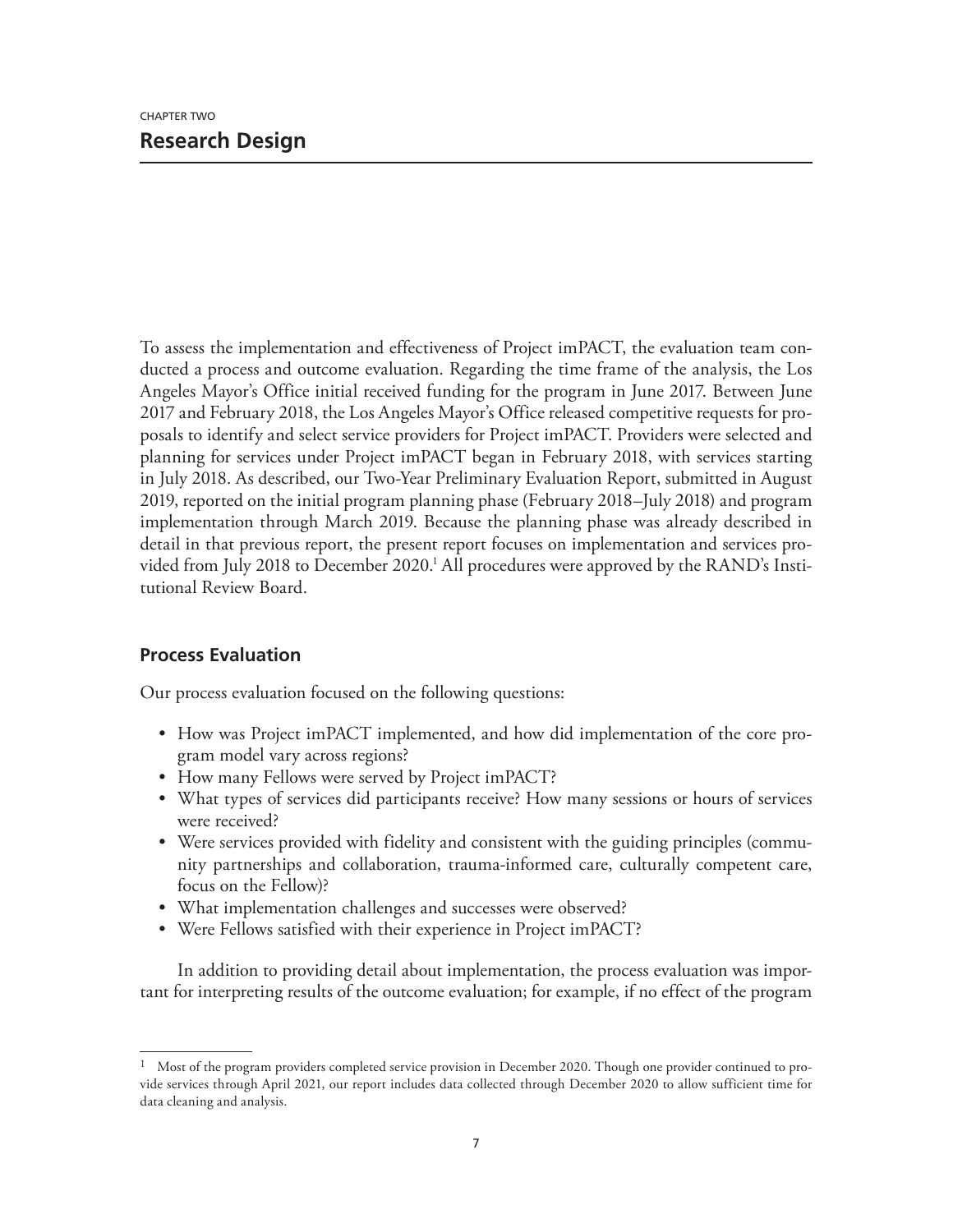is found, it may be due to challenges implementing the program (e.g., meeting the target population, offering needed services).

#### **Methods**

The process evaluation assessed the activities and outputs of Project imPACT, as outlined in the logic model in Figure 1.1. To assess the implementation of Project imPACT, we relied on three main sources of data.

### *Quantitative Data from Service Providers*

Throughout the course of the evaluation, service providers submitted quantitative data related to services provided. These data were collected at the individual Fellow level. Data include sociodemographic characteristics; risk assessment data; and specific types of services received from each provider, including number of sessions and/or hours of services. Data were submitted monthly for the first 1.5 years of the program and then moved to quarterly submission to reduce provider burden. Note that there were no specific benchmarks for intensity of services provided (e.g., number of sessions) or for the number of Fellows expected to receive each type of service. Whether a Fellow received services and the number of sessions attended were a function of the needs identified during a provider's intake process.

## *Observations, Site Visits, and Discussions with Providers*

The evaluation team was in close contact with service providers throughout the implementation of Project imPACT Cohort 1. We attended monthly All Partner Meetings, which included representatives from each provider, the evaluation team, and the Mayor's Office of Reentry, and provided the opportunity to learn about implementation progress and challenges, learn about innovative practices across regions, and discuss evaluation-related questions. We also collected quarterly narratives from each region regarding program implementation. The narratives asked providers for information about trainings attended, program accomplishments, and program challenges in the past three months. Finally, in the course of the program, we conducted two site visits with the regions, during which we conducted individual and group interviews with program staff and attended case conference meetings, when possible.2 The first round of site visits took place in person (on-site at the regional offices) and the second round of site visits took place virtually due to coronavirus disease-19 (COVID-19). One of the researchers on the team reviewed data from these sources and thematically organized them within a structured grid, which incorporated such categories as barriers to implementation, facilitators of the implementation, needed resources, COVID-19-specific barriers and needs, and adherence to guiding principles, organized by region. The grid was then reviewed by another researcher for accuracy. We then identified the trends and common and unique themes that emerged across all of the categories, within and across regions.

#### *Focus Groups and Interviews with Fellows*

The evaluation team conducted semistructured focus groups and interviews with Project imPACT Fellows and alumni from across the four regions. We switched to an individual inter-

<sup>&</sup>lt;sup>2</sup> Three of the Project imPACT regions participated in two site visits (fall 2019 and fall 2020). At the time we were conducting the fall 2019 site visits, one of the regions (San Fernando Valley) was unavailable to participate in a site visit because of a changeover of the lead employment services agency. That region participated in one site visit in summer 2020.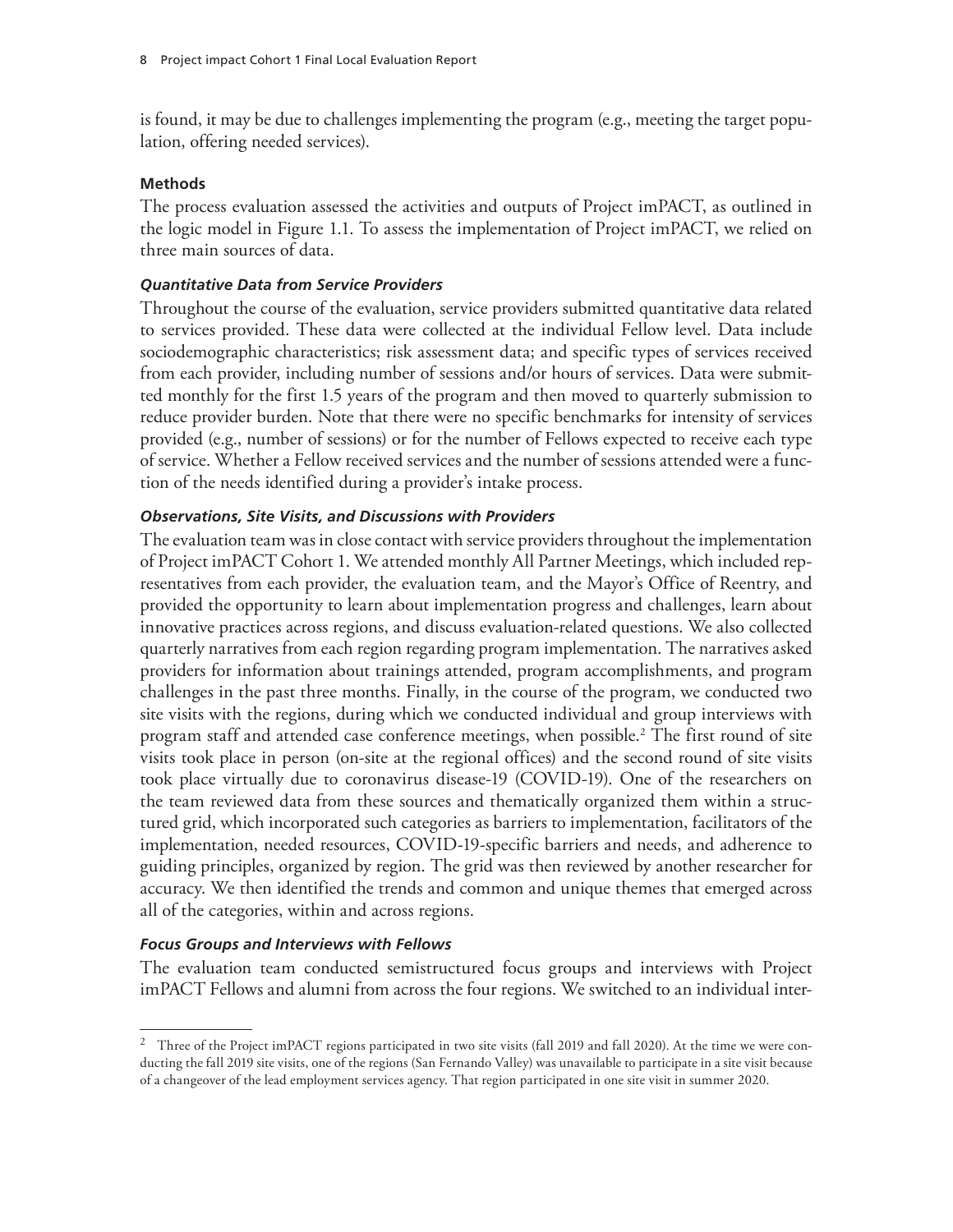view format after the onset of the COVID-19 pandemic to facilitate virtual data collection, based on feedback from program providers. We developed semistructured focus group and interview guides with the goal of understanding Fellows' experiences participating in the program, their perspectives on the services received, and recommendations for program improvement. Participants received a \$20 gift card for their participation.

The focus groups took place between June and October 2019. We conducted three focus groups with current Fellows at the Downtown, South Los Angeles, and Watts Project imPACT program sites.<sup>3</sup> Potential focus participants learned about the focus groups through Project imPACT staff. The evaluation team developed a guide to support recruitment efforts, which included information on who should be informed about the groups (current program participants), the purpose of the focus group, a recruitment script, and frequently asked questions. Potential focus group participants were asked to share their contact information and their preferred method of contact (via email, phone call, or text). The evaluation team sent focus group reminders using participants preferred contact method the day prior to the focus group. At each of the focus groups, the evaluation team consisted of one facilitator and one notetaker. The number of Fellows per focus group ranged from 6 to 10, for a total of 23 Fellows. The participating Fellows had been in the program from 3 weeks to 12 months (mean [M] 6 months; median 3 months).

Between December 2020 and January 2021, we conducted telephone interviews with 11 Project imPACT participants from across the four project regions. To support recruitment efforts, the evaluation team provided information to program providers on who should be invited to participate in the interviews, the purpose of the interviews, and frequently asked questions. Potential interview participants were asked to share their contact information and their preferred method of contact (via email, phone call, or text). The evaluation team contacted potential interview participants using their preferred contact method to schedule their interview. Participating Fellows had been in the program from 8 to 12 months (M, 10 months; median, 10 months).

We were also interested in obtaining input from Project imPACT alumni. These alumni interviews provided an opportunity to understand alumni experiences during and after their participation in Project imPACT, their perspectives on the services they received, the effect of COVID-19 on their employment, unmet needs, and recommendations for program improvement. Fellows learned about the opportunity to be interviewed through Project imPACT staff. Recruitment occurred in the same way as the telephone interviews with current program Fellows. The evaluation team conducted phone interviews with 14 alumni from the four program sites between September and October 2020. The participating alumni had exited the Project imPACT between 1 and 12 months prior to their interview.

To facilitate the analysis process, focus groups and interviews were recorded and professionally transcribed (with the permission of participants). Transcripts were analyzed by the evaluation team using the qualitative software program Atlas.ti. and a grounded theory approach (Glaser & Strauss, 1967). Given the relatively small number of interviews and focus groups, codes were generated by the primary coder and confirmed and grouped into themes by a second coder. Themes were confirmed and summarized by the first coder.

<sup>&</sup>lt;sup>3</sup> Given the employment agency turnover in the San Fernando Valley region, we were unable to conduct a focus group with this region during that time.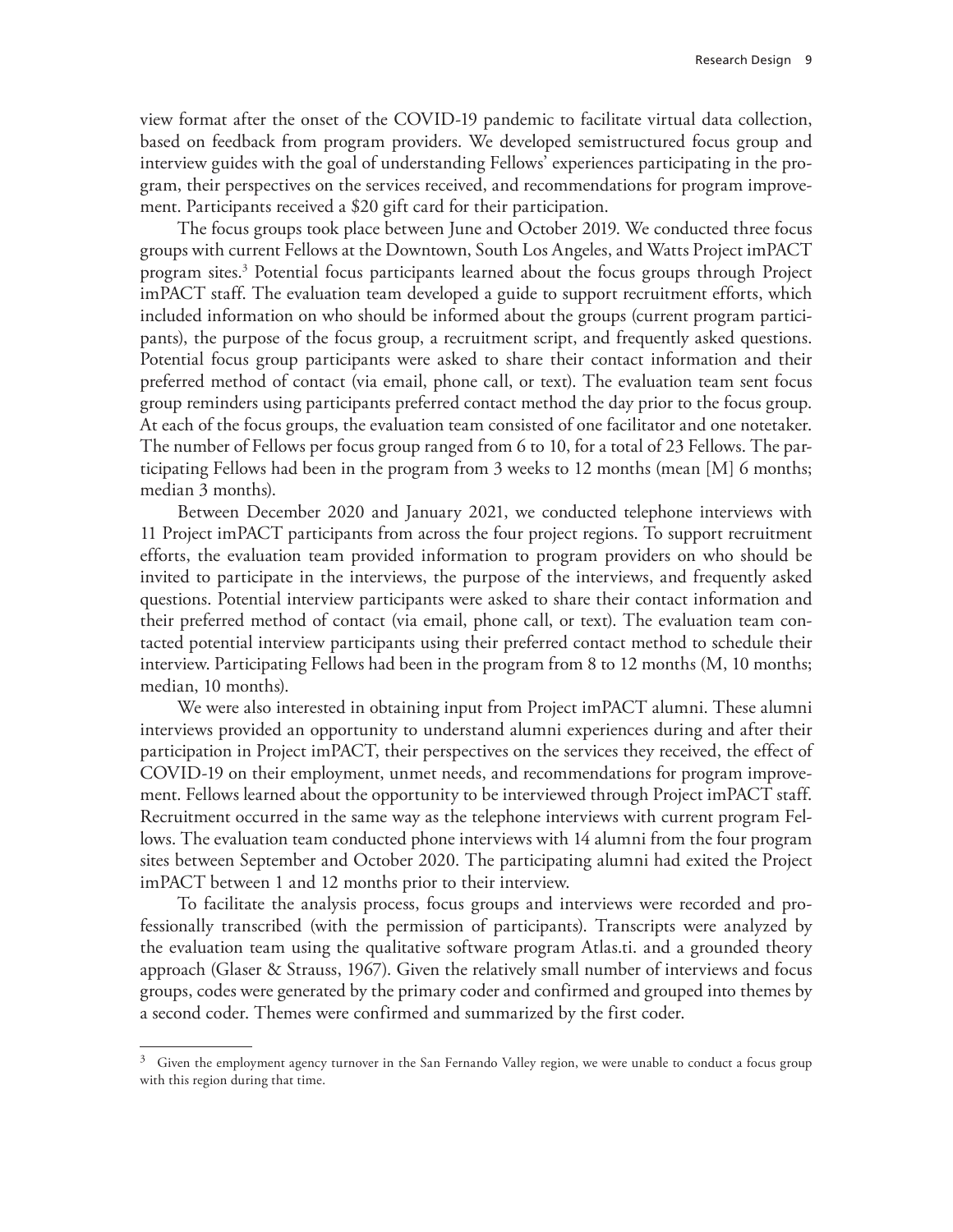#### **Process Evaluation Methods Summary**

Table 2.1 summarizes the specific process measures being used to evaluate the implementation of Project imPACT. We provide a definition for each measure (i.e., how it is being operationalized), data source(s) being used to assess each measure, and the timeline for collection of the data.

## **Outcome Evaluation**

We conducted an evaluation to determine if Project imPACT is achieving its intended outcomes. The outcomes measured as part of the evaluation were identified based on the theoretical foundation of the program as summarized in the logic model.

**Table 2.1 Process Evaluation Measures**

| <b>Measure</b>                                 | <b>Definition</b>                                                                            | Data Source(s)                               | <b>Time Frame</b>                                                                            |  |
|------------------------------------------------|----------------------------------------------------------------------------------------------|----------------------------------------------|----------------------------------------------------------------------------------------------|--|
| Individuals served by<br>Project imPACT        | Number of individuals assessed for Project<br><b>imPACT</b>                                  | Quantitative<br>data from service            | Monthly from July<br>2018 to December                                                        |  |
|                                                | Number of individuals enrolled in Project<br><b>imPACT</b>                                   | providers                                    | 2019; quarterly<br>from January to<br>December 2020                                          |  |
|                                                | Number of individuals assessed by service<br>provider                                        |                                              |                                                                                              |  |
|                                                | Number of individuals receiving services<br>by service provider                              |                                              |                                                                                              |  |
| Services provided by<br>Project imPACT         | Types of services provided by service<br>provider                                            | Quantitative<br>data from service            | Monthly from July<br>2018 to December                                                        |  |
|                                                | Number of sessions and/or hours of each<br>service provided by service provider              | providers                                    | 2019; quarterly<br>from January to<br>December 2020                                          |  |
| Individuals<br>completing                      | Number of individuals completing services<br>by service provider                             | Ouantitative<br>data from service            | Monthly from July<br>2018 to December<br>2019; quarterly<br>from January to<br>December 2020 |  |
| Project imPACT                                 | Number of individuals exiting without<br>completing services by service provider             | providers                                    |                                                                                              |  |
|                                                | Number of individuals completing Project<br>impact                                           |                                              |                                                                                              |  |
|                                                | Number of individuals exiting without<br>completing Project imPACT                           |                                              |                                                                                              |  |
| Services provided<br>with fidelity to          | CBT group delivered according to<br>curriculum                                               | Site visits                                  | Twice during<br>program (2019 and                                                            |  |
| guiding principles of<br>Project imPACT        | Services provided are consistent with goals<br>of each provider                              |                                              | 2020)                                                                                        |  |
|                                                |                                                                                              | <b>Provider narratives</b>                   | Quarterly from<br>September 2018 to<br>December 2020                                         |  |
|                                                |                                                                                              | Attendance at All<br><b>Partner Meetings</b> | Monthly from<br>February 2018 to<br>December 2020                                            |  |
|                                                |                                                                                              | Focus groups/<br>interviews with<br>Fellows  | Between June 2019<br>and December 2020                                                       |  |
| Fellows are satisfied<br>with service delivery | Fellows perceive Project imPACT as<br>meeting their needs and providing<br>relevant services | Focus groups/<br>interviews with<br>Fellows  | Between June 2019<br>and December 2020                                                       |  |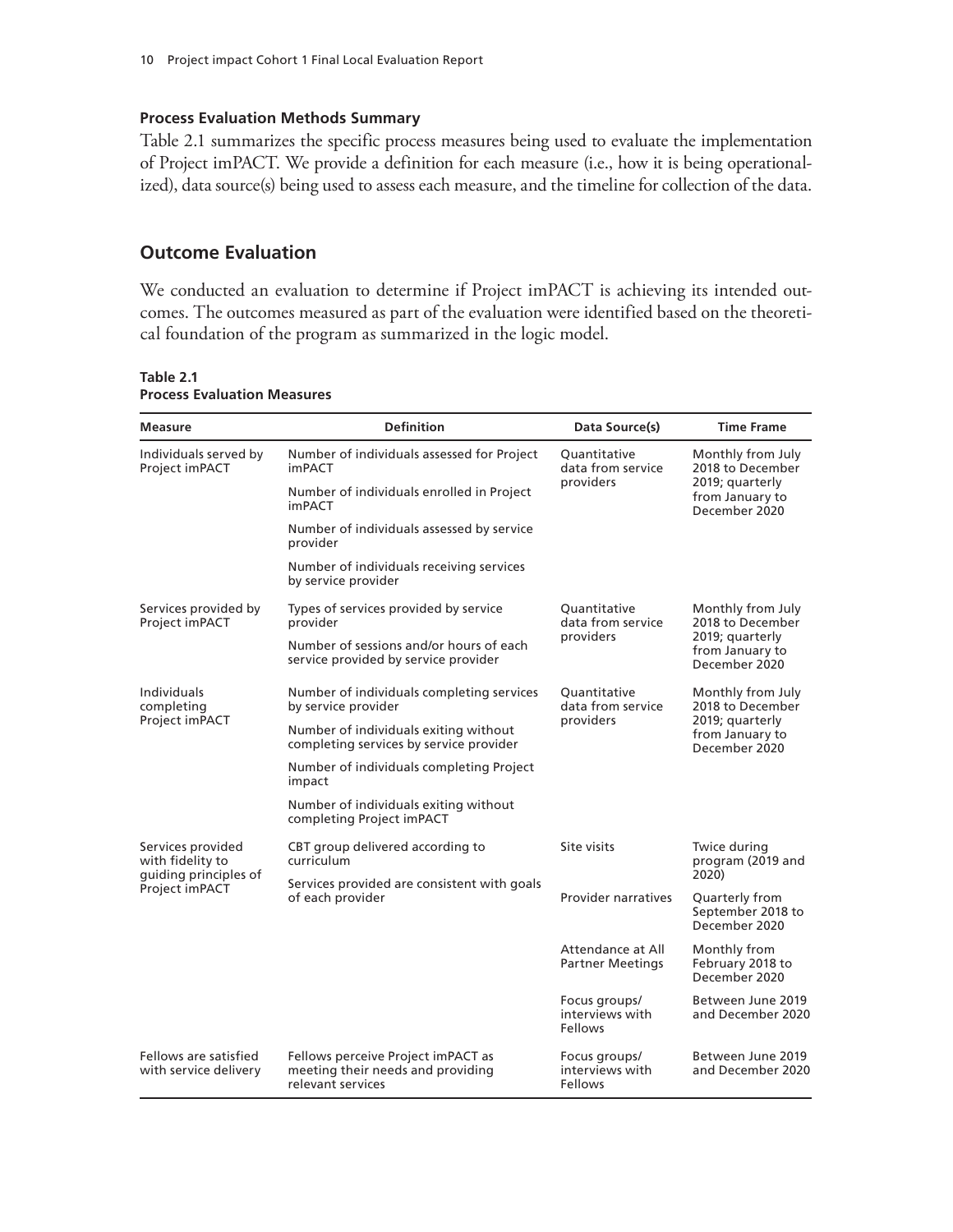As described, Project imPACT aims to achieve the following outcomes:

- improve decisionmaking (short term, from enrollment to exit)
- address barriers to employment, including behavioral and legal barriers (short term, from enrollment to exit);
- increase rates of employment, including full- and part-time employment (short term, from enrollment to exit)
- increase retention of employment (intermediate, assessed at 3, 6, 9, and 12 months after program completion)
- reduce recidivism (intermediate, assessed at 6, 12, and 18 months after program completion)

Two of these outcomes (those related to employment and recidivism) overlap with the overarching project goals established by the Mayor's Office.

#### **Methods**

Our evaluation was observational in nature. Ideally, to demonstrate the effectiveness of a program, the performance of the intervention group was compared with a control or comparison group (e.g., individuals with similar characteristics who did not participate in Project imPACT). However, given the individualized nature of certain outcomes (e.g., addressing barriers to employment) and challenges to identifying an appropriate comparison group, our evaluation efforts focused on tracking changes from baseline on the outcomes of interest. For certain outcomes, specific targets were identified. For example, employment providers aimed for 55 percent of individuals completing the program to obtain employment. For others, such as rates of employment retention, we drew on the literature to determine how outcomes for Project imPACT fellows compared with those of individuals in other similar programs. In addition, we examined whether Fellow characteristics (e.g., risk level) and patterns of service use (e.g., completion of services, dosage of services) were associated with employment outcomes.

Data for the outcome evaluation were largely reported by service providers as part of their quantitative reporting requirements. Table 2.2 summarizes the measures we used to evaluate the implementation of Project imPACT, the definition of each measure (i.e., how it will be operationalized), and considerations for measurement. Each is then described in more detail below.

**Improved decisionmaking.** Multiple aspects of Project imPACT have the potential to affect decisionmaking skills. First, the CBT curriculum was designed to address criminogenic thinking, which is a risk factor for future recidivism (Bonta & Andrews, 2017), and improve decisionmaking skills. Modules include topics such as identifying risk thinking patterns, improving emotional regulation, and managing impulsivity. In addition, it is possible that behavioral health services may also contribute to improvements in decisionmaking (e.g., by helping the Fellows address anger management problems or navigate difficult situations). To determine whether program participation results in improved decisionmaking, we recommended that Fellows complete the Decision-Making scale of the TCU Psychological Functioning Assessment, part of the Client Evaluation of Self and Treatment (Institute of Behavioral Research, 2007) at three time points: on enrollment to Project imPACT; on completion of the core CBT curriculum modules, because this is the component of program services that is expected to have the most direct effect on decisionmaking; and again at program completion, enabling us to explore whether continued participation in Project imPACT services had any further effect on decisionmaking skills.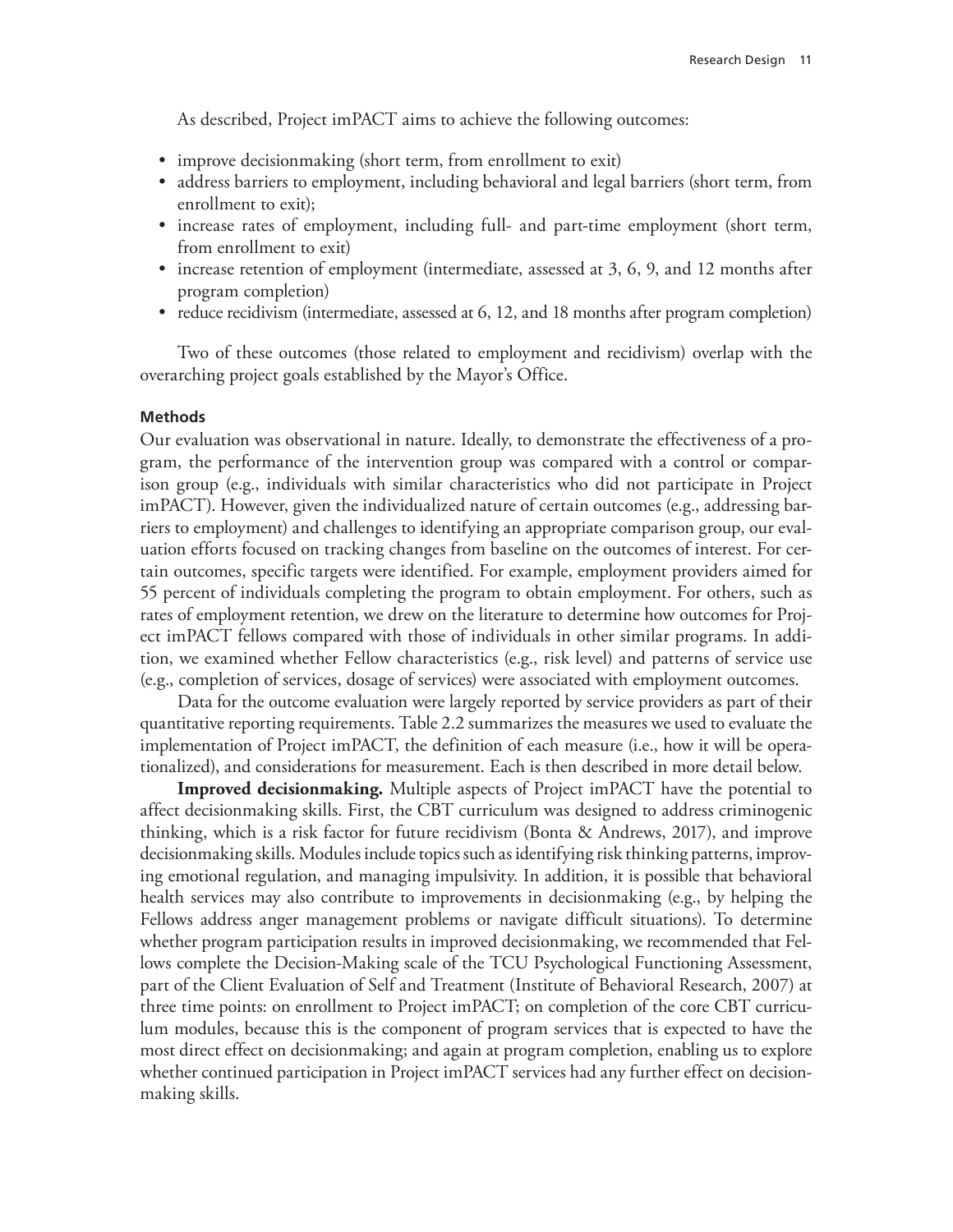| <b>Measure</b>                       | <b>Definition</b>                                                                                                                                                                                 | <b>Notes for Measurement/ Timeline</b>                                                                  |
|--------------------------------------|---------------------------------------------------------------------------------------------------------------------------------------------------------------------------------------------------|---------------------------------------------------------------------------------------------------------|
| Improved<br>decisionmaking           | Assessed with the Decision-Making subscale of<br>the TCU Psychological Functioning assessment,<br>part of the Client Evaluation of Self and Treatment<br>(Institute of Behavioral Research, 2007) | To be measured at baseline,<br>completion of the CBT core<br>curriculum, and completion<br>of program   |
| Addressed barriers<br>to employment  | Each type of provider (employment, behavioral<br>health, legal) identified specific barriers to<br>employment and reported on barriers removed<br>for each individual                             | To be submitted quarterly by<br>service providers                                                       |
| Increased rates of<br>employment     | Percentage of Fellows employed, by full-time and<br>part-time employment                                                                                                                          | To be submitted by employment<br>providers; can be measured<br>over time and compared with<br>benchmark |
| Increased retention<br>of employment | Percentage of Fellows retaining employment at<br>6, 9, and 12 months after placement, by full-time<br>and part-time employment                                                                    | To be submitted by employment<br>providers                                                              |
| Reduced recidivism                   | Percentage of Fellows convicted of a new crime, 6,<br>12 and 18 months after program completion                                                                                                   | Potential benchmark for<br>comparison to be identified                                                  |

| Table 2.2 |                                    |  |
|-----------|------------------------------------|--|
|           | <b>Outcome Evaluation Measures</b> |  |

At the time of our Two-Year Preliminary Evaluation Report, we identified key limitations to this measure. First, there was limited variability in scores, and we may have been observing a ceiling effect due to the relatively high scores even at baseline. Second, program providers reported challenges to having clients complete the measure at the follow-up periods, especially after the onset of the COVID-19 pandemic. Therefore, we supplemented this scale with a question during our site visits that asked specifically about the effect of CBT in a more openended way: "What, if any, changes do you observe in Fellows after the CBT?" Responses to this question were summarized.

**Addressed barriers to employment.** We collaborated with providers in each category of services (employment, behavioral health, legal) to identify the barriers to employment they expected to target. These included the following:

- **employment:** child care, clothing (interview and work), credential/certificate attainment, driver's license, housing; interview prepared, current résumé, scheduling conflict, transportation, workplace behavior
- **behavioral health:** anger management/emotion regulation, depression, substance use, time management, mental health stigma, motivation, family relations, self-esteem
- **legal:** correct/remove/seal/expunge criminal records, Proposition 47 reclassification, occupational licenses, family reunification, eviction prevention, fines and fees, department of motor vehicles' (DMV) license reinstatement, other reclassifications.

On a quarterly basis, providers submitted data about which barriers were being addressed for each Fellow currently enrolled. Of note, the determination as to whether a barrier was being addressed was based on providers' judgment. Therefore, data reported on barriers addressed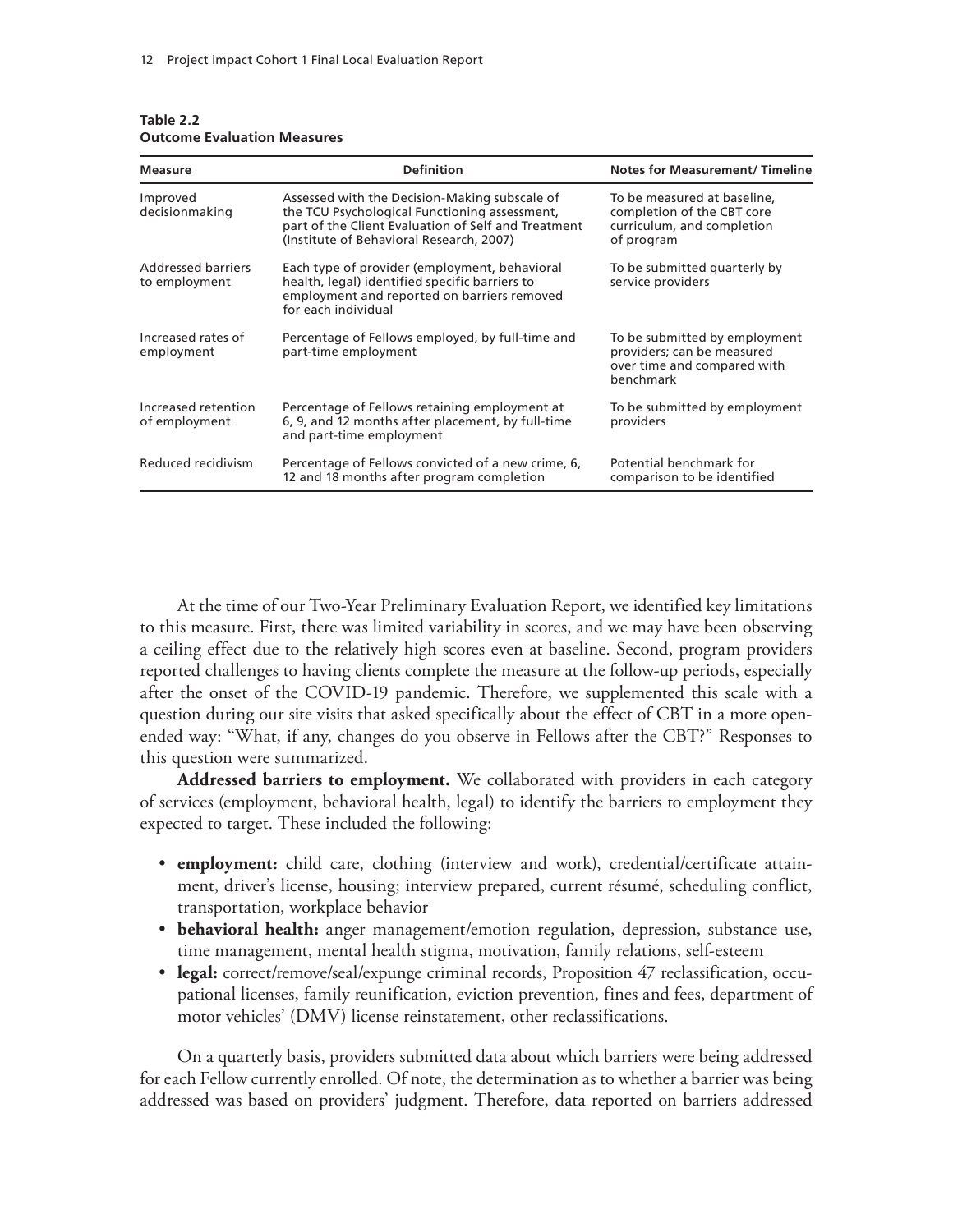reflected the professional judgment of providers and were not objectively corroborated by the evaluation team.

**Increased rates of employment.** Project imPACT was designed first and foremost as an employment program. Fellows who enrolled in the program were generally unemployed or underemployed (i.e., working fewer hours than they want or need) or needed assistance finding a new job for some other reason. Providers reported successful achievement of employment by Fellows on a quarterly basis, including full-time, part-time, and temporary/seasonal employment. In addition, the Mayor's Office set the goal of at least 55 percent of enrolled Fellows obtaining full-time employment. Therefore, employment rates were also compared with this benchmark. As a supplemental data point, providers also collected information related to income at enrollment and completion as another indicator of employment.

**Increased retention of employment.** Project imPACT aims not only help individuals obtain employment, but to help them retain employment. After initial employment placement, employment providers reported on whether Fellows were still employed 3, 6, 9, and 12 months later. At times, these follow-up time points were reached while a Fellow was still enrolled in services (e.g., the Fellow obtained a job but was still receiving mental health or legal services, or was receiving job retention support). Other times, these follow-up time points were reached after a Fellow had exited from the program. Though employment providers attempted to follow up with Fellows at each time point, they were sometimes unable to reach them. In addition, though some providers attempted to follow up with Fellows who were not employed when they exited the program but may have obtained employment after leaving, not all regions did so consistently. Therefore, we focused on reporting retention rates among those who obtained a job before exiting the program and for the subset of Fellows who could be reached.

**Reduced recidivism.** Project imPACT addresses many criminogenic needs, including criminogenic thinking, via the CBT curriculum and behavioral health services; key influencers (e.g., family and peers), through behavioral health services; substance use, through behavioral health services; and education/employment, through employment, behavioral health, and legal services. Services were also designed to address legal barriers that Fellows may be experiencing that are making it difficult for them to obtain or maintain employment. In these ways, it is expected that Project imPACT will ultimately result in reduced recidivism.

The State of California defines recidivism as a new conviction for a felony or misdemeanor committed within three years of release from custody or placement on supervision for a previous criminal conviction (Office of the Attorney General, 2019). Therefore, our focus was on new convictions for incidents that occurred after enrolling in Project imPACT.

Project imPACT service providers do not have special access to criminal justice records, and the evaluation team was only able to receive de-identified data for the purposes of this project and therefore could not assess recidivism (e.g., using data from the Los Angeles County Superior Court). Therefore, recidivism was measured based on the self-report of Fellows and/ or key contacts of the Fellows, such as family members. After program completion, employment providers were meant to follow up with graduated Fellows at 6, 12, and 18 months to determine if they had been convicted of any new crimes in the last 6 months.<sup>4</sup>

Unfortunately, there were significant limitations to the use of self-reported data. The primary issue appeared to be a lack of follow-up attempts on the part of program providers, with

<sup>&</sup>lt;sup>4</sup> Although we had initially included arrests and technical violations in a "local" definition of recidivism, we opted to remove this from our definition of recidivism given that these might be more subject to bias than reconvictions.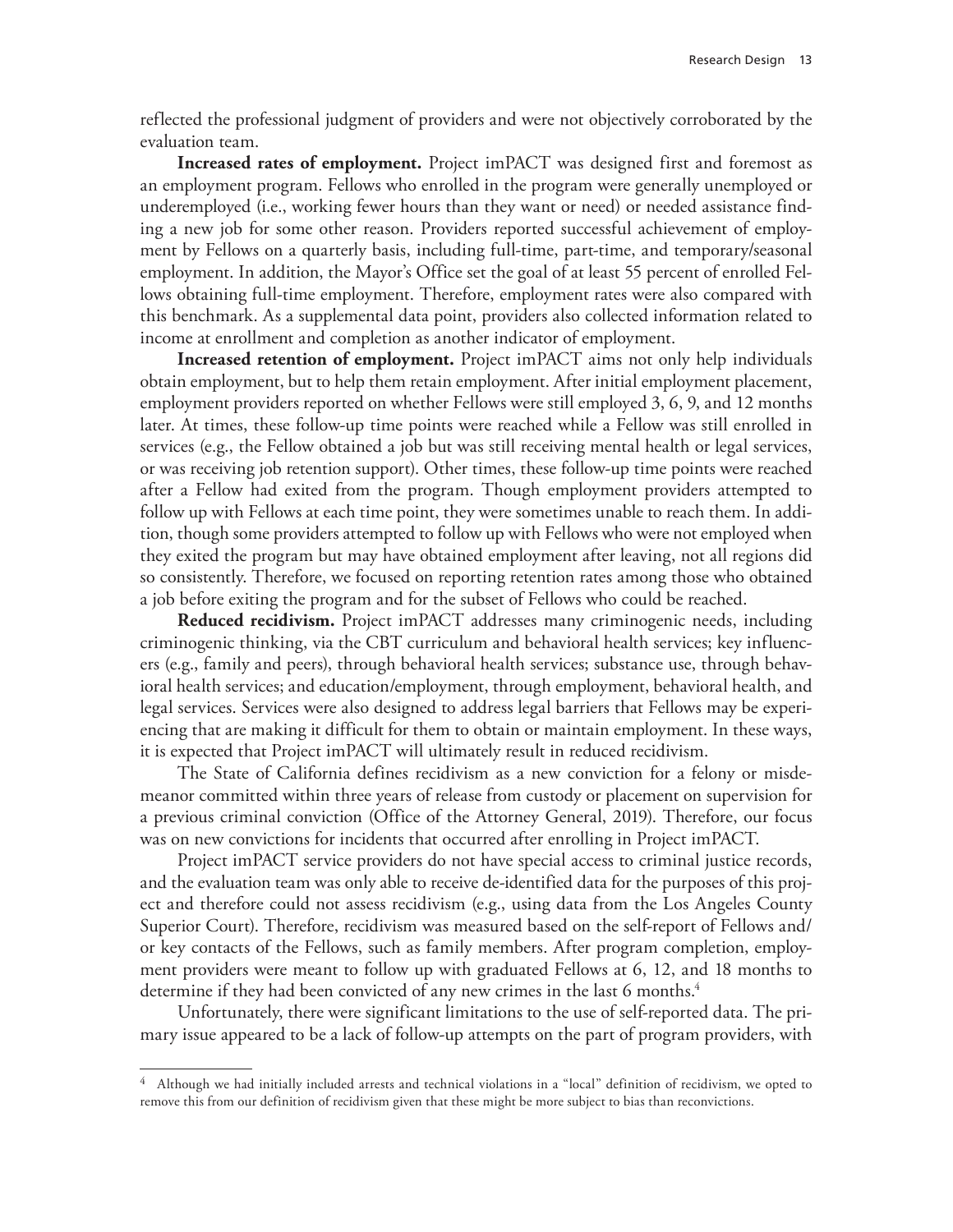| Goal                                                                                    | <b>Proposed Method of Measurement</b>                                                                                                                                                                                                  | <b>Evaluation Component</b> |
|-----------------------------------------------------------------------------------------|----------------------------------------------------------------------------------------------------------------------------------------------------------------------------------------------------------------------------------------|-----------------------------|
| 1. Program experience perceived to<br>be positive and valuable by Fellows               | Assessment of Fellow satisfaction and<br>perceptions of needs being met                                                                                                                                                                | Process evaluation          |
| 2. Improvement of project partners'<br>ability to serve justice-involved<br>individuals | Staff interviews during site visits; attendance<br>at regular meetings of Project imPACT<br>providers                                                                                                                                  | Process evaluation          |
| 3. Adherence to the program's<br>quiding principles                                     | Staff interviews during site visits, descriptions<br>of training provided to staff at provider<br>organizations, attendance at regular<br>meetings of Project imPACT providers,<br>observation of case conferences                     | Process evaluation          |
| 4. Improved employment attainment<br>and retention                                      | Assessment of percentage of Fellows<br>achieving and retaining full-time and<br>part-time employment; to be compared<br>with goal set by employment providers<br>(55 percent) and similar programs described<br>in relevant literature | Outcome evaluation          |
| 5. Recidivism reduction                                                                 | Assessment of new convictions after<br>completion of Project imPACT                                                                                                                                                                    | Outcome evaluation          |

**Table 2.3 Assessing Progress Toward Project imPACT Goals**

a secondary issue being difficulty getting in touch with alumni at those follow-up periods. In addition, very few program alumni had reached the 18-month follow-up time period at the time of the report.<sup>5</sup> In a model like Project imPACT, which is highly relational and depends on strong rapport between providers and Fellows, a process by which providers are responsible for asking Fellows about episodes of recidivism is not optimal. Informal feedback from providers suggested that asking about recidivism got in the way of otherwise positive and supportive conversations they had with Fellows and so they often avoided it. In addition, over the course of program implementation, providers had an increasing number of current and active Fellows to track, and the volume of follow-ups required may have been more than providers had the capacity to manage. Moving forward, Project imPACT will rely on official sources of data to measure recidivism so as to capture the data on this key outcome and maintain the integrity of the supportive model.

#### **Assessing Progress Toward Project imPACT Goals**

Together, our process and outcome evaluation methods allowed us to measure progress toward each of the five Project imPACT goals described above. Table 2.3 summarizes each goal, how it was operationalized for the purposes of the evaluation, and whether it was addressed by the process or outcome evaluation.

<sup>&</sup>lt;sup>5</sup> The program has received ongoing funding through BSCC for a second cohort of Fellows ("Cohort 2"), and we have adjusted our recidivism data collection approach for that evaluation, given these issues. The evaluation team will have access to identifiable data and official recidivism records through the Los Angeles County Superior Court.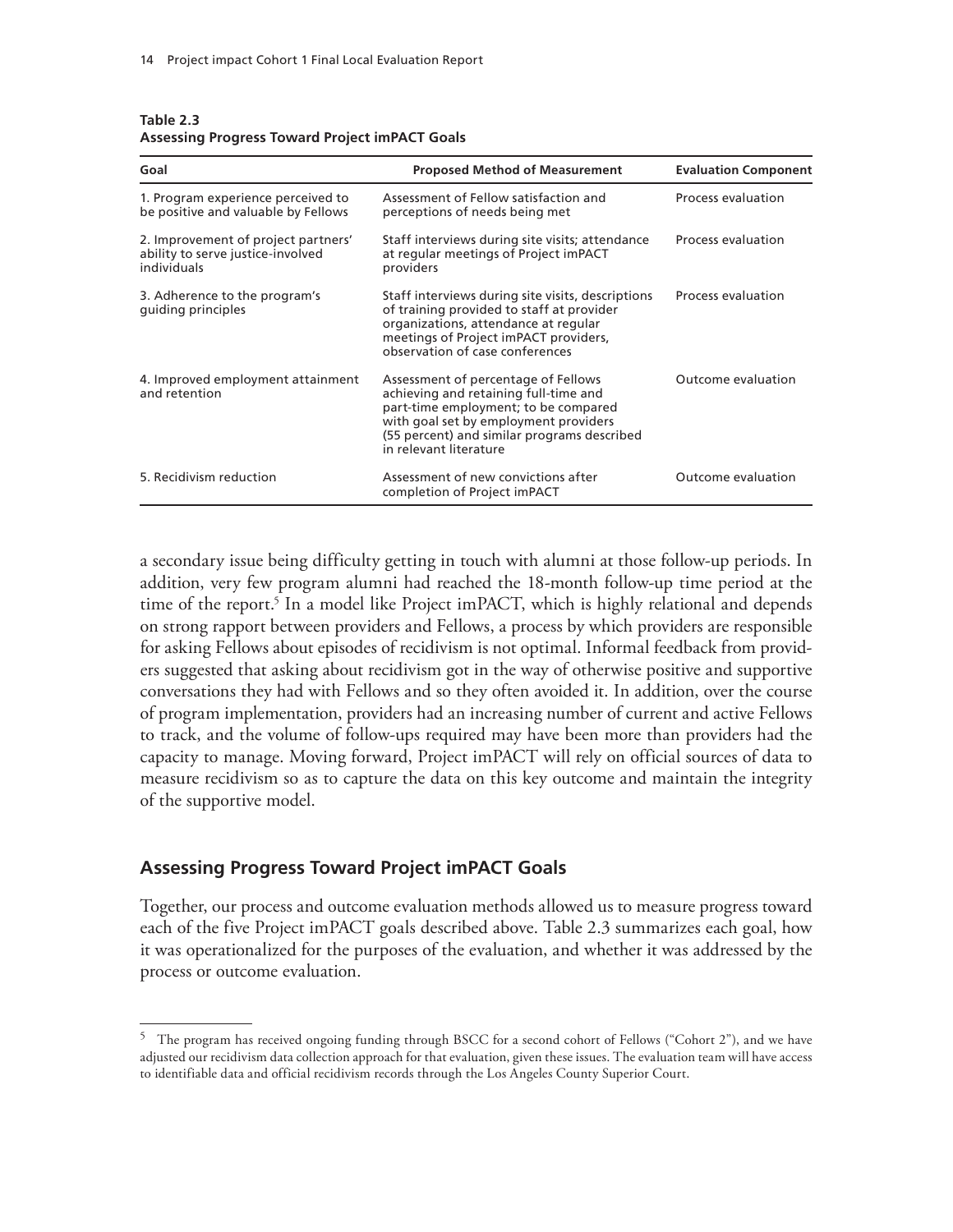Individuals enrolled in the program, who are known as Fellows, receive employment services from an employment agency and are assigned to work with a multidisciplinary "PACTeam." A PACTeam includes a peer navigator with lived experience of incarceration or involvement with the justice system, an attorney to address the numerous legal challenges experienced after incarceration, and a counselor to address mental health and substance abuse concerns that may interfere with obtaining and retaining employment. Fellows also participate in group-based CBT curriculum, designed to address criminogenic needs and promote "cognitive, social, emotional, and coping skill development" (University of Cincinnati Corrections Institute, 2018a). Fellows were eligible to receive services for up to one year. This means that a Fellow who completed services prior to one year but needed to reengage in services (e.g., due to losing a job or experiencing a significant legal challenge) could do so before their year of eligibility was complete. If a Fellow's needs had not been addressed within a one-year period, they may have been referred for additional, longer-term services at the one-year point.

It is generally expected that enrolled Fellows will have service needs in each of the core service domains; however, the specific types of services provided to an individual depend on the needs identified by service providers. It also depends on the services offered by the providers in a given region. For example, each of the four regions has a different employment service provider, and each provider has a distinct operating model and set of services that are available to Fellows. The shared goal across service providers is to address barriers to employment.

In this chapter, we provide a comprehensive description of Project imPACT services. In addition, though the program has the core elements described in Chapter 1 (i.e., employment, behavioral health, legal services, and CBT), the nature of services differed to some extent across regions. We provide a description of regional variation and how the model has evolved over time.

## **Program Referral and Eligibility**

Project imPACT providers draw on a number of existing contacts and community-based organizations to identify potential Fellows. In some regions, the employment agency serves a broader range of clients, so a representative from Project imPACT would attend those broader orientations to describe the program and identify potentially eligible participants. Other referrals come from local agencies (e.g., probation) or other community-based organizations that serve justice-involved individuals. Some regions provide these agencies with flyers or make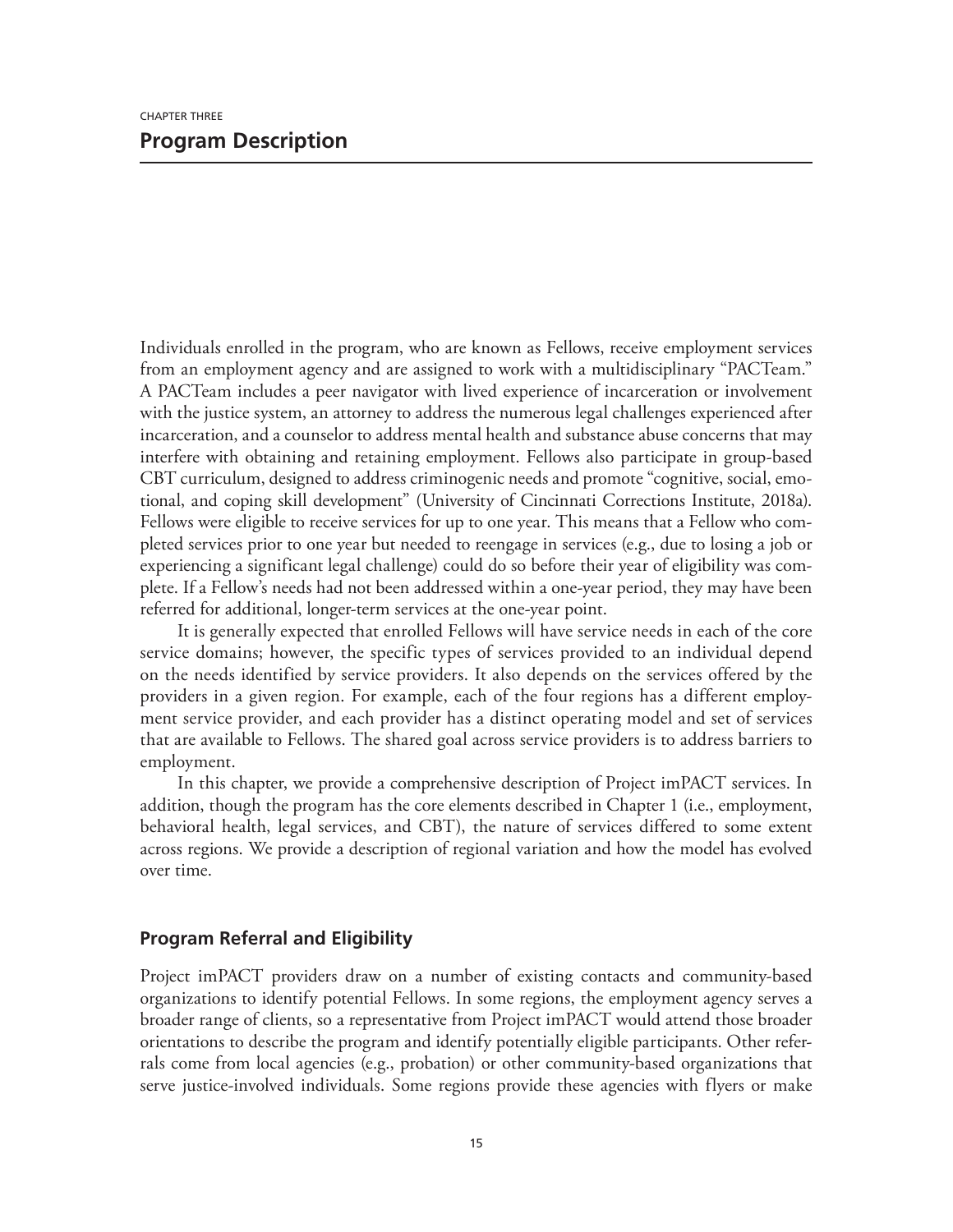presentations describing program services. Providers were creative in their outreach efforts; for example, employment providers in South Los Angeles described going to the Department of Public Social Services with a banner and flyers and sitting in the lobby to recruit participants.

Eligibility criteria for Project imPACT were developed by the Los Angeles Mayor's Office. Individuals are eligible for Project imPACT if they meet the following criteria:

- **Recent criminal justice involvement.** This is broadly defined and includes having been arrested or convicted of a crime in the past year, or currently on community supervision (i.e., probation or parole). Individuals released from incarceration in the past year are eligible for the program.
- **History of mental health issues and/or substance use disorders.** Fellows are not necessarily required to have a formally diagnosed mental health or substance use disorder at the time of enrollment. Rather, Fellows are considered to have met this criterion if they have a mental health issue or substance use disorder that limits one or more life activities; have ever received services for a mental health issue and/or substance use disorder; have self-reported a history of these concerns to a provider; or have been regarded as having a mental health issue or substance use disorder (e.g., by a provider or family member).
- **Willing to obtain employment.** Because this is an employment-focused program, the program seeks to enroll individuals who are willing to obtain employment.
- **Determined to have a medium to high risk of reoffending.** Potential Fellows are administered the Level of Service/Case Management Inventory (LS/CMI) (Andrews, Bonta, & Wormith, 2004), a well-validated risk/needs assessment. The program also enrolled a small number of individuals who were low risk but had significant psychosocial needs that could be addressed by the program, but approval had to be granted by the Mayor's Office for these cases.

The potential Fellows referred to the program are first screened for eligibility with respect to criminal justice involvement and history of mental health and/or substance use concerns. This screening is conducted using a standard screening tool developed for this project, which includes self-reported questions regarding criminal justice contact, mental health, and substance use. Those who meet initial eligibility criteria are then assessed with the LS/CMI; the potential Fellows who are determined to be medium risk or higher are then eligible to enroll in Project imPACT.<sup>1</sup> Participation in Project imPACT is voluntary. These eligibility screening procedures were designed to be consistent across regions. On enrollment, program Fellows participate in a more comprehensive intake assessment with the employment, legal, and behavioral health providers in their region to determine their specific needs within each domain. Enrolled Fellows must be willing to participate in all three types of services, though there are situations in which a Fellow may not engage with a specific service (e.g., because their behavioral health concerns are historical rather than current).

Individuals who are not eligible for Project imPACT or who decide not to participate are provided with other resources (e.g., provided with referrals to other programs or a list of other

<sup>&</sup>lt;sup>1</sup> Occasionally, service providers assess an individual whose LS/CMI score is in the low-risk range, but whose needs or unique circumstances they believe warrant additional consideration. In these circumstances, regions can bring individual cases to the Los Angeles Mayor's Office of Reentry to determine if is possible to waive this requirement. At the time of the evaluation, this waiver had only been requested twice and was granted in both situations.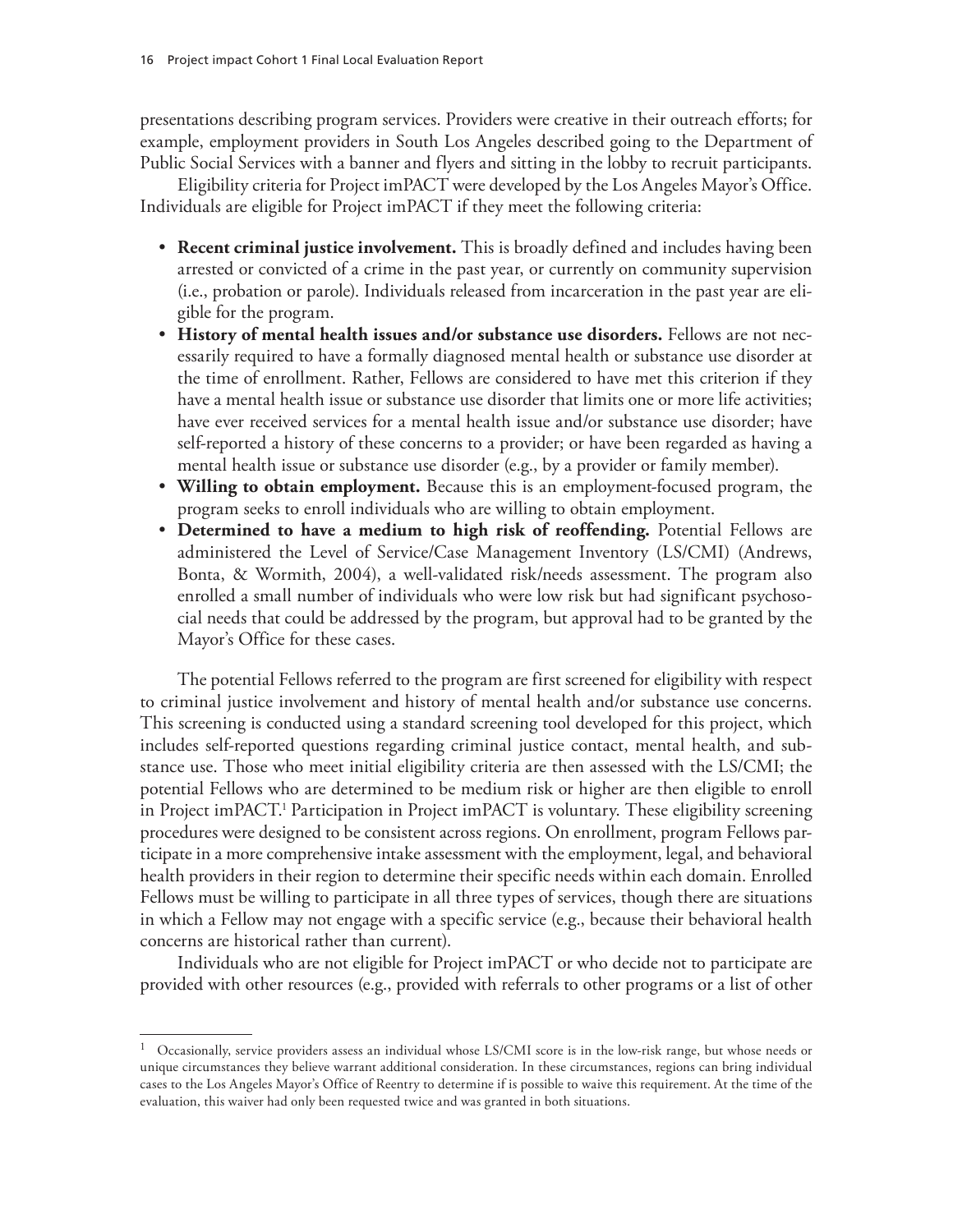organizations with relevant programs). Regions generally indicated that ineligible individuals are referred to other programs offered by the employment agency.<sup>2</sup>

## **Program Services**

In this section, we describe the core Project imPACT services and describe regional variations.

#### **Employment Services**

Project imPACT employment agencies provided a broad range of services, including career readiness assessments, career readiness workshops, job coaching, job development, vocational training, placement and retention services, and transitional jobs. In this section, we describe regional approaches to employment services. Successful completion of employment services in Project imPACT was defined as completion of at least one session in four of the five "core" service areas (i.e., career readiness assessment, career readiness workshop, job coaching, job development, and vocational training). Each employment agency had a lead employment manager for Project imPACT services, but then had a team of individuals providing services to Fellows (e.g., working to identify job opportunities, facilitating workshops). Each of the Project imPACT employment agencies used a somewhat distinct model to provide services, and regional differences are described in more detail in this section.

**Downtown.** The employment agency for the Downtown region is CEO. On beginning services with CEO, individuals completed the Pathways to Employment workshop, a five-day course during which time they learned about the various program options offered by CEO, including Project imPACT. Those who were interested completed the eligibility assessment process and then began work with Project imPACT providers. Transitional jobs, which are subsidized employment opportunities, were a key element of the CEO program model and were unique to the Downtown region of Project imPACT. Fellows could be employed in transitional jobs for up to 75 days and get paid for their work. Transitional jobs included positions at the California Department of Transportation, park cleanup, and postfire restoration crews. While placed on transitional work crews, Fellows worked three to four days per week and also start working with a CEO job coach—who was an individual with lived experience in the justice system—on interview, résumé, and behavioral skills to navigate the job search. Based on feedback from staff working with the Fellow and an assessment of their job readiness, Fellows reached a stage where they were considered "job ready." At this stage, Fellows began working with a job developer, a CEO staff member whose role was to learn about the individual's shortand long-term goals and help them identify opportunities.

**South Los Angeles.** The employment agency for the South Los Angeles region is a nonprofit firm that operates in partnership with a WorkSource center. WorkSource centers are funded by the Los Angeles Economic and Workforce Development Department and operated by community-based organizations. They offer services to certain target populations (i.e., dislocated workers, veterans, individuals experiencing homelessness, and individuals reentering the community from incarceration) (City of Los Angeles, 2021). Though WorkSource centers have certain commonalities in their services, such as offering job training and résumé building, providing skills workshops, making referrals to employment, and providing career placement

 $2$  More detail about Fellows' motivation to participate is described in Chapter 6.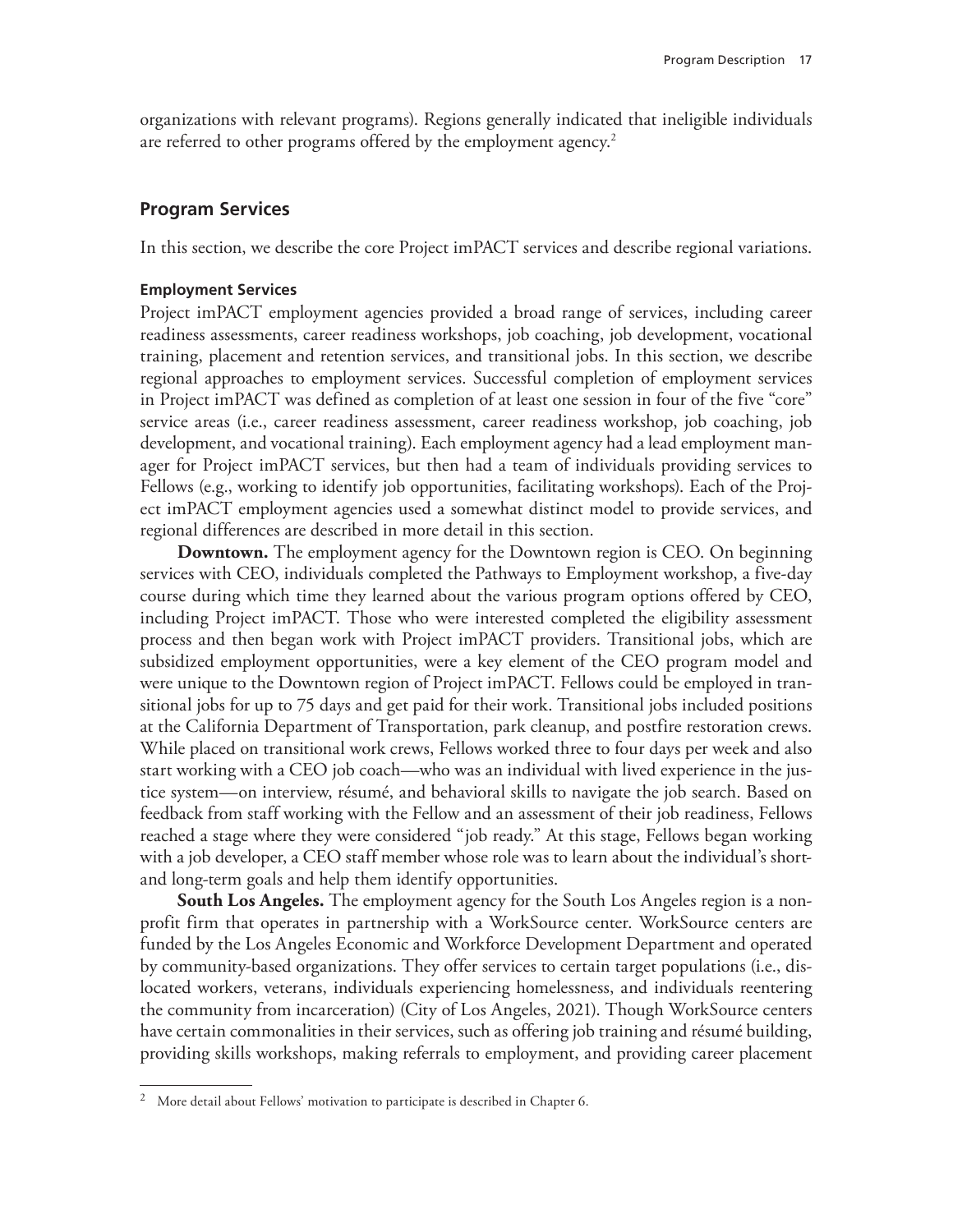assistance, there may also be some distinctions in services based on the agency that operates the center.

Fellows in South Los Angeles began by completing an intake, during which the job specialist began to identify Fellows' interests and aspirations. All Fellows in South Los Angeles then completed a one-week CBT workshop (described in more detail below), followed by a one-week, 20-hour "prison to paycheck" workshop. The workshop covered topics such as employment expectations and information on how to use online job search tools. At the same time, the job specialist began working with the Fellow on a draft résumé and began to identify job leads based on the information gathered from the Fellow at the intake interview. Many Fellows entered directly into an employment position, though some clients completed technical education courses first, such as welding, heating, ventilation, and air conditioning (HVAC), and hospitality-focused courses. Once Fellows obtained a job, they were encouraged to bring paystubs to the employment providers in exchange for a \$25 gift card incentive. The program staff also provided services to help Fellows retain their employment; for example, if the client encountered a problem at work, Project imPACT staff would reach out to the employer to help troubleshoot the situation.

**San Fernando Valley.** The lead agency for the San Fernando Valley region is a Work-Source center.<sup>3</sup> Fellows began by completing an in-house job readiness program, which covered topics such as résumé building, interview techniques, and job search skills and techniques (e.g., use of the CalJobs system, Indeed, LinkedIn). Similar to South Los Angeles, most Fellows focused on obtaining employment, though a smaller number (about 15 percent) sought vocational training, including clerical programs, biomedical education, trades (e.g., construction), and logistics (e.g., truck operators).

**Watts.** The lead agency for the Watts region is a WorkSource center. Fellows in Watts worked with an employment specialist who helped them to identify their goals and then determined the best pathway for them to pursue. A unique aspect to the Watts service model was that a significant proportion of Fellows—approximately 70 percent—completed vocational training as part of their time in Project imPACT, which was a function of the relationships the WorkSource center had with vocational training sites. Common vocational training tracks included plumbing, electrical, welding, truck driving, and office automation. Among those who did not complete vocational training, truck driving and warehouse-related jobs were among the most common choices, though some entered office-based or administrative positions.

#### **Behavioral Health**

Behavioral health services for Project imPACT were provided by staff members from two community-based organizations. One organization provided staff for the Downtown and San Fernando Valley regions, and the other provided staff for the South Los Angeles and Watts regions. Each region had a single, full-time staff member who served as the regional therapist.4 Behavioral health services provided through Project imPACT included crisis services, individual counseling, group counseling, engagement with key influencers (e.g., family mem-

 $3$  Note that the lead agency has changed for the San Fernando Valley region, but both agencies operated WorkSource centers.

<sup>&</sup>lt;sup>4</sup> For approximately the first year of the program, a single therapist served the South Los Angeles and Watts regions. Since that time, the program has moved to having a separate therapist per region.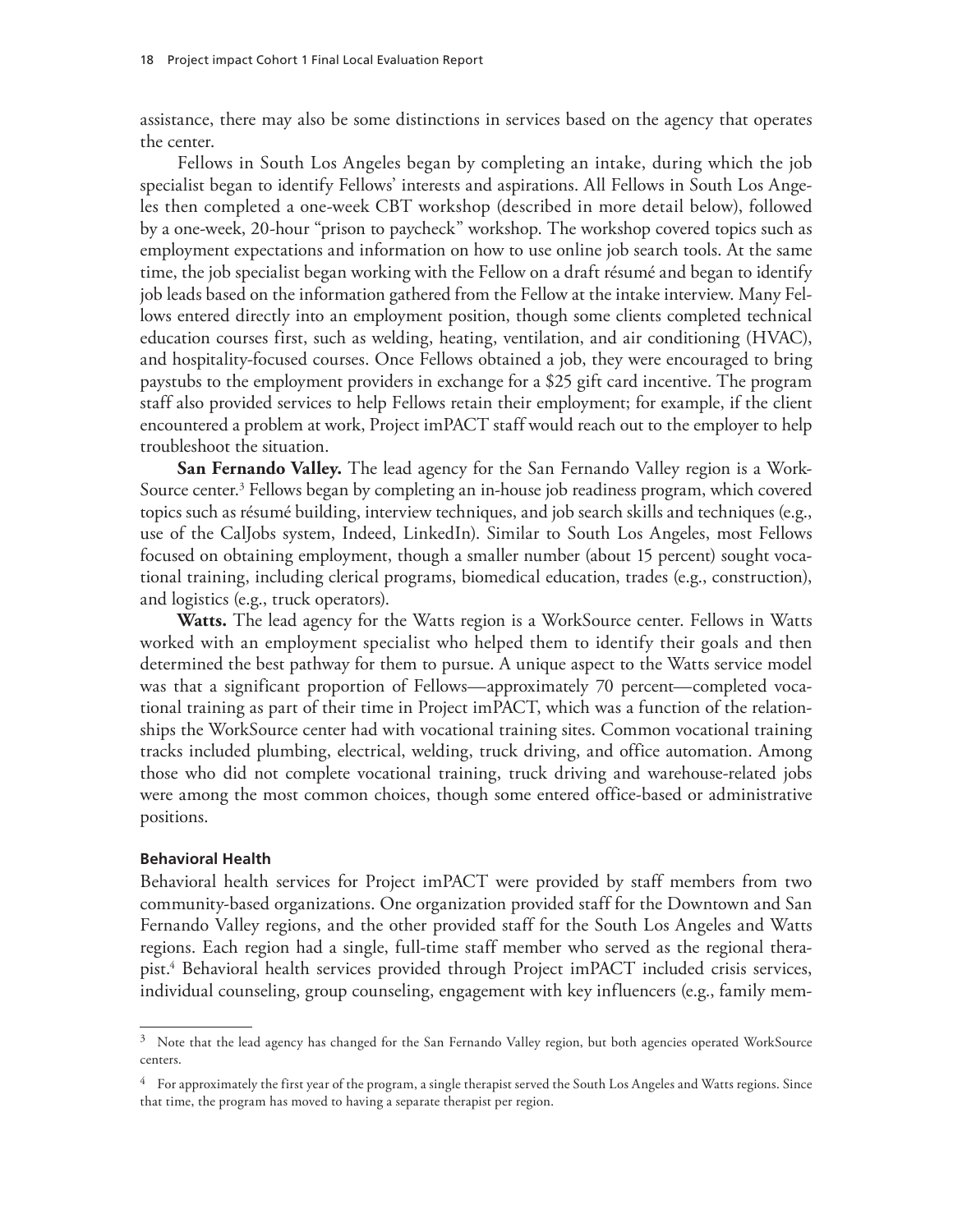bers or close friends), and maintenance services. Services are intended to address behavioral health concerns that may interfere with obtaining and maintaining employment, including anger management, depression and substance use, mental health stigma, and low self-esteem. Completion of behavioral health services required participation in at least three individual counseling sessions.

There were few substantial differences in the nature of behavioral health services provided across regions. Providers across regions indicated that most behavioral health treatment was in the form of individual therapy, though some offered specific therapy groups during the course of program implementation. Though therapists were generally colocated with the employment agencies certain days each week, they also described flexibility in the places they served clients and modes of communication. For example, it was common to offer telephone sessions with Fellows to help accommodate more urgent issues or alleviate logistical challenges (e.g., traveling to the therapist's office for a session). Therapists also reported meeting clients off-site (e.g., while taking a walk or at a café) to help them feel more comfortable or alleviate challenges related to office space.

Therapists described using a range of therapeutic techniques, including CBT, psychodynamic approaches, solution-focused therapy, and family therapy. Therapists sometimes offered treatment to fulfill specific requirements of community supervision for their clients and reported providing letters on behalf of their clients to demonstrate their engagement in services. Though therapists noted that regular meetings were preferable (e.g., weekly or biweekly), they were flexible with clients who had scheduling constraints. In the early stages of the program, Project imPACT providers established a three-session minimum for behavioral health services—that is, Fellows were required to complete at least three individual therapy sessions to be actively engaged in the program. This minimum number of sessions was established due to concerns that it would be difficult to engage Fellows in services, either due to stigma or because they placed greater importance on employment and legal services. However, therapists reported that they were generally able to establish rapport in the initial stages of the intake and treatment planning, and they did not find it necessary to enforce the three-session minimum.

## **Legal Services**

Legal services were provided by attorneys and legal staff from two legal aid organizations. One organization provided legal services in South Los Angeles, Watts, and Downtown, and the other organization served the San Fernando Valley. Similar to the model for behavioral health, each region had a dedicated attorney. The San Fernando Valley also had a dedicated paralegal who worked with Fellows. Legal services offered included counsel/advice, self-help, limited representation, and full representation. Completion of legal services was defined as having completed the comprehensive legal needs assessment and having one or more of their legal needs addressed (note: this does not necessarily mean that the Fellow's desired outcome for that legal need was achieved, but rather that the need was addressed to the extent possible within the limits of the law).

The attorneys reported that Fellows were not always aware that they had legal needs, so an important part of serving Fellows was a comprehensive legal intake. This often helped identify legal issues that Project imPACT legal staff could help to address. Common services included correcting, removing, sealing, or expunging criminal records; driver's license reinstatement; eviction prevention; fines and fees; and family reunification. Attorneys also assist with Ban the Box or Fair Chance Hiring–related issues, such as helping Fellows respond to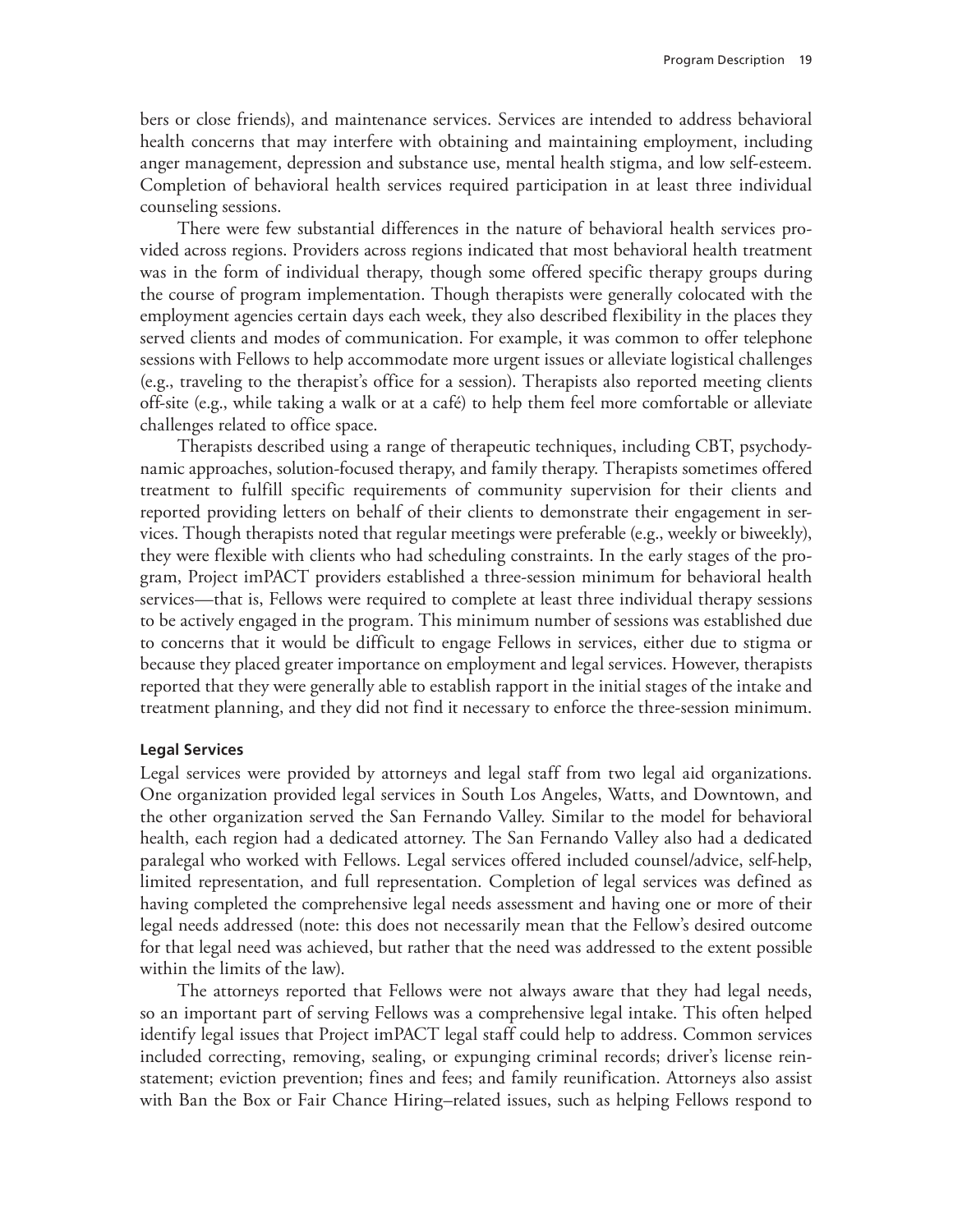denials to employment. Though services were generally consistent across regions, there was some variability. For example, the attorney in South Los Angeles reported that he offered to assist all Fellows to obtain their RAP sheet. He found this useful to determine if there were charges that could be reduced and ensure that the record was accurate. Though the attorneys in other regions often did this for their clients, it is not a standard part of their services in the same way. There are also some legal issues that are more difficult for attorneys to address; for example, many Fellows have child support–related issues, but there is little the attorneys can do related to arrears. Similarly, many Fellows are not eligible for expungement because they are currently on probation or parole, though attorneys can sometimes help to identify convictions that could be expunged once they complete the terms of their supervision. As with behavioral health services, attorneys were generally colocated at the employment agency certain days each week.

## **Peer Navigation**

Peer navigators are individuals with lived criminal justice experience who support Fellows throughout their time in Project imPACT. Peer navigators described a number of roles that they fulfill. They provide instrumental assistance to Fellows, such as helping people to navigate the process of getting an ID or their social security card. They also provide ongoing social support to Fellows. One Peer Navigator described themself as a "motivator and point person" for Fellows. Peer navigators reported having regular check-ins with Fellows, typically on a weekly or biweekly basis. Additional roles of the peer navigator included serving as a liaison between the Fellow and the PACTeam, assisting with outreach for Project imPACT (e.g., attending community meetings to describe the program), and helping Fellows schedule appointments and connect to other types of needed services (e.g., DMV appointments, health care appointments). One peer navigator highlighted the value to having a staff member in the program who had lived experience, because it allowed them to communicate with Fellows using a shared language and understand what Fellows were going through. Peer navigators also typically led or coled the group CBT sessions in each of the regions, described in more detail in the next section.

## **Cognitive Behavioral Therapy**

All Fellows are required to complete a group CBT curriculum, which is separate from the other core services (i.e., it was not tracked as an employment or behavioral health service, but rather as its own element of the program). The core curriculum includes 13 modules (see the box titled CBT Core Curriculum Modules) selected from the University of Cincinnati Cognitive-Behavioral Interventions—Core Curriculum, which was designed to address criminogenic needs through a cognitive behavioral approach (University of Cincinnati Corrections Institute, 2018a). To select the required modules for Project imPACT, representatives from the Mayor's Office, employment providers, and behavioral health providers, along with peer navigators from across regions, met to review the complete set of Cognitive-Behavioral Interventions— Core Curriculum modules. The 13 core modules were selected from 55 available sessions based on their perceived ability to target behaviors, incorporate coping skills, promote self-awareness, and embody the core principles of CBT. Regions also had flexibility to select other modules from this curriculum as needed to address the needs of a specific group of Fellows. Prior to the beginning of service delivery, peer navigators, behavioral health providers, and employment providers participated in a required training delivered by the University of Cincinnati Correc-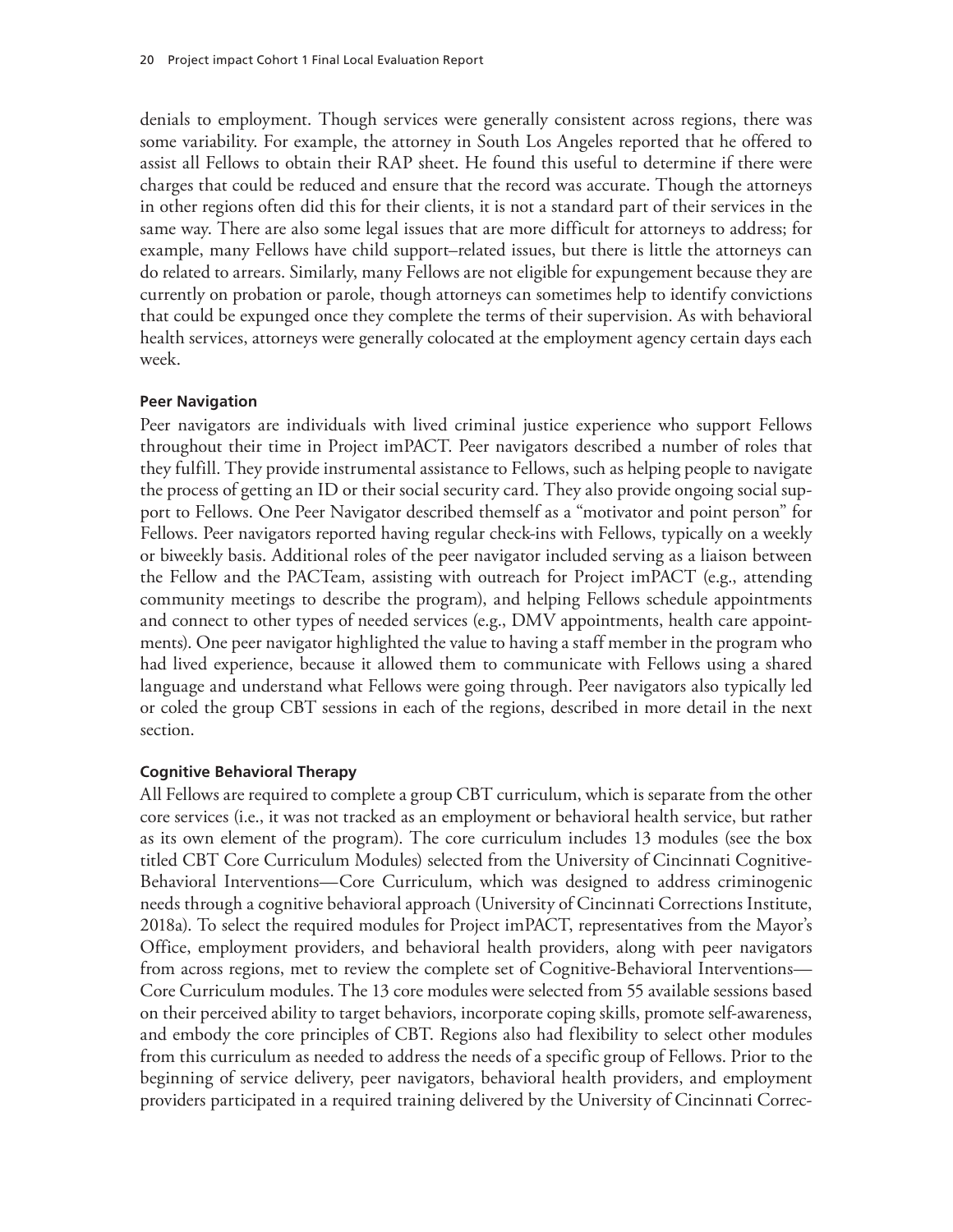## **CBT Core Curriculum Modules**

- 1. Values Clarification
- 2. Cost-Benefit Analysis
- 3. Setting a Goal
- 4. Understanding Life History, Lifestyle Factors, and Personality Characteristics
- 5. Recording Thoughts and Exploring Core Beliefs
- 6. Identifying and Changing Risky Thinking
- 7. Cognitive Strategies: Thought Stopping
- 8. Introduction to Emotional Regulation
- 9. Recognizing Your Feelings
- 10. Coping by Thinking—Managing Feelings Through Managing Thoughts
- 11. Coping By Doing—More Strategies for Managing Feelings
- 12. Thinking Before You Act—Managing Impulsivity
- 13. Managing Risk Seeking and Pleasure Seeking Behaviors

tions Institute. As noted, the peer navigator was typically involved in leading or coleading the curriculum across regions, sometimes with assistance from employment or behavioral health staff.

The curriculum is delivered as a closed group, because material builds across the modules, and Fellows who miss a module can make up sessions at a future date. At the beginning of the program, the curriculum was delivered in a variety of ways across regions, with some implementing the curriculum as an intensive two-week course and others offering it as a weekly or twice-weekly program. By the middle of Cohort 1, all regions had moved to delivering the curriculum as an intensive one- or two-week course, typically within the first week or two after enrolling in the program.

## **Communication Among imPACT Providers and Program Completion**

Employment providers and other PACTeam members met for regular case conferences to discuss and troubleshoot Fellows' progress toward employment, identify ongoing needs, and determine when a Fellow was ready to complete program services. This also provided an opportunity for providers to discuss any clients they were having difficulty reaching or address any significant concerns about Fellows. Project imPACT staff also described a great deal of ad hoc communication within their regions, including in-person communication when staff were colocated on-site, email, and text messages.

At the beginning of Project imPACT, the caseload of active Fellows within each region was limited to 30 Fellows to ensure program participants receive individually tailored services. However, with time, providers realized that they had the bandwidth to serve additional Fellows, especially if they had Fellows at multiple stages in the program (e.g., some Fellows may have completed employment services but still be actively receiving behavioral health or legal services), and the caseload limit was eliminated. Regions now have flexibility to enroll as many Fellows as they feel they have the capacity to serve. A Fellow is considered to have fully completed Project imPACT if they have met the minimum threshold for completing services across two of the three service areas (i.e., employment, behavioral health, and legal services).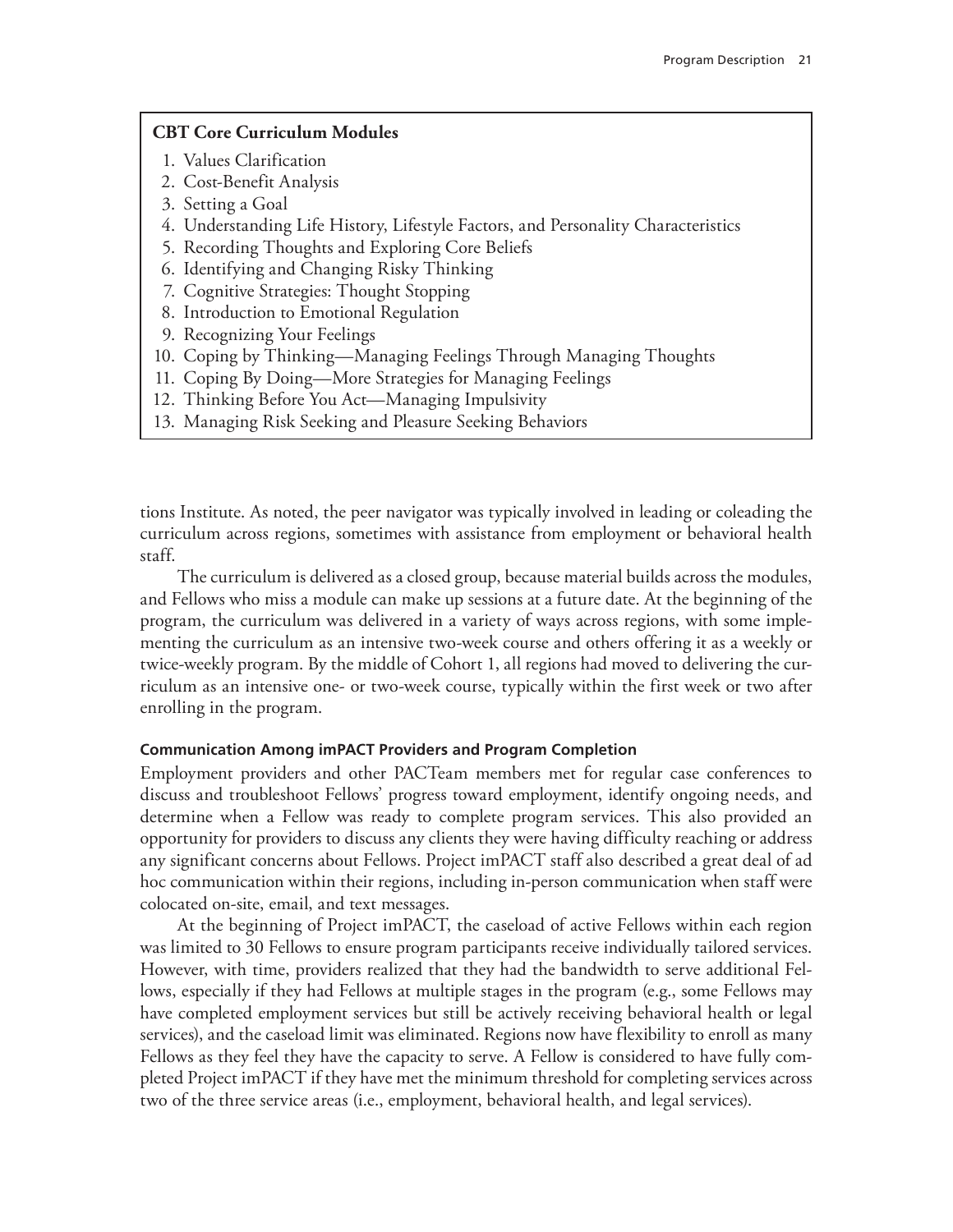## **Impact of COVID-19 on Services**

The onset of the COVID-19 pandemic had a substantial effect on the program. In mid-March 2020, all program services transitioned to being offered in a virtual, remote format. Previously, employment agencies served as the "hub" for services, with the other providers colocated on-site several times a week. However, with the onset of the pandemic, services became somewhat decentralized. Several months after the onset of the pandemic, some agencies were able to begin offering in-person services again with additional safety protocols. However, some remained fully virtual. For example, the employment agency in South Los Angeles was located on campus at a local community college, and due to ongoing restrictions with the college, they were unable to reopen their physical offices. The employment provider located in the Downtown region was initially able to engage clients in online training sessions in lieu of in-person work crews and was eventually able to place Fellows on in-person work crews with additional safety precautions in place (e.g., mask wearing, physical distancing requirements). Some behavioral health providers largely offered virtual sessions (e.g., using telephone sessions or video conference sessions), though others found ways to meet clients in person. For example, the employment provider in Watts was able to help facilitate CBT sessions in person by meeting with a small group in a large room, with sufficient space in between each Fellow. Legal services transitioned to a virtual format and remained that way through the end of Cohort 1. Providers were able to continue to serve fellows, though more details about the transition to virtual services are provided in Chapter 5, including the challenges and successes experienced by providers.<sup>5</sup>

## **Summary**

Project imPACT was designed to provide wraparound services to individuals recently in contact with the criminal justice system who also had a history of mental health or substance use concerns. The program is offered in four regions of Los Angeles, which each share certain core programmatic elements but have some differences based on the specific providers in each region. In subsequent chapters, we provide breakdowns of process and outcome measures by region and for the overall program, allowing us to examine whether there were different challenges, facilitators, and outcomes across regions.

<sup>&</sup>lt;sup>5</sup> Findings regarding the influence of COVID-19 should also be interpreted in the context of program providers beginning to simultaneously serve current Cohort 1 Fellows and enroll and serve new Cohort 2 Fellows. During much of this time, their focus was on completing services for Cohort 1 while bolstering the census of Cohort 2 Fellows.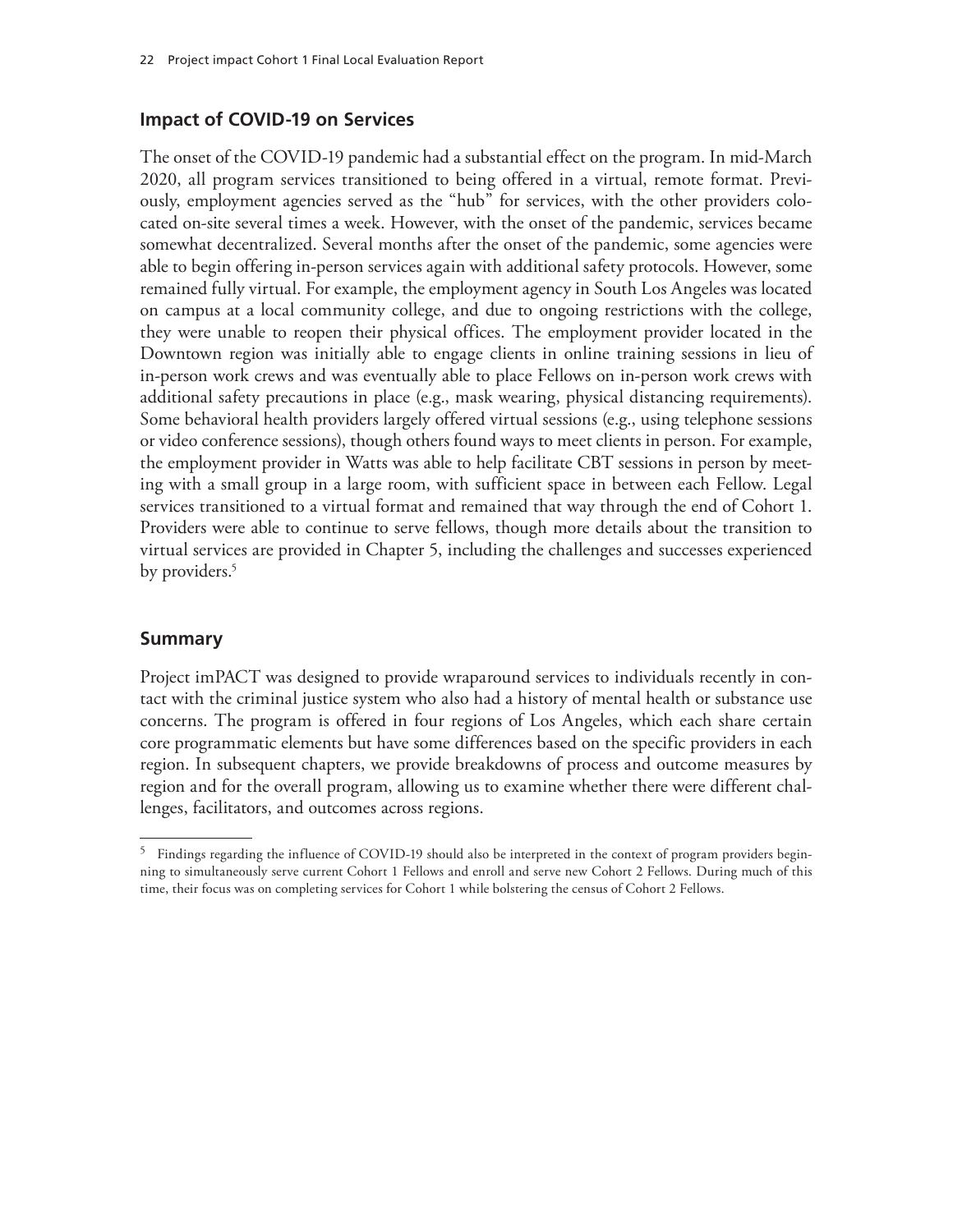In this chapter, we describe the numbers of Fellows served by Project imPACT, as well as the patterns of service utilization (e.g., dosage of services received) and rates of program completion. We also explore differences in service use among those who successfully completed the program compared with those who did not.

## **Service Utilization**

## **Characteristics of Enrolled Fellows**

A total of 1,269 people completed a Project imPACT interest form across all regions (Table 4.1). Of those who completed interest forms, 432 people enrolled in Project imPACT. The Mayor's Office originally established a goal of having 420 individuals complete interest forms and 196 enroll in Project imPACT, and providers far surpassed these targets. Regarding the large number of individuals completing the interest form relative to the number of Fellows enrolling, some providers had potential Fellows complete these interest forms during larger orientations for their organizations. The interest form was designed to serve as an eligibility screener, so this is one way that providers can determine if individuals are eligible for Project imPACT or not. When Fellows are not eligible for the program, they are generally referred to other resources, primarily other programs operated by the employment providers. However, there are likely some individuals who are eligible for Project imPACT but opt to participate in another program for other reasons, such as the intensity of this program (which can last up to a year) or a preference for employment services only (rather than wraparound services).

The onset of the COVID-19 pandemic required that Project imPACT providers shift their outreach and service provision strategies to accommodate community safety and public health guidelines. As shown in Table 4.2 below, prior to April 2020,<sup>1</sup> providers enrolled an average of 19.27 Fellows each month. Even within the first three months of 2020, 56 new Fellows were enrolled into the program. On the onset of COVID, this number declined to an average of four Fellows enrolled per month (during months in which Fellows were enrolled), with only eight Fellows enrolled in total between April 1 and December 31, 2020. However, regions were also beginning to purposefully slow their rate of enrollment during this time for two reasons. First, they understood that Cohort 1 was going to end by December 31, 2020,

<sup>&</sup>lt;sup>1</sup> For purposes of this analysis, the onset of COVID-19 was defined as April 1, 2020, through the end of the calendar year. Although many aspects of services began shifting to virtual formats in the middle of March 2020, we collected data on a quarterly basis and therefore were unable to determine which individuals were enrolled before mid-March versus after mid-March.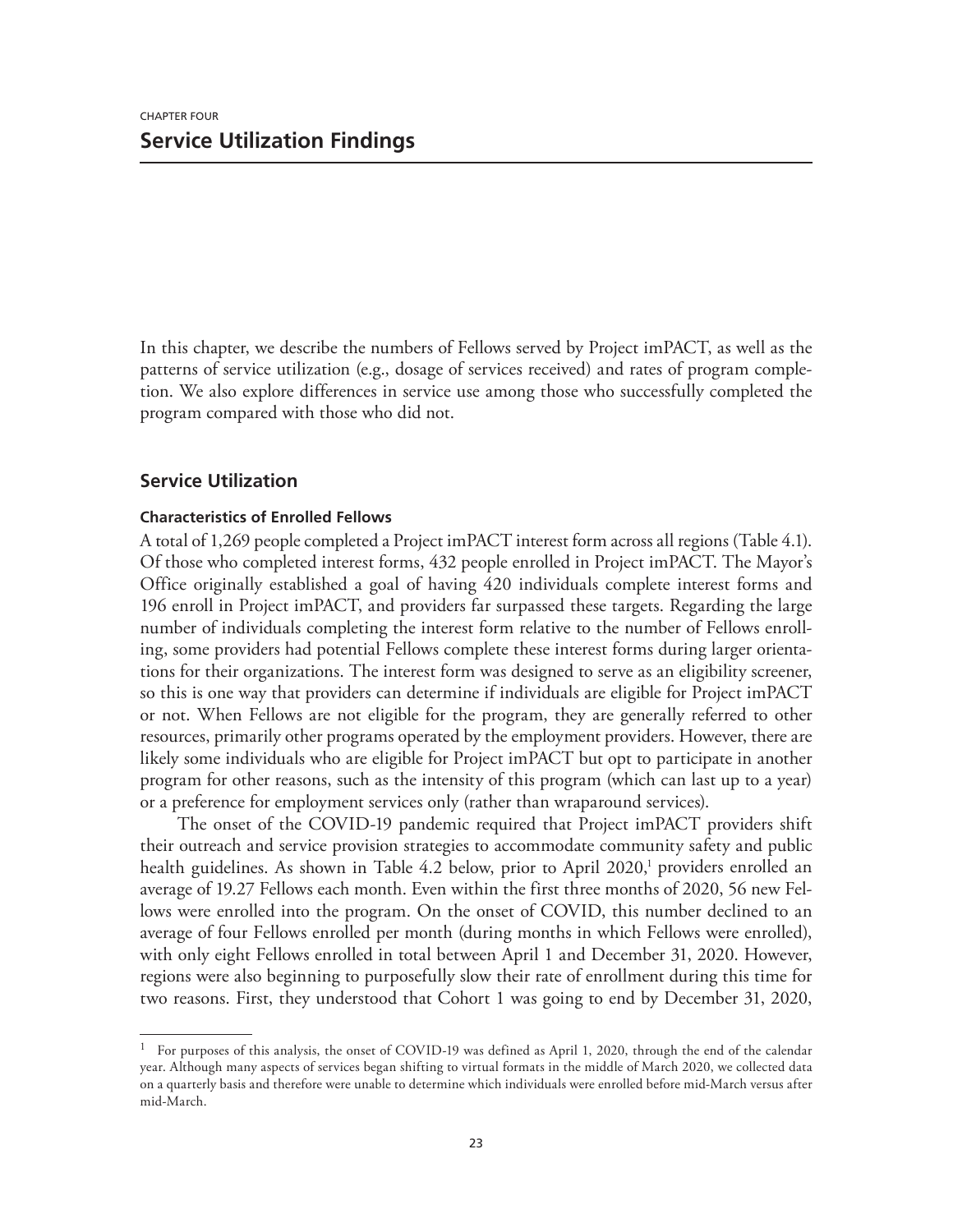| Table 4.1                    |  |
|------------------------------|--|
| <b>Enrollment of Fellows</b> |  |

| <b>Enrollment Status</b>                                     | Downtown | San Fernando<br>Valley | South<br>Los Angeles | Watts | Total |
|--------------------------------------------------------------|----------|------------------------|----------------------|-------|-------|
| Cumulative number of individuals<br>completing interest form | 183      | 180                    | 368                  | 538   | 1,269 |
| Cumulative number of<br>Fellows enrolled                     | 108      | 95                     | 101                  | 128   | 432   |

#### **Table 4.2 Average Number of New Fellows Enrolled Monthly, Pre- and Post-COVID**

|                                              | Pre-COVID     | <b>Post-COVID</b> | Total         |
|----------------------------------------------|---------------|-------------------|---------------|
|                                              | $(n=424)$     | $(n=8)$           | $(N=432)$     |
| Average number of Fellows enrolled per month | 19.27 (10.74) | 4.00 (4.24)       | 18.00 (11.16) |

NOTE: These numbers reflect months in which Fellows were enrolled. During the post-COVID period, new Cohort 1 Fellows were enrolled only during two months.

and wanted to ensure that enrolled Fellows had sufficient time enrolled in the program before it ended, particularly because the program was designed to provide services for up to one year. Second, plans were underway to begin recruitment for Cohort 2 of the program, which started enrolling Fellows in June 2020. Therefore, the reduced rate of enrollment likely reflects a combination of these factors.

Table 4.3 shows the characteristics of Project imPACT Fellows who were enrolled between July 2018 and December 2020, when Cohort 1 services ended. Fellows largely scored as medium (44.7 percent) or high (44.4 percent) risk on the LS/CMI. Fellows were predominately male (79.4 percent) and the largest percentage (57.4 percent) was between the ages of 26 and 43. Nearly all (96.3 percent) Fellows identified as a single-ethnic origin and the largest group identified as Black/African American (53.6 percent), followed by Hispanic/Latino (34.4 percent). There were some differences by region; for example, South Los Angeles appeared to serve individuals with somewhat higher risk and needs (based on the LS/CMI) and who were somewhat older than other regions. The San Fernando Valley served a higher percentage of Hispanic, Latinx, or Spanish Fellows, which reflects the demographics of that region of Los Angeles.

#### **Services Received**

Table 4.4 provides an overview of the percentage of Fellows receiving each type of service during the period of July 2018 to December 2020. All Fellows who enroll in Project imPACT must be willing to receive each of the three types of services. Actual service needs are decided by the providers, based on an intake assessment conducted by each provider on enrollment. Note that this intake assessment is specific to the individual provider; therefore, there may be variations in the instruments used and questions asked across regions within a provider category. Based on these assessments, it may be determined that a given Fellow does not need a certain type of services at that time (e.g., there are no legal needs to be addressed at that moment), which explains some of the variability across services. Across all regions, employment services were the most frequently received services (90.5 percent). There were some regional differences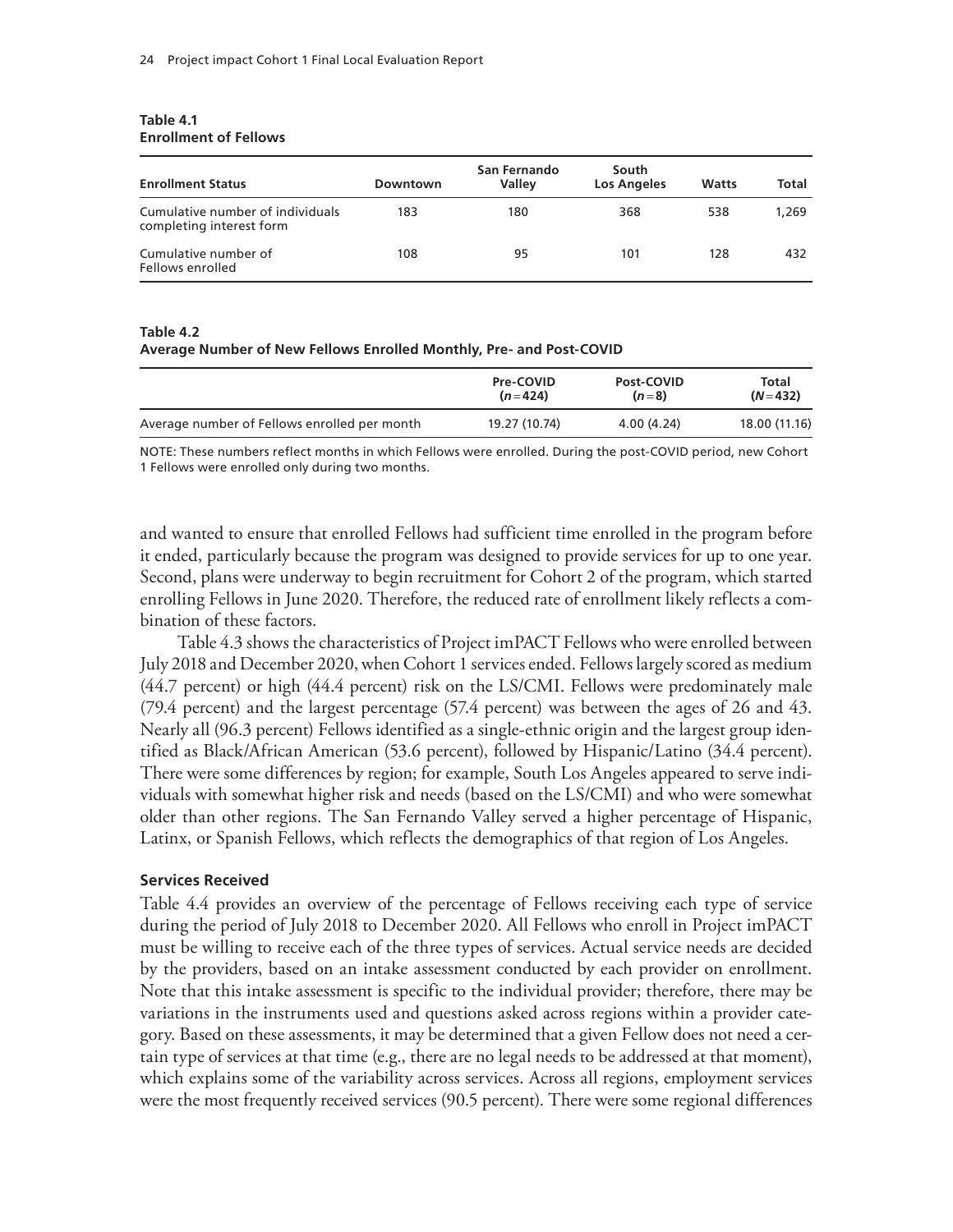## **Table 4.3**

| <b>Fellow Characteristics</b>                                                       | Downtown | San Fernando<br><b>Valley</b> | South<br><b>Los Angeles</b> | <b>Watts</b> | <b>Total</b> |
|-------------------------------------------------------------------------------------|----------|-------------------------------|-----------------------------|--------------|--------------|
| Number of Fellows enrolled                                                          | 108      | 95                            | 101                         | 128          | 432          |
| Risk level (LS/CMI)                                                                 |          |                               |                             |              |              |
| Low                                                                                 | 2.8%     | 3.2%                          | 3.0%                        | 2.3%         | 2.8%         |
| Medium                                                                              | 45.4%    | 45.3%                         | 24.8%                       | 59.4%        | 44.7%        |
| High                                                                                | 51.9%    | 40.0%                         | 51.5%                       | 35.9%        | 44.4%        |
| Very high                                                                           | 0.0%     | 11.6%                         | 20.8%                       | 2.3%         | 8.1%         |
| Gender                                                                              |          |                               |                             |              |              |
| Male                                                                                | 77.8%    | 68.4%                         | 87.1%                       | 82.8%        | 79.4%        |
| Female                                                                              | 21.3%    | 31.6%                         | 12.9%                       | 17.2%        | 20.4%        |
| Other                                                                               | 0.9%     | 0.0%                          | 0.0%                        | 0.0%         | 0.2%         |
| Age (years)                                                                         |          |                               |                             |              |              |
| $18 - 25$                                                                           | 15.7%    | 12.6%                         | 8.9%                        | 14.1%        | 13.0%        |
| $26 - 43$                                                                           | 60.2%    | 62.1%                         | 52.5%                       | 55.5%        | 57.4%        |
| $44 +$                                                                              | 24.1%    | 25.3%                         | 38.6%                       | 30.5%        | 29.6%        |
| Race/ethnicity                                                                      |          |                               |                             |              |              |
| Single ethnic origin                                                                | 95.4%    | 96.8%                         | 98.0%                       | 95.3%        | 96.3%        |
| <b>Black or African American</b>                                                    | 61.2%    | 14.1%                         | 58.6%                       | 73.0%        | 53.6%        |
| Hispanic, Latino, or Spanish                                                        | 32.0%    | 59.8%                         | 32.3%                       | 18.9%        | 34.4%        |
| Other (includes Native Hawaiian,<br>Asian, and American Indian or<br>Alaska Native) | 1.0%     | 1.1%                          | $0.0\%$                     | 0.8%         | 0.7%         |
| White                                                                               | 4.9%     | 23.9%                         | 7.1%                        | 4.9%         | $9.6\%$      |
| Multi-ethnic origin                                                                 | 3.7%     | 2.1%                          | 0.0%                        | 2.3%         | 2.1%         |
| Declined to state                                                                   | 0.9%     | 1.1%                          | 2.0%                        | 2.3%         | 1.6%         |

SOURCE: Data submitted by regional providers.

NOTE: The racial/ethnic categories were specified by the BSCC.

## **Table 4.4 Percentage of Fellows Receiving Services Across Regions**

| <b>Service Category</b> | Downtown<br>$(n=108)$ | San Fernando<br>Valley ( $n = 95$ ) | South Los<br>Angeles $(n=93)$ | Watts<br>$(n=116)$ | Total<br>$(N=432)$ |
|-------------------------|-----------------------|-------------------------------------|-------------------------------|--------------------|--------------------|
| Employment              | 102 (94.4%)           | 80 (84.2%)                          | 93 (92.1%)                    | 116 (90.6%)        | 391 (90.5%)        |
| Behavioral health       | 99 (91.7%)            | 53 (55.8%)                          | 92 (91.1%)                    | 103 (80.5%)        | 347 (80.3%)        |
| Legal                   | 88 (81.5%)            | 54 (56.8%)                          | 97 (96.0%)                    | 117 (91.4%)        | 356 (82.4%)        |

SOURCE: Data submitted by regional providers.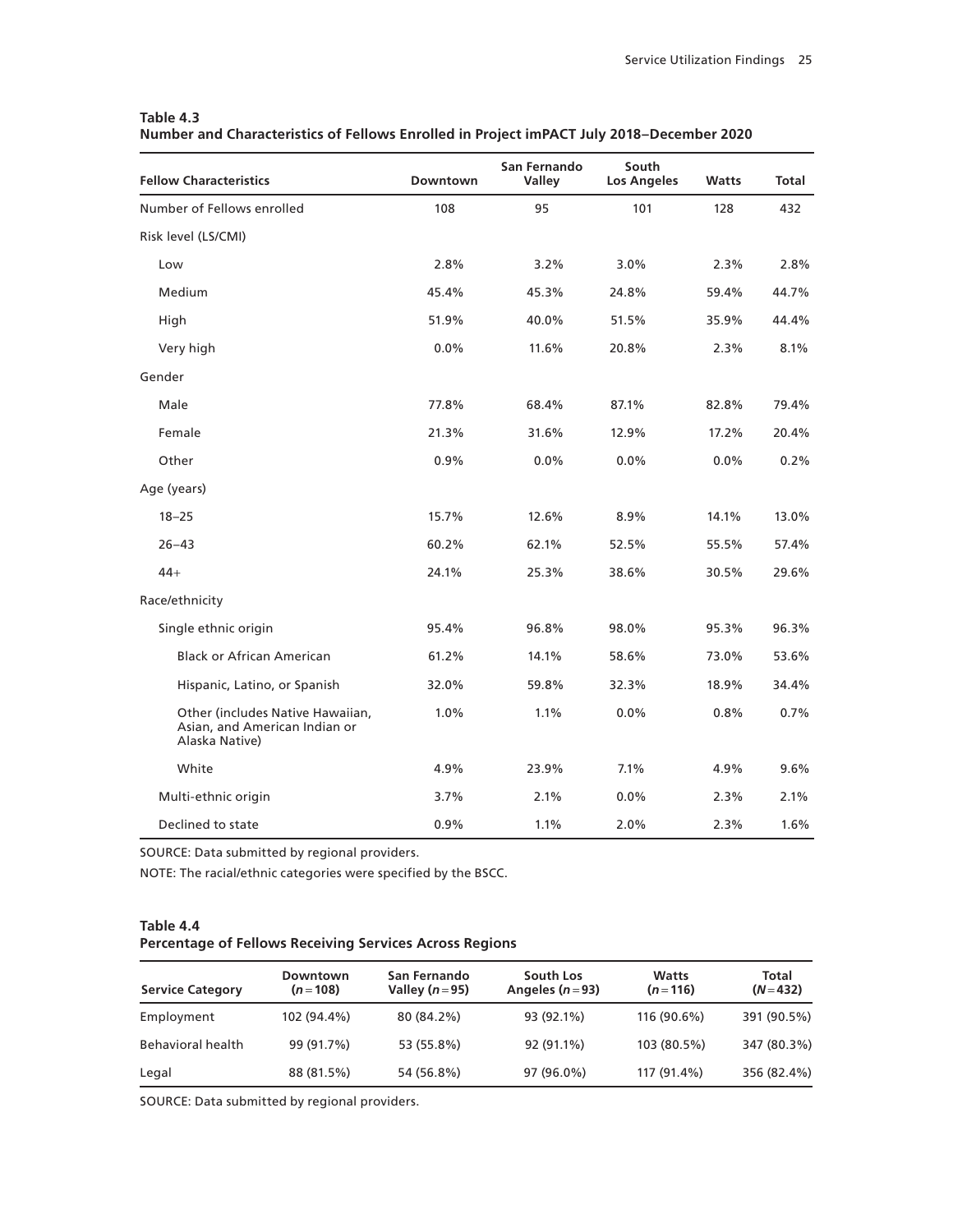in services provided; for example, fewer Fellows in the San Fernando Valley region participated in behavioral health or legal services, though that may have been a function of the turnover that took place in the employment agency in that region (e.g., some Fellows were lost to followup before they could engage with behavioral health or legal services).

#### *Employment Services*

There are seven categories of employment services offered by Project imPACT employment providers. These include career readiness assessments, career readiness workshops, job coaching, job development, vocational training, placement and retention services, and transitional jobs. Across all regions, the most common employment services received are the career readiness assessment (74.7 percent) and job coaching (70.3 percent), whereas the least common employment services were vocational training (3.8 percent) and placement and retention services (10.7 percent) (Table 4.5). The data regarding the number of sessions of each type of service demonstrate that Fellows received multiple sessions of many types of services, including career readiness workshops and assessments. Some of the regional variations reflect differences in the service model of the lead employment agency in each region. For example, only the Downtown region uses a transitional job model. Regarding placement and retention services, though all regions described some aspect of placement services, it may be that they captured these under other categories (e.g., job development). In addition, though all regions reported that they provide some aspects of job retention services, it may be that some tracked this more formally than others. Though basic definitions of each type of service were decided on by the service providers in collaboration with the evaluation team, providers were responsible for categorizing each service when they submitted their data to the evaluation team, which might also explain the differences across regions. These data might also highlight challenges related to shifting definitions over the course of the evaluation. For example, vocational training is a core component of the Watts services. Early in Project imPACT, we specifically collected data on Occupational Safety and Health Administration (OSHA) training, which was later expanded to include any vocational training; however, it is possible that this expanded definition was not used consistently, which would explain the small numbers of Fellows receiving vocational training services in Watts.

As described previously, successful completion of employment services was defined as completion of at least one session in four of the five "core" service areas (i.e., career readiness assessment, career readiness workshop, job coaching, job development, and vocational training). Across all regions, 61.6 percent of Fellows met this goal (Table 4.6). It should be noted here that wide variation between regions in meeting these goals is a function of several factors. First, Project imPACT providers, in conjunction with the evaluation team, refined the definition of "successful completion" in November 2020. Previously, obtaining employment was a requirement to successfully complete employment services, so regions were less focused on meeting a threshold level of services. However, out of a desire to tease apart the process measure of "service completion" from the outcome measure of "obtaining employment," the evaluation team and employment providers met and collaboratively developed this revised definition. (Note that we were able to retroactively apply the revised definition to Fellows served prior to November 2020 for the purposes of this report.) Second, the San Fernando Valley region, which had the lowest percentage (28.7 percent) of Fellows completing core employment services transitioned in late 2020 from one employment provider to another, resulting in attrition and cases that were lost to follow-up (described in more detail in Chapter 5).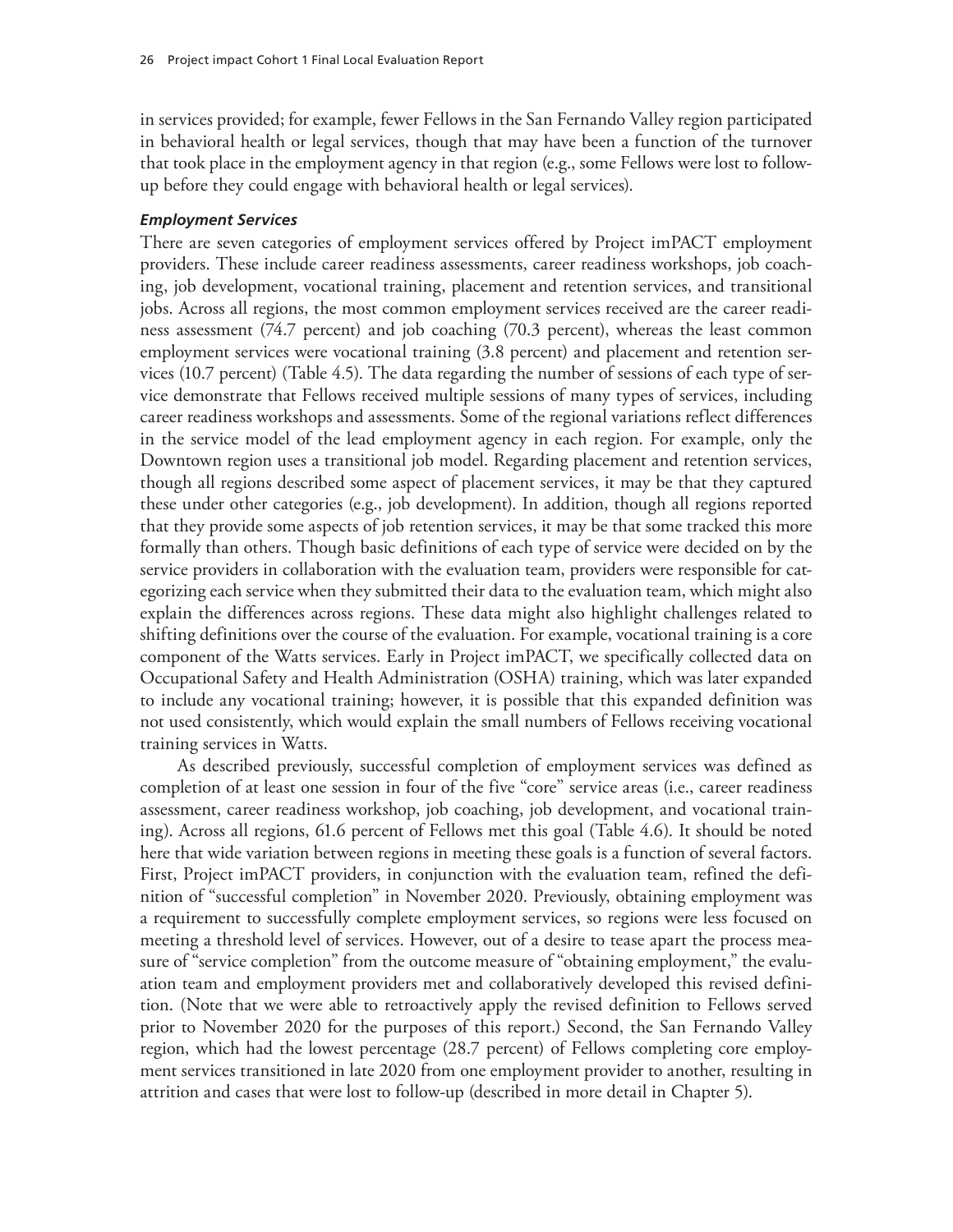|                                              | Downtown<br>$(n=102)$                               |                                     | San Fernando Valley<br>$(n=80)$                   |                              | <b>South Los Angeles</b><br>$(n=93)$                |                                     | <b>Watts</b><br>$(n=116)$                           |                                     | <b>Total</b><br>$(n=389)$                           |                                     |
|----------------------------------------------|-----------------------------------------------------|-------------------------------------|---------------------------------------------------|------------------------------|-----------------------------------------------------|-------------------------------------|-----------------------------------------------------|-------------------------------------|-----------------------------------------------------|-------------------------------------|
| Category of<br>Employment<br><b>Services</b> | No. /<br>Percentage<br>Receiving<br><b>Services</b> | No. of<br><b>Sessions</b><br>M (SD) | No.<br>Percentage<br>Receiving<br><b>Services</b> | No. of<br>sessions<br>M (SD) | No. /<br>Percentage<br>Receiving<br><b>Services</b> | No. of<br><b>Sessions</b><br>M (SD) | No. /<br>Percentage<br>Receiving<br><b>Services</b> | No. of<br><b>Sessions</b><br>M (SD) | No. /<br>Percentage<br>Receiving<br><b>Services</b> | No. of<br><b>Sessions</b><br>M (SD) |
| Career<br>readiness<br>assessments           | 62(60.8)                                            | 1.68(1.23)                          | 78 (97.5)                                         | 5.21(4.08)                   | 41 (44.1)                                           | 2.73(1.80)                          | 111(95.7)                                           | 4.53(3.69)                          | 292 (74.7)                                          | 3.85(3.49)                          |
| Career<br>readiness<br>workshops             | 36(35.3)                                            | 2.50(1.52)                          | 60 (75.0)                                         | 4.58(3.84)                   | 70 (75.3)                                           | 5.83(4.20)                          | 34 (29.3)                                           | 3.76(2.26)                          | 200(51.2)                                           | 4.51(3.63)                          |
| Job coaching                                 | 78 (76.5)                                           | 5.60(4.67)                          | 76 (95.0)                                         | 11.66 (10.15)                | 85 (91.4)                                           | 10.52(6.00)                         | 36 (31.0)                                           | 7.89(7.14)                          | 275 (70.3)                                          | 9.09(7.61)                          |
| Job<br>development                           | 86 (84.3)                                           | 16.43 (14.72)                       | 64 (80.0)                                         | 10.83 (10.33)                | 52 (55.9)                                           | 7.38 (4.84)                         | 40 (34.5)                                           | 7.28 (4.89)                         | 242 (61.9)                                          | 11.49 (11.34)                       |
| Vocational<br>training                       | 5(4.9)                                              | 2.40(0.89)                          | 0(0.0)                                            | N/A                          | 5(5.4)                                              | 6.00(0.00)                          | 5(4.3)                                              | 6.40(2.19)                          | 15 (3.8)                                            | 4.93 (2.25)                         |
| Placement<br>and<br>retention                | 32 (31.4)                                           | 2.63(1.77)                          | 6(7.5)                                            | 2.33(2.80)                   | 0(0.0)                                              | N/A                                 | 4(3.4)                                              | 2.50(1.73)                          | 42 (10.7)                                           | 2.57(1.89)                          |
| Transitional<br>jobs                         | 88 (88.0)                                           | 33.91 (24.30)                       | 1(1.3)                                            | 8.00(0.00)                   | 0(0.0)                                              | N/A                                 | 0(0.0)                                              | N/A                                 | 89 (22.9)                                           | 33.62 (24.31)                       |

#### **Table 4.5 Employment Services, Overall and Regional**

SOURCE: Data submitted by regional providers.

NOTE: SD, standard deviation.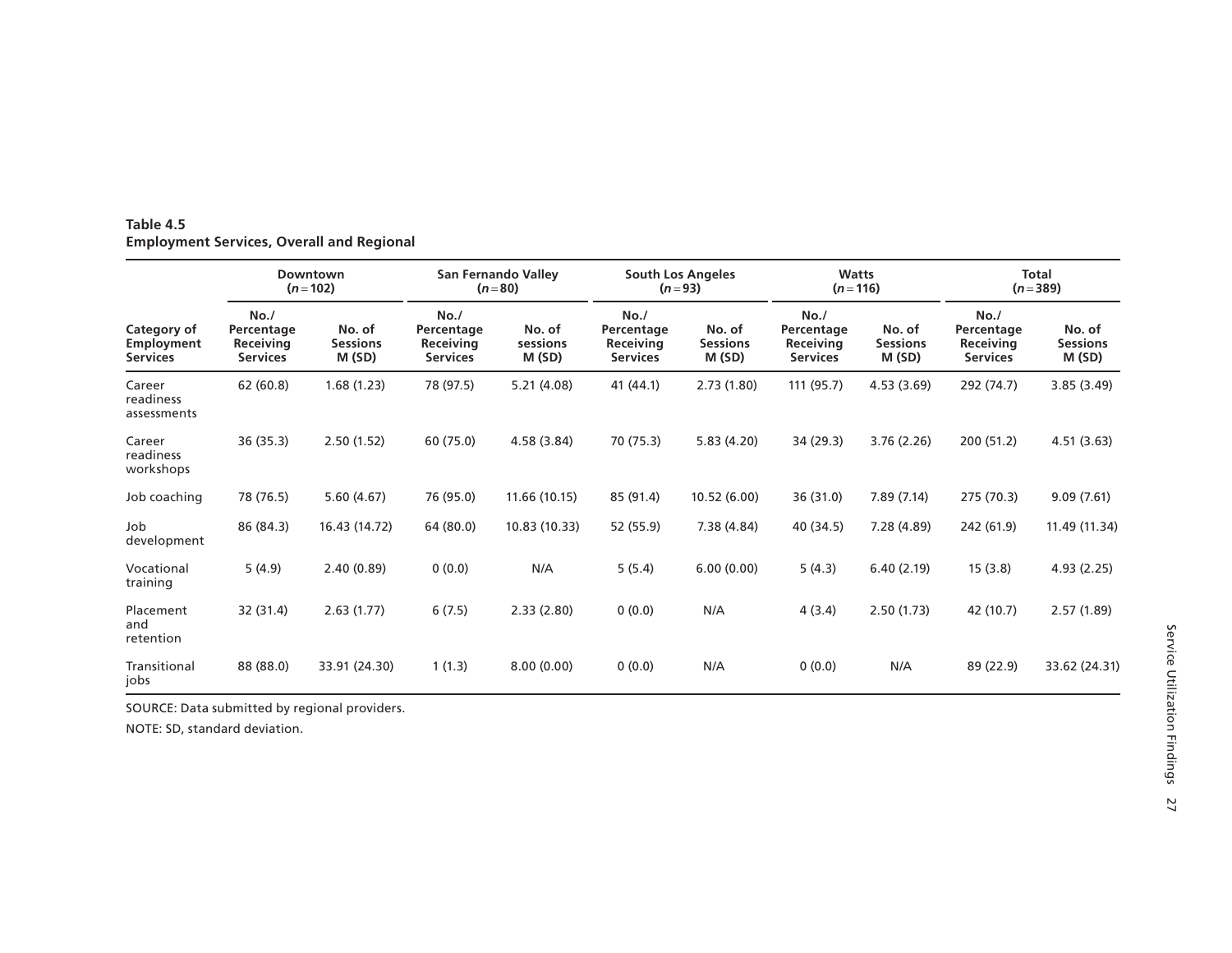|                                                    | Downtown   | San Fernando    | South Los            | Watts        | Total       |
|----------------------------------------------------|------------|-----------------|----------------------|--------------|-------------|
|                                                    | $(n=102)$  | Valley $(n=80)$ | Angeles ( $n = 93$ ) | $(n=116)$    | $(n=391)$   |
| Successfully completed core<br>employment services | 42 (41.2%) | 23 (28.7%)      | 85 (91.4%)           | $91(78.4\%)$ | 241 (61.6%) |

**Table 4.6 Number of Fellows Successfully Completing Core Employment Services, Overall and Regional (***n* = **391)**

SOURCE: Data submitted by regional providers.

As shown in Table 4.6, Fellows who successfully completed employment services  $(n=234)$ , were enrolled in Project imPACT, on average, about one month longer ( $M = 5.96$  months, standard deviation [SD] = 3.58) than those who did not successfully complete employment services  $(n=129; M=4.85$  months, SD = 3.38) ( $p < .05$ ). This may suggest that additional time in the program is helpful in allowing Fellows to complete the core employment services.

## *Behavioral Health Services*

From July 2018 to December 2020, Project imPACT behavioral health services included individual regular sessions, individual crisis sessions, group sessions, key influencer sessions, and maintenance sessions. Individual regular sessions included one-on-one sessions with a counselor. Individual crisis sessions included immediate, short-term services due to experiencing an event that produced critical emotional, mental, physical, and behavioral distress or problems. Group sessions were group treatment sessions (i.e., sessions with two or more Fellows) with a counselor. Key influencer sessions were sessions provided to an important, positive person from the Fellow's life, such as a family member, spouse or significant other or friend, either with or without the Fellow present. Maintenance sessions were one-on-one sessions conducted on an as-needed basis, after a Fellow had completed their key behavioral health goals. Of note, regions were not required to offer all types of services; the specific nature of services provided was at the discretion of the therapist in each region.

Across all regions, the most common behavioral health services received was individual regular sessions, with 89.9 percent of Fellows who participated in behavioral health services receiving that service (Table 4.7). Group sessions were uncommon and only offered in two regions (San Fernando Valley and South Los Angeles), which was consistent with the report of providers during the site visits. The least common service was maintenance, with only 3.7 percent of Fellows who received a behavioral health maintenance service.

We also computed the average number of sessions that Fellows received per month. These averages were calculated only for those who participated in a given service (i.e., the average number of monthly individual crisis sessions is based only on those who had at least one crisis session). The average number of monthly sessions was highest for individual regular sessions (2.52 sessions a month) and key influencer sessions (2.57 sessions a month), though substantially more Fellows participated in individual sessions (Table 4.8).

As noted, Project imPACT behavioral health providers established a threshold for meaningful engagement in behavioral health services of three individual sessions. Across all regions, 59.1 percent of Fellows met this threshold (Table 4.9). Fellows who successfully completed behavioral health services were in the program longer  $(M = 7.44$  months,  $SD = 3.61$ ) than Fellows who did not successfully complete behavioral health services ( $M = 5.31$  months,  $SD = 4.81$ )  $(p < .05)$ .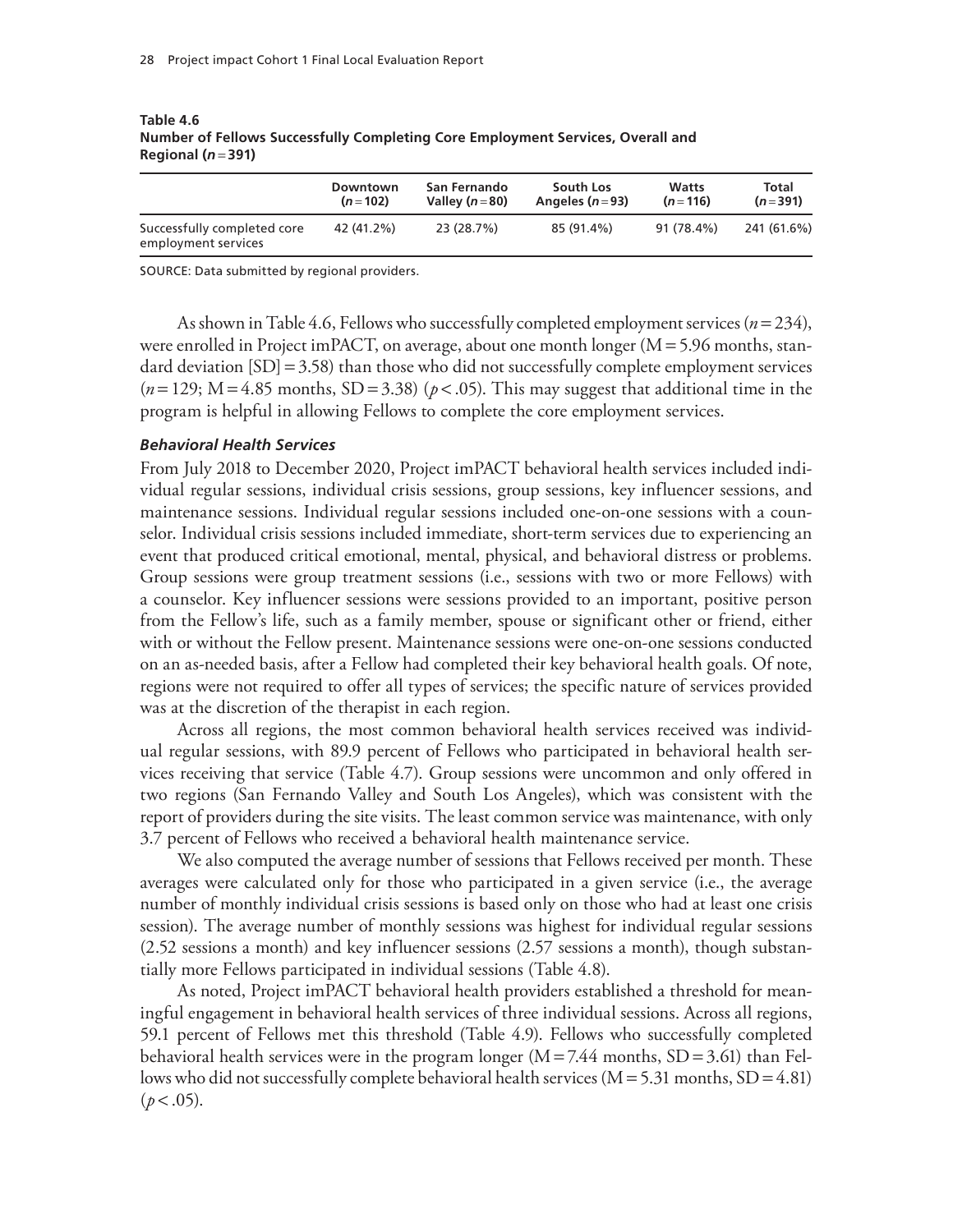|                                                                     | Downtown $(n=99)$                                   |                                    | San Fernando Valley ( $n = 53$ )                           |                                    | South Los Angeles ( $n = 92$ )                      |                                    | Watts ( $n = 103$ )                                        |                                    | Total $(n=347)$                                     |                                     |
|---------------------------------------------------------------------|-----------------------------------------------------|------------------------------------|------------------------------------------------------------|------------------------------------|-----------------------------------------------------|------------------------------------|------------------------------------------------------------|------------------------------------|-----------------------------------------------------|-------------------------------------|
| Category of<br><b>Behavioral</b><br><b>Health</b><br><b>Service</b> | No. /<br>Percentage<br>Receiving<br><b>Services</b> | No. of<br><b>Sessions</b><br>M(SD) | No. /<br>Percentage<br><b>Receiving</b><br><b>Services</b> | No. of<br><b>Sessions</b><br>M(SD) | No. /<br>Percentage<br>Receiving<br><b>Services</b> | No. of<br><b>Sessions</b><br>M(SD) | No. /<br>Percentage<br><b>Receiving</b><br><b>Services</b> | No. of<br><b>Sessions</b><br>M(SD) | No. /<br>Percentage<br>Receiving<br><b>Services</b> | No. of<br><b>Sessions</b><br>M (SD) |
| Individual<br>crisis                                                | 29(29.3)                                            | 2.76(2.94)                         | 11(20.8)                                                   | 2.91(1.87)                         | 3(3.3)                                              | 3.00(1.00)                         | 18 (17.5)                                                  | 3.94(2.13)                         | 61 (17.6)                                           | 3.15(2.02)                          |
| Individual<br>regular                                               | 99 (100.0)                                          | 10.15 (10.70)                      | 53 (100.0)                                                 | 14.75 (13.95)                      | 72 (78.3)                                           | 7.21(6.02)                         | 88 (85.4)                                                  | 4.81(5.04)                         | 312 (89.9)                                          | 8.75 (9.78)                         |
| Group                                                               | 0(0.00)                                             | N/A                                | 2(3.8)                                                     | 2.00(0.00)                         | 8(8.7)                                              | 2.75(1.49)                         | 0(0.00)                                                    | N/A                                | 10(2.9)                                             | 2.60(1.35)                          |
| Key<br>influencer                                                   | 0(0.00)                                             | N/A                                | 2(3.8)                                                     | 1.00(0.00)                         | 0(0.00)                                             | N/A                                | 28 (27.2)                                                  | 7.46(3.26)                         | 30(8.6)                                             | 7.03(3.55)                          |
| Maintenance                                                         | 1(1.0)                                              | 2.00(0.00)                         | 5(9.4)                                                     | 3.00(1.87)                         | 0(0.00)                                             | N/A                                | 7(6.8)                                                     | 4.57(1.40)                         | 13(3.7)                                             | 3.77(1.74)                          |

## **Table 4.7 Behavioral Health Services, Overall and Regional**

SOURCE: Data submitted by regional providers.

NOTE: SD, standard deviation.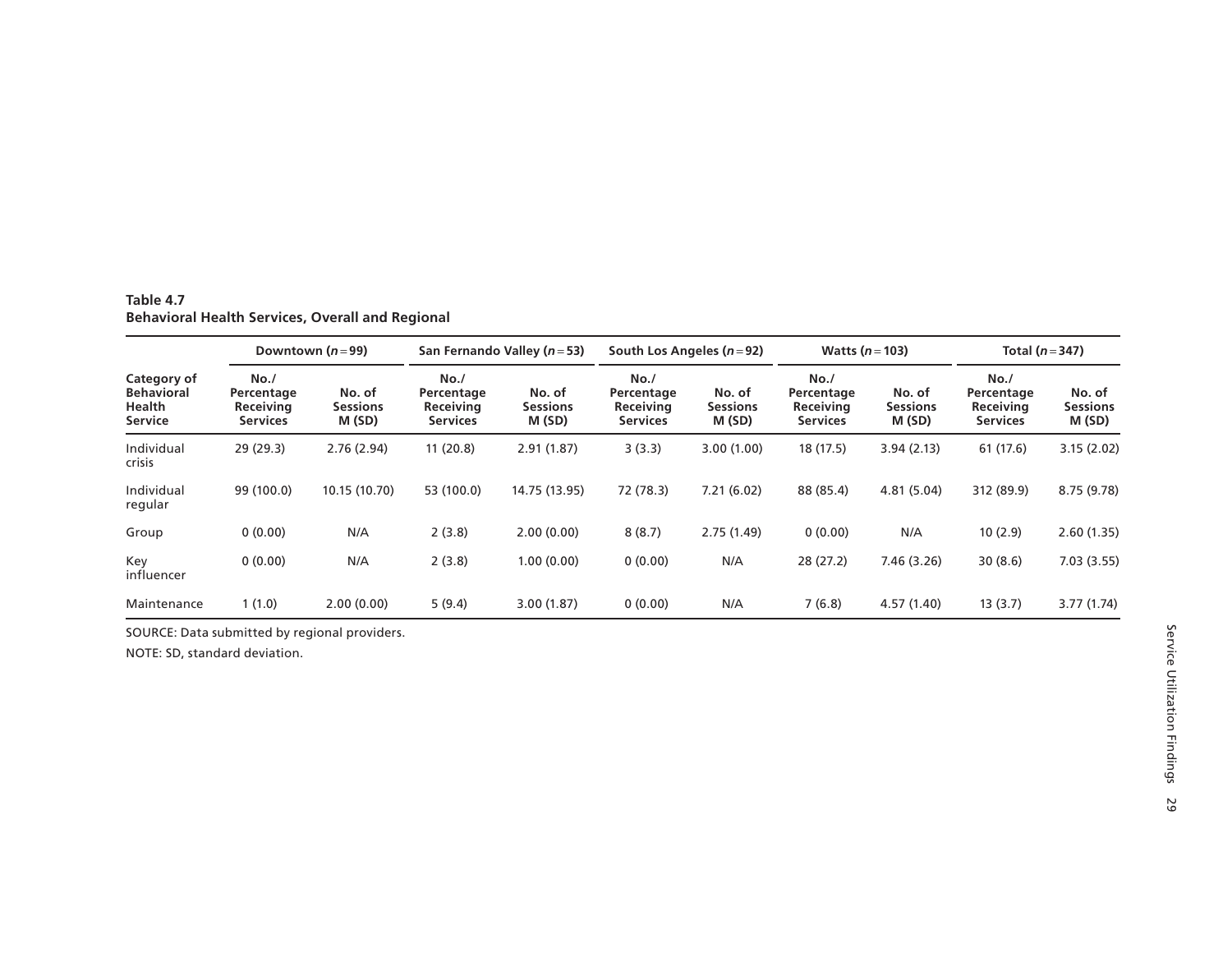|                                                        | Downtown                                                                                                               | San Fernando<br>Valley | South Los<br><b>Angeles</b>                                 | <b>Watts</b>                                                | <b>Total</b>                                                |
|--------------------------------------------------------|------------------------------------------------------------------------------------------------------------------------|------------------------|-------------------------------------------------------------|-------------------------------------------------------------|-------------------------------------------------------------|
| <b>Category of Behavioral</b><br><b>Health Service</b> | <b>Sessions</b><br><b>Sessions</b><br><b>Attended per</b><br><b>Attended</b><br>per Month<br>Month<br>M (SD)<br>M (SD) |                        | <b>Sessions</b><br><b>Attended</b><br>per<br>Month<br>M(SD) | <b>Sessions</b><br><b>Attended</b><br>per<br>Month<br>M(SD) | <b>Sessions</b><br><b>Attended</b><br>per<br>Month<br>M(SD) |
| Individual crisis ( $n=61$ )                           | 1.48(0.94)                                                                                                             | 1.74(1.17)             | 1.33(0.58)                                                  | 1.78(0.62)                                                  | 1.61(0.89)                                                  |
| Individual regular $(n=312)$                           | 2.34(1.42)                                                                                                             | 3.79(3.01)             | 2.48(1.10)                                                  | 2.00(1.59)                                                  | 2.52(1.87)                                                  |
| Group $(n=10)$                                         | 0.00(0.00)                                                                                                             | 2.00(0.00)             | 1.00(0.00)                                                  | 0.00(0.00)                                                  | 1.20(0.42)                                                  |
| Key influencer $(n=30)$                                | 0.00(0.00)                                                                                                             | 1.00(0.00)             | 0.00(0.00)                                                  | 2.68(1.43)                                                  | 2.57(1.44)                                                  |
| Maintenance $(n=13)$                                   | 2.00(0.00)                                                                                                             | 3.00(1.87)             | 0.00(0.00)                                                  | 2.00(0.58)                                                  | 2.38(1.26)                                                  |

#### **Table 4.8 Number of Behavioral Health Sessions Attended per Month per Fellow, Overall and Regional**

SOURCE: Data submitted by regional providers.

NOTE: SD, standard deviation.

#### **Table 4.9**

**Total Fellows Who Completed the "Minimum" Behavioral Health Requirement, Overall and Regional**

|                                                 | Downtown   | San Fernando        | South Los            | <b>Watts</b> | Total       |
|-------------------------------------------------|------------|---------------------|----------------------|--------------|-------------|
|                                                 | $(n=99)$   | Valley ( $n = 53$ ) | Angeles ( $n = 92$ ) | $(n=103)$    | $(n=347)$   |
| Completed at least three<br>individual sessions | 69 (69.7%) | 44 (83.0%)          | 55 (59.8%)           | 37 (35.9%)   | 205 (59.1%) |

SOURCE: Data submitted by regional providers.

## *Legal Services*

Project imPACT Fellows receive four key types of legal services: counsel/advice, self-help, limited representation, and full representation. The most frequently used legal service is counsel/advice (86.2 percent) and the least frequently used is self-help (2.8 percent). Although full representation was provided to a little less than a quarter (23.6 percent) of Fellows receiving legal services, this service by far is the most intensive with the average number of service hours provided equaling 22.68 hours per Fellow (Table 4.10).

Overall, 91.6 percent of Fellows who received legal services successfully completed those services (i.e., completing the comprehensive legal needs assessment and having one or more of their legal needs addressed) (Table 4.11). Fellows who successfully completed legal services component of Project imPACT were in the program a shorter amount of time  $(M = 5.89)$ months,  $SD = 3.80$ ) than Fellows who did not successfully complete legal services ( $M = 6.48$ ) months,  $SD = 3.17$ ), though this was not a statistically significant difference.

## **Cognitive Behavioral Therapy**

Overall, 84 percent of Fellows participated in CBT, with South Los Angeles and Watts particularly successful at enrolling their Fellows in CBT. These regions both indicated that they required participants to complete CBT before enrolling in other program services as a way to incentivize completion, which may explain this difference. Of those who participated, 65.8 percent successfully completed all required modules (Table 4.12). However, a substan-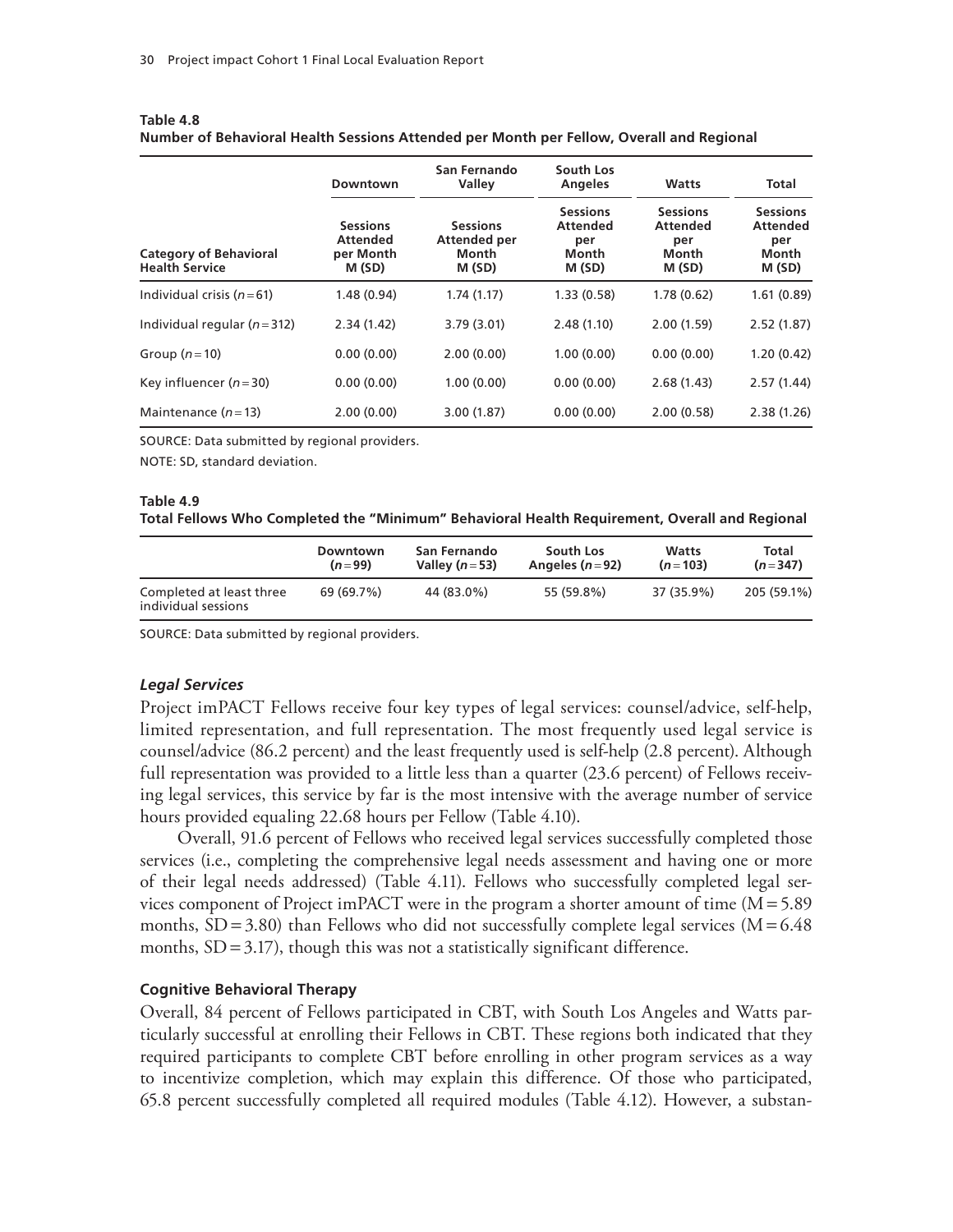| <b>Table 4.10</b>                           |  |  |
|---------------------------------------------|--|--|
| <b>Legal Services, Overall and Regional</b> |  |  |

|                                     | Downtown $(n=88)$                                          |                                 | San Fernando Valley<br>$(n=54)$                            |                        | South Los Angeles ( $n = 97$ )                      |                                 | Watts $(n=117)$                                            |                                 | Total $(n=356)$                                            |                       |
|-------------------------------------|------------------------------------------------------------|---------------------------------|------------------------------------------------------------|------------------------|-----------------------------------------------------|---------------------------------|------------------------------------------------------------|---------------------------------|------------------------------------------------------------|-----------------------|
| Category of<br><b>Legal Service</b> | No. /<br>Percentage<br><b>Receiving</b><br><b>Services</b> | No. of<br><b>Hours</b><br>M(SD) | No. /<br>Percentage<br><b>Receiving</b><br><b>Services</b> | No. of Hours<br>M (SD) | No. /<br>Percentage<br>Receivina<br><b>Services</b> | No. of<br><b>Hours</b><br>M(SD) | No. /<br>Percentage<br><b>Receiving</b><br><b>Services</b> | No. of<br><b>Hours</b><br>M(SD) | No. /<br>Percentage<br><b>Receiving</b><br><b>Services</b> | No. of Hours<br>M(SD) |
| Counsel/advice                      | 87 (98.9)                                                  | 3.92(2.92)                      | 25(46.3)                                                   | 8.37 (16.44)           | 78 (80.4)                                           | 2.56(1.50)                      | 117 (100.0)                                                | 4.74 (4.10)                     | 307 (86.2)                                                 | 4.25(5.73)            |
| Self-help                           | 2(2.3)                                                     | 3.00(2.83)                      | 3(5.6)                                                     | 4.00(1.00)             | 2(2.1)                                              | 1.50 (0.71)                     | 3(2.6)                                                     | 3.00(2.65)                      | 10(2.8)                                                    | 3.00(1.89)            |
| Limited<br>representation           | 38 (43.2)                                                  | 6.63(5.49)                      | 5(9.3)                                                     | 7.80 (5.63)            | 87 (89.7)                                           | 8.82(7.11)                      | 22 (18.8)                                                  | 12.59 (10.81)                   | 152 (42.7)                                                 | 8.78(7.51)            |
| Full<br>representation              | 7(8.0)                                                     | 16.43 (10.28)                   | 44 (81.5)                                                  | 30.24 (36.35)          | 32 (33.3)                                           | 14.41 (15.07)                   | 1(0.9)                                                     | 32.00 (0.00)                    | 84 (23.6)                                                  | 23.08 (28.94)         |

SOURCE: Data submitted by regional providers.

NOTE: SD, standard deviation.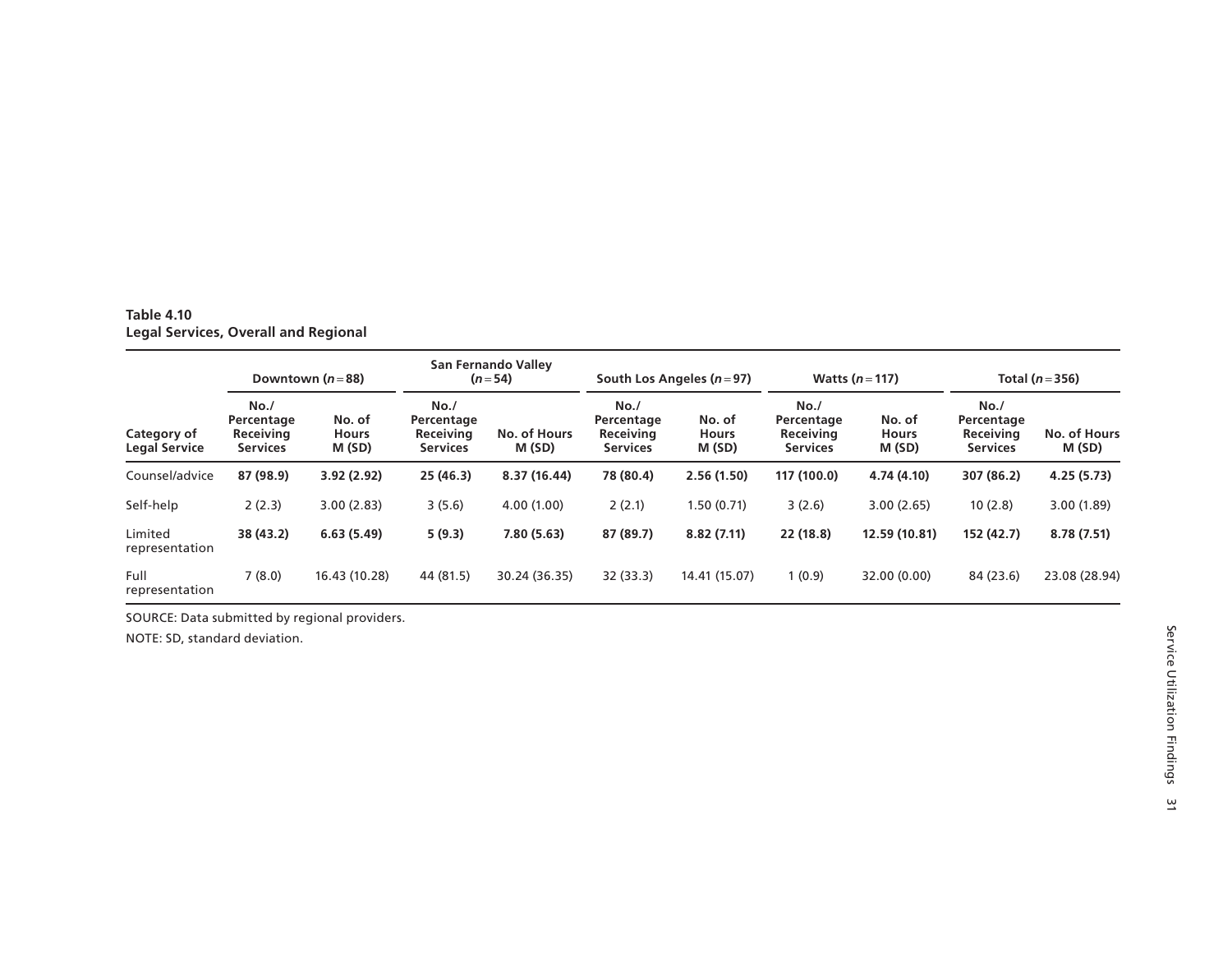|                                          | Downtown   | San Fernando    | South Los            | Watts       | Total       |
|------------------------------------------|------------|-----------------|----------------------|-------------|-------------|
|                                          | $(n=88)$   | Valley $(n=54)$ | Angeles ( $n = 97$ ) | $(n=117)$   | $(n=356)$   |
| Successfully completed<br>legal services | 68 (77.3%) | 49 (90.7%)      | 93 (95.9%)           | 116 (99.1%) | 326 (91.6%) |

| Table 4.11                                                                    |  |
|-------------------------------------------------------------------------------|--|
| Total Fellows Who Successfully Completed Legal Services, Overall and Regional |  |

SOURCE: Data submitted by regional providers.

**Table 4.12 Cognitive Behavioral Therapy Participation, Overall and Regional**

| <b>CBT Completion Status</b>                            | <b>Downtown</b> | San Fernando<br><b>Valley</b> | South<br><b>Los Angeles</b> | <b>Watts</b> | Total       |
|---------------------------------------------------------|-----------------|-------------------------------|-----------------------------|--------------|-------------|
| Percentage of Fellows<br>participated in CBT            | 62 (57.4%)      | 79 (83.2%)                    | 95 (94.1%)                  | 127 (99.2%)  | 363 (84.0%) |
| Percentage of Fellows who<br>never finished CBT         | 9(14.5%)        | 55 (69.6%)                    | 19 (20.0%)                  | 41 (32.3%)   | 124 (34.2%) |
| Percentage of individuals<br>successfully completed CBT | 53 (85.5%)      | 24 (30.4%)                    | 76 (80.0%)                  | 86 (67.7%)   | 239 (65.8%) |

SOURCE: Data submitted by regional providers.

tial proportion did not complete the CBT curriculum. Of note, the particularly low rate of CBT completion in San Fernando Valley may be explained by the turnover of the employment provider and peer navigator in the region, because the peer navigator was previously involved in providing CBT. Regarding the length of time enrolled in Project imPACT, those who completed CBT had been enrolled for 7.27 months  $(SD = 3.71)$  and those who had not were enrolled for 5.20 months  $(SD = 4.04)$  ( $p < .05$ ). This suggests that it was not that Fellows were dropping the program early (e.g., in the first month after enrollment) and therefore did not receive the full curriculum. Rather, it was more likely that Fellows missed a day of the workshop and did not make up that session, perhaps because they became busy with the other Project imPACT services.

## **Program Completion**

As described in the sections above, all regions use a shared definition of "successful completion" for each service area, as well as for Project imPACT overall. A Fellow fully completed Project imPACT if they met the minimum threshold for completing services across two of the three service areas. From July 2018 to December 2020, of the 432 Fellows that enrolled in Project imPACT during this period, 335 Fellows (77.5 percent) successfully completed Project imPACT (Table 4.13). The remaining 97 (22.5 percent) exited Project imPACT before successful completion. We found significant regional differences in the rate of program completion: South Los Angeles and Watts had significantly higher completion rates than Downtown, which had a significantly higher completion rate than San Fernando Valley ( $p < .05$ ). The relatively higher rate of unsuccessful exits from the San Fernando Valley region may reflect some of the Fellows who were lost to follow-up during the transition of employment agencies. Providers described some other reasons that Fellows leave the program early, including Fel-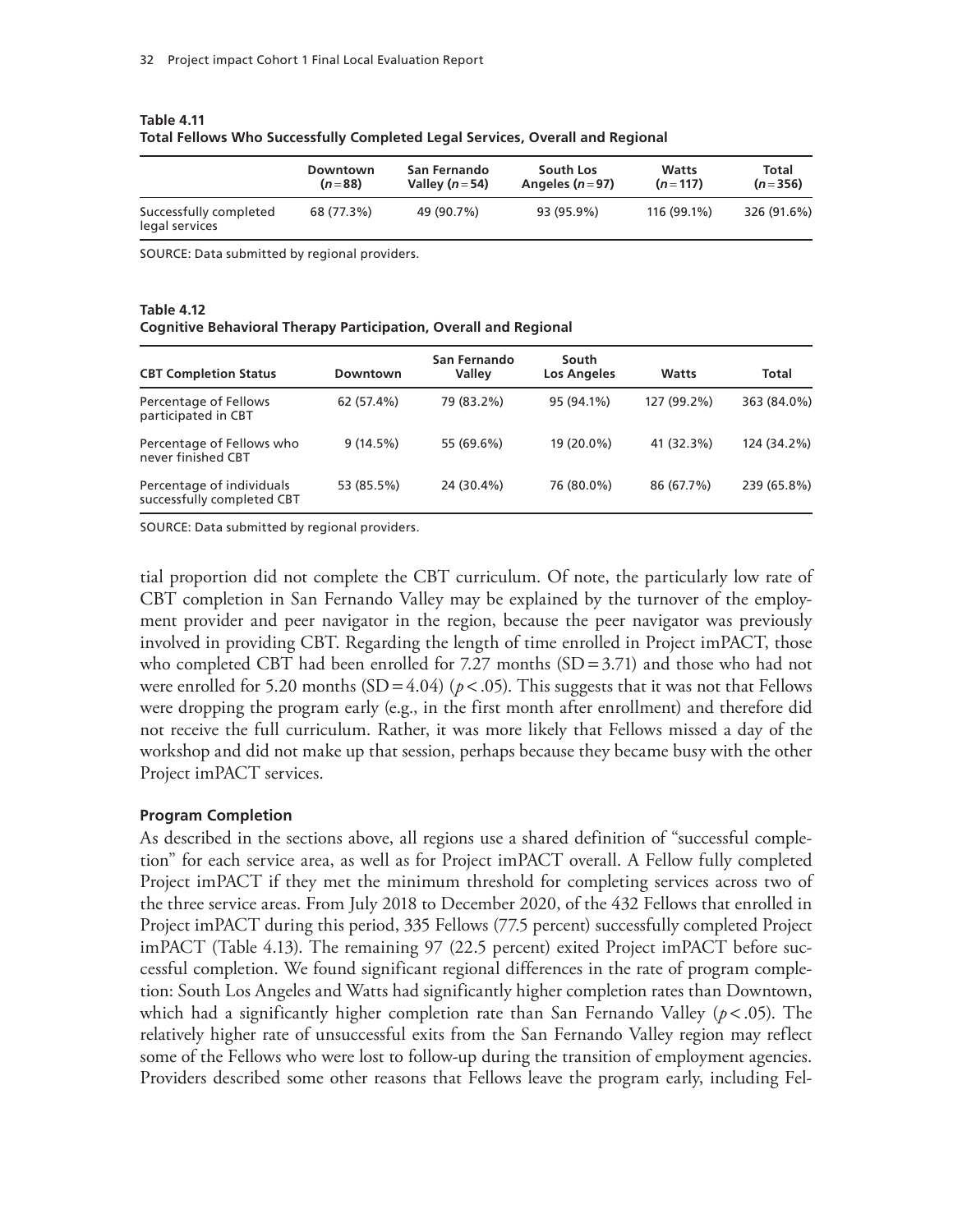#### **Table 4.13 Completion of Project imPACT**

| <b>Completion Status</b>                     | Downtown   | San Fernando<br>Vallev | South<br>Los Angeles | <b>Watts</b> | Total       |
|----------------------------------------------|------------|------------------------|----------------------|--------------|-------------|
| Successfully completed<br>project imPACT     | 79 (73.1%) | 53 (55.8%)             | 94 (93.1%)           | 109 (85.2%)  | 335 (77.5%) |
| Exited unsuccessfully from<br>project imPACT | 29 (26.9%) | 42 (44.2%)             | $7(6.9\%)$           | 19 (22.5%)   | 97 (22.5%)  |

SOURCE: Data submitted by regional providers.

**Table 4.14**

| <b>Fellow Characteristics</b>                    | <b>Successfully Completed</b><br>Project imPACT ( $n = 322$ ) | <b>Did Not Successfully Complete</b><br>Project imPACT $(n=93)$ |
|--------------------------------------------------|---------------------------------------------------------------|-----------------------------------------------------------------|
| Total months enrolled in Project imPACT,* M (SD) | 7.12(3.91)                                                    | 4.29(3.86)                                                      |
| Age of Fellows, $n$ (%)*                         |                                                               |                                                                 |
| $18-25$ years                                    | 64.3                                                          | 35.7                                                            |
| $26-43$ years                                    | 77.0                                                          | 23.0                                                            |
| 44 years and up                                  | 84.4                                                          | 15.6                                                            |
| Risk level of Fellows, $n$ (%)*                  |                                                               |                                                                 |
| Low                                              | 83.3                                                          | 16.7                                                            |
| Medium                                           | 75.6                                                          | 24.4                                                            |
| High                                             | 78.6                                                          | 21.4                                                            |
| Very high                                        | 80.0                                                          | 20.0                                                            |

SOURCE: Data submitted by regional providers.

 $* p < .05.$ 

lows becoming overwhelmed by navigating program requirements and external requirements (e.g., for probation or parole), experiencing stigma around participating in programs, deciding they want to focus on seeking employment and not the other services, experiencing personal or family issues, moving out of the area, having ongoing substance use concerns, obtaining employment and wanting to focus on their job or having scheduling constraints, or being rearrested.

As shown in Table 4.14, Fellows who successfully completed Project imPACT were enrolled in the program longer on average (7.12 versus 4.29 months, *p* < .05), were more likely to be older (84.4 percent were 44 years and up;  $p < .05$ ), and were more likely to score as low risk (83.3 percent) or very high risk (80 percent) on the LS/CMI, relative to noncompleters. Of note, this finding suggests that even those individuals in the very high-risk category can successfully engage in a community-based, voluntary reentry program. There was no significant association between the LS/CMI subscale scores and completion status (results not shown).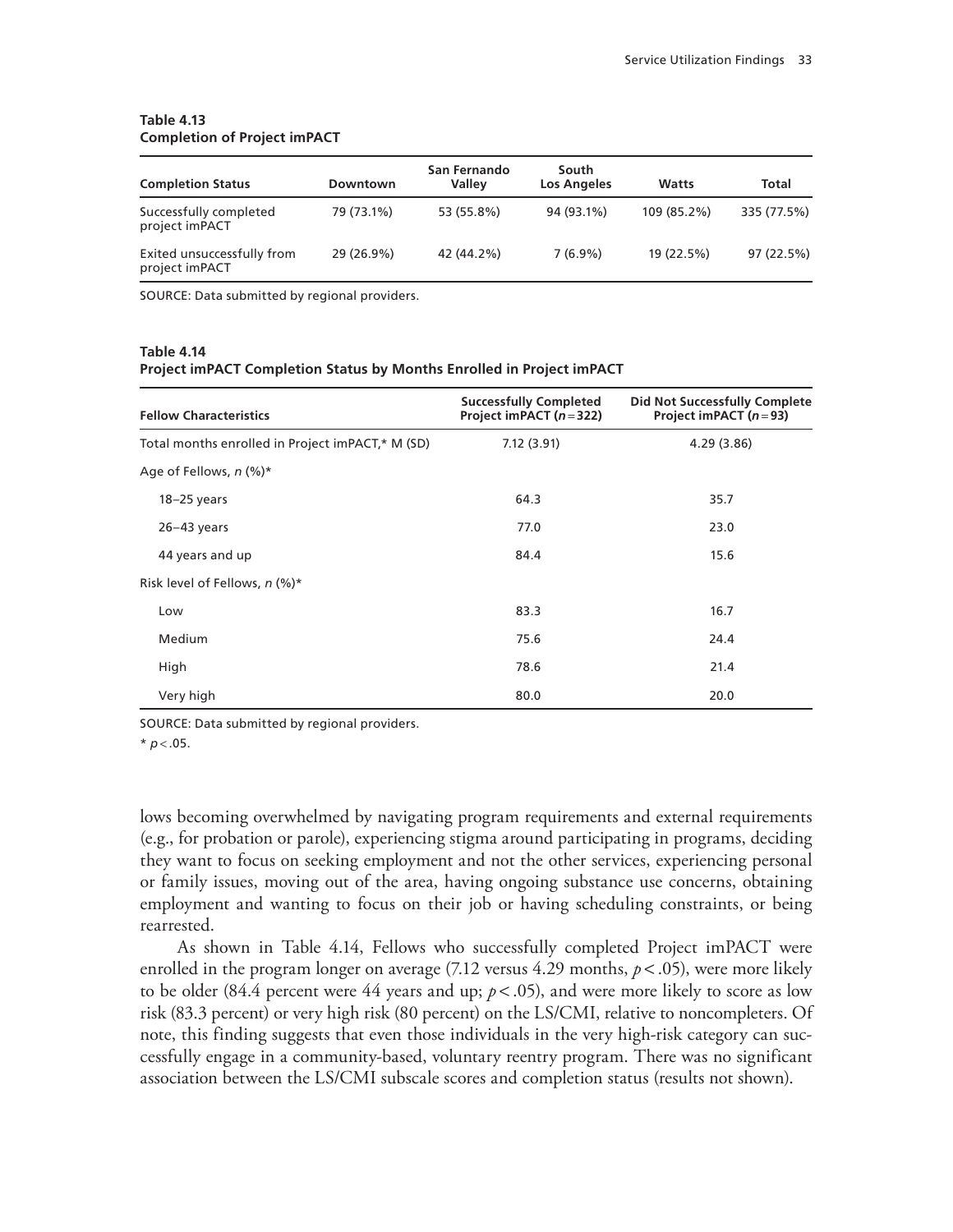| <b>Number of Sessions</b>                                         | <b>Successfully Completed</b><br><b>Project imPACT</b> | Did Not Successfully<br><b>Complete Project imPACT</b> |
|-------------------------------------------------------------------|--------------------------------------------------------|--------------------------------------------------------|
| Total number of employment<br>sessions attended                   | 27.39 (28.18)                                          | 24.60 (31.66)                                          |
| Total number of behavioral health<br>sessions attended*           | 11.25 (11.54)                                          | 3.02(4.85)                                             |
| Total number of behavioral health<br>sessions attended per month* | 2.36(1.61)                                             | 1.72(1.20)                                             |
| Total hours of legal sessions attended                            | 11.92 (16.43)                                          | 24.50 (45.84)                                          |

#### **Table 4.15 Number of Sessions of Each Service by Project imPACT Completion Status**

SOURCE: Data submitted by regional providers.

\* *p* < .05.

#### *Association Between Use of Individual Services and Program Completion*

We examined programmatic factors that may have contributed to a Fellow successfully completing Project ImPACT. First, we examined whether Fellows who completed Project imPACT participated in a different number of the core services than those who did not complete Project imPACT (Table 4.15). Program data show that this holds true for behavioral health services and legal services, but not for employment services. Fellows who successfully completed Project imPACT attended approximately seven more behavioral health sessions than those who did not successfully complete ( $p < .05$ ). Further, Fellows who successfully completed Project imPACT received approximately 12.75 fewer legal service hours than those who did not successfully complete  $(p < .05)$ . This may suggest that those Fellows who did not complete Project imPACT had a larger number of legal issues or more complex legal issues to be resolved.

## **Summary**

A total of 432 individuals enrolled in Cohort 1 of Project imPACT across the four regions. Regarding demographics, Fellows were largely male (79 percent); medium or high risk (89 percent across the two groups); and Black or African American (54 percent), though there were some regional differences. Most Fellows received all three core services—employment, behavioral health, and legal services. The most common employment services included career readiness assessments and job coaching, though transitional jobs were a core component of the services in the Downtown region. Individual counseling sessions were the most common behavioral health service; regarding legal services, counsel and advice was the most common, though the most hours were spent on full representation. About 66 percent of Fellows completed CBT services.

A total of 78 percent of Fellows successfully completed Project imPACT, meaning that they completed the requirements in two of the three core program services (employment, behavioral health, and legal). Those who successfully completed the program were more likely to be older and had been enrolled in the program longer, on average. Individuals who successfully completed the program had attended more behavioral health sessions, though there were no differences with respect to total number of employment or legal services attended.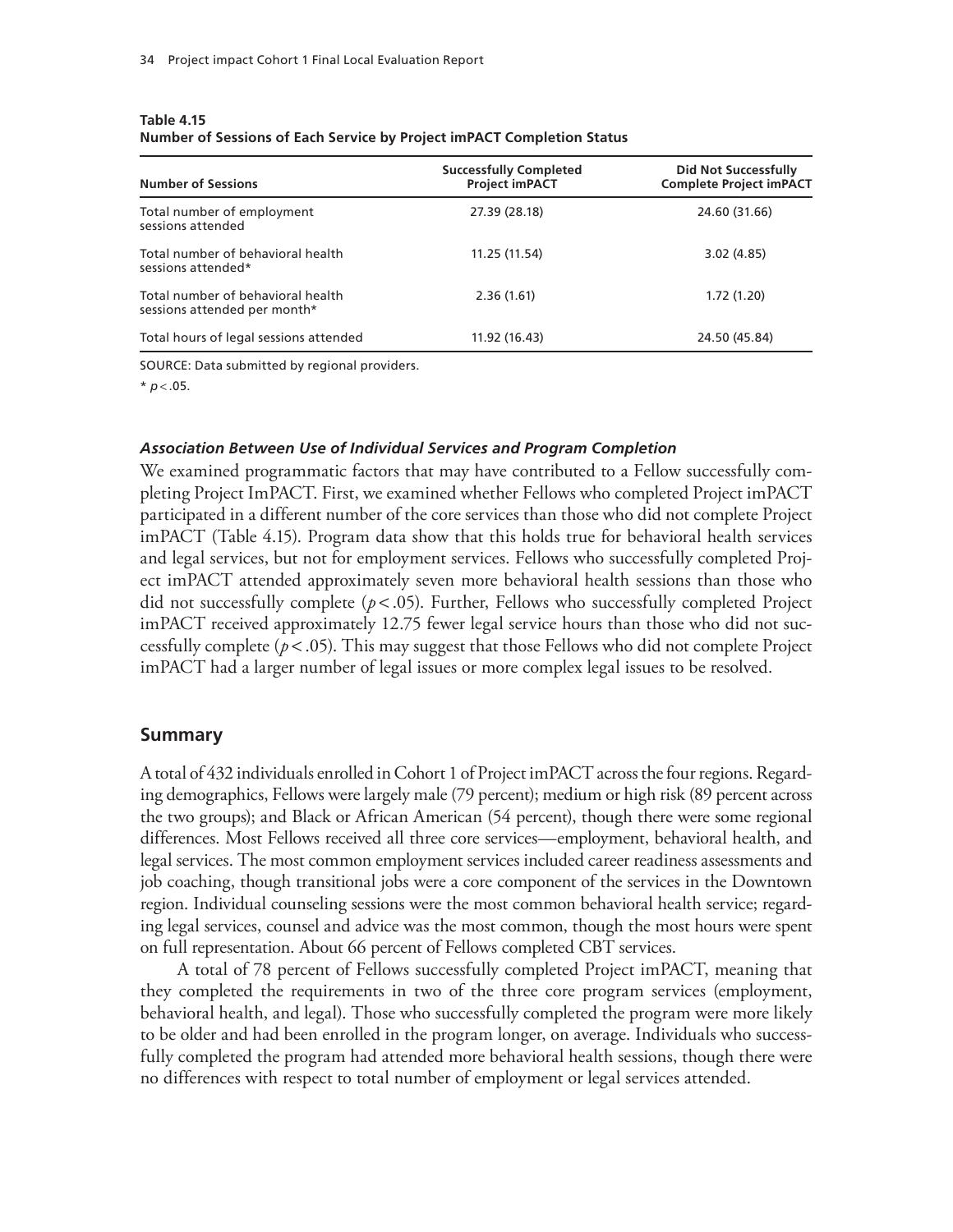Program providers had an instrumental role in the design and implementation of Project imPACT. Though the core program model was established by the Mayor's Office, the providers within each region came together during the initial planning phase of the project to determine how they would collaborate to provide the required services. This phase took place from February to June 2018 and is described in more detail in our interim report (Brooks Holliday et al., 2019). To better understand the facilitators and barriers to program implementation, we drew on interviews with staff members during site visits, information learned during our attendance at Project imPACT meetings, and quarterly narratives submitted by the regions. We also drew on these sources to understand whether the program had been implemented in a manner that was consistent with the Project imPACT guiding principles.

# **Facilitators to Implementation**

# **Teamwork, Commitment, and Professionalism**

During both site visits, providers across all regions noted that the comradery, pursuit of the common goal, professionalism and commitment of their regional teammates were a strong facilitator of each region's work. All providers also noted the value of regular All Partner Meetings held by the Mayor's Office and the opportunity these meetings provided for experience exchange, troubleshooting, and staying up to date on requirements and program developments. In addition, providers mentioned that receiving support from other regions—in the form of guidance or advice—was also helpful, particularly for onboarding new regional partners or tackling challenges that are shared across regions.

# **Providers' Prior Experience**

Providers also noted that the fact that their organizations' long-standing experience with job development and reentry work, as well as team members with lived experience, has been an important facilitator of the Project imPACT service provision. Providers were able to mobilize their existing connections with employers—and build new ones—to offer Fellows employment opportunities across a range of careers. That some of the providers had first-hand experience with the justice system helped establish rapport with the Fellows, offered insights into the unique traumas and vulnerabilities of formerly incarcerated individuals, and allowed for thoughtful implementation of the program initiatives. For example, when onboarding the housing component (described in more detail below), providers from several regions advocated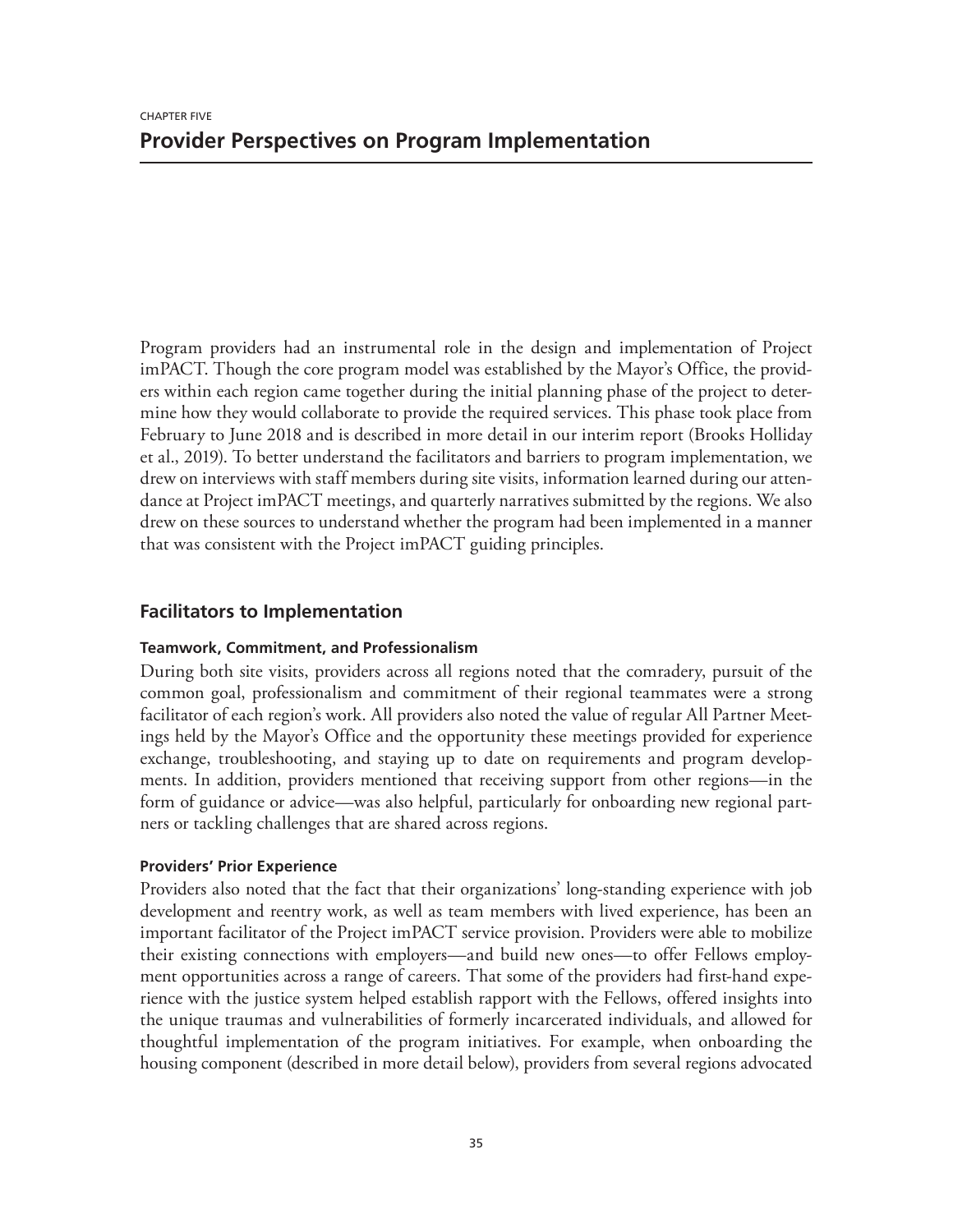against the shared-room option, noting that people coming out of prison seek autonomy and independence and putting them in shared rooms may prevent them from moving forward.

## **Provider Autonomy Within the Project imPACT Framework**

Further, providers noted that allowing regions to implement their own programming within the Project imPACT framework was beneficial for the project. This way, providers were able to capitalize on their know-how and what they already did well, and expanded it further to meet Project imPACT objectives. Such flexibility also allowed providers to offer services and connections that were rooted in the communities where they are located and from where many of the Fellows have come.

## **Legal and Behavioral Health Services**

Employment providers in all regions noted the great value in offering high-quality specialized legal and behavioral health services to their Fellows. Providers mentioned that the fact that legal providers and behavioral providers serving different regions worked for the same umbrella organizations helped streamline some of the resources and ensure capacity building and experience exchange across regions.

## **Regional Placement of Project imPACT Services**

Regional providers also mentioned region-specific factors that helped facilitate the program, such placement of Project imPACT on the site of WorkSource centers or on the campus of a community college with a variety of vocational tracks. According to the providers, these contexts offered Fellows access to additional resources, beyond those embedded in Project imPACT and allowed for expanding their support networks. For example, one of the sites offered additional behavioral health support opportunities, such as parenting groups and substance use programs; the community college connections of another site offered Fellows easy access to enrolling in classes.

Overall, all regional providers noted the importance of Project imPACT and the value of its wraparound model. By the time of the first visit in late 2019, three of four regions reported that their services were running smoothly and were a "well-oiled machine." The fourth region—San Fernando Valley—experienced some additional challenges. After the lead employment agency closed in late 2019 (described in more detail below), a new employment agency joined the program in early 2020. However, as services started to ramp-up again, the onset of the COVID-19 pandemic required providers to quickly shift to virtual services. Despite these challenges, at the time when we conducted their first site visit in July 2020, the region was providing the full range of services to the Fellows and finding their footing as a regional provider of Project imPACT services.

# **Barriers to Implementation**

Despite these program facilitators, we learned about several barriers that challenged either service delivery, uptake, or both. Some of the barriers were specific to the regions, but many of them were raised across regions. As described in the following section, many of the barriers were identified early on by staff in the regions and addressed as part of each regions' effort to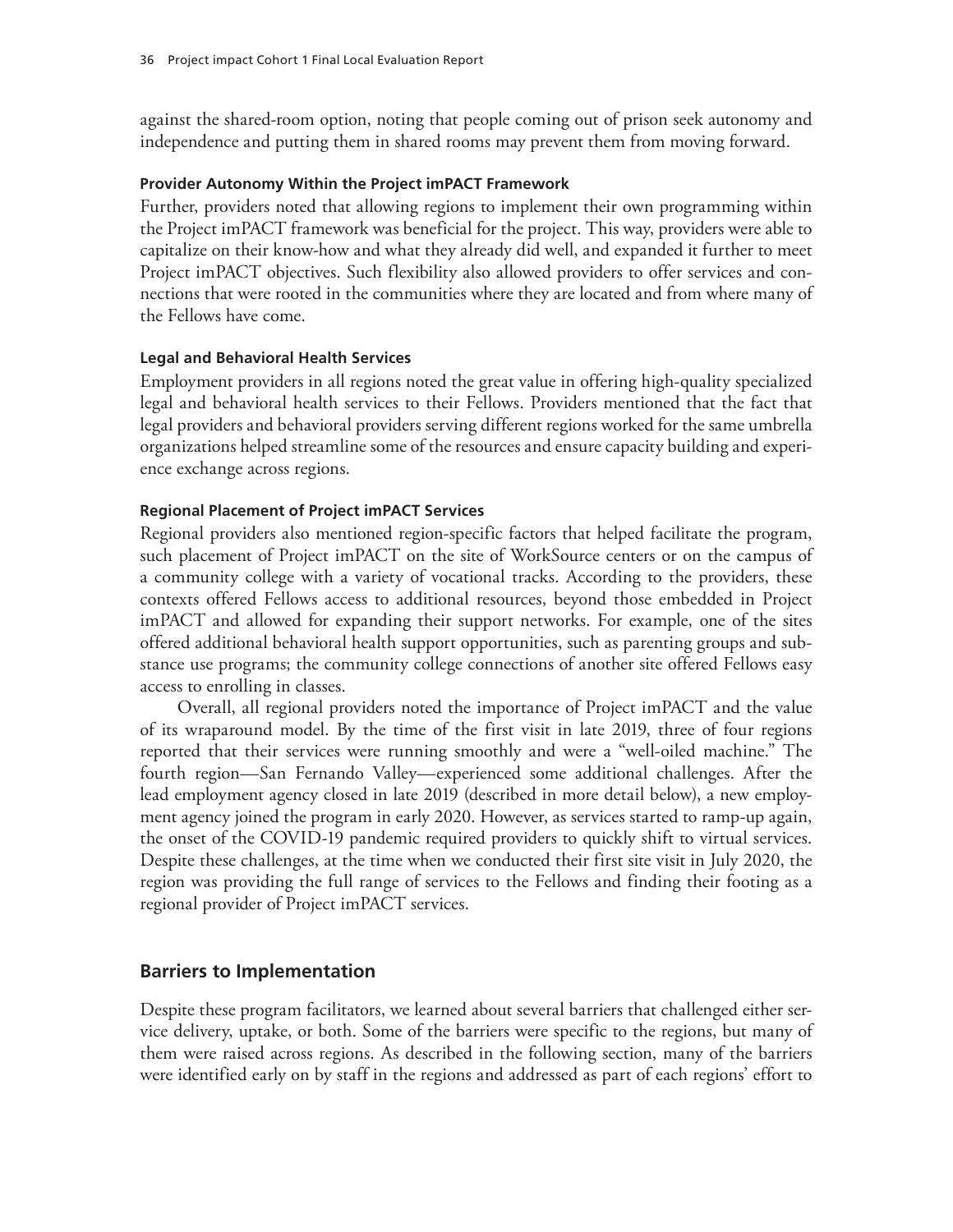continuously improve the imPACT programming. See Table 5.1 for the summary of the discussion that follows.

## **Cognitive Behavioral Therapy Completion and Engagement**

Early in the implementation stage, providers from all of the regions reported low completion rates for CBT and difficulty keeping Fellows engaged with the content. The reason for the low completion rates was the two-month period over which CBT modules were spread out. In consultation with the Mayor's Office and the evaluation team, providers decided to offer a condensed, more intensive two-week course. These changes were executed to make it easier for Fellows enrolled in the program to fully participate in CBT and to serve as a demonstration of commitment to program services.

Further, eager to focus on employment services, Fellows expressed concerns that they had completed similar programs while incarcerated or that the content of CBT was less important for their advancement than other services. Different regions took different approaches to addressing this challenge. One region began to offer an incentive for completing CBT, but waited to inform Fellows about the incentive until they completed most of the program. Providers in this region found that this approach facilitated Fellows' completion of the CBT modules. Peer navigators in other regions tailored CBT curriculum to Fellows' specific situations and needs and encouraged Fellows with past CBT experience to take more of a leadership role during the CBT sessions.

## **Participation in Behavioral Health Services**

Regions also grappled with Fellows' reluctance to participate in behavioral health therapy because of the associated stigma and ambiguity about the value it may add to their pursuit of employment. To overcome these notions, providers collaboratively discussed alternative ways to refer to behavioral services (e.g., calling it "word support" rather than therapy), peer navigators made conscious efforts to explain the value of behavioral health supports and dispel stigma, and therapists met with Fellows early on to break the ice and open the door to future conversations. In addition, through targeted discussions across regions, providers decided to institute a three session minimum for Fellows' engagement with behavioral health. These changes helped to transform the behavioral health program component into a more valued and popular service among Fellows, with many engaging with the behavioral health services much beyond the mandatory three sessions.

## **Staff Turnover**

Staff turnover was another barrier that all of the regional providers had to face during the implementation of the project. All the regions had at different points "lost" their peer navigators—a connecting link across all of the services—to different circumstances. Some level of turnover occurred across all positions, however, from employment managers and job specialists, to behavioral health providers and attorneys. In all cases, regional providers and/or umbrella organizations supplying therapists and legal supports to the regions moved quickly to fill vacancies with qualified candidates. In all cases, new Project imPACT staff were onboarded quickly with support and guidance of regional and cross-regional providers and of the Mayors' Office. However, there were some staff members who came on board after the key trainings were already provided (e.g., the CBT facilitation training), and there were not opportunities for these individuals to participate in the missed trainings.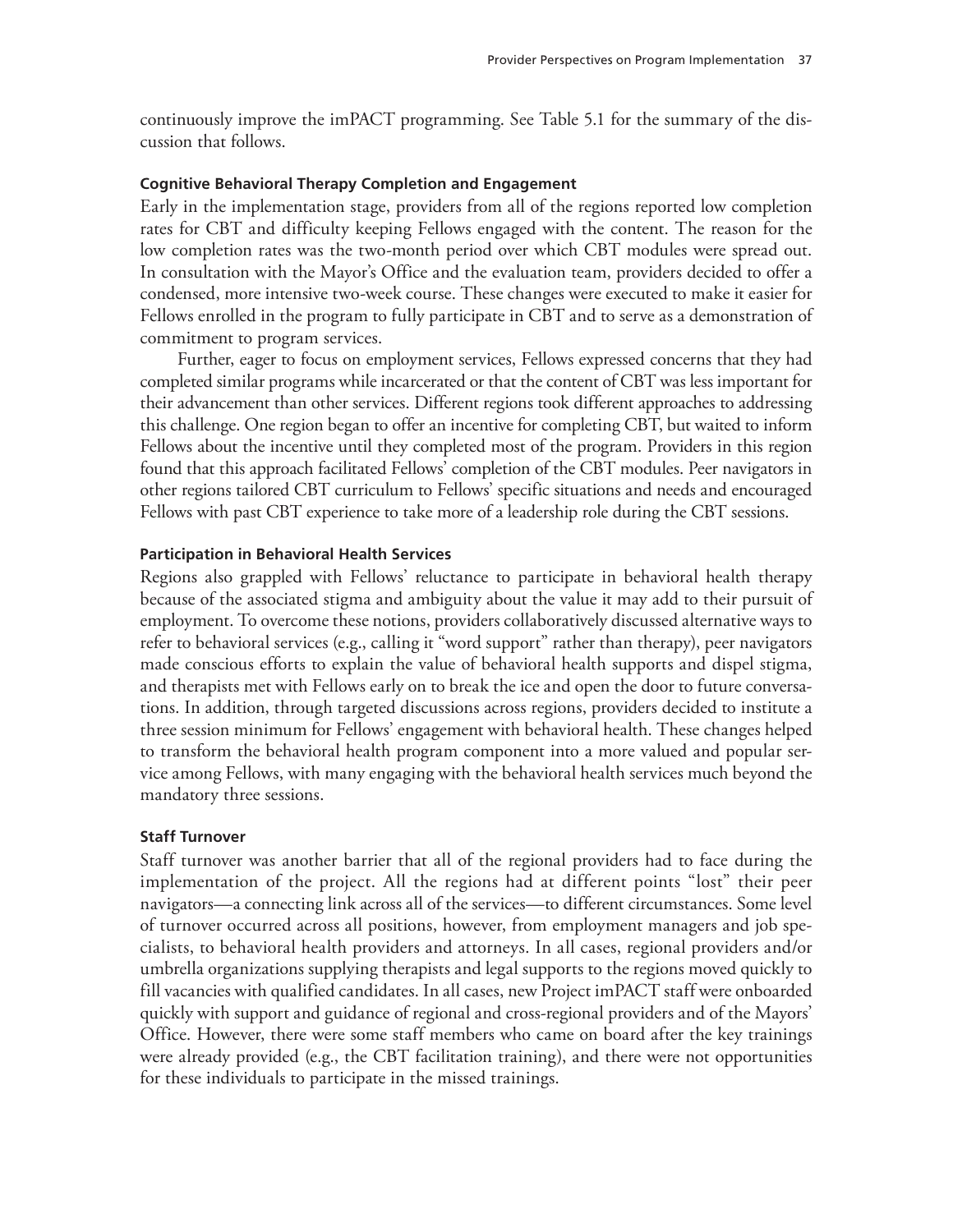| <b>Barrier</b>                                                          | <b>Affected Service</b><br>Delivery, Service<br>Uptake, or Both | No. of<br><b>Affected</b><br><b>Regions</b> | <b>Resources Needed</b>                                                                                                           | <b>Solution Implemented</b>                                                                                                                                      |
|-------------------------------------------------------------------------|-----------------------------------------------------------------|---------------------------------------------|-----------------------------------------------------------------------------------------------------------------------------------|------------------------------------------------------------------------------------------------------------------------------------------------------------------|
| CBT completion and<br>engagement                                        | Both                                                            | All                                         | Guidance and troubleshooting                                                                                                      | Enhanced relevance to Fellows, tailored content;<br>revised to a short intensive course                                                                          |
| Difficulty motivating<br>participation in behavioral<br>health services | Uptake                                                          | All                                         | Guidance and troubleshooting                                                                                                      | Peer navigators discuss stigma, therapists meet<br>with Fellows early on, instituted three-session<br>mandatory minimum                                          |
| Staff turnover                                                          | Delivery                                                        | All                                         | Guidance and troubleshooting                                                                                                      | Providers quickly interviewed and hired new<br>qualified candidates                                                                                              |
| Limited capacity for<br>collecting and submitting<br>evaluation data    | N/A                                                             | All                                         | Guidance and troubleshooting; additional<br>resources for provider support and incentives<br>for Fellows to engage with follow-up | Discussed and changed entry categories and<br>definitions, instituted a new data reporting<br>system, supported regions through trainings and<br>troubleshooting |
| Lack of physical space for<br>services                                  | Delivery                                                        | One                                         | Guidance and troubleshooting                                                                                                      | The affected provider secured the needed space                                                                                                                   |
| Insufficient trainings                                                  | <b>Both</b>                                                     | All                                         | More trainings on trauma-informed care, work<br>with reentry populations, CBT                                                     | Some of the requested trainings were offered or<br>will be offered                                                                                               |
| Limited access to<br>transportation                                     | Uptake                                                          | All                                         | Add standardized transportation assistance to<br>the program                                                                      | At least one region gives its participants<br>transport-specific subsidies                                                                                       |
| No funds for fees to cover<br>legal expenses                            | Both                                                            | All                                         | Develop a fund to cover Fellows' legal fees                                                                                       | N/A                                                                                                                                                              |
| Food insecurity                                                         | Uptake                                                          | All                                         | Secure funds for the providers to help<br>participants with snacks                                                                | N/A                                                                                                                                                              |
| Access to medical care                                                  | Uptake                                                          | All                                         | Consider adding consultations with medical<br>providers as a recurring service available to<br>Project imPACT Fellows             | N/A                                                                                                                                                              |
| Housing services                                                        | Uptake                                                          | All                                         | Add housing component to Project imPACT                                                                                           | Mayor's Office brought on a new partner to<br>provide a shared transitional housing option to<br>employed Fellows. Prior to this, providers referred             |

employed Fellows. Prior to this, providers referred Fellows to the organizations that assisted with transitional and other housing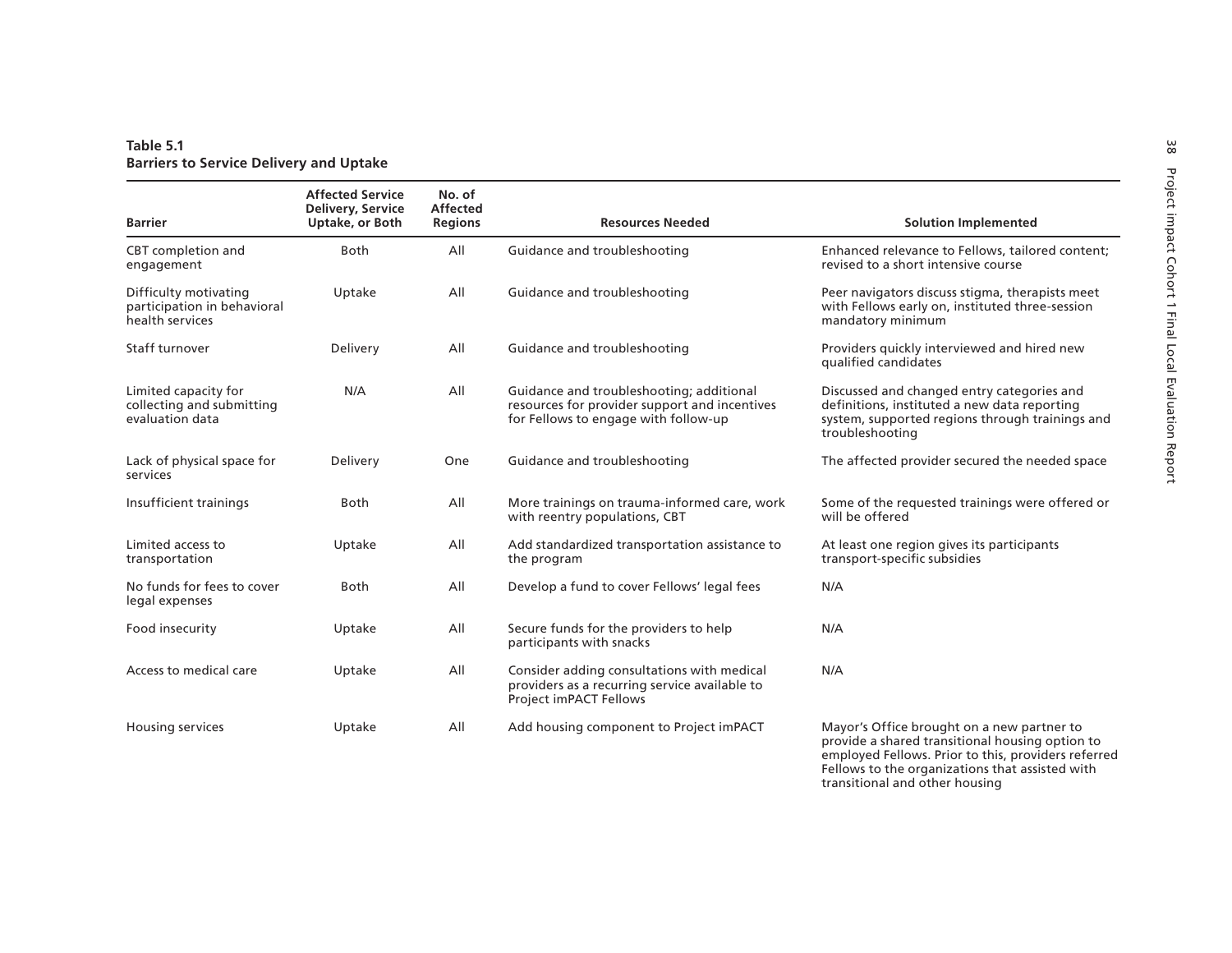## **Table 5.1—Continued**

| <b>Barrier</b>                                                                                   | <b>Affected Service</b><br><b>Delivery, Service</b><br>Uptake, or Both | No. of<br><b>Affected</b><br><b>Regions</b> | <b>Resources Needed</b>                                                                                                                                            | <b>Solution Implemented</b>                                                                                                                    |
|--------------------------------------------------------------------------------------------------|------------------------------------------------------------------------|---------------------------------------------|--------------------------------------------------------------------------------------------------------------------------------------------------------------------|------------------------------------------------------------------------------------------------------------------------------------------------|
| Limited relationships with<br>relevant offices (probation<br>and parole, city attorney,<br>etc.) | Delivery                                                               | All                                         | Providers develop these relationships; Mayor's<br>Office facilitates these relationships                                                                           | Providers have worked to develop these<br>relationships                                                                                        |
| Limited awareness of<br>the project among the<br>employers                                       | <b>Both</b>                                                            | All                                         | A centralized public awareness campaign<br>targeting employers; city-sponsored education<br>programs for employers on hiring reentry<br>populations                | N/A                                                                                                                                            |
| Limited awareness of the<br>project among relevant<br>populations                                | <b>Both</b>                                                            | All                                         | A centralized public awareness campaign<br>to ensure that relevant entities can share<br>information with potential Fellows and facilitate<br>referrals            | N/A                                                                                                                                            |
| Need to elevate the<br>prestige and significance<br>of completing Project<br>imPACT              | Uptake                                                                 | All                                         | Funds and framework for graduation and<br>celebration; official graduation certificate                                                                             | Regions provided Fellows with documentation<br>of participation/completion of different services,<br>when required by the court                |
| Substance use                                                                                    | Uptake                                                                 | All                                         | Institutionalize connections between Project<br>imPACT and substance use programs; establish<br>substance use programming as a permanent part<br>of Project imPACT | Some connections exist/have been established                                                                                                   |
| Multiple external<br>pressures on Fellows                                                        | Uptake                                                                 | All                                         | N/A                                                                                                                                                                | Frame services as an opportunity to alleviate—not<br>add to-pressures, meeting Fellows where they<br>are, serving as Fellows' support networks |
| Severe mental health<br>challenges                                                               | Uptake                                                                 | All                                         | N/A                                                                                                                                                                | Referral to relevant mental health resources                                                                                                   |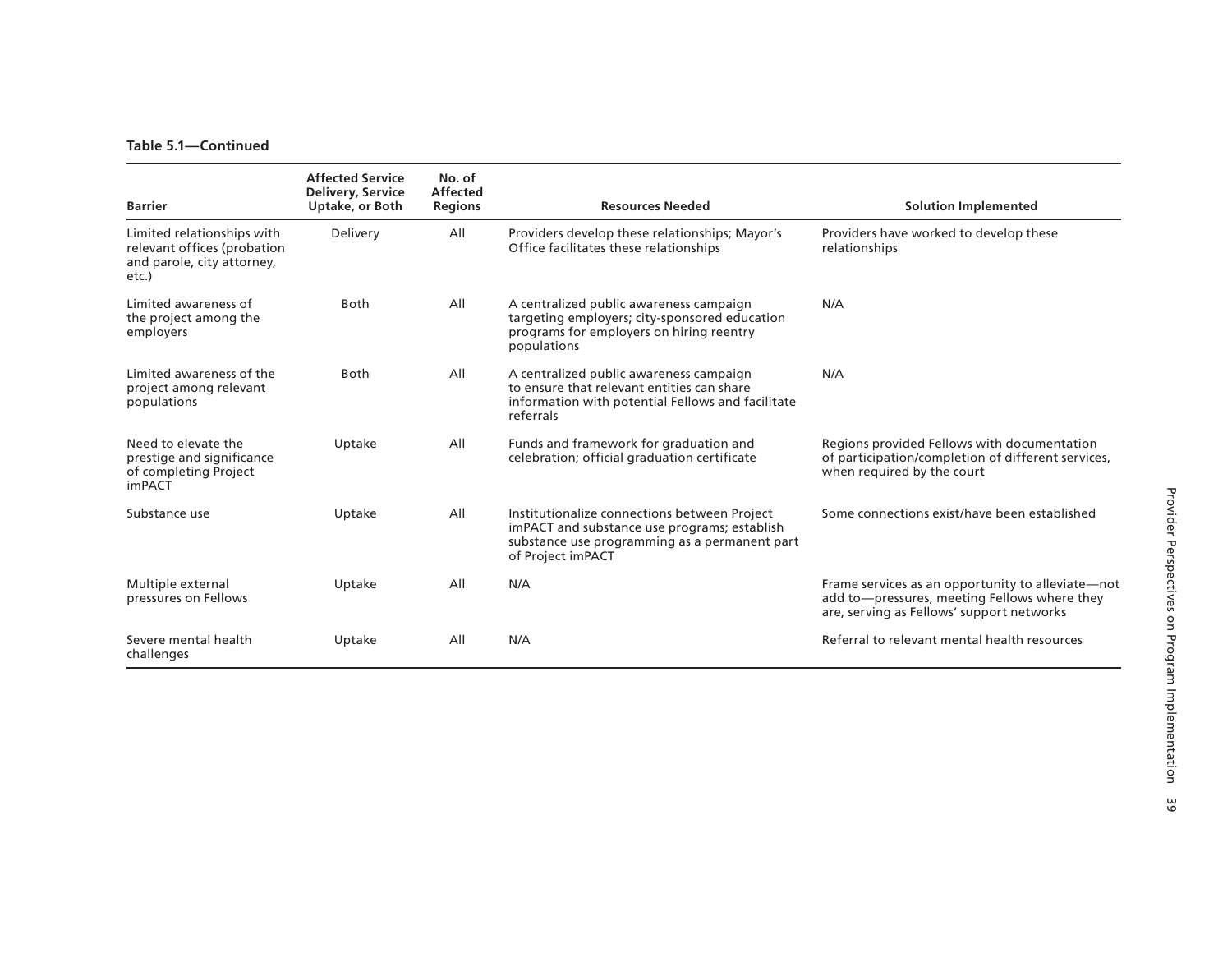A related significant challenge was the closure of the employment provider in the San Fernando Valley region. The nonprofit organization that operated the WorkSource center in that region abruptly closed without warning in October 2019. The Mayor's Office quickly mobilized to identify a new lead employment agency, which officially began providing services in January 2020. Although the behavioral health and legal providers made efforts to reach out to as many Fellows as they could, the prior employment agency had been the primary record keeper, making it impossible to follow up with a number of Fellows enrolled in that region.

#### **Limited Capacity for Collecting and Submitting Evaluation Data**

Throughout the project, regional providers faced different challenges related to reporting data for evaluation purposes, which included streamlining definitions for all data categories across different sites, ensuring that the evaluation accurately captured all different aspects of the providers' work, recording data, and following up with Fellows who existed in the program. To address these, the service providers, the Mayor's Office, and the evaluation team met and worked together to find best approaches to mitigate the issue. When providers expressed concern that the reporting system was convoluted and cumbersome, the evaluation team recruited support from the Mayor's Office and developed a data reporting database with the help of an outside contractor. To ensure data quality and consistency, members of the evaluation team engaged in a two-step process to carefully review all data submitted on a monthly and, later, quarterly basis and follow up with regions should concerns about inconsistencies or missing data arise. Throughout the project, members of the evaluation team also met with regional providers to support their data reporting challenges, through either training or troubleshooting.

Following up with Fellows to capture their long-term employment and recidivism have continued to meet difficulties throughout the full implementation period. The challenge was multifold: on the one hand, reaching out to Fellows required quite a bit of effort and hours from the already stretched-thin providers; on the other hand, some Fellows were not responsive to follow-up, whereas others may have had their contact information change, making them difficult to reach. Providers indicated that designated supports (e.g., a reminder system that makes it clearer which Fellows are eligible for follow-up) and incentives for Fellows to engage in follow-up activities could prove useful.

## **Physical Space for Services**

One region in particular had an extended challenge of securing adequate space to meet with Fellows for conversations and work that required privacy and confidentiality. When this occurred, providers in the region showed creativity and flexibility in where they met Fellows for private conversations. For example, when privacy in the main program office was not possible, the behavioral health provider met with Fellows in the office of the behavioral health management organization, in a nearby park, or a coffee shop, if the setting was conducive to a private conversation. The current provider for this region was ultimately able to secure private space, albeit shortly before the COVID-19 pandemic forced physical spaces to shut their doors.

## **Insufficient Training**

Providers also reported that they needed more training to enhance their ability to serve Fellows' unique needs. Most consistently, providers mentioned the need for trainings on traumainformed approaches to service delivery. Further, providers mentioned that additional or more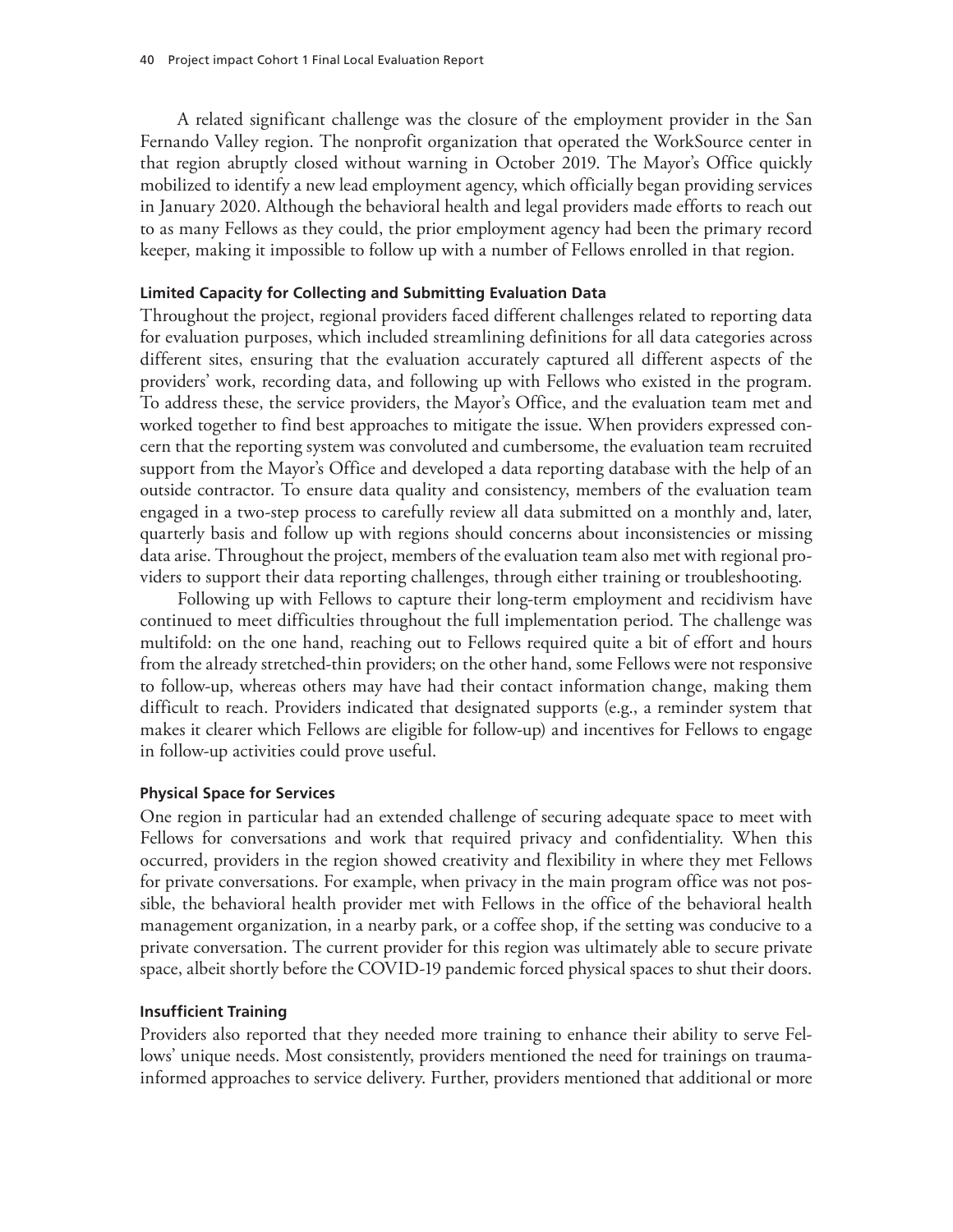frequent training opportunities for CBT would help ensure that all providers—whether long timers or recently hired—were able to deliver the curriculum.

In response to these needs, providers reported pursuing opportunities from different community organizations to supplement trainings funded by Project imPACT. And as a response to the specific need for more training on trauma-informed care, the Mayor's Office convened a training on trauma-informed approaches at the time of the writing of this report. The Mayor's Office facilitated other trainings for service providers as well, including training on how to implement the Effective Practices in Correctional Settings-II (University of Cincinnati Corrections Institute, 2018b), a manualized approach to engaging with key influences as part of serving justice-involved individuals

# **Fellows' Remaining Unmet Needs** *Limited Access to Transportation*

All regional providers noted that access to transportation was a barrier for some of the Fellows that may have prevented them to engage in, complete, or fully benefit from Project imPACT. Most of the regions referred Fellows to external resources that offered transportation assistance and at least one of the regions used internal resources to provide Fellows with a \$100 public transit card and taxi credits. However, all providers agreed that it would be beneficial for Project imPACT to incorporate transportation support as part of the complementary features, to ensure consistency and access for all Fellows who need it. At the time of the report writing, the program did not include earmarked supplementary funds to assist with transportation.

# *No Funds for Fees to Cover Legal Expenses*

Legal providers across all regions repeatedly mentioned that Fellows had challenges covering expenses associated with some of the legal processes. For example, this included fees for finger printing, which is part of the LiveScan process that allows Fellows to gain access to their RAP sheets and review them for accuracy. Providing funds to help Fellows cover such expenses would facilitate both the service delivery by the providers and the Fellows' ability to speedily eliminate their barriers to employment. At the time of the report writing, the program did not include earmarked supplementary funds to cover such fees.

# *Food Insecurity*

Providers in two regions noted that many Fellows may experience food insecurity or simply show up to participate in the Project imPACT programming hungry after their workday. Providers suggested that having some funds allocated for snacks for Fellows would help create a welcoming atmosphere and provide nourishment to those who may need it. In cases of food insecurity, providers have been able to refer Fellows to the resources that could provide them with nutritional support. As far as we know, no Project imPACT funds were allocated to provide food or snacks for Fellows.

# *Access to Medical Care*

Three providers mentioned that access to medical care may be a challenge for the Fellows. Getting insured through public programs and/or seeking medical care may not be one of the immediate priorities for the Fellows or seem out of reach. In such cases, having an easy access to a nurse might be the "foot-in-the-door" that will help Fellows seek more extensive medical care, in case they need it.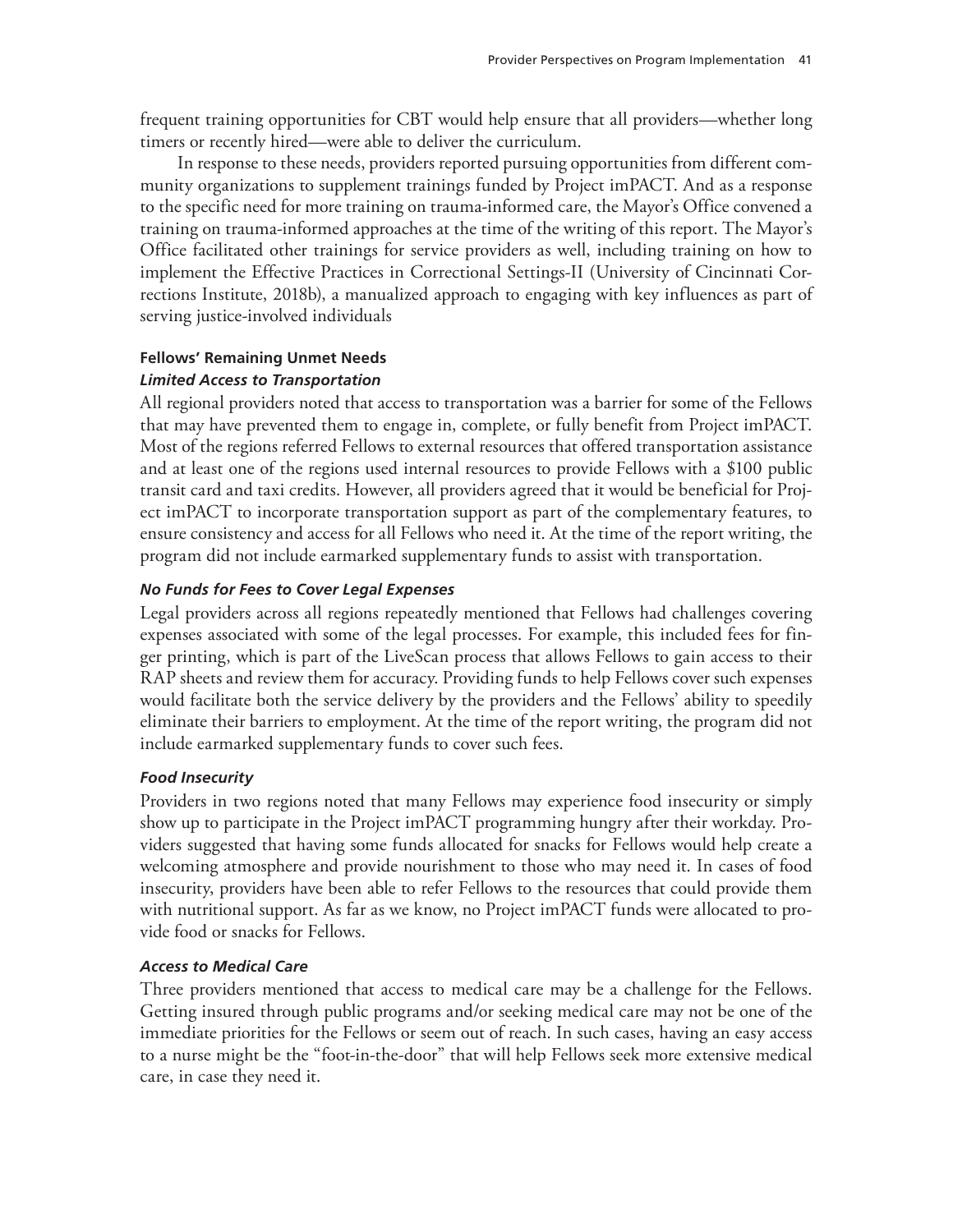## *Housing Services*

Throughout the full time of the implementation, providers brought up lack of adequate housing as one of the principal barriers that could prevent Fellows from engagement with Project imPACT, focusing on getting and staying employed. Providers often discussed housing as a basic need that preempted employment (although all admit the cyclical nature of the housingemployment relationship) and appealed to prioritize adding housing as the Project imPACT component. As a result of multiple discussions, the Mayor's Office created a housing services element, staffed by personnel from one of the behavioral health organizations providing services through Project imPACT. Planned services including housing navigation services (i.e., assistance finding housing or addressing housing-related issues) and a subsidized, transitional living home for Project imPACT Fellows. Though the housing services component was added while Cohort 1 Fellows were enrolled in Project imPACT, no Cohort 1 Fellows ended up enrolling in the housing services. In addition, throughout the full time of implementation, regional providers referred Fellows to other local organizations and resources that assisted people with housing needs.

# **Need for Additional Awareness of the Program** *Limited Relationships with Relevant Offices*

The legal providers across all regions noted that having established relationships with such offices as the City Attorney's Office and Department of Probation and Parole could help speed up and facilitate many of the processes that would help Fellows remove barriers to employment. An awareness campaign stemming from the Mayor's Office to inform these offices about Project imPACT could help facilitate the providers' work.

# *Limited Awareness of Project imPACT Among Employers*

Providers across all regions noted that lack of awareness of Project imPACT among employers is a barrier that could be tackled with a targeted marketing campaign. At present, providers often seek out employers, educate them about the specificities and benefits of working with reentry populations, and convince them to give justice-involved individuals a chance. Providers across all regions agreed that a more centralized employer outreach and education effort, spearheaded by the city, county, or even the state, could help greatly to ensure that Project imPACT Fellows have more choice and opportunities to pursue satisfying careers.

# *Limited Awareness of Project imPACT Among Relevant Populations*

Similarly, providers noted that lack of awareness about Project imPACT presents a barrier for recruitment of Fellows. Although providers have recruited more Fellows than originally anticipated, they consistently noted that the program would benefit from greater public awareness about its existence. This became particularly clear when the COVID-19 pandemic prevented providers from traveling to different organizations serving justice-involved individuals to advertise and recruit. A more centralized and concerted effort to spread the word about the program among relevant organizations, social work, probation, and parole agencies would facilitate recruitment greatly.

# *Need to Elevate the Prestige and Significance of Completing Project imPACT*

Providers also suggested that the program establish or support special graduation ceremonies and certificates to celebrate Fellows' accomplishments, recognize their ability to complete a program with many requirements, and elevate the prestige of the program. Some regions have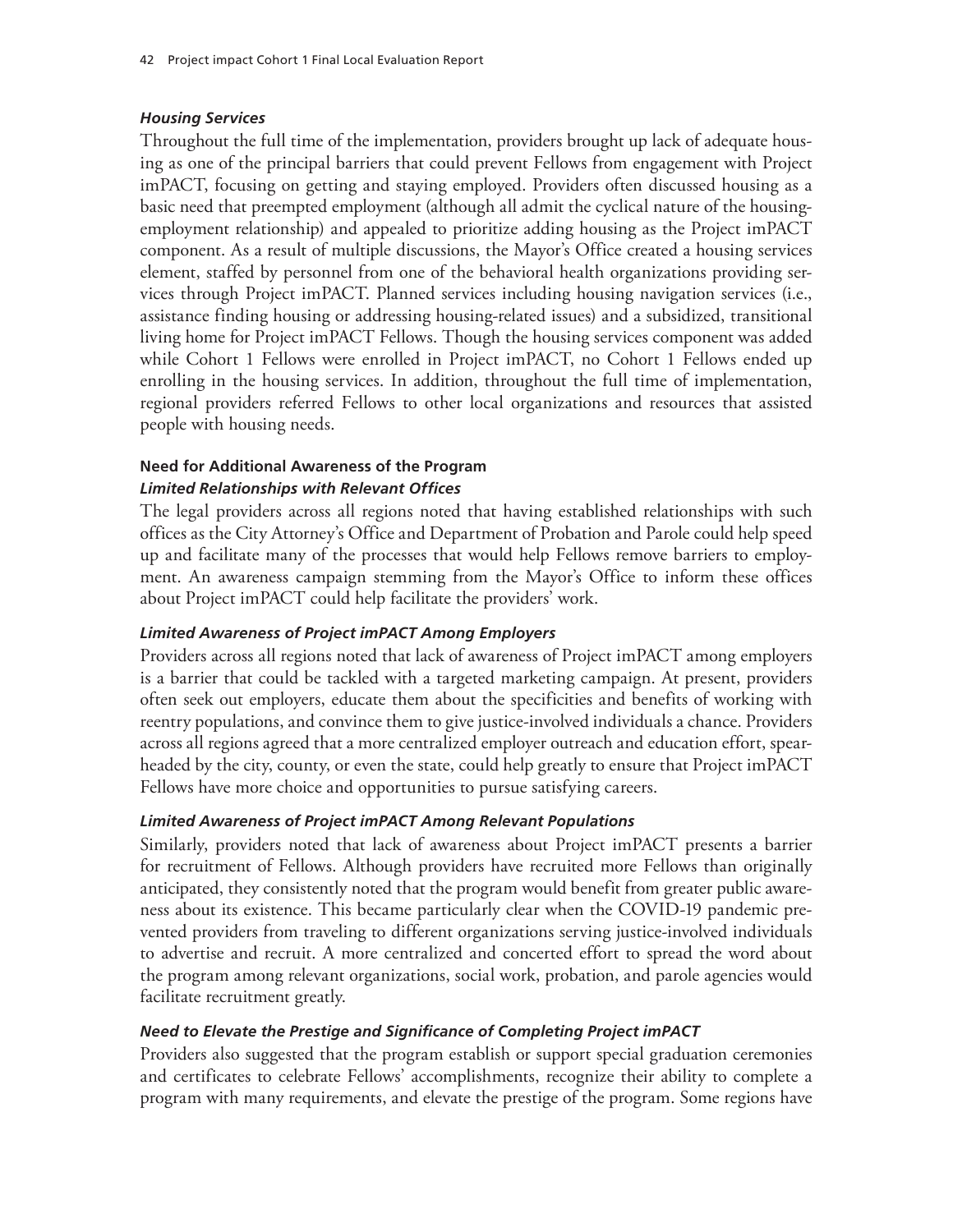provided their own certificates or letters documenting the completion of program services. However, officially documenting the graduation from Project imPACT may facilitate Fellows' ability to advocate for their early release from probation or parole or provide additional assurance to employers that the Fellows had acquired the tools needed to successfully navigate a new job. Such recognition of the accomplishment may encourage Project imPACT Fellows to continue developing their careers and not recidivate; celebrating graduation from Project imPACT may become a psychological booster and a positive experience on which Fellows may further build.

## **Barriers to Program Completion** *Substance Use*

Substance use was often mentioned by providers as one of the reasons that Fellows dropped out from the program. Although behavioral health therapists across different regions provided some assistance to Fellows struggling with substance use and referred them to additional external resources, substance use remained a formidable barrier for some of the Fellows in their pursuit of employment. The extent to which this was a frequent problem varied across regions, though each of the regions mentioned substance use as a barrier.

## *Multiple External Pressures on Fellows*

Providers in multiple regions indicated that Fellows experience multiple pressures and expectations on their reentry. As one provider noted, this includes pressure to meet the terms of their probation or parole, begin earning income, and pay child support and other debts, among others. The many facets of Project imPACT may present as an additional pressure on the Fellows and prevent them from engaging with the services. To avoid this, providers were mindful about how they discussed expectations for the program with the Fellows, emphasized that they were there to support Fellows' goals, and made sure to meet Fellows "where they are."

## *Severity of Mental Health Concerns*

Finally, providers mentioned that serious mental health concerns have precluded some of the Fellows from completing the program. The eligibility criteria for Project imPACT are quite broad when it comes to mental health—an individual only needs to have a history of mental health concerns, which could include current or past diagnoses or receipt of mental health treatment services. Providers reported that they felt that the program was not well suited to individuals with acute serious mental illness, in part because the program requires a certain level of engagement with multiple providers, and because psychiatric care (e.g., medication management) is not available through the program. If a Fellow's mental health symptoms became more acute while enrolled in services, behavioral health providers sometimes referred individuals to appropriate external resources. In these instances, Fellows were welcome to stay in Project imPACT as they were receiving treatment, or take a hiatus from the program and return when their symptoms were more stable.

## **Additional Barriers Precipitated by the COVID-19 Pandemic**

The onset of the pandemic inevitably added new challenges and barriers both to successful service delivery and uptake (see Table 5.2 for the summary). All of the regional providers had to reduce capacity at their offices or closed their physical offices completely, and either ceased or significantly limited the number of face-to-face interactions among the providers and with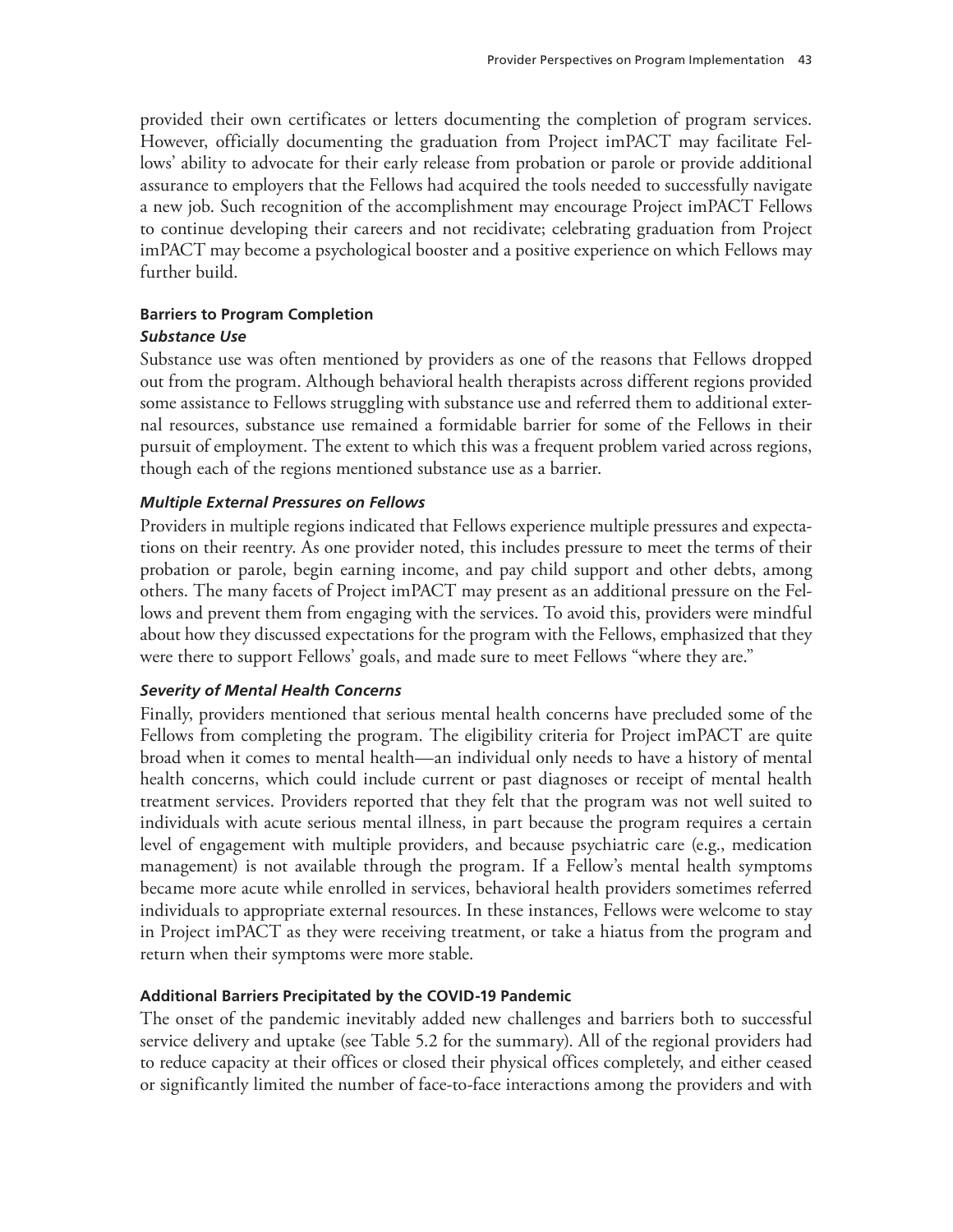| <b>Barrier</b>                                                                      | <b>Affected Service</b><br><b>Delivery, Service</b><br>Uptake, or Both | No. of<br><b>Affected</b><br><b>Regions</b> | <b>Resources Needed</b>                                      | <b>Solution Implemented</b>                                                                                                                                                         |
|-------------------------------------------------------------------------------------|------------------------------------------------------------------------|---------------------------------------------|--------------------------------------------------------------|-------------------------------------------------------------------------------------------------------------------------------------------------------------------------------------|
| Inability to meet with<br>Fellows in person                                         | <b>Both</b>                                                            | All                                         | N/A                                                          | Met with Fellows outside,<br>when safe and possible;<br>advocated for their access to<br>technology; modified materials<br>to deliver a variety of curricula<br>and services online |
| Fellows' access to<br>technology and their<br>ability to navigate it<br>effectively | <b>Both</b>                                                            | All                                         | Technology to give<br>to Fellows for use:<br>trainings       | Providers liaised with the man-<br>agers of the shared housing<br>to help Fellows gain access to<br>technology                                                                      |
| Lack of private spaces<br>for Fellows                                               | <b>Both</b>                                                            | All                                         | N/A                                                          | Providers advocated to the<br>managers of shared housing to<br>help Fellows secure space and<br>technology                                                                          |
| Inability to share<br>physical space with<br>other providers                        | <b>Both</b>                                                            | All                                         | N/A                                                          | Instituted new routines and<br>norms for telework; when<br>became possible, opened<br>office to use at lower capacity                                                               |
| Scarcity of jobs                                                                    | <b>Both</b>                                                            | All                                         | City or state to<br>facilitate connections<br>with employers | Established or capitalized on<br>connections with warehouses<br>for Walmart and Amazon                                                                                              |
| Fellows' mental<br>health                                                           | <b>Both</b>                                                            | All                                         | N/A                                                          | Offered tailored behavioral<br>health support                                                                                                                                       |

| Table 5.2                                             |  |
|-------------------------------------------------------|--|
| <b>Barriers Precipitated by the COVID-19 Pandemic</b> |  |

Fellows. This led to several additional barriers that providers navigated in the last nine months of the program.

## *Inability to Meet with Fellows in Person*

Inability to meet in person precipitated a number of challenges, such as keeping Fellows engaged, providing them with the necessary resources and trainings, creating a sense of community and support. For legal providers, it was difficult to gather documentation from Fellows; for behavioral health—to counsel them using technology rather than personal contact; for peer navigators—conducting CBT remotely; for employment—doing orientations and job development trainings virtually as well.

To accommodate to new reality, providers scrambled to move all or a majority of their services and trainings online or via phone—from orientations and CBT, to job development and peer navigation, to legal counsel and behavioral therapy. However, without specific training, doing so was a challenging process that demanded rapid learning, trial and error, and adaptation to keep Fellows engaged and provide them with timely information, supports, and tools. Some of the providers delivered services outdoors, asking Fellows to distance and wear face masks.

## *Inability to Share Physical Space with Other Providers*

Most providers across all regions mentioned that they were missing an ability to walk down the hall to seek a colleague's advice or an update on a Fellow. Although providers quickly adopted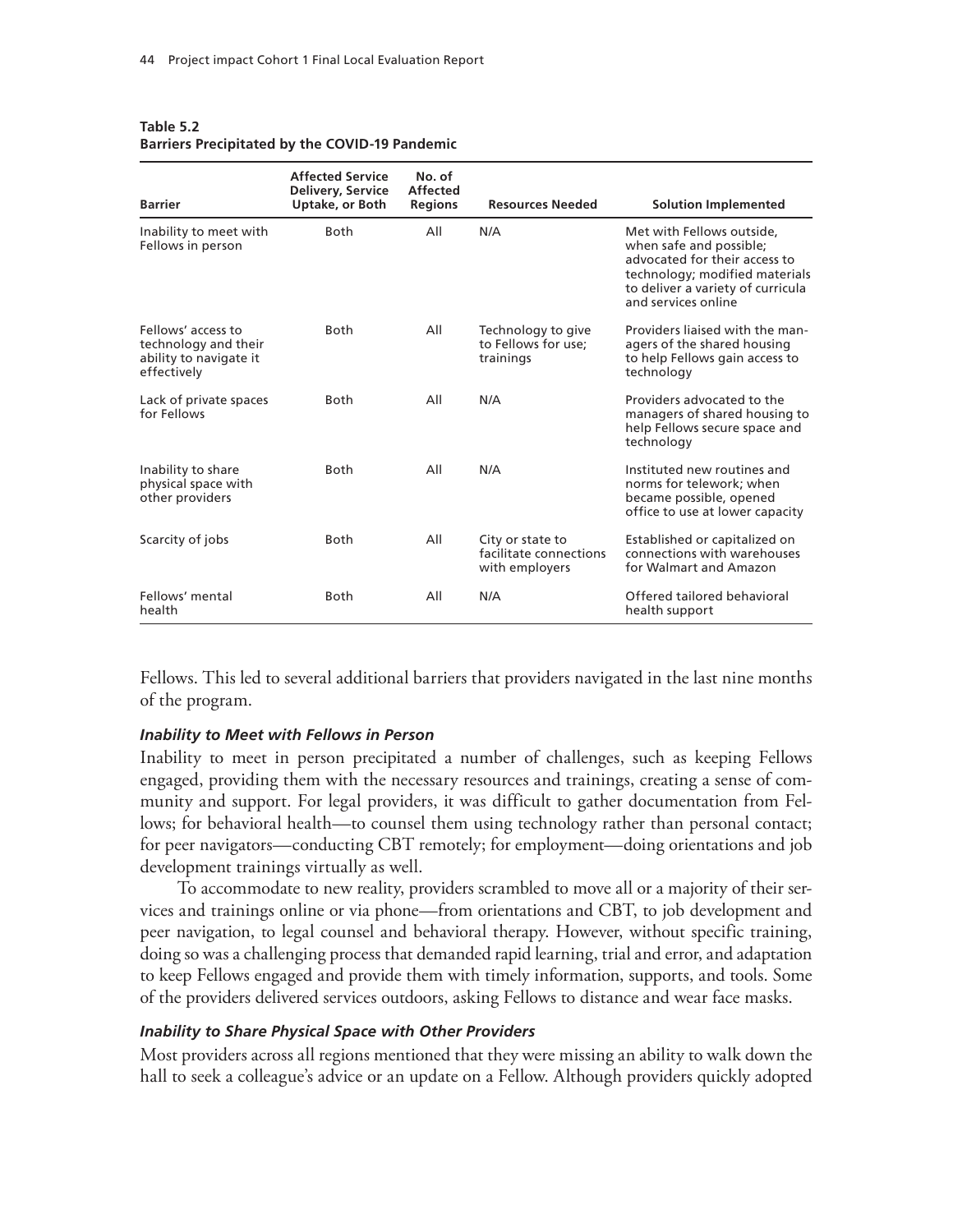technology to continue collaboration and provision of services, they noted that not all staff had access to the needed equipment; some providers used their personal devices to conduct their professional duties. In addition, certain services were more difficult to transition to a virtual format; for example, as alluded to, there were challenges determining how to best bring together a virtual group to deliver CBT.

Further, staff lacked adequate training in both technology use and ethical guidelines for telework, which resulted in early challenges in getting and staying in touch for some providers. However, after the initial adjustment period, providers from all regions developed patterns, rules, and approaches that facilitated more effective communication among staff.

## *Fellows' Limited Access to Technology and Their Ability to Use It Effectively*

Fellows' access to technology and their ability to navigate it were two related and notable pandemic-related challenges. Not all Fellows owned smart phones or had sufficient data plans to utilize them for online learning. Few Fellows owned tablets or computers they could use for meetings with providers or attending trainings. Even when technology was available, many Fellows struggled with using it effectively. Providers worked with Fellows to address these challenges by providing guidance on how to use virtual tools on their devices, contacting transitional and group houses to advocate for Fellows' use of the available technology there, and allowing Fellows to use individual computers on providers' site, in cases when it was safe and possible. However, providers also noted that the switch to remote means of communication was also helpful in some cases, allowing for easier and more frequent check-ins with Fellows through text messages and scheduling individual sessions without the need to consider commute times and transportation. All providers noted that bolstering Fellows' access to technology by providing them with smart phones, tablets, or computers and providing additional training on navigating technology could greatly facilitate Fellows' journey toward employment, during the pandemic and beyond.

## *Lack of Private Space (for Fellows)*

A related challenge for Fellows across different regions was the lack of private spaces that Fellows could use for engagement with different services within Project imPACT. Many Fellows lived in shared housing, including shared rooms. Further, lack of access to personal devices increased Fellows' dependency on shared computers and phones, which may be located in shared spaces and the use of which is limited in time. Although lack of privacy seemed to be a particularly challenging barrier for behavioral health sessions, all providers mentioned that their work with Fellows was affected by it. Here too, providers advocated with transitional housing and group homes for accommodations for Fellows' time and privacy for their Project imPACT sessions, met with Fellows outside for distanced and masked discussions, and spoke with Fellows on the phone when Fellows found private spaces outside.

## *Scarcity of Jobs*

The lockdowns and restriction measures implemented to curb the spread of COVID-19 precipitated closures, reduced capacity, and layoffs for some of the Project imPACT established employers. This made it more difficult to identify fitting employment opportunities for Fellows and to place them into desired career trainings and tracks. Providers navigated this challenge by establishing new and capitalizing on existing relationships with the industry players who continued to expand and hire during the pandemic, such as Walmart and Amazon.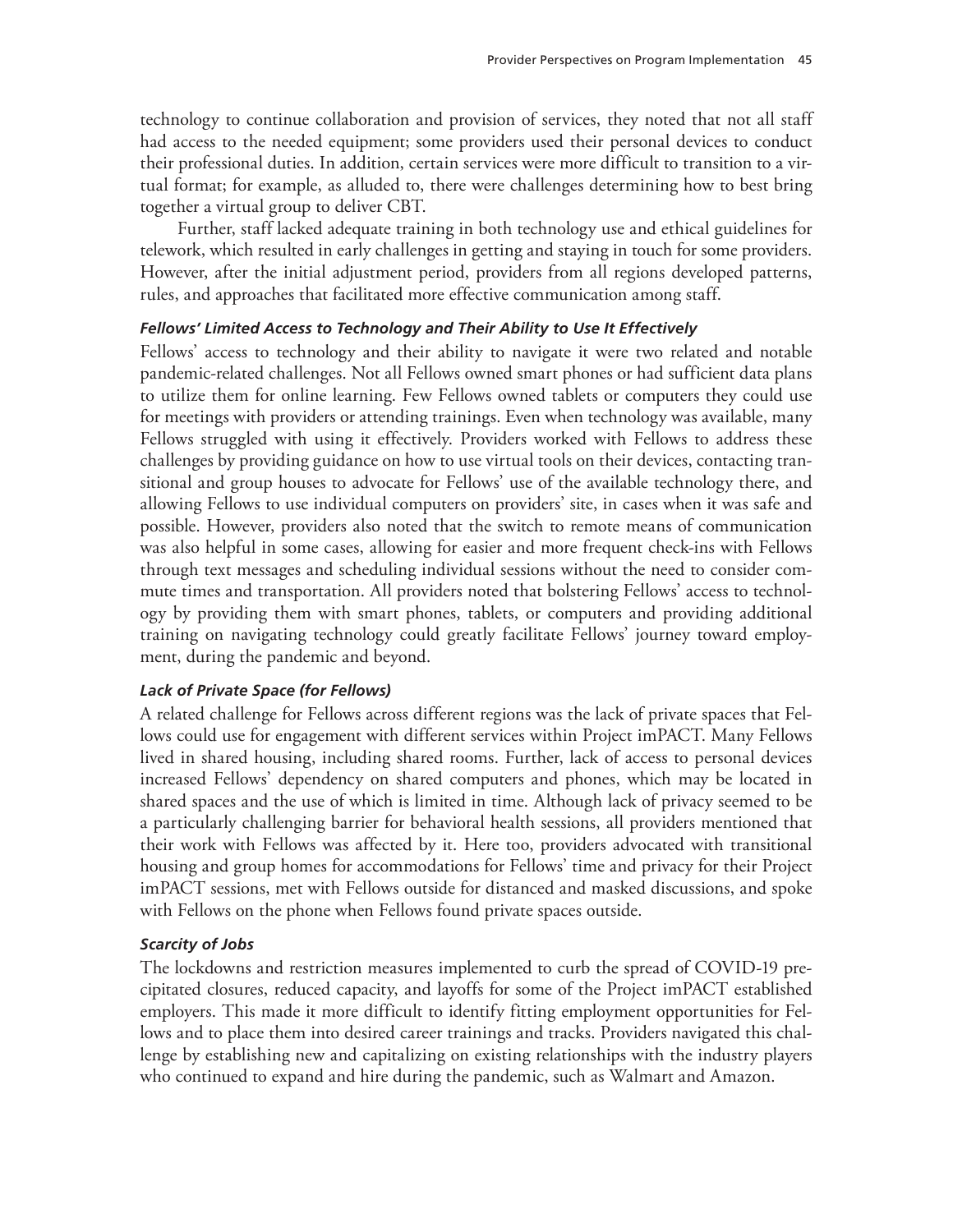#### *Fellows' Mental Health*

Providers noted that at least initially, many of the Fellows were negatively affected by the pandemic and experienced a great deal of anxiety and worry, both about their health and what the pandemic meant for their employment prospects. Providers continued offering tailored behavioral health support during this time and finding ways to reassure Fellows as they navigated this period of uncertainty.

## **Adherence to the Project imPACT Guiding Principles**

During the site visit interviews, we asked each group of providers to discuss how their region integrates the Project imPACT guiding principles into their services.

**Community partnerships and collaborations.** All providers assigned high importance to developing community collaborations. These collaborations included links to other organizations providing services to justice-involved individuals, local government agencies, and businesses. Providers used these connections for a wide range of purposes: establishing referral streams, complementing Project imPACT services with other supports (e.g., substance use programming, health supports, housing), facilitating document retrieval and advocating for Project imPACT services to count toward Fellows' parole or probation requirements, and identifying and facilitating employment opportunities. However, as described, providers identified opportunities to further leverage community collaborations to offer additional supportive services to Fellows and/or raise the profile of Project imPACT in the community.

**Trauma-informed care.** All providers were acutely aware of the role trauma may play in the reentry challenges for justice-involved individuals, although an understanding of how to shape services to account for trauma has varied across different providers. Some providers received formal training in trauma-informed approaches to service provision, whereas others expressed that additional training was needed for them to comfortably adopt a trauma lens in their work with Fellows. Across regions, however, providers demonstrated sensitivity to participants' history of incarceration, including identification of sensitive ways to ask questions regarding justice-system involvement when administering the LS/CMI, avoiding judgment, meeting Fellows where they were in their reentry adaptation, and acknowledging the multiplicity of challenges they faced. Providers advocated on behalf of Fellows to ensure that whatever services were provided avoided triggering incarceration traumas; for example, in housing discussions, providers insisted that offering individual rooms and avoiding bunk beds to extent possible should be a priority.

**Cultural competence.** There have been efforts to ensure that providers and programs are sensitive to the needs of the target population. This includes ensuring that language used on intake forms and assessments is person centered and nonstigmatizing, and ensuring that services are described in a way that resonates with the target population (e.g., behavioral health services being described as "word support"). The trainings attended by providers have also helped to ensure that they are aware of the unique challenges of justice-related populations and have the skills needed to address these challenges.

In addition, providers noted that the background of their staff in many cases reflected the demographics of the populations they served, which—they believed—facilitated their rapport with the Fellows. Further, because many of the providers had come themselves from or long served the communities where their offices were located, they could better understand Fellows'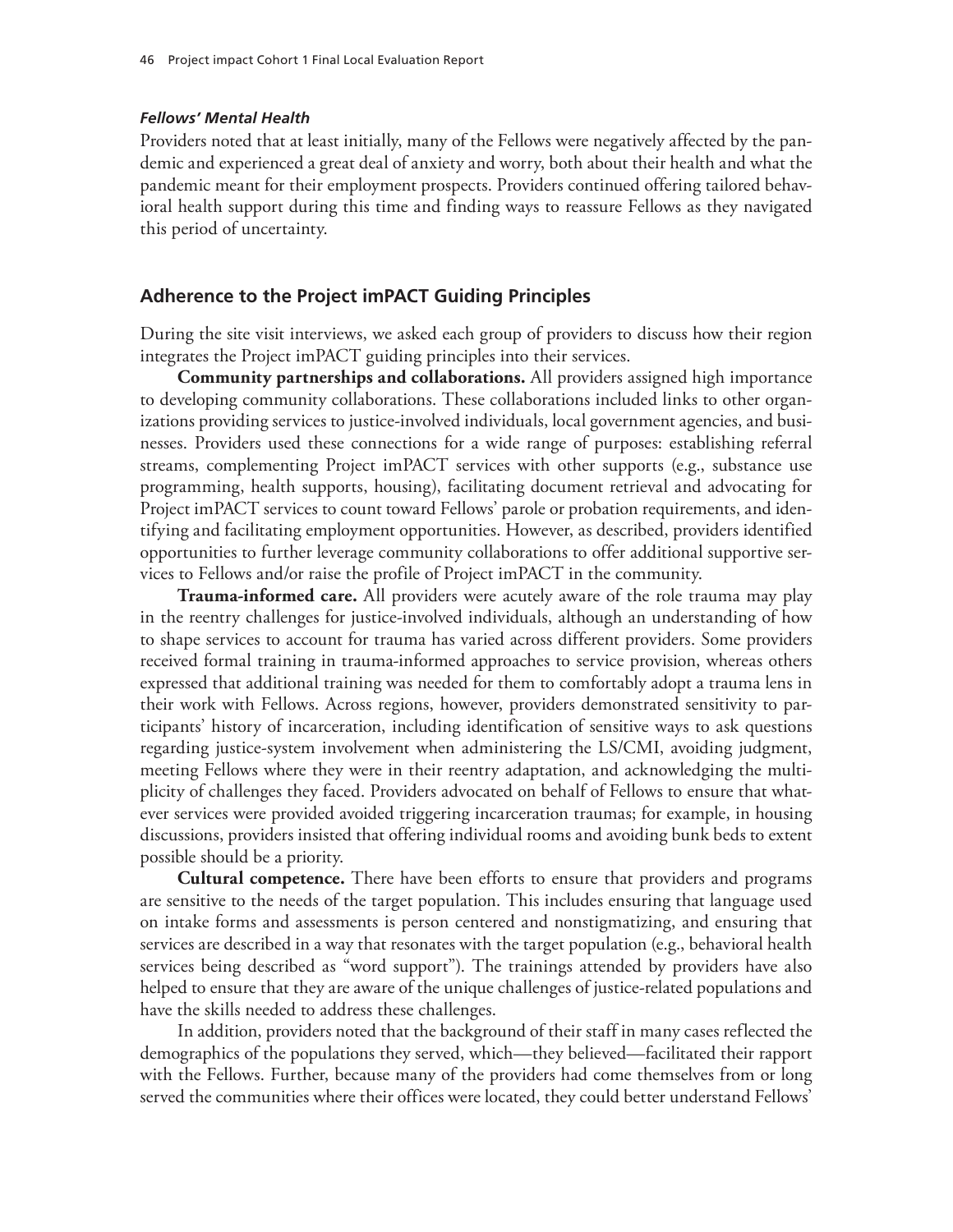connections, needs, and challenges. Providers also sought training to be able to better serve lesbian, gay, bisexual, transgender, queer, and others (LGBTQ+) Fellows.

Focus on the Fellow. During site visits, in observations during All Partner Meetings, and in other interactions, it was obvious that focus on the Fellow was an important principle of all providers' work. Providers prioritized the experience of the Fellow in several ways, such as tailoring the availability of services to better fit Fellows' schedules and providing services in a more convenient location. When barriers to engagement arose, providers discussed their concerns with other providers and the Mayor's Office to identify solutions. Providers made sure to create environments where Fellows did not feel judged or pressured to follow directions that were not aligned with their expressed interests. On multiple occasions, across different regions, providers mentioned that they aimed for Fellows to feel like Project imPACT providers were their support network.

## **Summary**

This chapter summarized findings from our discussions with providers, attendance at partner meetings throughout the course of the program, and narrative data submitted quarterly by providers. Although not without some unique challenges and facilitators, overall regional providers reported similar factors that may have hindered or bolstered service delivery and uptake and, on balance, requested similar resources. All providers agreed that the freedom to build on the services they were already delivering at their sites was a fruitful platform on which to grow Project imPACT programming. At the same time, providers in all regions also agreed that a centralized cross-regional effort to inform employers, relevant city/county offices, and affected populations about Project imPACT, as well as provision of more targeted trainings for providers, would be a welcome contribution to their work.

Working with a team of committed individuals—many of whom had lived experience both within and across regions, was also a strong facilitator of the program. Strong core staffing and established communication avenues, commitment to the goals of the program, close coordination with the Mayor's Office, within- and cross-regional comradery were all critical to weathering a variety of challenges. These involved periodic staff turnover, absence of adequate physical space, difficulties in implementation of the program, inability to conduct work face to face, among others. When challenges arose, providers came together to fill in the gaps, troubleshoot, advocate, and, ultimately, get things done.

Providers also identified a number of resource challenges, such as access to housing, transportation, technology, and financial assistance to cover fees associated with the removal of legal barriers. The Mayor's Office was able to tackle some of these gaps through, for example, introducing addition of housing navigation services and a shared, transitional housing program to the program. To address remaining gaps, providers referred Fellows to external organizations with relevant resources.

Providers also identified some other barriers to effective implementation. For example, they considered data reporting cumbersome and some of the reporting requirements confusing and consistently worked with evaluation teams to clarify and streamline reporting processes. In addition, providers across different regions expressed the need for adequate training in traumainformed approaches to work with reentry populations and the Mayor's Office prepared to facilitate one such training at the time of the writing of this report.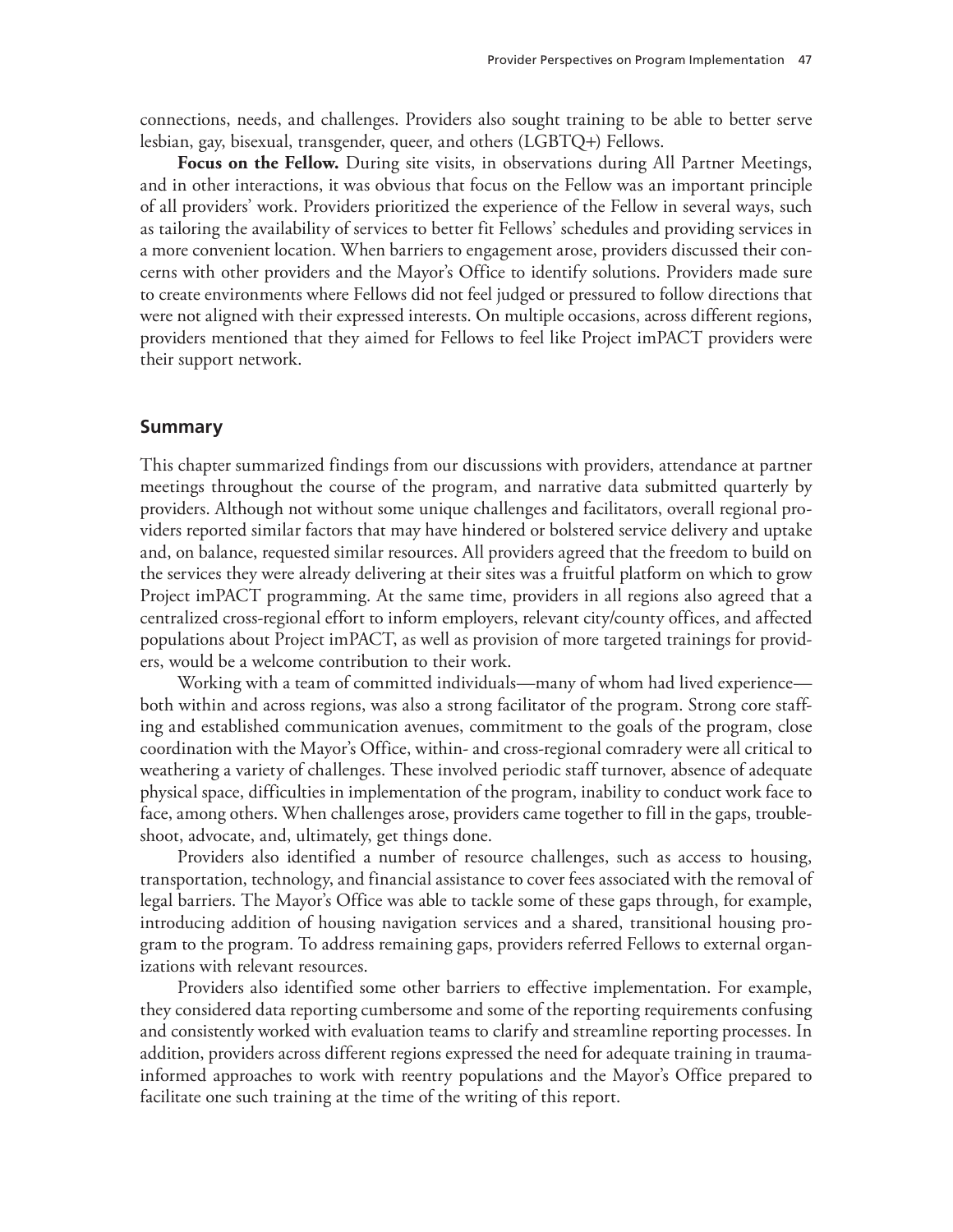Access to technology and technological proficiency emerged as prominent barriers to both service delivery and uptake, when the COVID-19 pandemic forced office closures and precluded face-to-face communication. Providers and Fellows worked together to identify creative ways to continue mutual engagement; however, inadequate access to technology and limited technological proficiency—for Fellows and providers—continued to be challenges. At the same time, providers noted that effective utilization of technology can serve as a booster for Project imPACT services and offer more flexibility, easier check-ins, and overall greater impact.

Finally, providers in all regions incorporated Project imPACT guiding principles into their programming. To facilitate their services and to expand the Fellows' support networks, providers worked hard to establish ties with relevant community organizations and government agencies. To ensure that their services are helpful and received well by their Fellows, providers sought to expand their competence in culturally appropriate service delivery and adapted trauma lens to their work. Providers also worked hard to meet Fellows where they were in their reentry journey and to support them without judgment or pressure, but with robust support.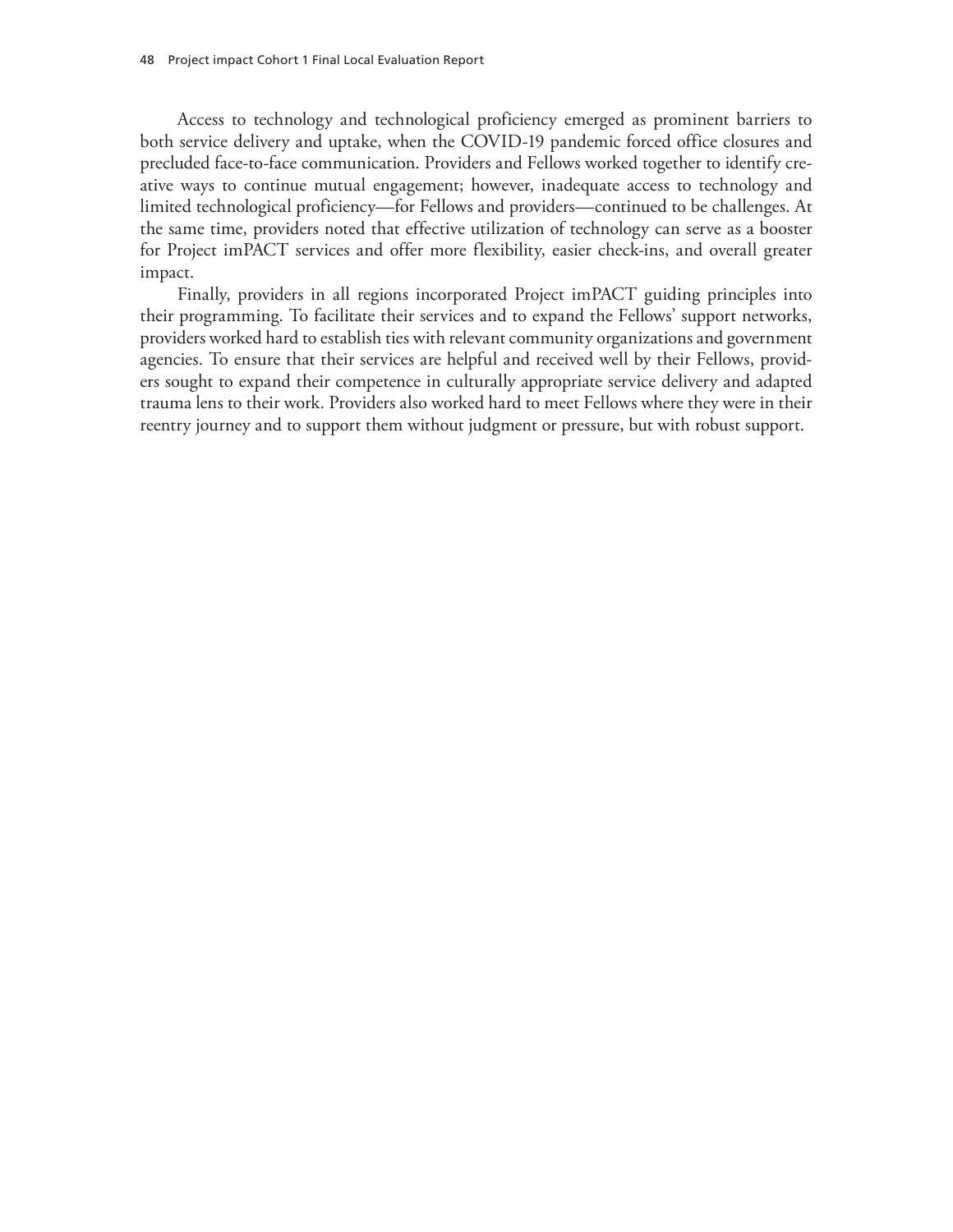The intention of the outcome evaluation is to determine whether Project imPACT is meeting its intended effects, including increased employment attainment and retention and reduced recidivism. This includes measurement of changes in program Fellows over time, as well as a comparison to benchmarks when appropriate.

As described above, the outcome evaluation measured short-term and intermediate outcomes associated with the program. Short-term outcomes included changes in decisionmaking skills, whether barriers to employment were addressed, and whether employment was obtained. Intermediate outcomes included employment retention and recidivism.

# **Improved Decisionmaking Skills and Outcomes of Cognitive Behavioral Therapy**

A goal of CBT is to support Fellows in improving their decisionmaking skills. We examined changes in scores on the decisionmaking scale that was administered at enrollment, post-CBT, and at exit. There are significant limitations to these data; specifically, though 294 individuals completed the measure at enrollment, only 91 completed it post-CBT and 30 completed it on exit. However, we conducted significance testing for the subset of participants who completed the measure at enrollment and immediately post-CBT (*n* = 91) (see Table 6.1). The mean change was a decrease of 0.57 points. It should be noted that the majority of these Fellows were from South Los Angeles ( $n = 81$ ), with the remainder from Watts ( $n = 10$ ). Similarly, we examined the change in scores for the subset of participants who completed the measure at enrollment and exit  $(n=30)$ . All Fellows included in this analysis were from the South Los Angeles region. There was a mean increase of 0.43 points. The mean change was not significant for either of these comparisons. Based on normative data for the decisionmaking scale, a score of 40.00 was considered the 75th percentile (Institute of Behavioral Research, 2005). Therefore, although there was no significant change from baseline to post-CBT, this also suggests that decisionmaking scores were already at the high end for enrolled Fellows.

Given the challenges to administering the decisionmaking scale, peer navigators were also asked about any changes they observed in Fellows after completion of CBT. Across regions, peer navigators described positive effects of CBT. Peer navigators described the importance of making the material relevant to the Fellows, such as through providing personal examples. Peer navigators reported that they heard Fellows challenging their maladaptive beliefs, becoming more aware of their behaviors, and attempting to implement the skills. Peer navigators also described it as a time that Fellows build communication skills, self-esteem, and confidence.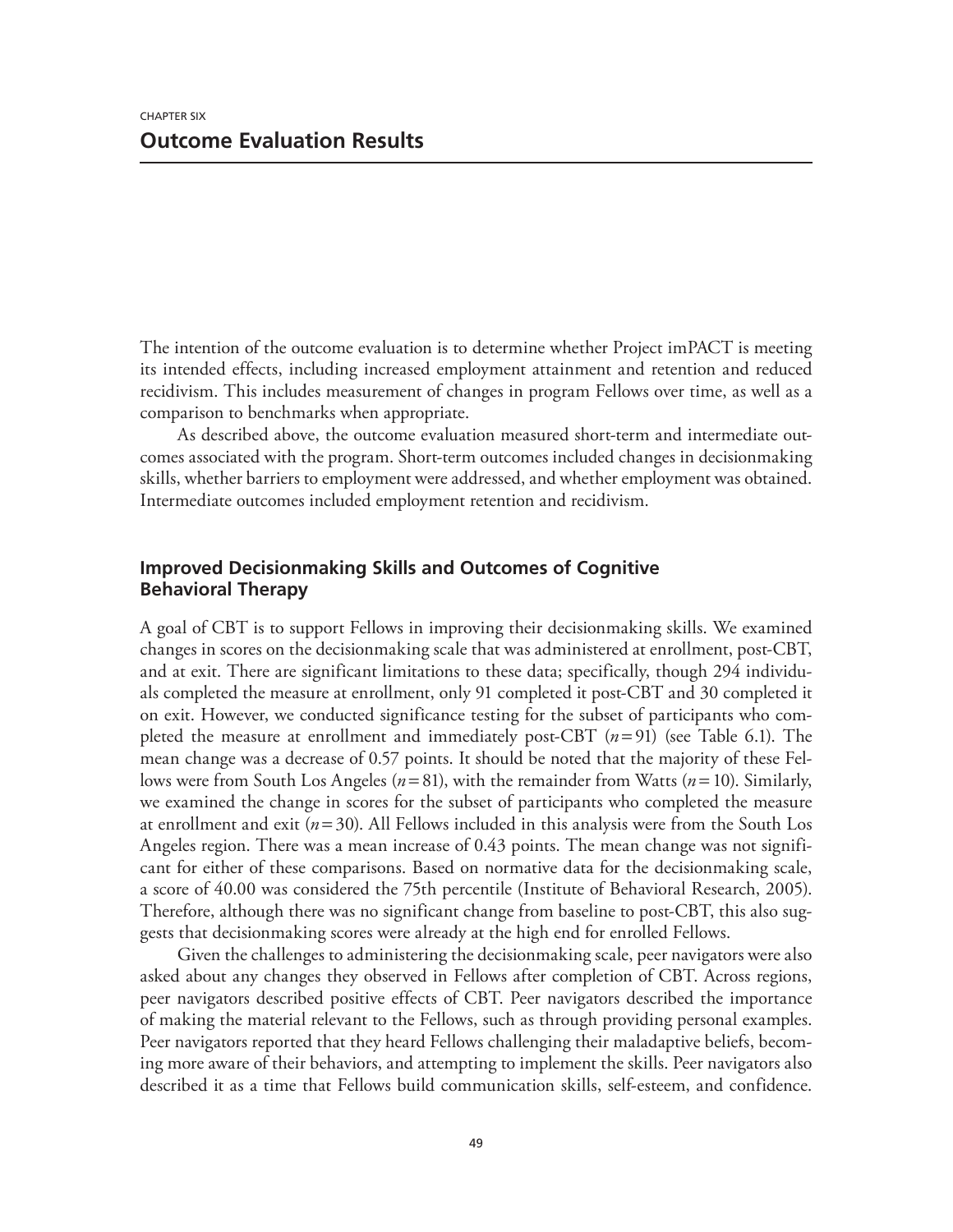| <b>Time Period</b>              | <b>Enrollment</b><br>M (SD) | <b>Post-CBT</b><br>M (SD) | Exit<br>M (SD) |
|---------------------------------|-----------------------------|---------------------------|----------------|
| Enrollment to post-CBT $(n=91)$ | 40.08 (4.68)                | 39.51 (5.08)              |                |
| Enrollment to exit ( $n = 30$ ) | 40.61 (4.98)                |                           | 40.18 (4.78)   |

**Table 6.1 Decisionmaking Skills**

SOURCE: Data submitted by regional providers.

NOTE: SD, standard deviation; Enrollment to post-CBT analysis includes only those Fellows with data at both of those time points. Enrollment to exit analysis includes only those Fellows with data at both of those time points.

One peer navigator noted that it gives Fellows a chance to open up, build a sense of comradery among Fellows, and help Fellows establish a support system.

Fellows also reported on the benefits of the CBT programming during focus groups and interviews (described in more detail in Chapter 7). They reported that CBT helped them learn to see situations from a different perspective or mentality and develop skills to cope with stressful situations. Some Project imPACT alumni noted that the sessions served as a reminder of classes they took while incarcerated.

Some Fellows described the ways that CBT helped improve their skills for dealing with difficult situations. For example, as two alumni described:

They helped me to think positive and not to act right away in case I was in a situation, and to help manage my anger properly so I don't get in trouble again like I did initially.

It made me think different on the daily like, instead of doing something crazy, I'll just go calm down, and relax and breathe and take a walk.

Other Fellows and alumni described an improved ability to identify their thinking patterns, change problematic thinking, and therefore change behavior:

It changes your frame of mind to make you think better. Because when you think better, you do better. But if you don't have nothing positive to think about, then you refrain back to the same thing you've been doing all the time. You think you could do this, and it's going to have a different result. It's not. It's going to have the same result. So this place has changed my frame of mind.

It allowed me to look at the bad choices, and how they came about. You analyze a lot of situations in your life that had previously caused you problems, that led you to this situation of being incarcerated . . . It was very helpful in recognizing, they call them triggers, things that make you angry and how to handle those things, so that you won't have criminal behavior.

## **Barriers to Employment Addressed**

Project imPACT employment providers work with Fellows to reduce common barriers to employment, including lack of transportation, not having a résumé, lack of work-appropriate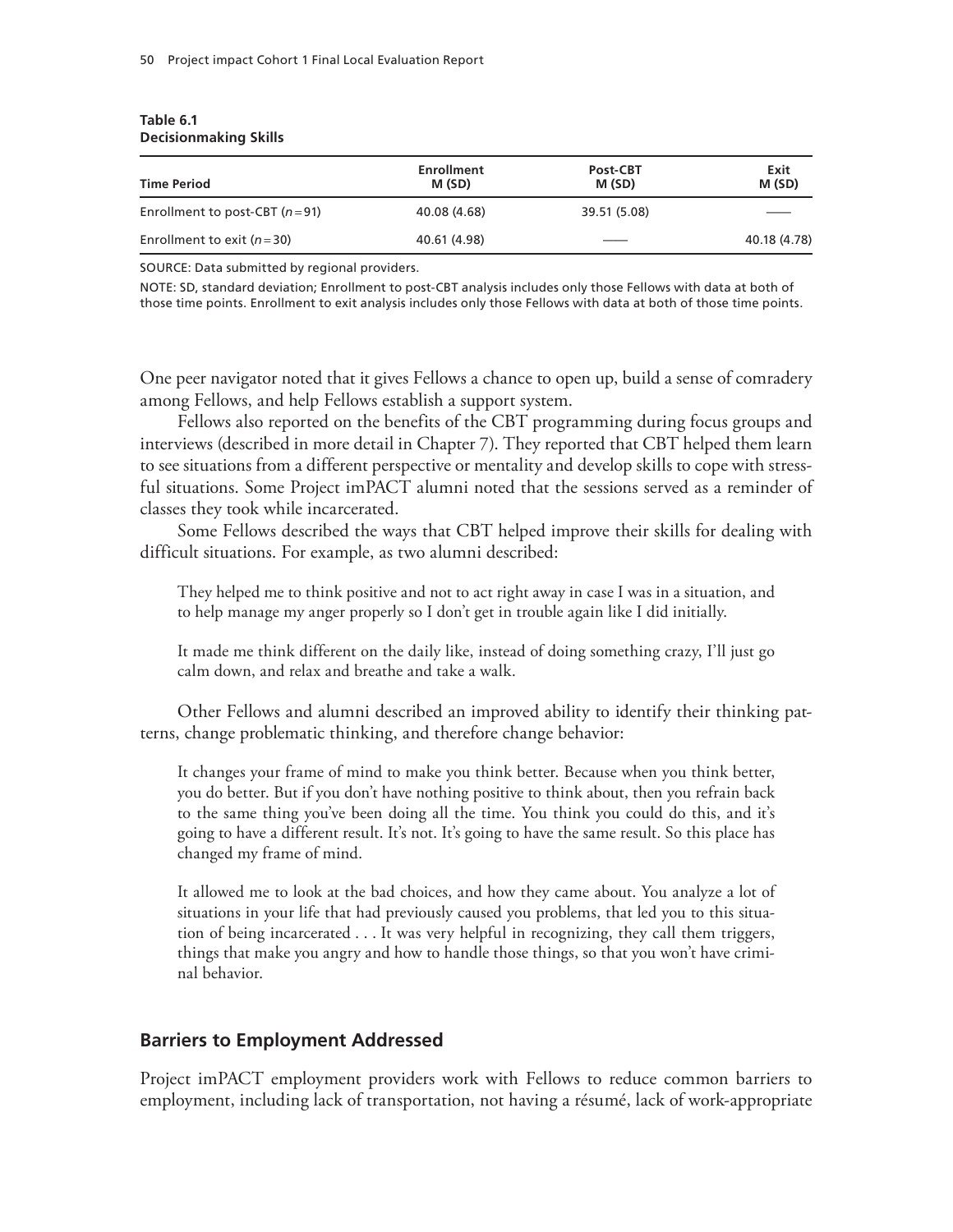clothing, or not being prepared for a job interview. A Fellow may need to address some barriers only once, and others may need to be addressed multiple times during their enrollment in Project imPACT (e.g., a Fellow may find child care so they can go to work, but then lose that child care a couple of months later and need support addressing that barrier again). The tables in the sections below show the number of Fellows who addressed each barrier type at least once.

## **Barriers to Employment Addressed by Employment Providers**

More than three-quarters of Fellows were supported by employment providers to address interview preparedness (85 percent) and résumé (77.5 percent) barriers (Table 6.2). More than half of Fellows were supported to address transportation (67.1 percent), clothing (62.5 percent), workplace behavior (60.9 percent), lack of motivation (58.1 percent), housing (53.2 percent), and lack of computer skills (52.1 percent) barriers.

## **Barriers to Employment Addressed by Behavioral Health Providers**

Behavioral health providers worked with Fellows to address additional barriers to employment. As shown in Table 6.3, the most common barriers addressed by Fellows with their behavioral health providers included managing stress (78.5 percent), anger management (70.6 percent), time management (58.3 percent), motivation (56.0 percent), and family relations (50.7 percent).

| <b>Barrier</b>                                                | Downtown<br>(n) | San Fernando<br>Valley (n) | South Los<br><b>Angeles</b><br>(n) | Watts<br>(n) | <b>Total</b><br>(n/%) |
|---------------------------------------------------------------|-----------------|----------------------------|------------------------------------|--------------|-----------------------|
| Interview preparedness                                        | 102             | 77                         | 99                                 | 89           | 367 (85.0)            |
| Résumé                                                        | 101             | 72                         | 97                                 | 65           | 335 (77.5)            |
| Transportation                                                | 88              | 72                         | 94                                 | 36           | 290 (67.1)            |
| Clothing                                                      | 97              | 50                         | 43                                 | 80           | 270 (62.5)            |
| Workplace behavior                                            | 95              | 49                         | 98                                 | 21           | 263 (60.9)            |
| Motivation                                                    | 89              | 60                         | 51                                 | 51           | 251 (58.1)            |
| Housing                                                       | 89              | 56                         | 58                                 | 27           | 230 (53.2)            |
| Computer skills                                               | 68              | 54                         | 59                                 | 44           | 225(52.1)             |
| Credential/certificate attainment<br>or educational criterion | 59              | 13                         | 23                                 | 90           | 185 (42.8)            |
| Driver's license (as required by the job)                     | 74              | 25                         | 7                                  | 39           | 145 (33.6)            |
| Scheduling conflict                                           | 50              | 43                         | 15                                 | 4            | 112 (25.9)            |
| Child care or other family matter                             | 67              | 14                         | $\overline{4}$                     | 12           | 97(22.5)              |
| Work equipment                                                | 11              | 14                         | 3                                  | 58           | 86 (19.9)             |
| Medical/dental/eye need                                       | 45              | 11                         | 6                                  | 3            | 65 (15.0)             |
| Visible tattoos                                               | 12              | 9                          | 6                                  | 4            | 31(7.2)               |

**Table 6.2 Number of Fellows with Barriers Addressed with Employment Providers**

SOURCE: Data submitted by regional providers.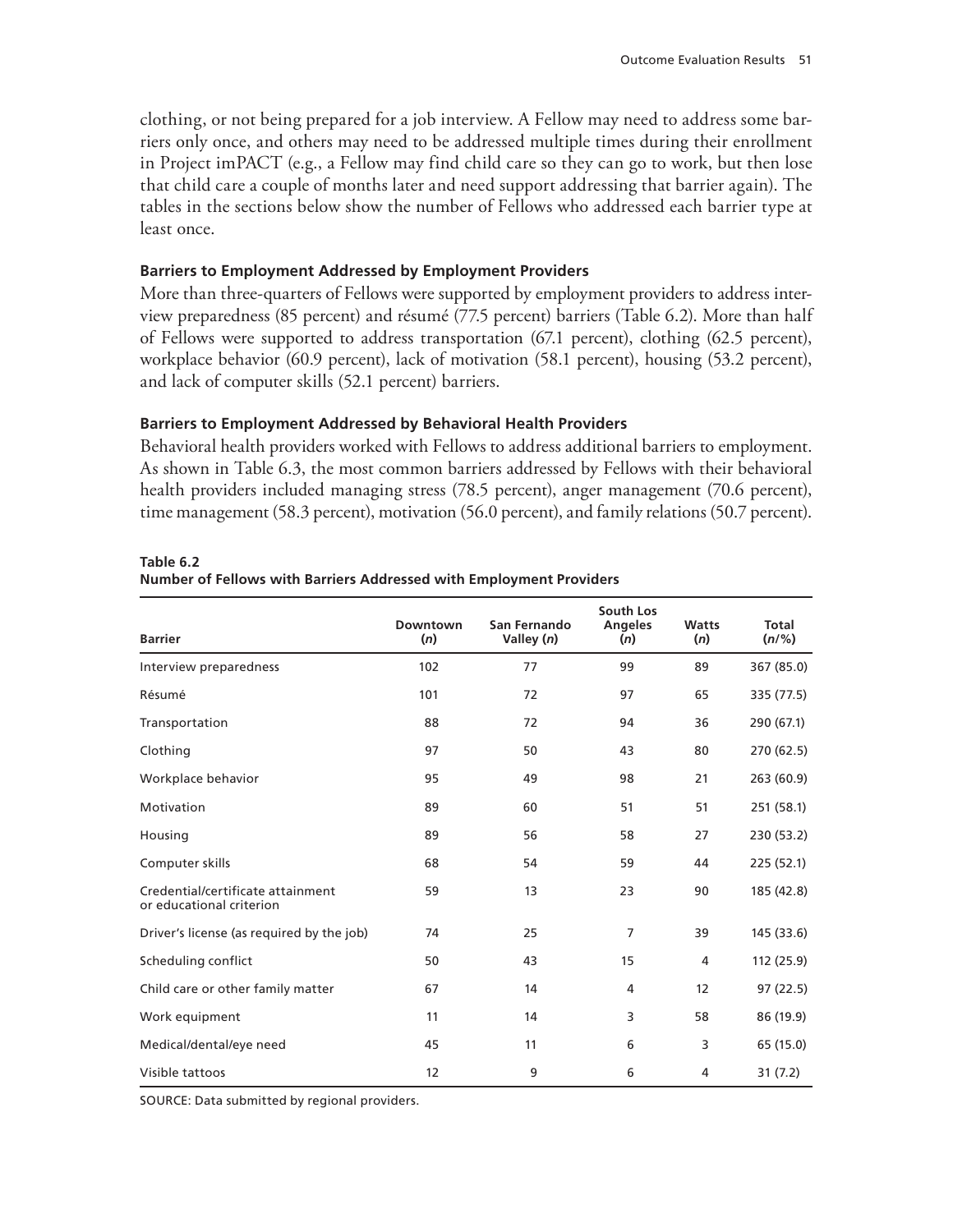| <b>Barriers</b>                          | Downtown<br>(n) | San Fernando<br>Valley (n) | South<br>Los Angeles<br>(n) | <b>Watts</b><br>(n) | Total<br>$(n/\%)$ |
|------------------------------------------|-----------------|----------------------------|-----------------------------|---------------------|-------------------|
| Managing stress                          | 102             | 56                         | 79                          | 102                 | 339 (78.5)        |
| Anger management/emotional<br>regulation | 100             | 31                         | 79                          | 95                  | 305 (70.6)        |
| Time management                          | 102             | 13                         | 47                          | 90                  | 252 (58.3)        |
| Motivation                               | 102             | $\overline{4}$             | 58                          | 78                  | 242 (56.0)        |
| Family relations                         | 102             | 37                         | 42                          | 38                  | 219 (50.7)        |
| Depression                               | 102             | 29                         | 29                          | 29                  | 189 (43.8)        |
| Mental health stigma                     | 102             | 4                          | 38                          | 33                  | 177 (41.0)        |
| Self-esteem                              | 102             | 23                         | 14                          | 36                  | 175 (40.5)        |
| Substance use                            | 89              | 21                         | 9                           | 9                   | 128 (29.6)        |

#### **Table 6.3 Number of Fellows with Barriers Addressed with Behavioral Health Providers**

SOURCE: Data submitted by regional providers.

#### **Barriers to Employment Addressed by Legal Providers**

Legal providers helped Fellows address a variety of legal issues that can be barriers to employment. For example, more than 60 percent of Fellows were supported to have a criminal record corrected, removed, sealed, or expunged, 26.2 percent were supported to address other legal issues (e.g., early terminations of probation and probation, assisting someone with transferring their parole so they could be closer to family/support networks), and 22.2 percent of Fellows were helped with DMV issues such as getting their driver's license reinstated (Table 6.4).

## **Employment Outcomes**

## **Fellows Obtaining Employment**

At the point they exited from Project imPACT, 192 Fellows had obtained employment. This represented 44.4 percent of all Fellows who had enrolled in Project imPACT employed (Table 6.5). However, providers had lost contact with 185 Fellows (42.8 percent). If none of those individuals were employed, the overall employment rate would have been 44.4 percent. However, if all of those individuals were employed, the overall employment rate would have been 87 percent. Therefore, the "true" employment rate was somewhere between 44 percent and 87 percent, though it is likely that those individuals who were lost to follow-up were more likely to be unemployed. Focusing on the 247 Fellows who they were able to follow up with, the employment rate was 77.7 percent (192 of 247). Of those who obtained employment, 82.5 percent were employed full time, 13.8 percent were employed part time, and 3.7 percent were employed in a temporary or seasonal position (Table 6.5).

We found some significant regional differences in the rate of employment, with South Los Angeles having the highest employment rate  $(p < .05)$ . South Los Angeles was also significantly less likely to be missing information on Fellows ( $p < .05$ ) and had a higher rate of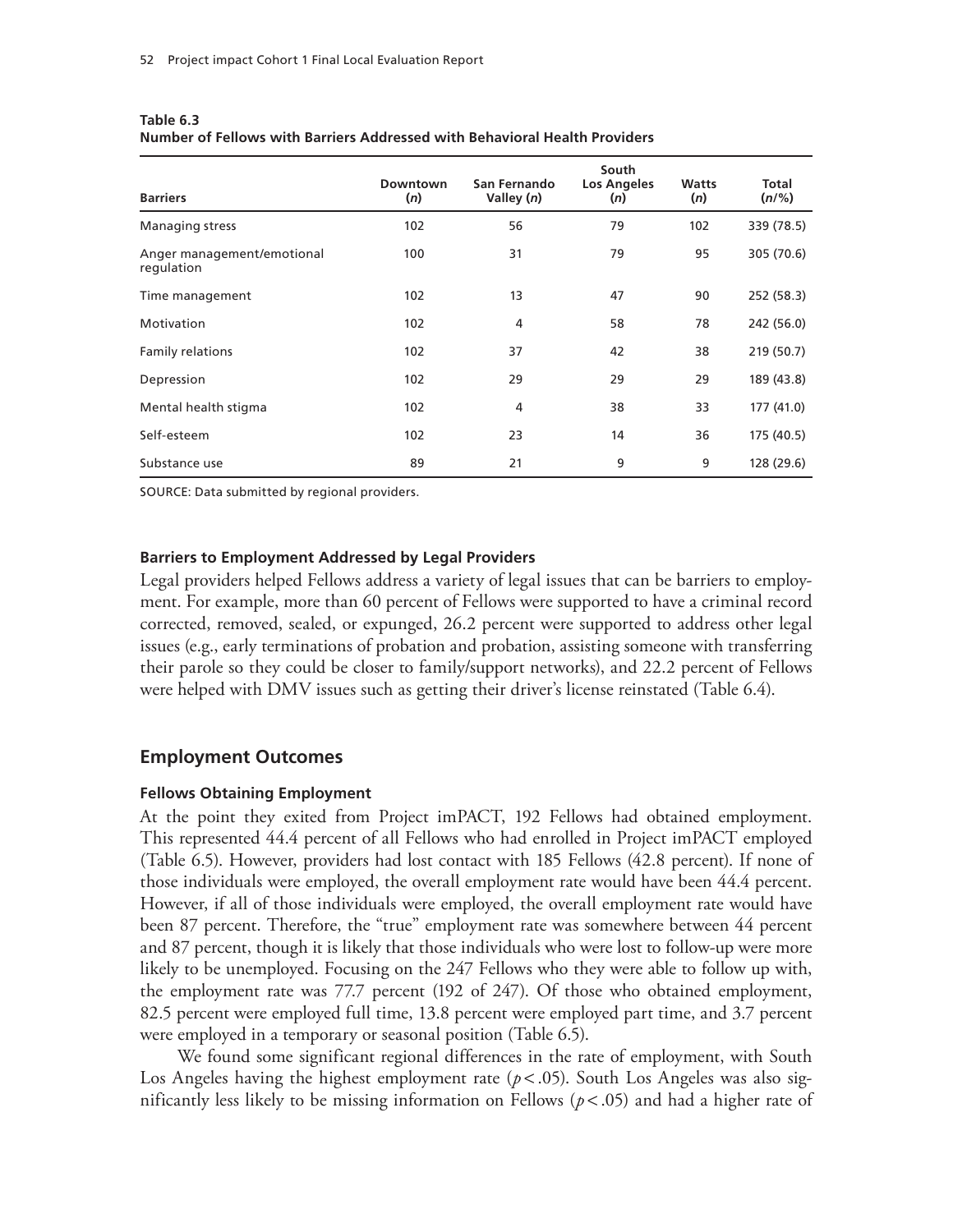| Table 6.4                                                    |  |
|--------------------------------------------------------------|--|
| Number of Fellows with Barriers Addressed by Legal Providers |  |

| <b>Barriers</b>                                 | Downtown<br>(n) | San Fernando<br>Valley (n) | South<br>Los Angeles (n) | Watts<br>(n)   | <b>Total</b><br>(n/%) |
|-------------------------------------------------|-----------------|----------------------------|--------------------------|----------------|-----------------------|
| Correct/remove/seal/expunge<br>criminal records | 54              | 54                         | 85                       | 67             | 260 (60.2)            |
| Other legal issues                              | 23              | 18                         | 29                       | 43             | 113(26.2)             |
| DMV issues (i.e., license<br>reinstatement)     | 32              | 21                         | 38                       | 5              | 96 (22.2)             |
| On the job legal issues                         | 14              | 14                         | 41                       | 4              | 73 (16.9)             |
| Fines and fees                                  | 7               | $\overline{7}$             | 8                        | 22             | 44 (10.2)             |
| Family reunification                            | 16              | 2                          | 17                       | $\overline{7}$ | 42 (9.7)              |
| Consumer debt                                   | 20              | 0                          | 10                       | 6              | 36(8.3)               |
| Prop 47 reclassification                        | 2               | 1                          | 9                        | 14             | 26(6.0)               |
| Housing support<br>(e.g., eviction prevention)  | 5               | $\overline{7}$             | 4                        | 8              | 24(5.6)               |
| Other reclassifications                         | 1               | 1                          | 0                        | 18             | 20(4.6)               |
| <b>Occupational licenses</b>                    | 1               | 4                          | 5                        | 8              | 18 (4.2)              |
| Public assistance                               | 1               | 1                          | 10                       | 4              | 16(3.7)               |
| <b>ID</b> issues                                | 1               | 1                          | 9                        | $\mathbf{0}$   | 11(2.5)               |
| Work authorization<br>(for eligible immigrants) | 1               | $\mathbf 0$                | 4                        | $\mathbf 0$    | 5(1.2)                |

SOURCE: Data submitted by regional providers.

# **Table 6.5**

## **Fellows Obtaining Employment, Overall and Regional**

| <b>Employment Status</b>                  | Downtown   | San Fernando<br>Valley | South<br>Los Angeles | <b>Watts</b> | Total       |
|-------------------------------------------|------------|------------------------|----------------------|--------------|-------------|
| Obtained employment                       | 52 (48.1%) | 37 (38.9%)             | 65 (64.4%)           | 38 (29.7%)   | 192 (44.4%) |
| Full-time employment                      | 43 (84.3%) | 26 (70.3%)             | 53 (81.5%)           | 34 (94.4%)   | 156 (82.5%) |
| Part-time employment                      | 7(13.7%)   | $8(21.6\%)$            | 11 (16.9%)           | $0(0.0\%)$   | 26 (13.8%)  |
| Temporary/seasonal                        | $1(2.0\%)$ | $3(8.1\%)$             | $1(1.5\%)$           | $2(5.6\%)$   | 7(3.7%)     |
| Did not obtain employment                 | $8(7.4\%)$ | $1(1.1\%)$             | 36 (35.6%)           | $10(7.8\%)$  | 55 (12.7%)  |
| Unable to reach or missing<br>information | 48 (44.4%) | 57 (60.0%)             | 0                    | 80 (62.5%)   | 185 (42.8%) |

SOURCE: Data submitted by regional providers.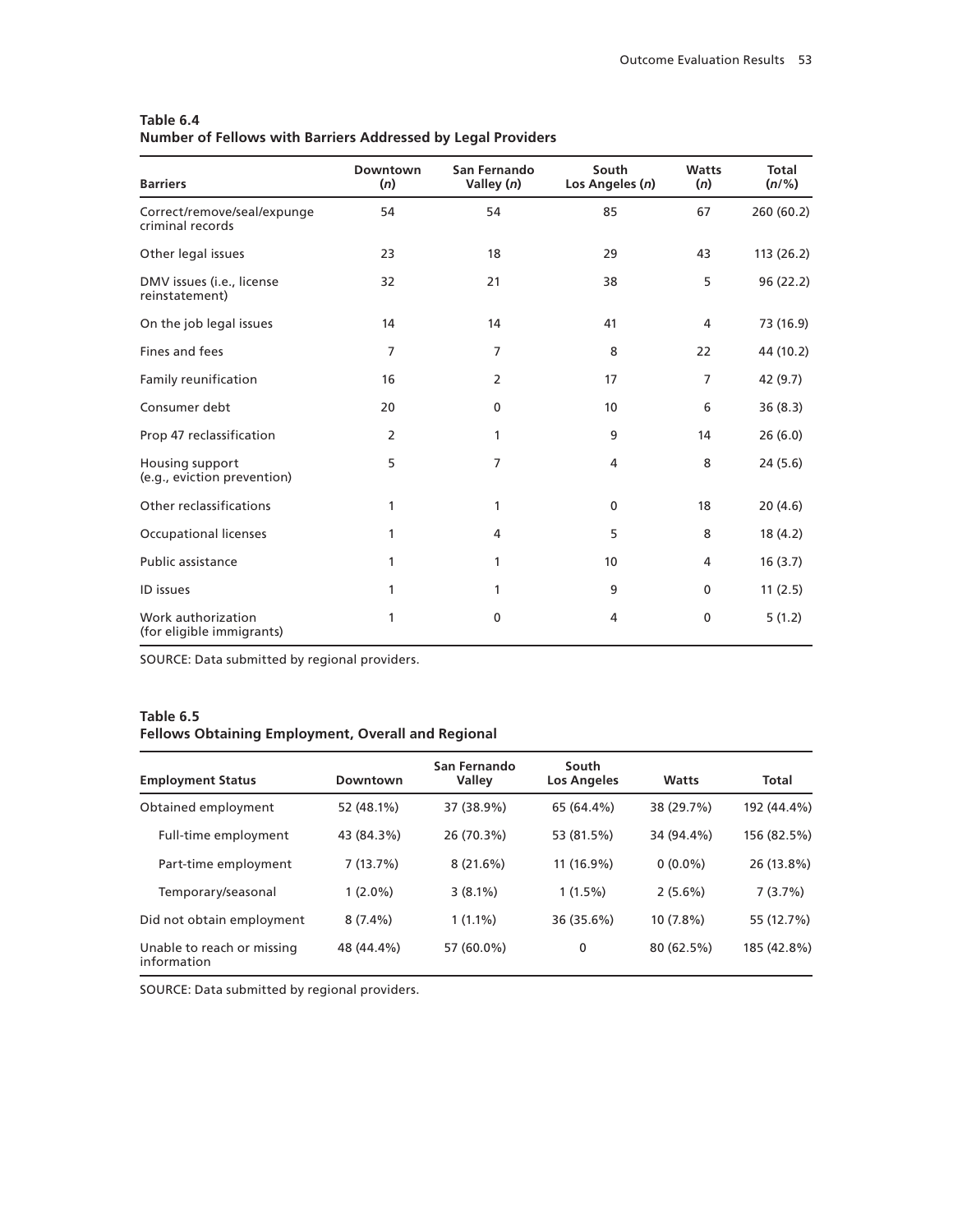| Table 6.6                                                             |  |
|-----------------------------------------------------------------------|--|
| <b>Employment Status of Exiting Fellows Prior to and During COVID</b> |  |

| Timing of Exit               | <b>Obtained</b><br>Employment | <b>Did Not Obtain</b><br>Employment |  |  |
|------------------------------|-------------------------------|-------------------------------------|--|--|
| Fellow exited prior to COVID | 24 (16.4%)                    | 122 (83.6%)                         |  |  |
| Fellow exited after COVID    | 31 (32.3%)                    | 65 (67.7%)                          |  |  |

SOURCE: Data submitted by regional providers.

#### **Table 6.7 Obtaining Employment by Fellows' Risk Level**

| <b>Risk Level</b>                 | <b>Obtained</b><br>Employment | <b>Did Not Obtain</b><br>Employment | No Information Provided<br>or Unable to Reach |
|-----------------------------------|-------------------------------|-------------------------------------|-----------------------------------------------|
| Overall LS/CMI categorical score* |                               |                                     |                                               |
| Medium risk ( $n = 193$ )         | 88 (45.6%)                    | 15 (7.8%)                           | $90(46.6\%)$                                  |
| High risk $(n=192)$               | 76 (39.6%)                    | 32 (16.7%)                          | 84 (43.8%)                                    |
| Very high risk $(n=35)$           | 19 (54.3%)                    | $7(20.0\%)$                         | 9(25.7%)                                      |

SOURCE: Data submitted by regional providers.

\* *p* < .05

unemployed Fellows—however, as mentioned, we suspect that the rate of unemployment was likely higher among those who could not be reached in the other regions.

Table 6.6 shows that the percentage of Fellows who exited Project imPACT without a job during COVID (April 2020–Dec 2020) (32.3 percent) is nearly twice the percentage who exited without a job prior to COVID (July 2018–March 2020) (16.4 percent). This suggests that COVID pandemic may have had an effect on Fellows' ability to find a job.

On average, Fellows participated in Project imPACT employment services for 4.24 months prior to obtaining a job (SD = 4.15, minimum = 0 months, maximum = 21 months).<sup>1</sup>

## *Factors Associated with Obtaining Employment*

#### Demographic Characteristics of Fellows

We conducted analyses to determine if Fellows' demographic characteristics were associated with employment outcomes. We found no significant association between employment outcomes and race, age, or gender. Focusing on Fellows who were medium risk or higher, there was an association risk level and employment likelihood, as shown in Table 6.7. Very highrisk Fellows had similar rates of employment as other groups, but were less likely to be lost to follow-up. This is especially noteworthy, because obtaining a job has the potential to reduce an individual's overall risk level. Medium-risk individuals had the lowest rates of unemployment.

 $1$  Note that although the program was designed to be 12 months in length, seven individuals had been enrolled for more than 12 months. Occasionally, individuals were allowed to enroll for longer than 12 months. This may also reflect Fellows who were in a maintenance phase before exiting from the program.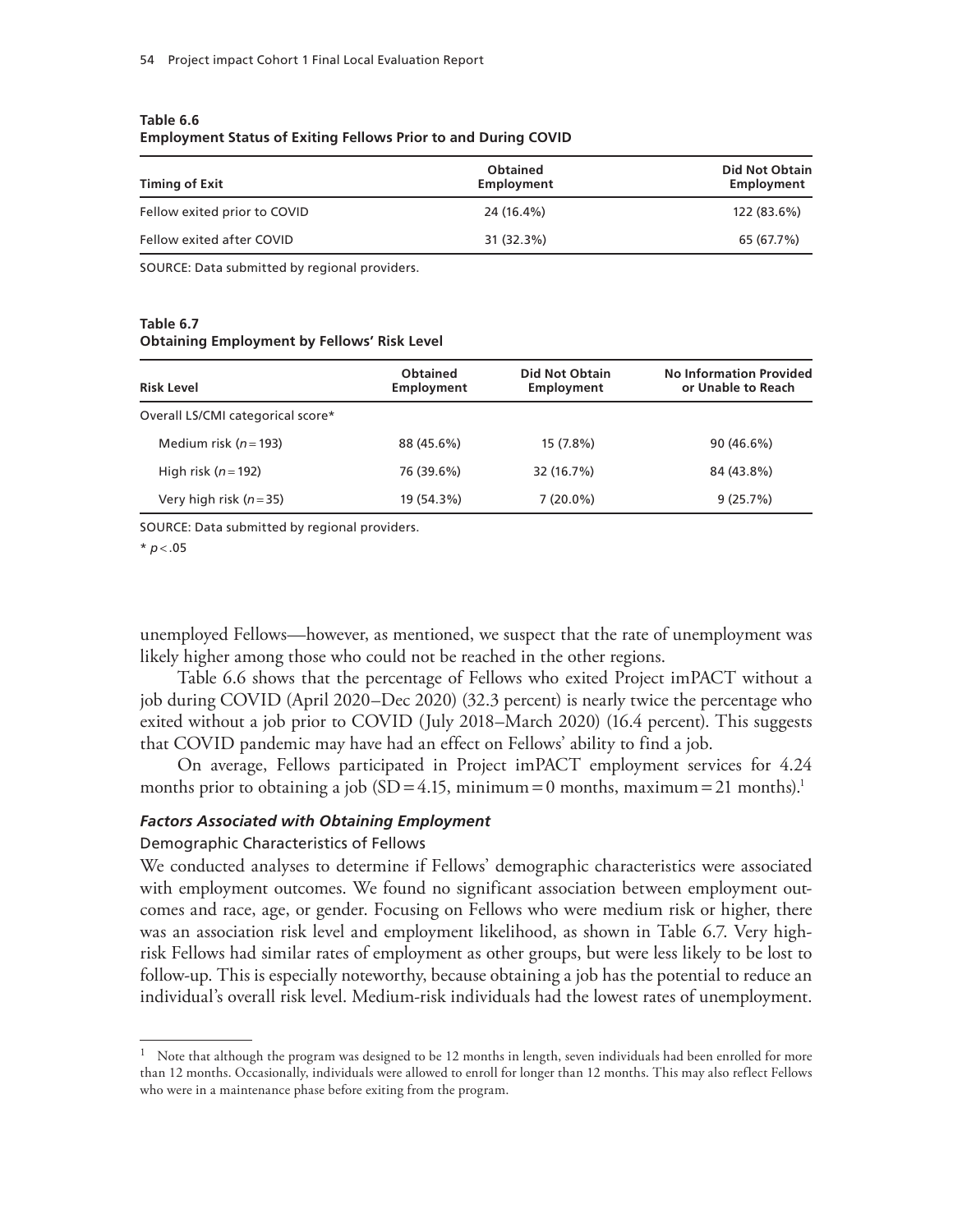#### Completion of Project imPACT Services

Tables 6.8 and 6.9 show the employment rate by Project imPACT completion status. Table 6.8 includes all enrolled Fellows, including those who could not be reached, whereas Table 6.9 includes only those who could be reached. Unsurprisingly, as shown in Table 6.8, individuals who did not complete Project imPACT or each of the individual services was more likely to have missing employment outcome data.

Table 6.9 shows that, among those who could be reached, high percentages of Fellows obtained employment regardless of whether they successfully completed Project imPACT. A slightly higher percentage of those who did not successfully complete Project imPACT obtained employment (82.4 percent) than those who did successfully complete Project imPACT (77.0 percent); however, this was not a statistically significant difference. It may be that Fellows who obtained a job earlier in their enrollment in Project imPACT were not able to finish the program due to lack of time or were not as interested in finishing because their primary goal of obtaining employment had been met.

When looking at employment by successful completion of the three Project imPACT service categories (Table 6.9), those who completed the core employment services were significantly ( $p < .05$ ) more likely to obtain employment (83.2 percent) than their counterparts who did not complete employment services (54.1 percent). Those who completed behavioral health services also appeared more likely to obtain employment (80.3 percent) than their noncompleter counterparts (74.7 percent); however, this difference was not statistically significant. Those who completed legal services were about equally as likely to obtain employment (74.9 percent) as those who did not complete legal services (78.6 percent).

|                                   | <b>Obtained</b><br>Employment | <b>Did Not Obtain</b><br>Employment | <b>No Information Provided</b><br>or Unable to Reach |
|-----------------------------------|-------------------------------|-------------------------------------|------------------------------------------------------|
| Overall Project imPACT            |                               |                                     |                                                      |
| Completed $(n=335)$               | 164 (49.0%)                   | 49 (14.6%)                          | 122 (36.4%)                                          |
| Did not complete $(n=97)$         | 28 (28.9%)                    | $6(6.2\%)$                          | 63 (64.9%)                                           |
| Employment services*              |                               |                                     |                                                      |
| Completed $(n=241)$               | 158 (65.6%)                   | 32 (13.3%)                          | 51 (21.2%)                                           |
| Did not complete $(n=150)$        | 20 (13.3%)                    | 17 (11.3%)                          | 113 (75.3%)                                          |
| <b>Behavioral health services</b> |                               |                                     |                                                      |
| Completed $(n=205)$               | 110 (53.7%)                   | 27 (13.2%)                          | 68 (33.2%)                                           |
| Did not complete $(n=142)$        | 62 (43.7%)                    | 21 (14.8%)                          | 59 (41.5%)                                           |
| Legal services                    |                               |                                     |                                                      |
| Completed $(n=326)$               | 152 (46.6%)                   | 51 (15.6%)                          | 123 (37.7%)                                          |
| Did not complete $(n=30)$         | 11 (36.7%)                    | $3(10.0\%)$                         | 16 (53.3%)                                           |

#### **Table 6.8 Obtaining Employment by Successful Completion of Program Services, Full Sample (Including Fellows with Missing Information)**

SOURCE: Data submitted by regional providers.

\* *p* < .05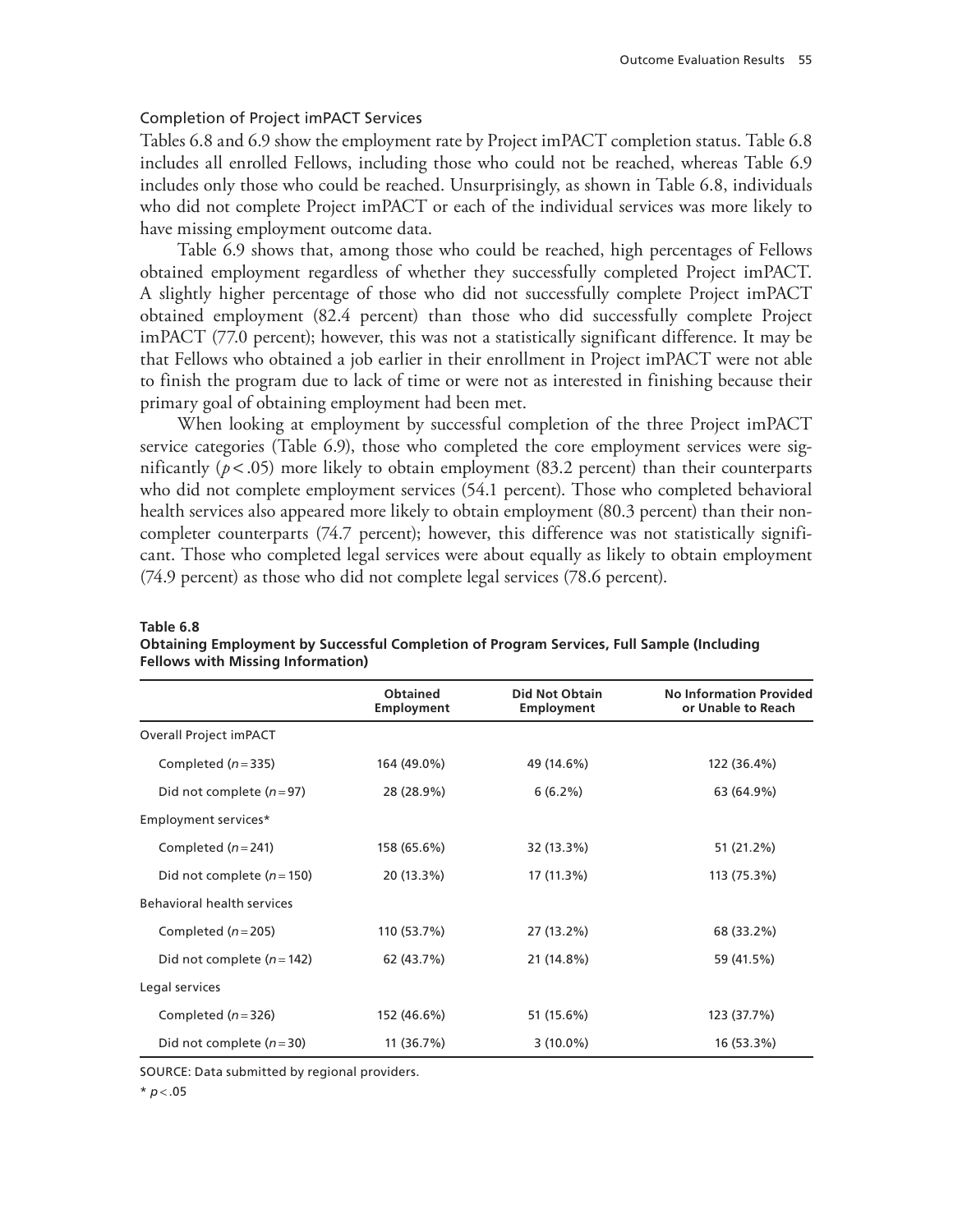|                                   | <b>Obtained Employment</b> | <b>Did Not Obtain Employment</b> |
|-----------------------------------|----------------------------|----------------------------------|
|                                   |                            |                                  |
| Overall Project imPACT            |                            |                                  |
| Completed $(n=213)$               | 164 (77.0%)                | 49 (23.0%)                       |
| Did not complete $(n=34)$         | 28 (82.4%)                 | 6(17.6%)                         |
| Employment services*              |                            |                                  |
| Completed $(n=190)$               | 158 (83.2%)                | 32 (16.8%)                       |
| Did not complete $(n=37)$         | 20 (54.1%)                 | 17 (45.9%)                       |
| <b>Behavioral health services</b> |                            |                                  |
| Completed $(n=137)$               | 110 (80.3%)                | 27 (19.7%)                       |
| Did not complete $(n=83)$         | 62 (74.7%)                 | 21 (25.3%)                       |
| Legal services                    |                            |                                  |
| Completed $(n=203)$               | 152 (74.9%)                | 51 (25.1%)                       |
| Did not complete $(n=14)$         | 11 (78.6%)                 | 3(21.4%)                         |

| Table 6.9                                                                                      |
|------------------------------------------------------------------------------------------------|
| Obtaining Employment by Successful Completion of Program Services, Fellows with Available Data |

SOURCE: Data submitted by regional providers.

\* *p* < .05

### Dosage of Services

The average number of sessions of employment services received was nearly identical between people who obtained employment and those who did not obtain employment (Table 6.10). On average, Fellows who obtained employment attended approximately one more session of behavioral health services and two more sessions of legal services than those who did not. None of these differences was statistically significant.

Fellows who obtained employment were enrolled in Project imPACT approximately the same length of time  $(M = 7.55$  months,  $SD = 4.21$ ) as those who did not obtain employment  $(M = 7.78$  months,  $SD = 3.30$ ).

### **Employment Retention**

After a Fellow's exit from Project imPACT, providers follow up with Fellows at 3, 6, 9, and 12 months to assess whether Fellows are employed and whether any additional supports are needed. Figure 6.1 below shows the number of Fellows who were employed at each time point, the number who were not employed, and the number that the providers was not able to reach (either because they attempted to reach the individual and were unsuccessful or did not attempt to reach the individual). At three months, 58 percent of Fellows were known to still be employed, and at six months, 60 percent of Fellows were known to still be employed. At 9 and 12 months, the number of Fellows who were not reached by providers increased. Therefore, although the overall percentage of employed Fellows decreased (38 percent at 9 months and 37 percent at 12 months), many more had an unknown employment status (49 percent at 9 months and 53 percent at 12 months).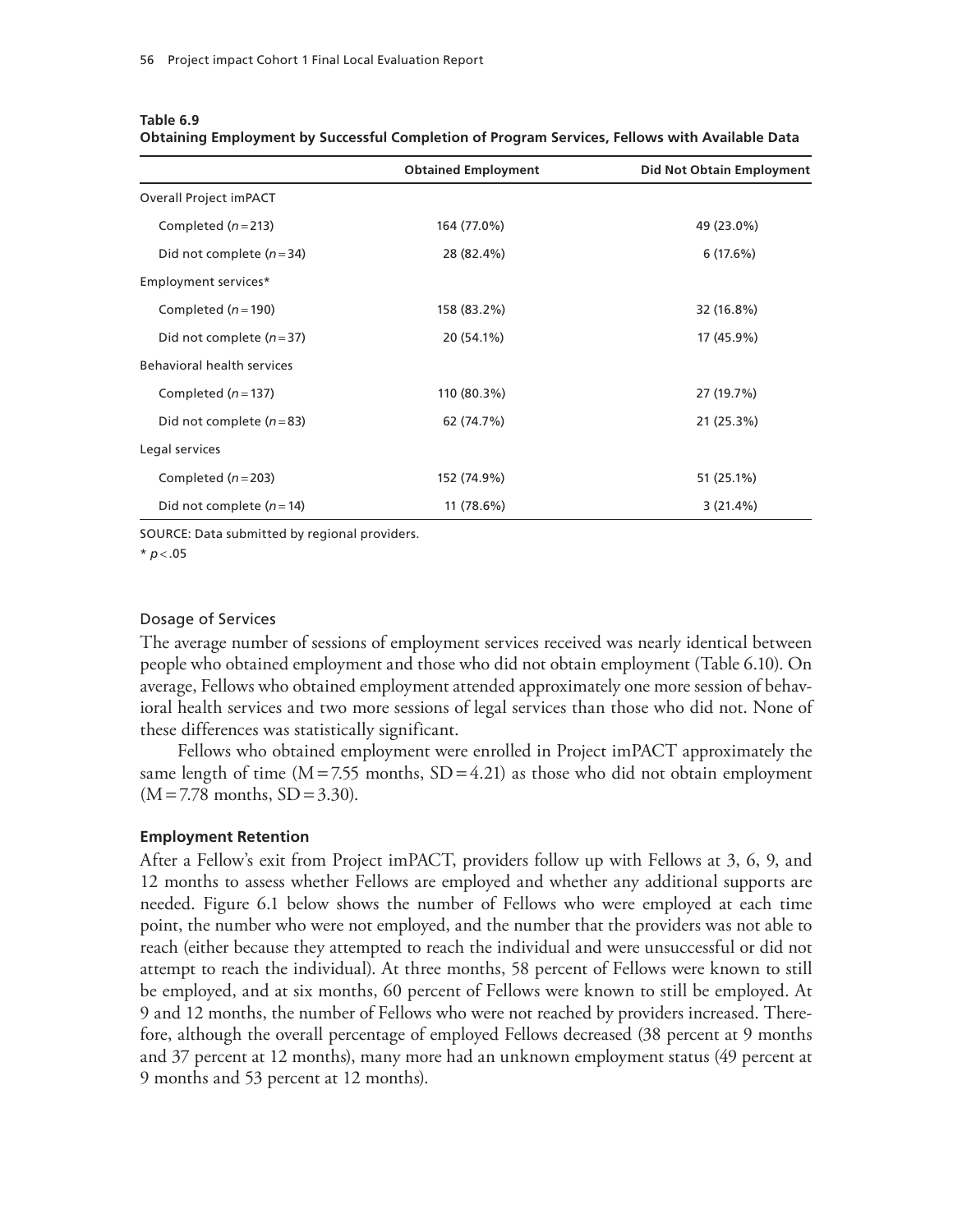#### **Table 6.10 Number of Sessions of Services Received by Employment Status**

|                                               | <b>Obtained</b><br>Employment | <b>Did Not Obtain</b><br>Employment |
|-----------------------------------------------|-------------------------------|-------------------------------------|
| Number of employment sessions attended        | 27.95 (26.51)                 | 27.53 (30.29)                       |
| Number of behavioral health sessions attended | 10.76 (11.87)                 | 10.35 (9.98)                        |
| Number of hours of legal services provided    | 14.88 (20.19)                 | 12.59 (15.20)                       |

SOURCE: Data submitted by regional providers.



#### **Figure 6.1 Employment Retention**

#### **Income Outcomes**

We collected data on income from all sources, including employment and other sources (e.g., Social Security Disability Insurance, general relief). Table 6.11 represents those Fellows for whom income data were available at both enrollment and exit. Fellows increased their monthly income by more than \$2,100 from enrollment to exit ( $p < .05$ ). This was close to a 2,000-percent increase in income. There was no significant association between change in income and months enrolled in Project imPACT  $(r = -0.07, p = .40)$ , number of sessions of employment services  $(r = -0.05, p = .53)$ , or number of sessions of behavioral health services (*r* = −0.11, *p* = .21). There was a significant association between the number of legal sessions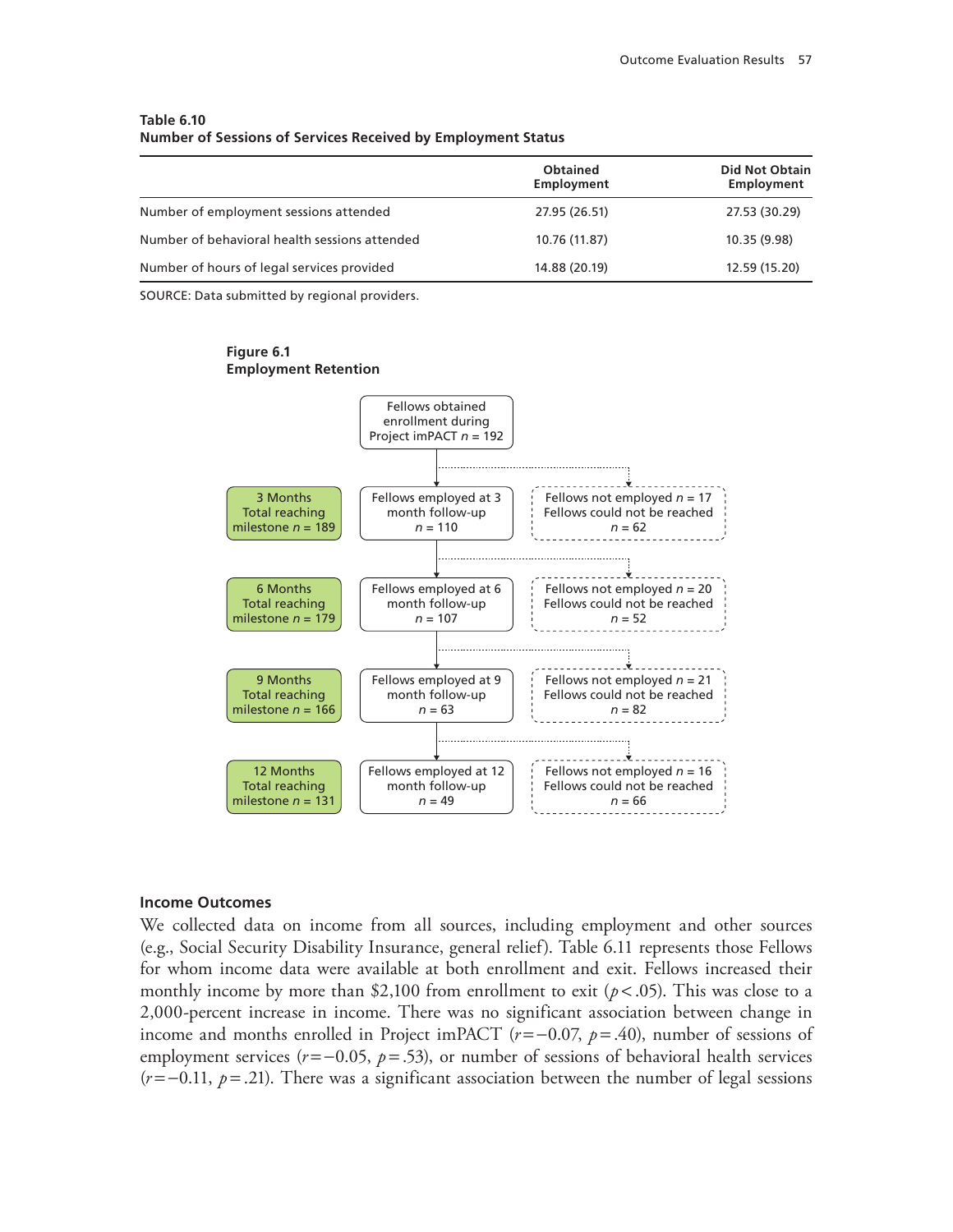|                    | <b>Enrollment Income</b> | Exit Income           | <b>Mean Difference</b>  |
|--------------------|--------------------------|-----------------------|-------------------------|
|                    | M(SD)                    | M(SD)                 | (SD)                    |
| Enrollment to exit | \$105.26 (\$399.40)      | \$2,206.36 (\$759.38) | $$2,101.10$ (\$830.11)* |

#### **Table 6.11 Comparison of Monthly Income at Enrollment and at Exit (***n* = **158)**

SOURCE: Data submitted by regional providers.

NOTE: SD, standard deviation.

 $* p < .05$ .

attended and change in income; those who completed more hours of legal services experienced a smaller increase in income  $(r = -0.27, p < .01)$ .

## **Recidivism**

Project imPACT providers assess recidivism when conducting regularly scheduled follow-ups with Fellows at 6, 12, and 18 months after a Fellow completes Project imPACT. Although providers are supposed to ask about any justice system contact when conducting these follow-ups, these conversations did not always happen consistently. For example, 347 Fellows had reached the six-month follow-up period. Of these, providers were able to reach 118, of whom one had been reconvicted. However, they were unable to reach four and did not attempt to reach 225.

## **Summary**

This chapter described the outcomes of Fellows enrolled in Project imPACT. Regarding decisionmaking, although there was limited change in the decisionmaking scale, feedback from providers and Fellows suggested that the CBT curriculum helped Fellows examine their thinking patterns and change their behaviors. In addition, data submitted by the providers highlighted the range of important barriers to employment that Fellows were able to work on during their time in the program. This included barriers addressed by employment providers, which included job-related skills such as interview preparedness and developing a résumé, but also needs related to transportation and clothing. Behavioral health providers addressed barriers such as stress management, anger management, time management, and motivation. And legal providers helped 60 percent of Fellows to correct, remove, seal, and/or expunge criminal records, and/or lay the groundwork to do so (e.g., in the case of individuals on community supervision who were not yet eligible for expungement).

The program also yielded promising employment outcomes. Among all individuals who enrolled in the program,  $44$  percent  $(n=192)$  were known to have obtained employment. However, rates of employment were even higher among those who were still in touch with the program when they exited (77 percent). We also found evidence that completion of employment services—which required at least one session in at least four of five core employment service areas—was associated with an increased likelihood of employment. Our data also suggested promising employment retention numbers. Though some Fellows were not reached at the follow-up periods, roughly 60 percent of Fellows were still employed at six-month follow-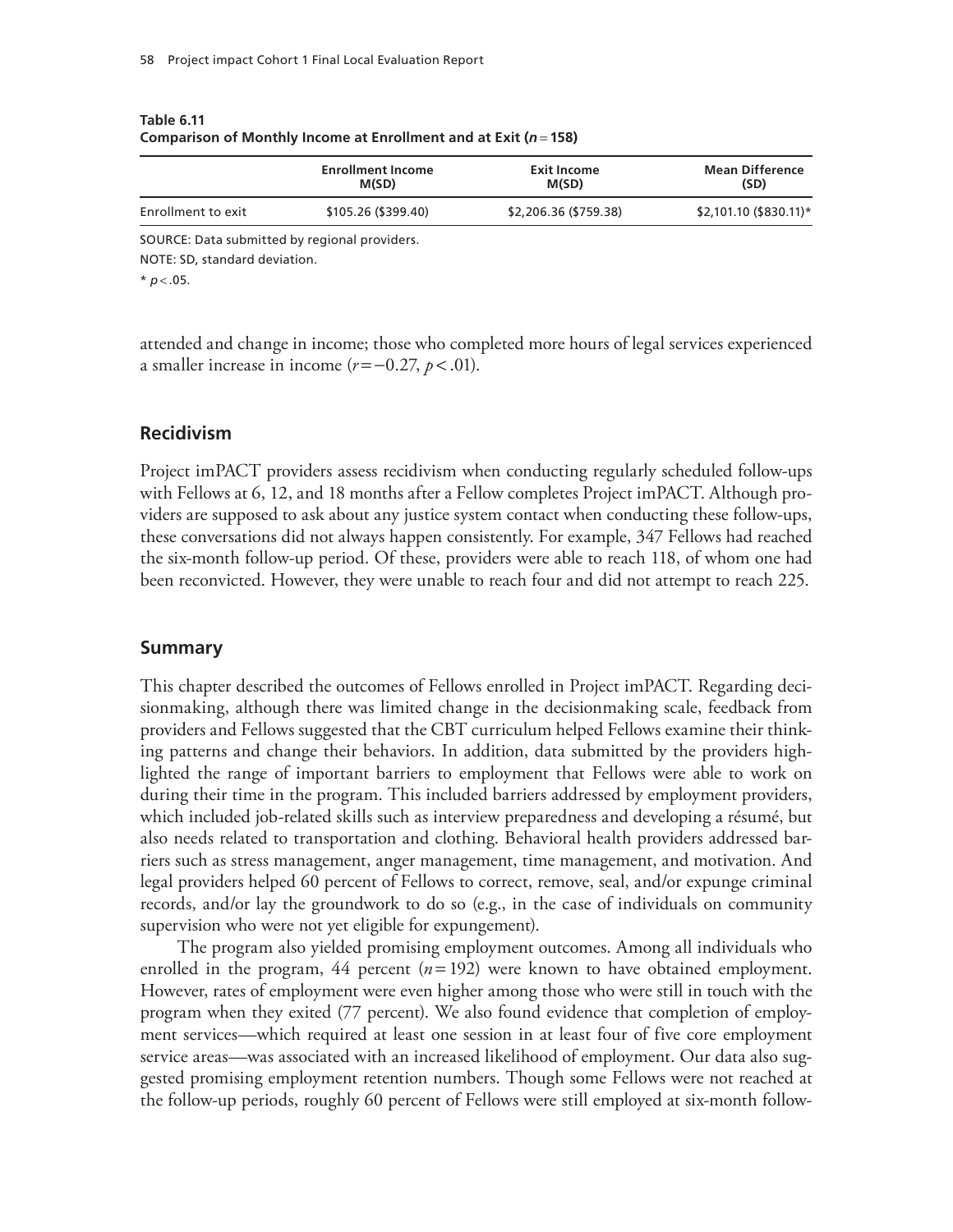up. High rates of missing data make it more difficult to make conclusions about retention at 9- and 12-month follow-up points. Unfortunately, high rates of missing data also make it very difficult to draw conclusions about the effect of the program on recidivism. However, it is promising that of the 118 individuals reached six months after they left the program, only one had been reconvicted. Recidivism will be an important outcome to monitor using different methods into Cohort 2.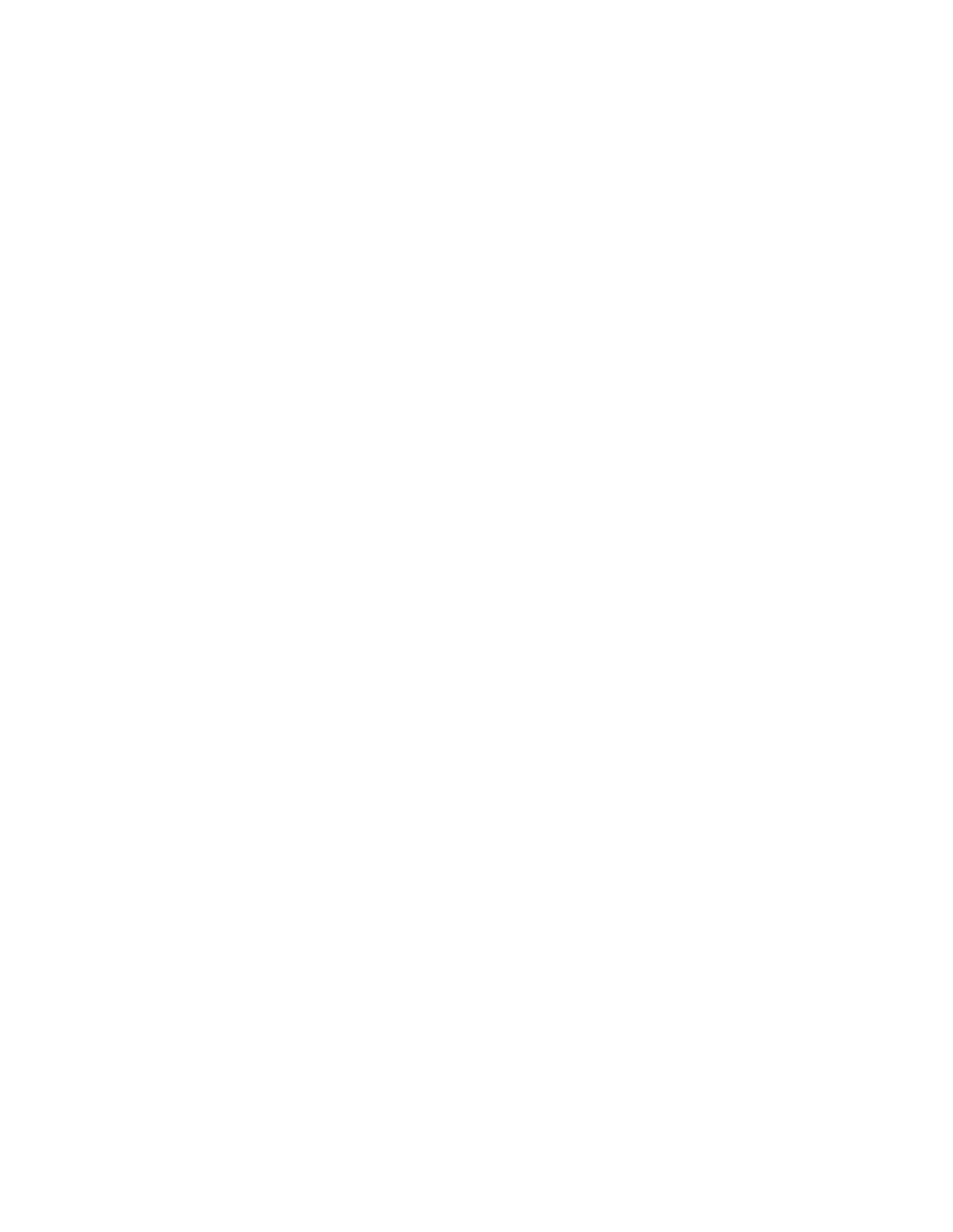Gathering qualitative client feedback and experiences with Project imPACT is an important component of this evaluation. This feedback is solicited through semistructured focus groups and one-on-one interviews with currently enrolled Fellows and alumni. As described in Chapter 2, a total of 34 current Fellows and 14 program alumni participated in focus groups or interviews. The evaluation team worked with the employment provider in each region to recruit Fellows who were willing to be interviewed or join a focus group. In both focus groups and interviews, current Fellows and alumni were asked how they learned about Project imPACT, what drew them to participate in Project imPACT; their satisfaction with services, including aspects of each type of service they found helpful; experiences with the multidisciplinary team, obstacles to participation, and suggestions for improvement. Though we explored themes by region, findings were largely consistent across regions; therefore, in this chapter, we present overall findings aggregated across regions.

# **Program Awareness and Motivation to Participate**

Fellows and alumni learned about Project imPACT through a variety of sources. Commonly reported referral sources included legal system (e.g., parole and probation officers), transitional housing providers (e.g., Hollywood Reentry), word of mouth (e.g., family members and friends who have participated in the program), other programs operated by the imPACT providers, other community-based organizations serving this population (e.g., Anti-Recidivism Coalition), and employment training centers (e.g., Maxine Waters Employment Preparation Center). Most Fellows reported that they were drawn primarily by the prospect of receiving employment assistance and securing permanent employment. Some Fellows also described an interest in receiving behavioral health and legal services, or being motivated by an overarching goal of integrating back into society.

## **Satisfaction with Services**

Overall, current Fellows and alumni reported a positive experience participating in Project imPACT services. A current Fellow stated:

I want to be able to succeed in that [trucking school] and they helped me do that. . . . They keep it professional and they keep it positive. They tell you that you can do it.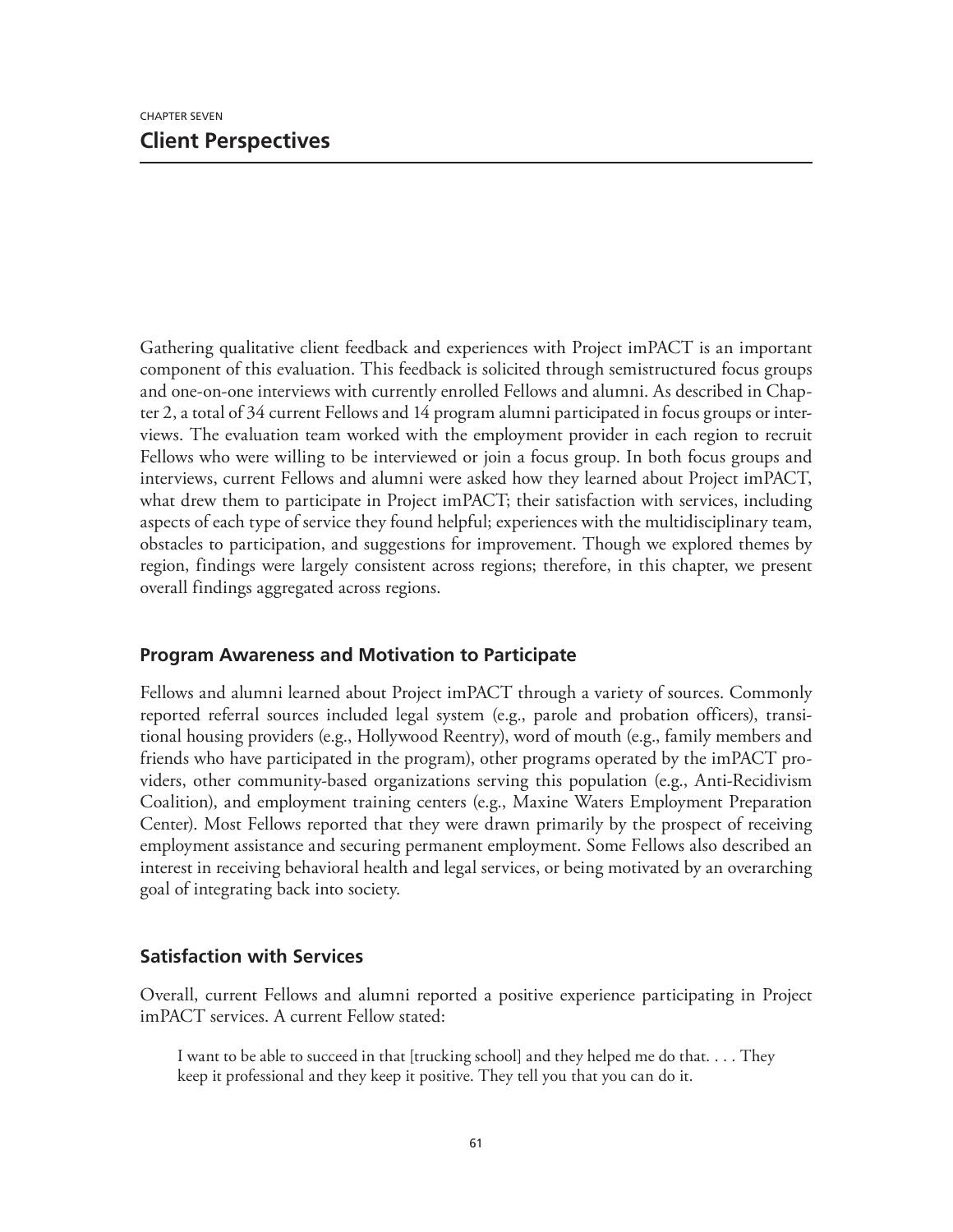They expressed a high level of satisfaction with the services offered including behavioral health, employment, and legal services. One Fellow noted:

[Project imPACT] is helping us get to where we want to get to accomplish that goal. Everything we need is just in the whole package.

Alumni indicated that Project imPACT services played a pivotal role in helping them reintegrate into society and achieve their goals. One participant pointed out:

If you're dedicated to success and accomplishing something and improving your life, Project imPACT is where you can do it.

Another shared:

My whole outlook was different when I came out and society had changed. Everything had changed and so I had to adjust. It helped me to adjust to the present-day society.

Many Fellows reported that all the services were beneficial, and they were unable to select one that emerged as the most helpful. Some current Fellows identified employment services as one of the most helpful components of Project imPACT. Participants indicated that their opportunities for obtaining and retaining employment have improved as a result of participating in Project imPACT. One Fellow indicated that Project imPACT "sets you up pretty much for a career. Opposed to just having a dead end job." Another Fellow echoed this sentiment:

When I come here, like program like this, I'm more successful to find a job a little bit more long term.

Others identified behavioral health treatment as the most helpful service. Moreover, although most alumni were seeking employment services when they first enrolled in Project imPACT, when asked to identify which service they found the most helpful, two-thirds (64 percent) of alumni identified behavioral health services as the most helpful.

Fellows struggled to identify the least helpful services because they believed all the services provided are "equally beneficial" to help them overcome barriers to employment. A participant pointed out that "there is no service that you can say that didn't help."

In Table 7.1, we summarize the aspects of each service that current Fellows and alumni described as beneficial.

During the interviews conducted in late 2020 and early 2021, we asked Fellows about their employment status. About half of the Fellows we talked to were employed. Interestingly, many of those found their jobs through other sources, but noted that the services they received through Project imPACT were instrumental for securing these jobs. That said, a small number of Fellows also shared that imPACT did not always provide job leads that directly aligned with their interests or that seemed to offer opportunities for growth. A small number also reported that they had placed their job searches on hold because of the pandemic.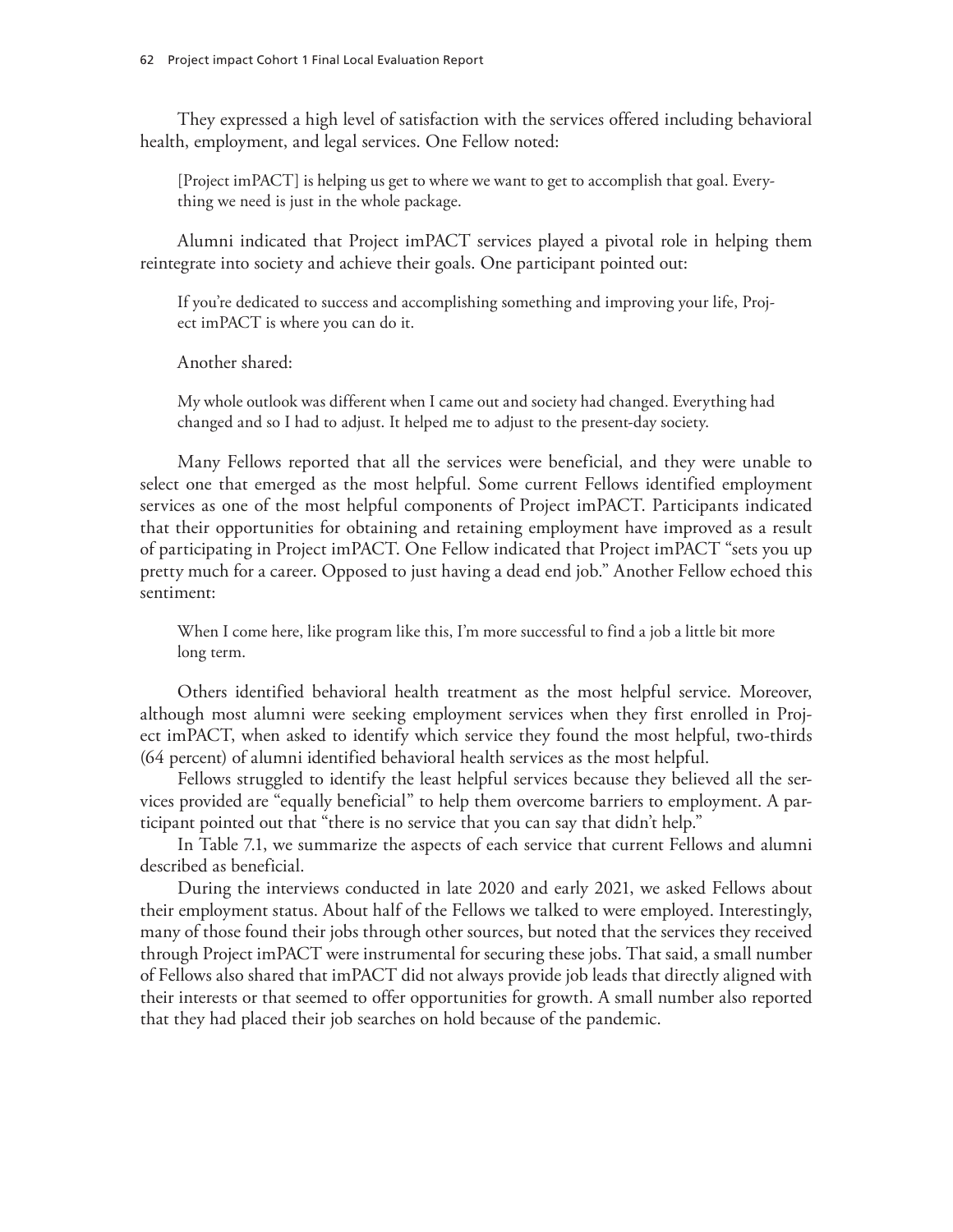| Table 7.1                                  |  |  |
|--------------------------------------------|--|--|
| <b>Benefits of Project imPACT Services</b> |  |  |

| <b>Service</b>                       | <b>Reported Benefits</b>                                                                                                                                                                                                                                                                                                                                                                                     | <b>Illustrative Quotes</b>                                                                                                                                                                                                                                                                                                                                                                                                                                                                                                                                                                                                                                                            |
|--------------------------------------|--------------------------------------------------------------------------------------------------------------------------------------------------------------------------------------------------------------------------------------------------------------------------------------------------------------------------------------------------------------------------------------------------------------|---------------------------------------------------------------------------------------------------------------------------------------------------------------------------------------------------------------------------------------------------------------------------------------------------------------------------------------------------------------------------------------------------------------------------------------------------------------------------------------------------------------------------------------------------------------------------------------------------------------------------------------------------------------------------------------|
| <b>Employment services</b>           | • Support preparing for a career, not just<br>a job<br>• Opportunity to talk with employers that<br>are "background friendly"<br>• Opportunities for mock interviews to<br>increase preparedness<br>• Support with job retention services<br>• Long-term benefits resulting from<br>obtaining and retaining a job                                                                                            | "I think it is going to be life changing $\dots$<br>because they were able to help me get<br>through [electrical] school and through<br>school, I am going to be able to apply<br>myself better in society"<br>" through employment you can do<br>a lot of things. You can afford a place,<br>you can build some credit, you can buy<br>clothes, you can have transportation."                                                                                                                                                                                                                                                                                                        |
| <b>Behavioral health</b><br>services | • Opportunity to address behavioral issues<br>such as anger and depression<br>• Support navigating interpersonal<br>relationships<br>• Encouragement and support to work<br>through difficult situations<br>• Better understanding of root causes of<br>behavior and learning coping skills<br>• Opportunity to share thoughts and<br>feelings in nonjudgmental space<br>• Convenience of colocated services | "It was a big adjustment for me coming<br>back out into society and especially<br>having gone in so young that was<br>basically my whole life was spent in<br>there"<br>" The services and the tools that I<br>gained through the therapy helped<br>me to adjust."<br>"Therapy has really helped me because<br>at least, that way, I'm able to break<br>things down and just see somebody<br>else's perspective. It's my first time ever<br>being in therapy, so it's helped me with<br>just seeing somebody else's perspective<br>on my actions, or things that I could<br>do, or things I could do better, and<br>just the support, obviously, just having<br>somebody to talk to." |
| Legal services                       | • No-cost legal services that address<br>removing, sealing, or expunging records<br>• Assistance negotiating child custody<br>arrangements<br>• Assistance filing paperwork and<br>preparing for court<br>• Reinstatement of drivers licenses<br>• Assistance with credit repair and other<br>financial concerns                                                                                             | "The legal help that is available is<br>very important to former prisoners that<br>are coming out, because they need legal<br>help in navigating [legal system] and<br>[knowing] what to file."                                                                                                                                                                                                                                                                                                                                                                                                                                                                                       |
| <b>CBT</b>                           | • Learning to see situations from a<br>different perspective or mentality<br>• Developing skills to cope with stressful<br>situations                                                                                                                                                                                                                                                                        | "It allowed me to look at the bad<br>choices, and how they came about. You<br>analyze a lot of situations in your life<br>that had previously caused you prob-<br>lems, that led you to this situation of<br>being incarcerated It was very helpful<br>in recognizing, they call them triggers,<br>things that make you angry and how to<br>handle those things, so that you won't<br>have criminal behavior."                                                                                                                                                                                                                                                                        |

NOTE: CBT findings were also reviewed in Chapter 6.

## **Experiences with the Multidisciplinary Team**

Fellows were asked about their experiences working with the multidisciplinary PACTeam. Alumni reported very positive experiences with the PACTeam members, describing them as "helpful," "patient," "genuine," "responsive," "attentive," "supportive," "compassionate," "humble," "nonjudgmental," "welcoming," "respectful," and "professional."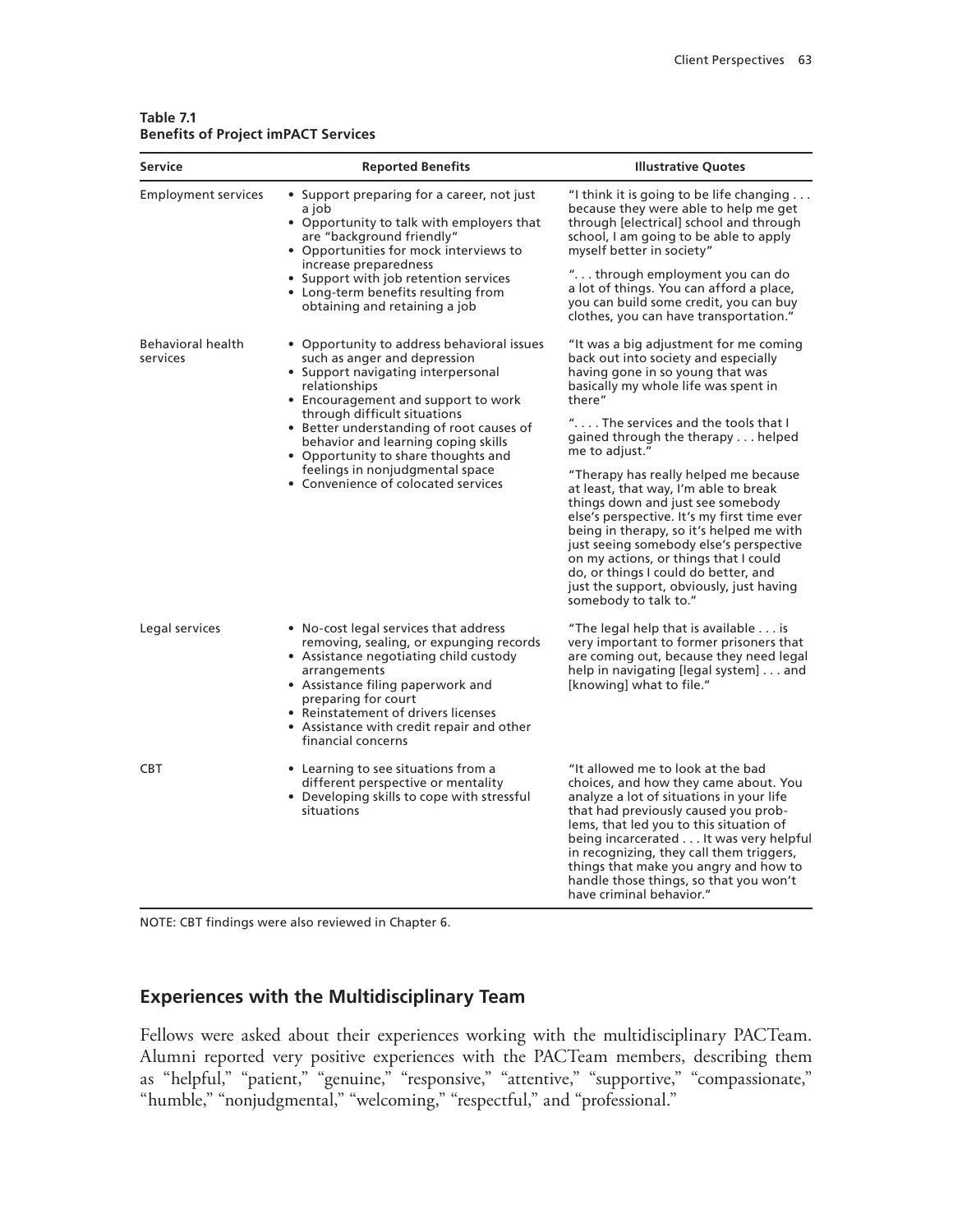Many current Fellows and alumni expressed that they particularly valued working with the peer navigator because they are "people who are like us so they know what we are going through." Alumni described a number of benefits to working with the peer navigator, who provided a forum for sharing their experiences in a nonjudgmental space. As one alum indicated:

[Having a peer navigator] helped because you were comfortable to just say what you were going through and just without sugar-coating anything.

Another pointed out that:

It's different when someone's justice-involved . . . [the peer navigator] would understand where I was coming from when we communicate . . . they've been through the process; they know better what the person is going through.

However, at least one Fellow noted that the main benefit of peer navigators was that they could interpersonally relate to the experience that Fellows are going through and suggested that they may need additional skills to help Fellows in a more concrete way.

Fellows expressed feeling supported by the PACTeam as they navigated the employment process. One participant noted that staff treats them "like family." Most Fellows noted that the PACTeam members are knowledgeable and responsive to their needs. One participant pointed out that staff members "catered to" their needs because "they listen." Another Fellow indicated that staff are "always here to assist you." One alum noted:

I liked the fact that they were always on top of everything. Whatever you needed; they're doing the research if they didn't have the answer right there with them. That did help because it made me feel like they actually did care.

Another Fellow shared:

The way that I feel that they meet my needs is when I need something, if they're able to give it to me or assist me in any way, that's exactly what they do. They're always courteous and up front. They let me know what they can and what they can't do. They don't beat around the bush about it. They are straight up front, and they're honest about it. You can't ask for no more than that.

As described previously, provision of culturally competent services is a guiding principle of Project imPACT. Fellows indicated that the PACTeam effectively works with individuals from different racial and ethnic groups, sexual orientation, language abilities, and/or cultural traditions. One participant highlighted the team's ability "to adapt" to different populations:

They adapt. Because the first day you feel people out . . . And then when once they felt us out, then it became a family thing. . . . So now you're more eager to want to go there. You want to hear what they got to say.

One Fellow did indicate that diversifying the Project imPACT staff (e.g., with respect to cultural background, LGBTQ+ background) might be another way to ensure providers are culturally competent and prepared to serve a wide range of Fellows. Another Fellow emphasized the PACTeam's skill serving individuals with a history of justice system involvement: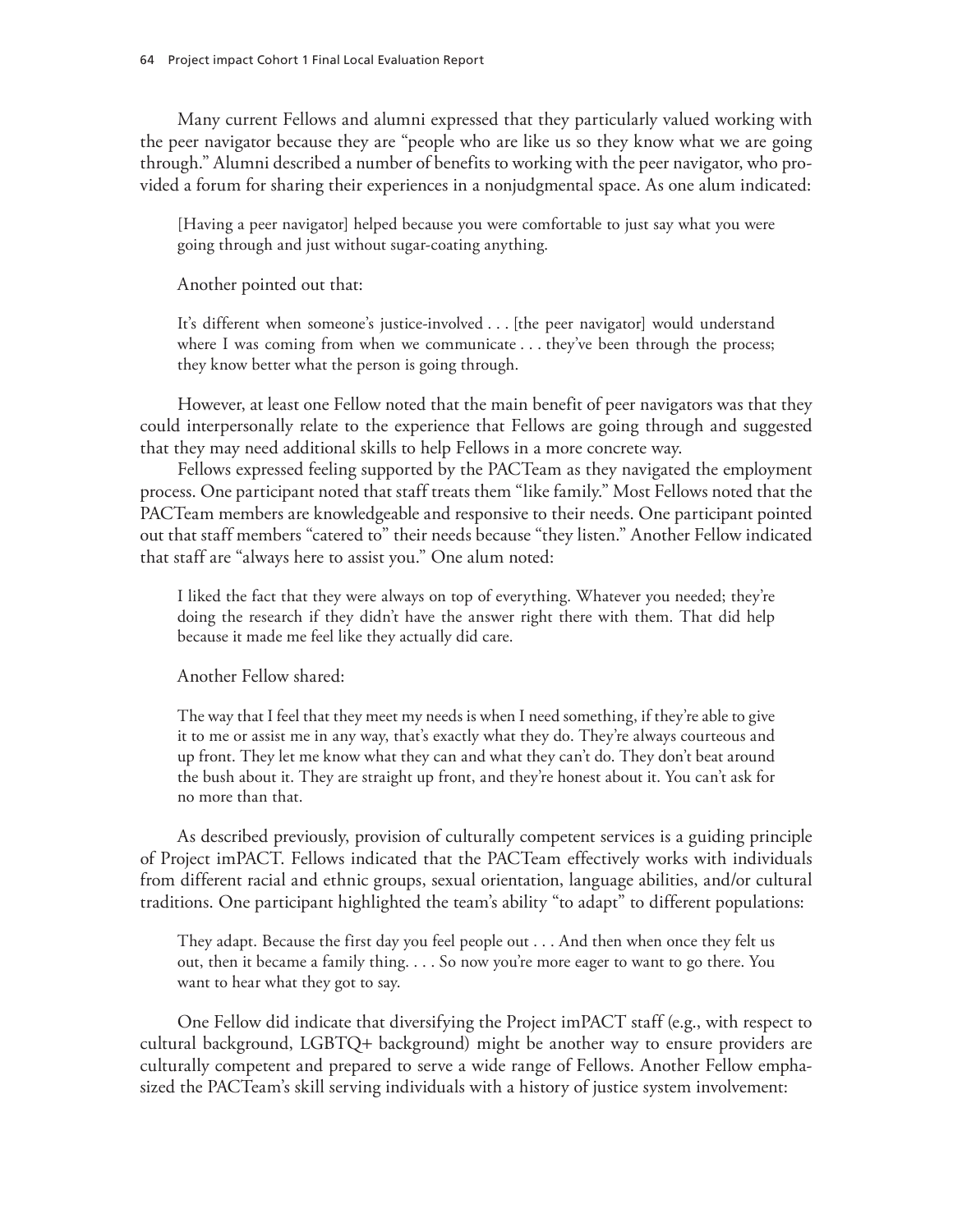If it wasn't for this program, I don't know what I would have done. I really don't know. I probably would have went back. I probably would have failed, if anything that were positive. They talk to me as a person, not as an inmate, not as a prisoner, not as a convict. They treated me as a person. That's what I loved about this program.

Alumni echoed this sentiment, indicating that PACTeam members "are highly skilled and . . . have a lot of knowledge about the neighborhood that they all service" and "they are well-equipped with resources for no matter what beliefs or what gender you are, they can help you in any way . . . no matter what."

All interviewed alumni indicated that members from the PACTeam had followed up with them after program completion to check on their well-being. The frequency of check-ins ranged from once a month to once every few months. The check-ins were primarily initiated by the peer navigator, but also sometimes by the behavioral health therapist and the employment specialist. A small number of alumni reported receiving resources after program completion, including job leads, list of mental health resources, gas cards, and grocery store gift cards. One interviewee stated that "they know things are difficult so they still continue trying to help me as best they can."

## **Challenges to Participation**

Most Fellows did not identify any factors negatively affecting their participation in the program. A small number of Fellows shared that staff availability made it difficult to access services. A small number cited that lack of transportation would have been a concern if Project imPACT had not provided transportation assistance and that child care had presented an issue. Fellows stated that sometimes it can be difficult to connect with members of the PACTeam because there may be only one person that serves in that capacity or they have limited availability (e.g. only on-site a few days/hours a week).

## **Impact of COVID-19**

During the Fellows' interviews conducted in December 2020 and January 2021, we asked Fellows about the ways that COVID-19 had affected their experience in Project imPACT or their life more generally. Regarding their experience in Project imPACT, participants said that they appreciated being able to still be in contact with staff during the pandemic, but most preferred in-person check-ins. For example, one Fellow noted:

It's weird talking to a little box instead of talking to a live person, that somebody's giving me advice. Like I said, I did a lot of time so it's all new to me. For me, that was a little hard to get used to.

That said, a couple of participants indicated that they liked meeting over the phone because it was more convenient.

A couple of participants also described challenges trying to reach PACTeam members. One participant described the negative effect of these challenges: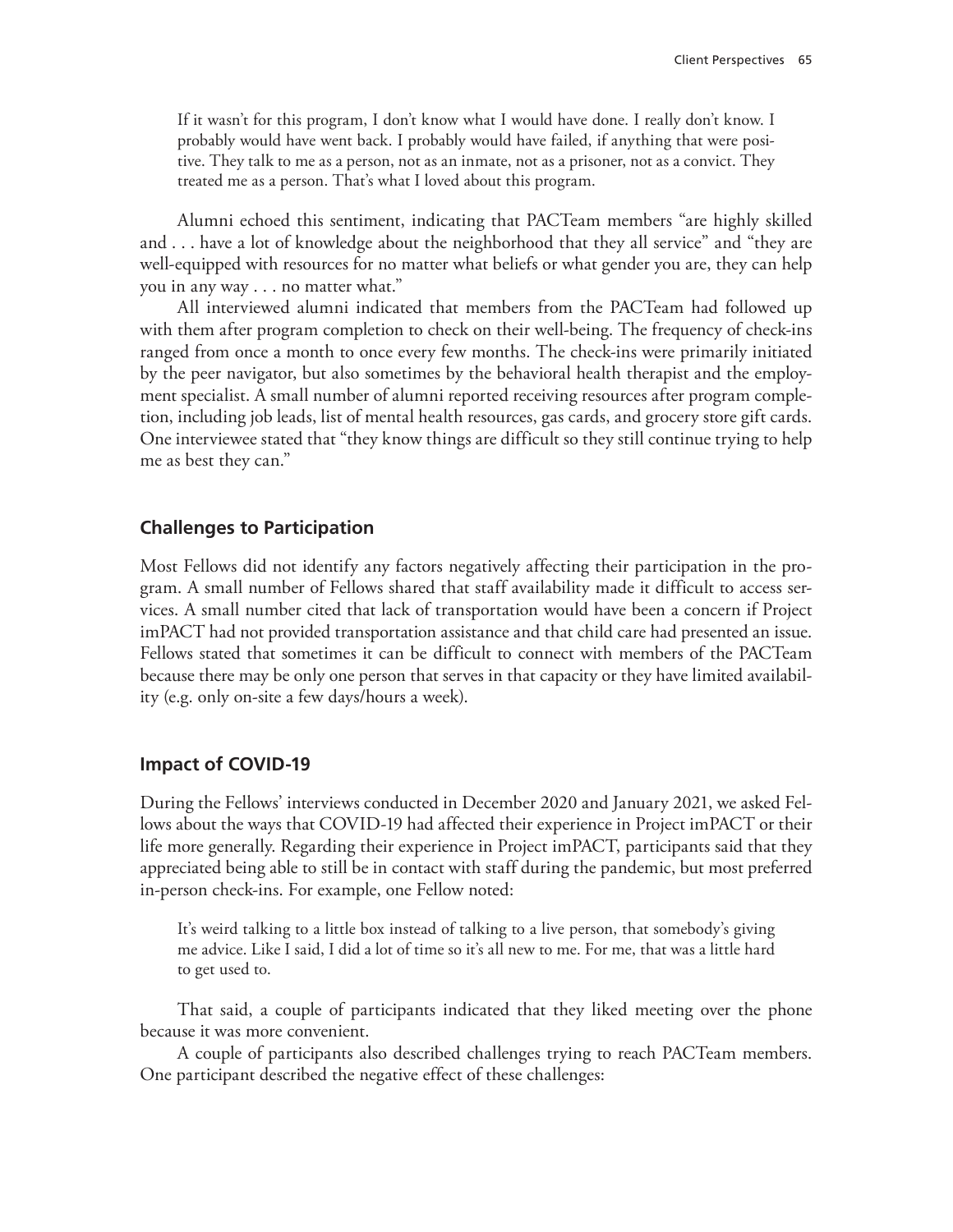When I see them in person, it's like family. By us not being able to see, talk, whenever. Sometimes it's hard to get a hold on them. Maybe you're trying this, but now you can't. You can't find nowhere or nobody or you can't see nobody to get it out, so they don't give you an input or advise how to deal with the situation. You're going to bottle everything up.

Some Fellows reported that COVID-19 had also impacted their employment prospects, either because they were unable to complete or enroll in training programs or because their work hours were reduced. Finally, regarding the broader effect of COVID-19, a couple of participants shared their concerns about becoming infected.

## **Considerations for the Future**

We asked Fellows about any recommendations they had for the ongoing implementation of Project imPACT. Fellows made the following recommendations:

- **Partner with local organizations to ensure that Fellows get connected to the services they need.** Current Fellows suggested developing policies and procedures that support collaborative relationships with other agencies to effectively leverage resources to meet the needs of Fellows. For example, one Fellow suggested they would benefit from access to legal services that address situations beyond the scope of what Project imPACT legal providers are able to address. Fellows suggested that providers would benefit from learning about resources available at other organizations.
- **Streamline the intake/application process.** Current Fellows suggested allowing program participants to complete the application and orientation online. One Fellow recommended establishing a comprehensive screening process to assess participants' job readiness level and identify those Fellows who should be prioritized for services. This participant suggested prioritizing individuals that are "just getting out" because "they might get put on the back burner . . . [providers] should have individual mentoring with those individuals that are just getting out in order for them to succeed just as quickly as the next individual that has everything [ready to work]."
- **Make length of program participation more flexible.** Both current Fellows and alumni suggested allowing program participants to remain in the program until they secure a job that allows them to be financially stable. For example, a current Fellow suggested that "they should let you work until you are able to sustain yourself" because "it was a little inconvenient" when services were terminated after securing part-time employment. Similarly, an alum noted, "it may take people longer to get their feet on the ground."
- **Increase visibility of Project imPACT's services.** Both current Fellows and alumni encouraged more publicity about the services offered through Project imPACT to increase awareness, reach, and impact. Participants suggested posting flyers at transitional homes and handing them out to parole and probation officers. Fellows also suggested having alumni share their success stories with new program participants to encourage them to remain in the program. As one Fellow noted, "people have achieved a lot and when you see one achieve, it makes you want to achieve too."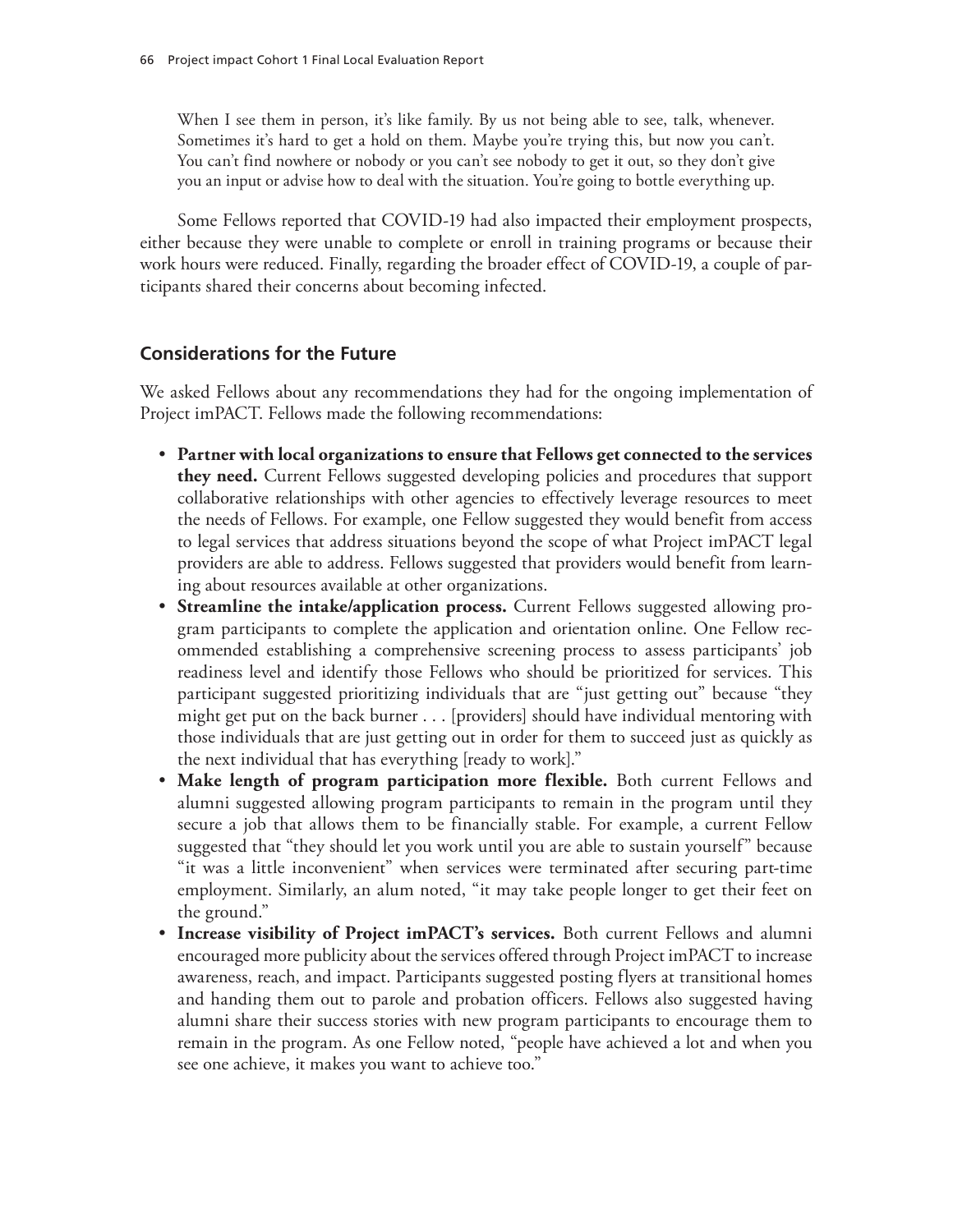Some current Fellows mentioned additional services that might help them be successful after completing the program, including housing services (before the housing services were implemented), additional vocational trainings, internship opportunities, and stipends.

It is worth noting that more than half of alumni did not have recommendations of changes to the program. One alum shared that:

The way [the program is] set up, it was very conducive to an individual being able to succeed if they simply apply themselves to the program . . . they have everything set up in that program to give an individual an opportunity to succeed and to actually create a life for themselves.

## **Summary**

Project imPACT Fellows reported a largely positive experience with the program, whether they had recently enrolled or had graduated from the program. Though employment services were the main draw for many of the participants, Fellows highlighted the benefits of all of the core program services. Interestingly, alumni noted that in retrospect, the behavioral health services had been especially beneficial. Current and past alumni described the benefits of working with the multidisciplinary PACTeam, including the value of working with a peer navigator who had lived experience with the justice system. Fellows identified a handful of recommendations for how the program model could be improved, including streamlining the process of assessing eligibility and enrolling Fellows, increasing the visibility of the program, incorporating additional categories of services (e.g., housing), and allowing Fellows to enroll for longer than a year if needed.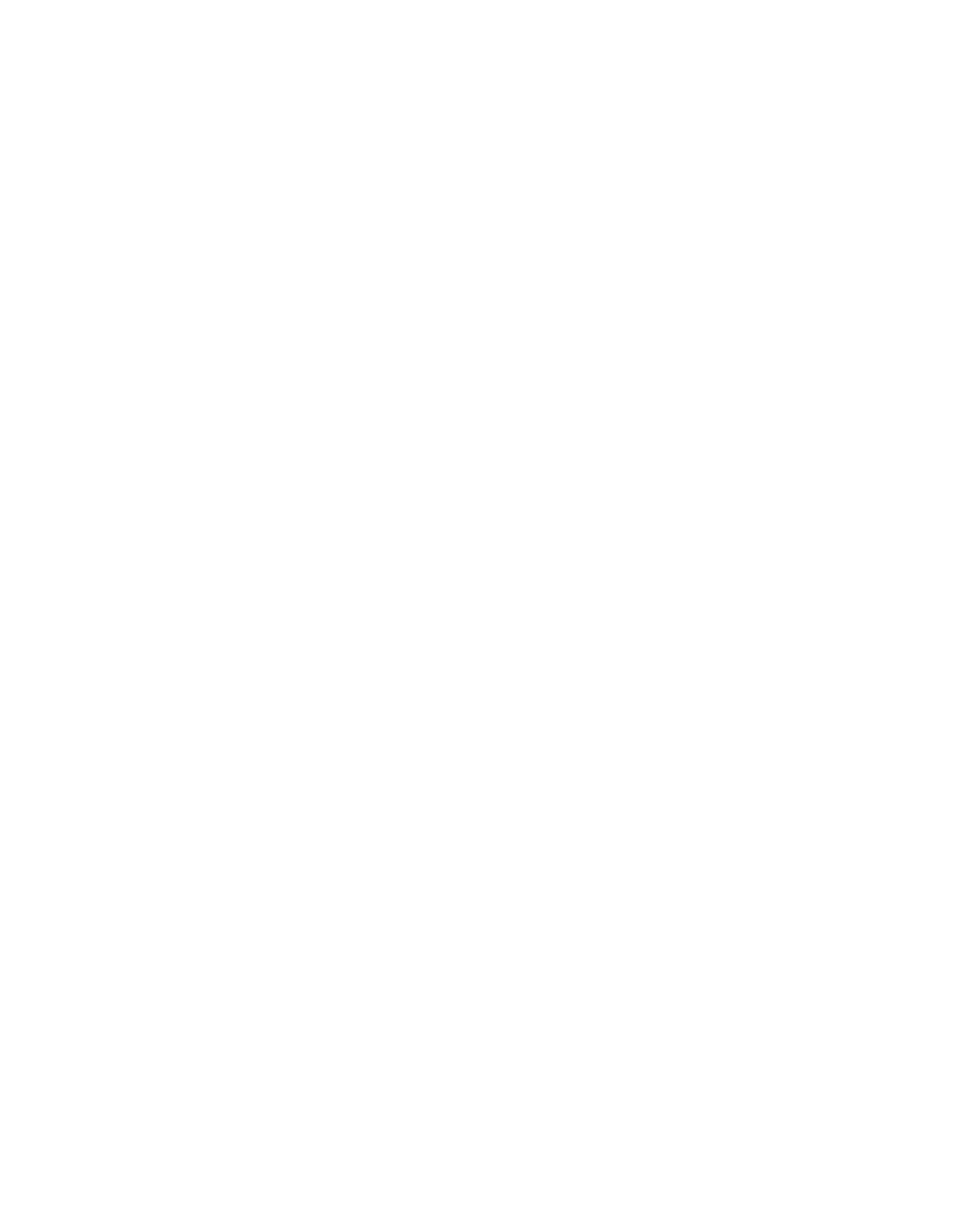This report described the findings our process and outcome evaluation of Cohort 1 of Project imPACT, based on data from July 2018 to December 2020. In this chapter, we summarize our key findings, describe whether Project imPACT met the programmatic goals, and identify recommendations for the ongoing implementation of the program.

# **Key Findings**

Based on our results, we identified the following key findings:

## **Project imPACT Successfully Developed a Referral Pipeline and Process for Enrolling Fellows**

At the beginning of Project imPACT, the Mayor's Office established target numbers for identifying potentially interested Fellows (420 individuals) and enrolling Fellows (196 individuals). The providers went far beyond this goal, with three times the expected number of individuals completing interest forms and twice as many individuals enrolling in the program. Providers described their efforts to identify community partners who might serve as referral pipelines, including probation, parole, and other community-based organizations serving justice-involved individuals. These recruitment and enrollment numbers demonstrate the effectiveness of these referral pipelines.

## **The Wraparound Service Model Implemented by Project imPACT Is Important to Addressing Fellows' Complex Needs**

Many programs designed to improve employment outcomes among justice-involved individuals have a sole focus on employment. However, justice-involved individuals often have a range of psychosocial needs, which is evidenced in this program by the types of barriers that providers helped Fellows to address. By addressing behavioral health and legal obstacles to employment, Project imPACT represents a more holistic approach to addressing. For example, it is noteworthy that 60 percent of Fellows were able to begin the steps to correct, remove, seal, or expunge their legal records, and nearly one-quarter were able to work to have their driver's license reinstated. The importance of all three types of services was also evident from the focus groups and interviews with Fellows—many found it difficult to identify just a single service that had been most helpful. Similarly, during site visits, program staff provided examples of the way that each service type had been instrumental in improving outcomes among their Fellows. In addition, though there were challenges with engagement in CBT early in the program, the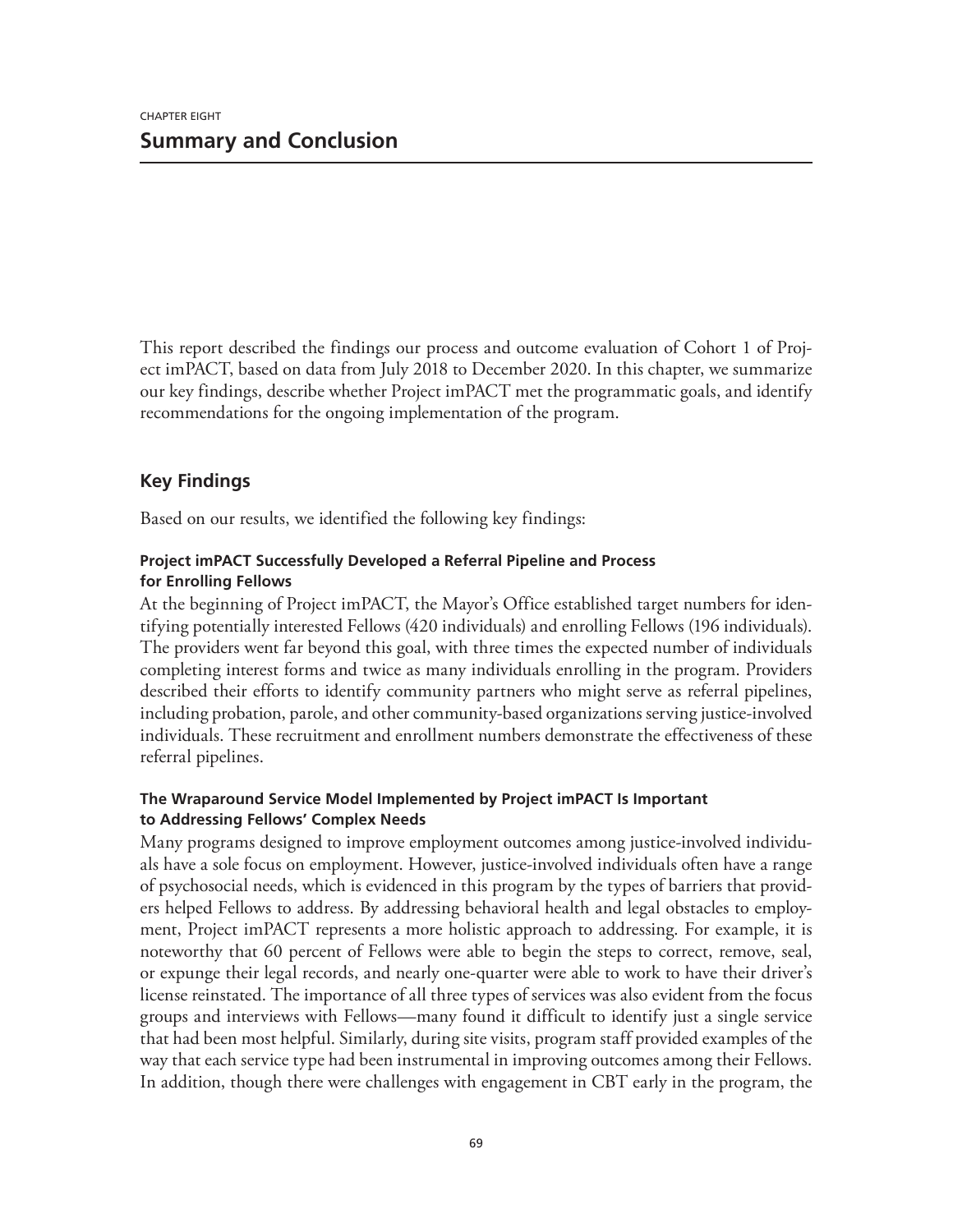service providers were able to address this issue by consolidating the curriculum into a condensed schedule, and both providers and Fellows reported the benefits of CBT for identifying problematic thoughts and changing behavior.

## **Additional Resources Would Enable Providers to Serve Fellows Even More Effectively**

Despite the strengths of the current program model, both providers and Fellows identified additional services that would benefit Fellows. This included housing, transportation, and health-related services. In addition, providers from across disciplines (employment, behavioral health, legal, and peer navigation) described the complex trauma experienced by many of the Fellows. Though behavioral health providers expressed familiarity with trauma-focused approaches, providers from all disciplines indicated that additional training on providing services through a trauma-focused lens would be valuable for all providers. In addition, colocation of services was an important aspect of service provision and allowed Fellows access to a "one-stop shop." However, this required each employment agency to have available private spaces for behavioral health and legal staff to meet with their clients, and this presented a challenge to some regions, especially early in the program. This type of challenge is not unique to Project imPACT—it has also been observed in other contexts in which behavioral health services are integrated with other care (e.g., Watkins et al., 2020). It will be important to ensure that the infrastructure exists to support all types of providers to be on-site, especially as services begin to return to in-person formats. Another important resource is technology for Fellows, such as smart phones, tablets, or computers, as well as providing additional training on navigating technology. Though services are beginning to return to in-person formats, access to technology might help Fellows remain in closer contact with their providers, allow for easier access to other needed support services, and assist in effort to track and follow up with Fellows.

## **Findings Regarding the Association Between Dosage of Services and Outcomes Were Mixed**

Early in the program, certain thresholds were established to define "successful completion" of program services. For example, successful completion of employment required Fellows to complete at least four sessions of five core services, and we found that a higher dosage of employment services was associated with better employment outcomes. By contrast, successful completion of behavioral health services was defined as completion of at least three individual counseling sessions. This threshold was designed in part to provide an incentive to Fellows to engage in behavioral health services. However, a year and a half into the program, therapists reported that this minimum threshold seemed to be less important for engagement than providing concrete rationales for the importance of services. Moreover, there was no association between dosage of behavioral health services and employment outcomes, whether measured as successful completion of at least three services or examining the total number of behavioral health sessions attended. Based on these findings, we hypothesize that employment services are the key ingredient for obtaining a job. Though the dosage of behavioral health and legal services was not directly related to employment outcomes, it may be that these supportive services have a more indirect relationship with employment outcomes (e.g., by improving retention in the program or addressing factors that support employment retention)—and these services certainly have benefits independent of employment outcomes. This will be important to continue to explore during the ongoing implementation of the program.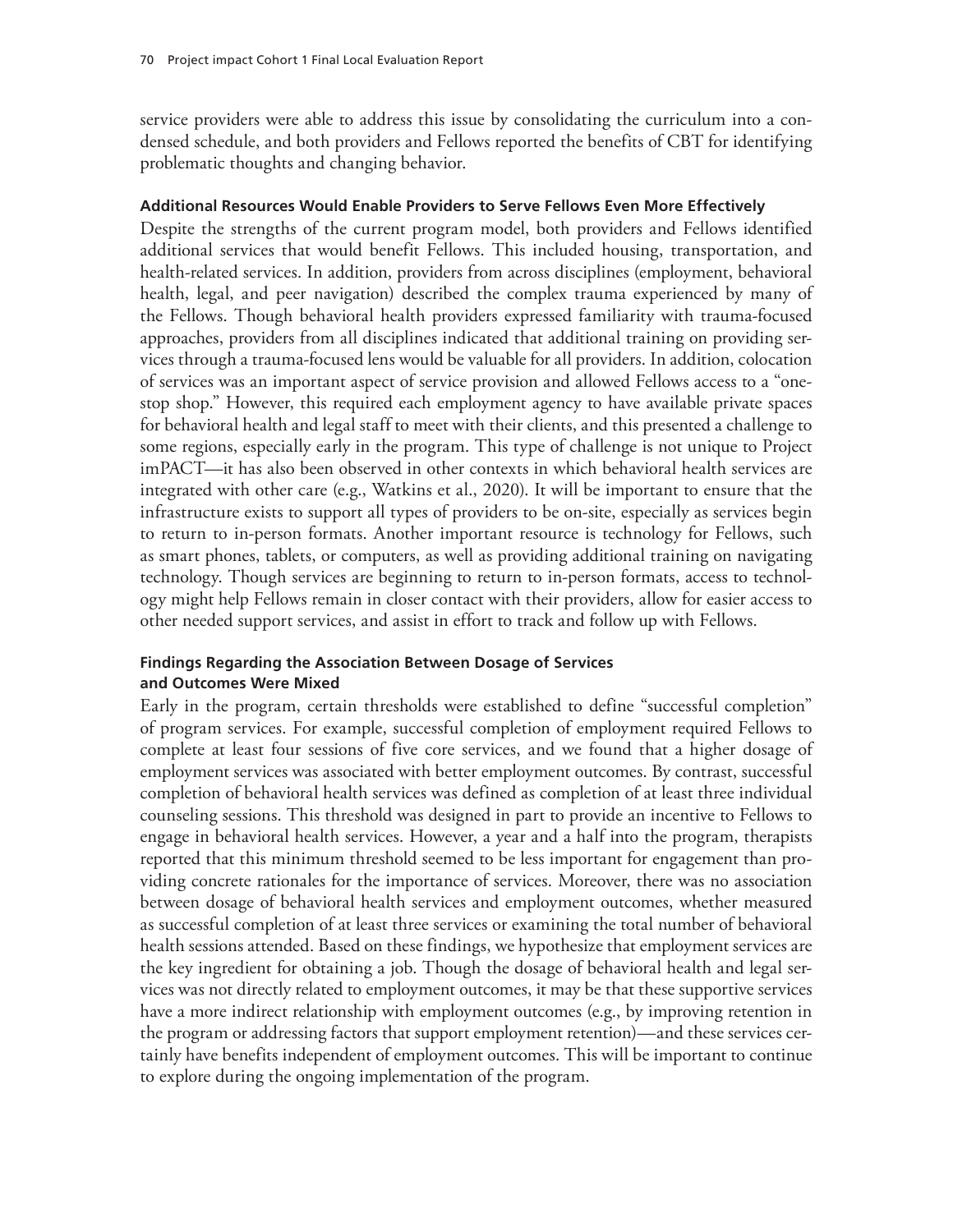### **A Substantial Number of Fellows Were Able to Obtain Employment**

Among those who enrolled in Project imPACT, 192 were known to have obtained employment. This represents 78 percent of Fellows who providers were in touch with at the time they exited the program and 44 percent of all Fellows who ever enrolled in Project imPACT. This is a rate of employment that is similar to or exceeds those found in the employment intervention literature (e.g., Farabee, Zhang, & Wright, 2014; Redcross, Millenky, et al., 2012). Moreover, Fellows who completed employment services were more likely to be employed than those who did not. This suggests an association between participation in employment services and retention in Project imPACT and employment success. Obtaining employment is potentially a life-changing event for these Fellows, in that employment is likely to improve their economic well-being and support longer-term goals (e.g., obtaining housing). As employment is also a criminogenic need, obtaining employment also has the potential to reduce the risk of future criminal justice involvement. Fellows also experienced a substantial increase in their employment during the program—from \$105.26 at program entry to \$2,101.10 at program exit (for those with data at both time points). This increase in income has an enormous potential to make a difference in Fellows' quality of life.

## **COVID Created Additional Barriers to Serving Fellows, and Though the Program Made Adaptations, There Are Limits to Virtual Services for This Population**

At the onset of the COVID-19 pandemic, providers quickly adapted their services for a virtual format, including service delivery via telephone and online. However, not all providers had the needed technology; providers had difficulty fully transitioning some services to a virtual format (e.g., group CBT sessions presented a particular challenge); and it took time for providers to establish best practices for virtual work. In addition, Fellows often had limited access to technology and did not always have private spaces to communicate with providers. Both providers and Fellows noted that it became somewhat more difficult to stay in consistent communication with Project imPACT staff members. Some providers were able to return to in-person services, in part because they had access to outdoor areas or large private space. Those who were able to return to in-person services described how much more effective these services were for the target population.

## **Has Project imPACT Achieved Its Goals?**

In this report, we described the results of the process and outcome evaluation thus far. Certain results are directly relevant to the five overarching Project imPACT goals previously identified. Here, we summarize progress toward each of the Project imPACT goals.

### **Goal 1: To Create a Program Experience Perceived to Be Positive and Valuable by Fellows**

Based on our observations, providers are dedicated to ensuring that services provided are relevant and effective. Within regions, providers are in frequent communication about services and Fellows to ensure their needs are being met. On a wider scale, providers use the monthly All Partner Meetings to share big picture concerns or questions that they encounter in their day-to-day work. When gaps in services are identified, the Mayor's Office collaborates with providers to develop solutions. A prime example is the establishment of housing services for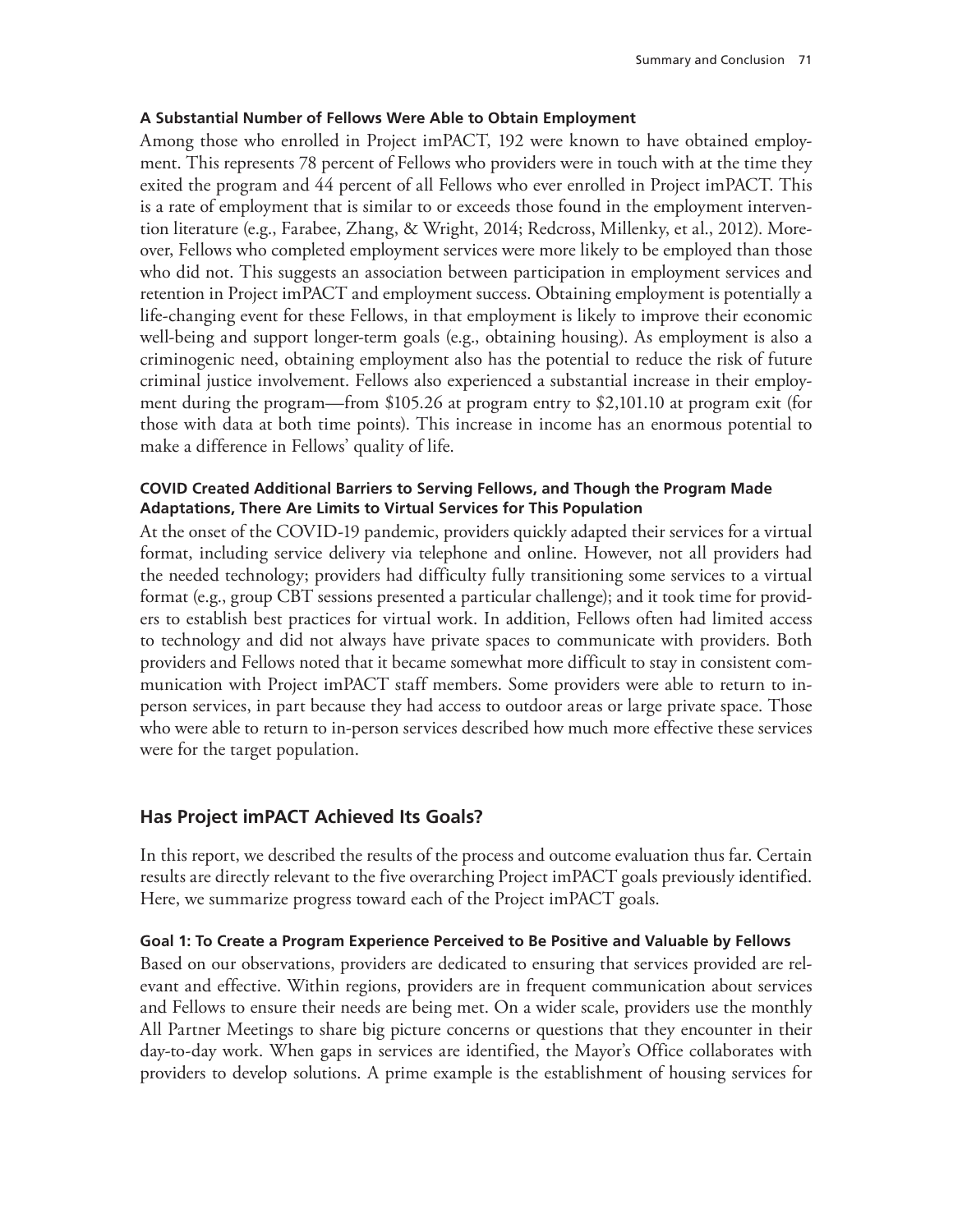employed Fellows. Our focus groups and interviews with current and past Fellows also make it clear that Fellows are largely satisfied with their experience in the program. They highlight that those services provide access to services that address their needs and provide the tools they need to improve their future opportunities.

## **Goal 2: Improvement of Project Partners' Ability to Serve Justice-Involved Individuals**

As described, providers across regions have participated in various trainings over the evaluation period that have improved their capacity to serve this population. This includes the CBT training, as well as trainings relevant to the unique legal and behavioral health needs of the population. These trainings have been an important component of improving providers' ability to serve the target population. Providers have also created partnerships with various local agencies to increase the stream of referrals to Project imPACT. There are some opportunities for improvement, though. As a result of staff turnover, not all current providers have received the core trainings. Providing a "refresher course" would ensure all staff members were working from a shared foundation. In addition, COVID-19 presented some key challenges to serving the target population, in large part due to lack of access to technology. Though providers have exhibited creativity and tenacity in continuing to serve Fellows, it is likely that this population will benefit from a return to in-person services whenever that is possible.

## **Goal 3: Adherence to the Program's Guiding Principles, Which Include (a) Community Partnerships and Collaboration, (b) Trauma-Informed Care, (c) Cultural Competence, and (d) Focus on the Fellow**

Project imPACT has successfully adhered to the program's guiding principles in many ways. Community partnerships are a key part of the program models. Providers receive referrals from community-based agencies, but also rely on community-based organizations to meet Fellows' needs. Regarding trauma-informed care, providers were aware of the role trauma plays for justice-involved individuals. However, whereas some providers had received trauma-informed trainings, others expressed that additional training was needed for them to comfortably adopt a trauma lens in their work with Fellows. The Mayor's Office was responsive to this request; at the time of report preparation, the Mayor's Office was preparing to convene a training on trauma-informed approaches for all providers. Providers described their efforts to be culturally competent and understanding of the backgrounds of the target population, and Fellows confirmed that they felt that providers were equipped to work with a diverse range of individuals. Some providers indicated that they were interested in training on this topic as well, though, including training on serving LGBTQ+ populations. Finally, both providers and Fellows described the ways in which Fellows and their needs were centered on this program. Though the program has encountered barriers to serving Fellows, providers and the Mayor's Office have been quick to identify issues and find solutions. The one guiding principle that may have room for growth is the emphasis on trauma-informed care.

## **Goal 4: Improved Employment Outcomes**

As described, 192 Fellows who enrolled in Project imPACT obtained employment. Using an "intent-to-treat" approach, which examines the employment rate among all individuals who enrolled in Project imPACT, this reflects a 44-percent employment rate. However, the rate of employment was even higher among those who completed employment services—66 percent. The majority of those who were employed were in full-time positions. At the beginning of the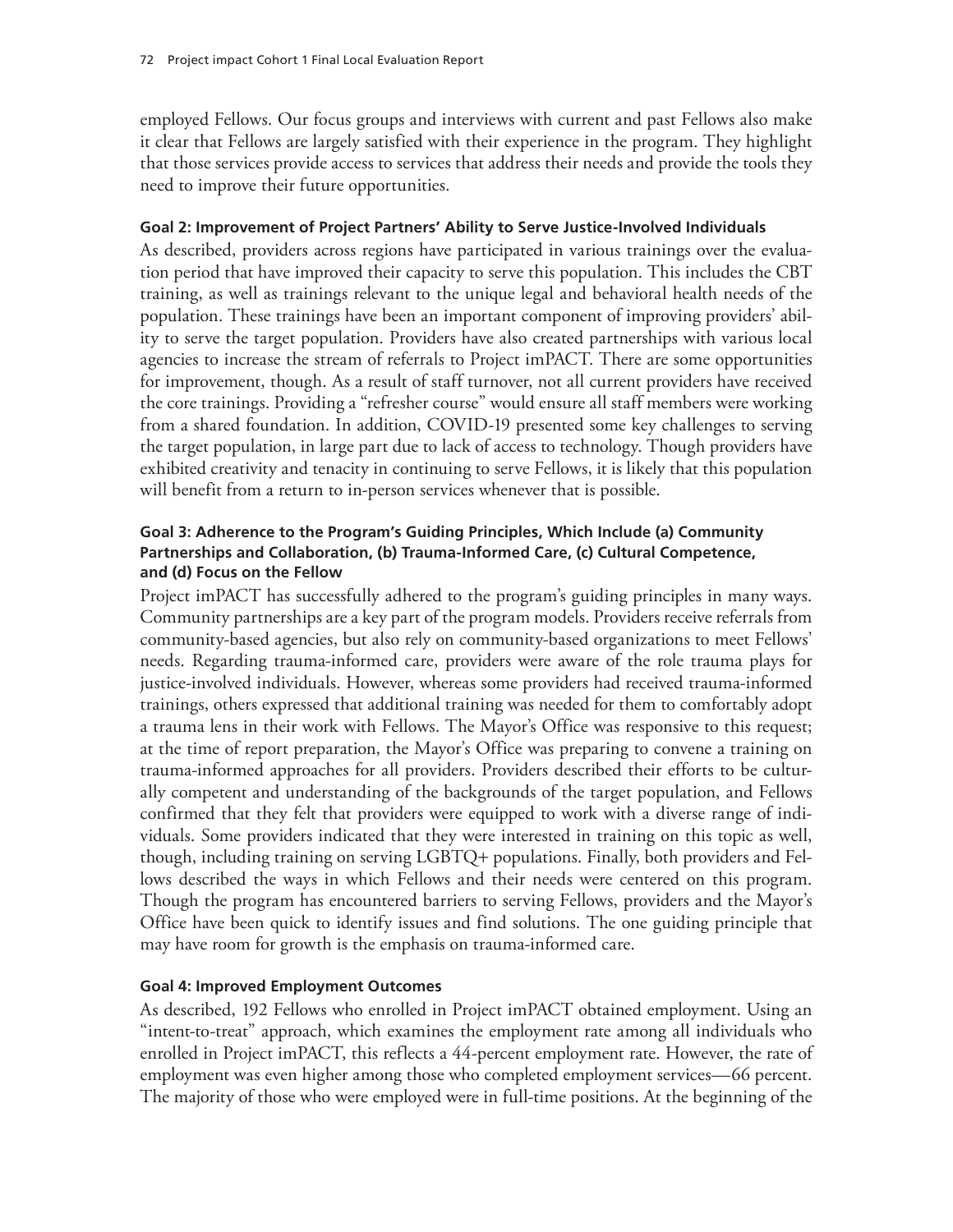program, the Mayor's Office established a target of 55 percent of Fellows obtaining full-time employment. There were some challenges to knowing whether this target was reached given the large number of Fellows who were lost to follow-up—however, the rate of employment among those who completed employment services exceeded this target.

Data regarding employment retention reflected that there was some decrease in the rate of employment at each follow-up time point. It was somewhat difficult to interpret these trends given the levels of missing data at each follow-up period, though other studies found declines in rates of employment over time. For example, a study of CEO participants in New York found that about 60 percent were employed 6 months after enrolling in the program, compared with slightly more than 40 percent at 12 months (CEO, 2019). It is also important to highlight that our methods for collecting follow-up data were somewhat different than what other studies used. Many studies assessed employment at regular intervals after entering a program; however, our providers did not collect follow-up data on Fellows until they had got employed, and the time to employment varied from person to person.

Fellows also experienced a substantial increase in their employment during the program. Whereas the mean monthly income (from all sources) was \$105.26 at baseline, at follow-up, it was \$2,101.10. There are some caveats when interpreting this number; in particular, it may be that Project imPACT providers had greater success collecting income data at exit from Fellows they were still in touch with, who may have been more likely to be employed. Even so, this reflects a substantial increase for the 164 Fellows with complete data, and the benefits of this type of increase in income cannot be overlooked. At the same time, it is important to keep in mind that Los Angeles is an extremely high cost of living region, and the demand for affordable housing far outpaces the availability of such housing (California Housing Partnership, 2020). In addition, the fair market rate of a one-bedroom apartment in Los Angeles is currently \$1,517 (National Low Income Housing Coalition, 2021), which would be 69 percent of the income of the average Fellow on exit from the program.

#### **Goal 5: Reduced Recidivism**

Given the obstacles the evaluation team experienced to collecting recidivism data, we were unable to formally assess progress toward this goal. We realize that this is a key limitation of our findings, especially because a key goal of all programs funded through Proposition 47 is to reduce recidivism. Though we were able to comment on the short-term outcomes achieved by the program (e.g., addressing barriers to employment, obtaining employment), it is unclear whether these activities were in fact effective at reducing recidivism risk in Fellows. However, to address this issue, we revised our protocol for the collection of data with Cohort 2 of Project imPACT. We worked with providers to develop a new case management system and, with their input, revised our protocol to be able to obtain identifiable data, rather than de-identified data. This enabled the evaluation team to access recidivism data from administrative records. In addition, providers would still be able to report any recidivism that they learnt about during and after participation in Project imPACT using the new case management system as a supplemental data source.

## **Limitations**

There are a number of limitations to this evaluation that should be kept in mind when interpreting the results. First, Project imPACT was designed to serve a broad population with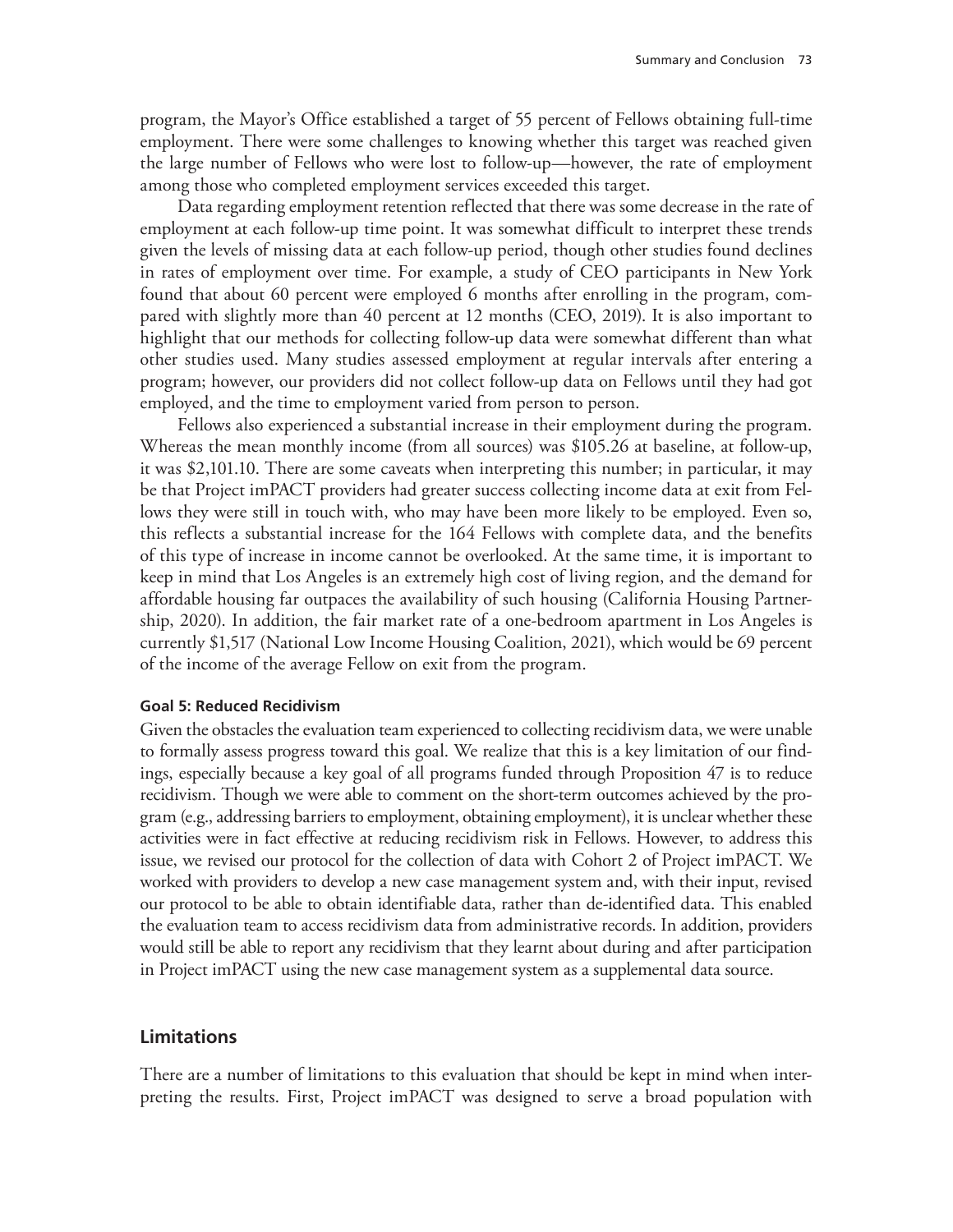respect to criminal history and mental health/substance use concerns. As a result, Fellows may have had diverse service needs, which may explain some of the variability in services provided. Providers did not submit detailed information on individual-level employment, behavioral health, or legal needs, and therefore we were unable to comment on the extent to which variation in services provided reflected variation on the needs of Fellows.

Second, we did not formally quantify the peer navigation services that Fellows received. In part, this was because peer navigators often served a more flexible role in the program. Their roles included providing social support, helping to motivate Fellows to engage in services, and helping Fellows navigate Project imPACT and external services. However, they were also involved in more formal activities, such as leading CBT groups and conducting regular check-ins with Fellows. The lack of formal tracking of their services is not to downplay the importance of peer navigators to the program—in fact, providers described peer navigators as an essential part of their regional teams, and Fellows noted how valuable it was to have individuals with lived experience involved with the program. We will continue to work with the program to determine if more formal tracking of such services is warranted or whether there are other ways to capture the effect of their work.

Third, this program has continued to evolve since the early days of program implementation. One example is the format of the CBT modules, which were originally delivered in weekly sessions and are now delivered as an intensive course on enrollment. There have also been refinements to program definitions (e.g., those used to define successful completion) as a result of new situations that arose during implementation. Turnover in staff members and agencies resulted in some disruption of services. And the onset of the COVID-19 pandemic completely reshaped the way that services were provided to Fellows for the last nine months of the program, with some regions affected more substantially than others. Although we were unable to formally consider the effect of these factors as part of our analysis, they constituted an important context for the interpretation of our results.

Fourth, our evaluation relied on program providers to submit all data. During the course of the evaluation, some data were submitted more reliably, such as the nature of services provided and barriers addressed. These data also underwent a careful review of project team members, often with several follow-up efforts to refine and clarify any inconsistencies. However, certain variables had particular data quality issues. Many providers had difficulty readministering the decisionmaking scale after completion of the CBT curriculum and when Fellows exited. Employment retention data and recidivism data were even bigger issues. First, providers relied on the self-report of Fellows for these data, which is subject to self-report bias (e.g., if former Fellows are reticent to report justice system contact to providers). However, an even more salient issue was the large number of Fellows who could not be reached to assess employment retention, and the large number of Fellows that providers did not attempt to reach for recidivism data. Despite attempts to provide technical assistance around collection of these data throughout the course of the evaluation, the quality of these data did not improve. This limits conclusions that can be drawn from the outcome evaluation component of this study.

Finally, we were unable to identify a suitable comparison group for the purposes of this evaluation, which precludes us from drawing causal inferences about the influence of the program on observed outcomes. Throughout the report, we compared the program experience of those who successfully completed the program to those who exited before completion (e.g., with respect to volume of services received); however, we missed the follow-up data regarding employment and income outcomes for many of those who exited unsuccessfully. An alternative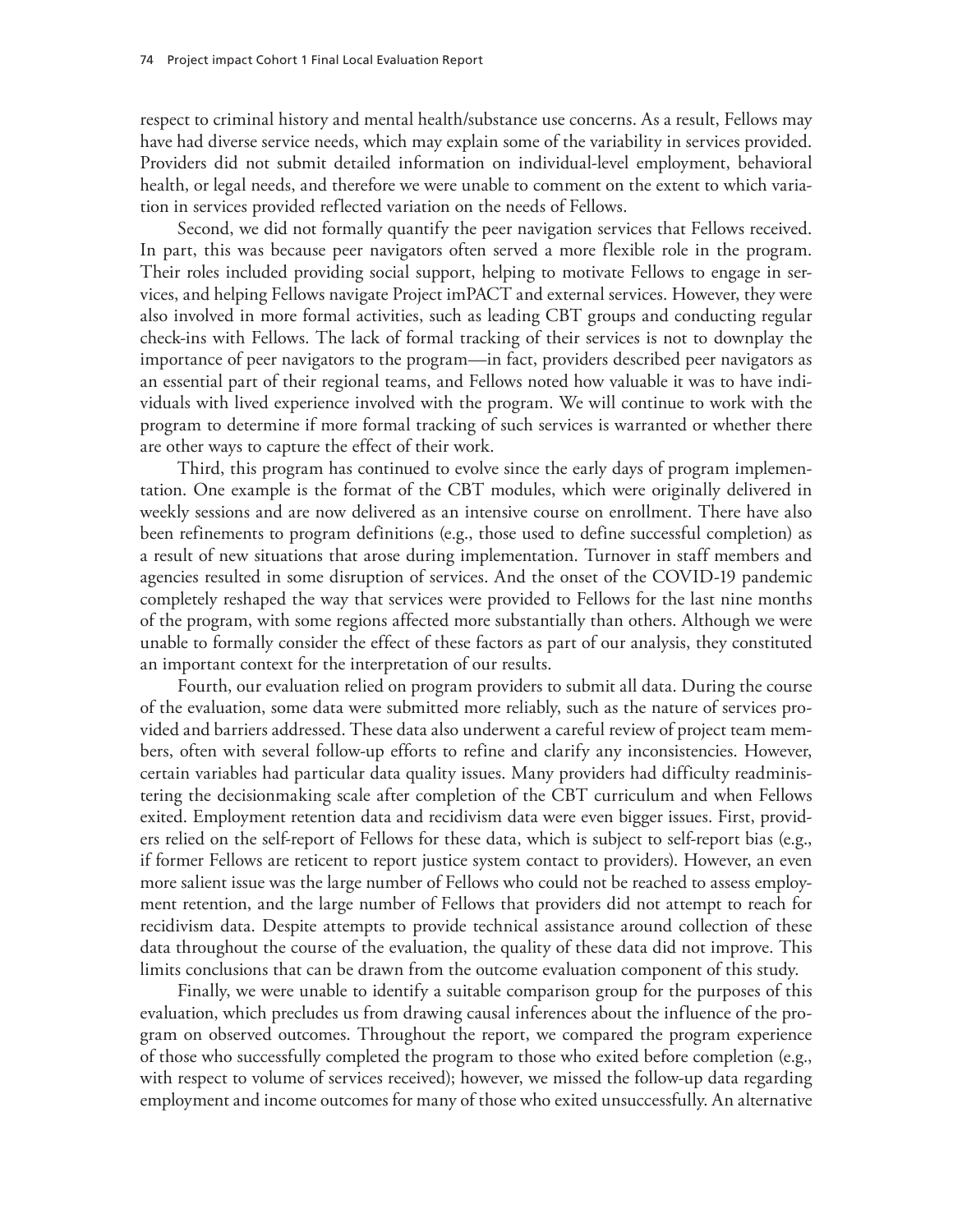option for analyzing data would have been to use an "intent-to-treat" approach, assuming that those who had missing follow-up data had similar outcomes as were observed at baseline (e.g., those who were unemployed at baseline were still unemployed at follow-up). To some extent, we were able to incorporate this approach to the calculation of the employment rates. However, it was also important that we not obscure the significant accomplishments of those Fellows for whom follow-up data were available. Our efforts to look at measures of program participation beyond "successful" and "unsuccessful" completion similarly reflect our desire for a nuanced understanding of the way that the dosage of services contributed to outcomes, whether or not people completed all preestablished program requirements. However, our findings should be interpreted with this lens in mind.

### **Recommendations**

**Recommendation #1: Provide Needed Supports and Trainings for Project imPACT Providers** Given the turnover that has happened with key program staff, many current Project imPACT providers have not participated in the key trainings offered earlier in the program (e.g., to deliver the CBT curriculum). Similarly, staff members have expressed interest in more formal training related to trauma-informed care. The Mayor's Office has already started to make progress on addressing these needs, including a trauma-informed care training that was scheduled for spring 2021 that addressed topics such as the role of trauma, cultural competencies needed to work with reentry populations, and developing skills to reduce vicarious trauma. Additional trainings such as these will ensure the providers feel empowered to effectively serve Fellows.

It is also important to consider the rates of turnover among providers, whether there might be ways to address turnover, and whether there are ways to mitigate the effect of turnover on the other providers and Fellows. Turnover has occurred for a range of reasons, including providers leaving for other positions in other organizations. Providers' dedication to Fellows was evident from their anecdotes of responding to calls well outside the business hours, picking up extra food on their way into the office, and providing transportation to clients. In addition, behavioral health and legal staff receive regular supervision and oversight from supervisory staff. However, caseloads are high and burnout may be an issue. Therefore, additional supports for staff and efforts to monitor for burnout may be warranted. The types of trainings described above, designed to prepare providers to work with individuals experiencing complex trauma, may also protect against burnout. In addition, though a certain level of turnover is inevitable, positions often were vacant for several weeks before being filled by a new staff member. Finding ways to improve transfer of institutional knowledge and maintain continuity of care for Fellows may be important. Similarly, the experience of San Fernando Valley demonstrated the challenges of turnover within the lead agency in particular and emphasized the need to have processes in place for continuity of care of Fellows when turnover occurs—whether at the individual or organizational level.

Finally, it may also be worth considering whether additional support staff could alleviate the burden on providers by assisting with tasks such as outreach to participants lost to followup and collecting follow-up employment data. The role of this type of support staff could be complementary to that of the peer navigator, allowing the peer navigator to focus more on fostering motivation and providing connections to needed services, while the support staff focused on tracking and following up with Fellows.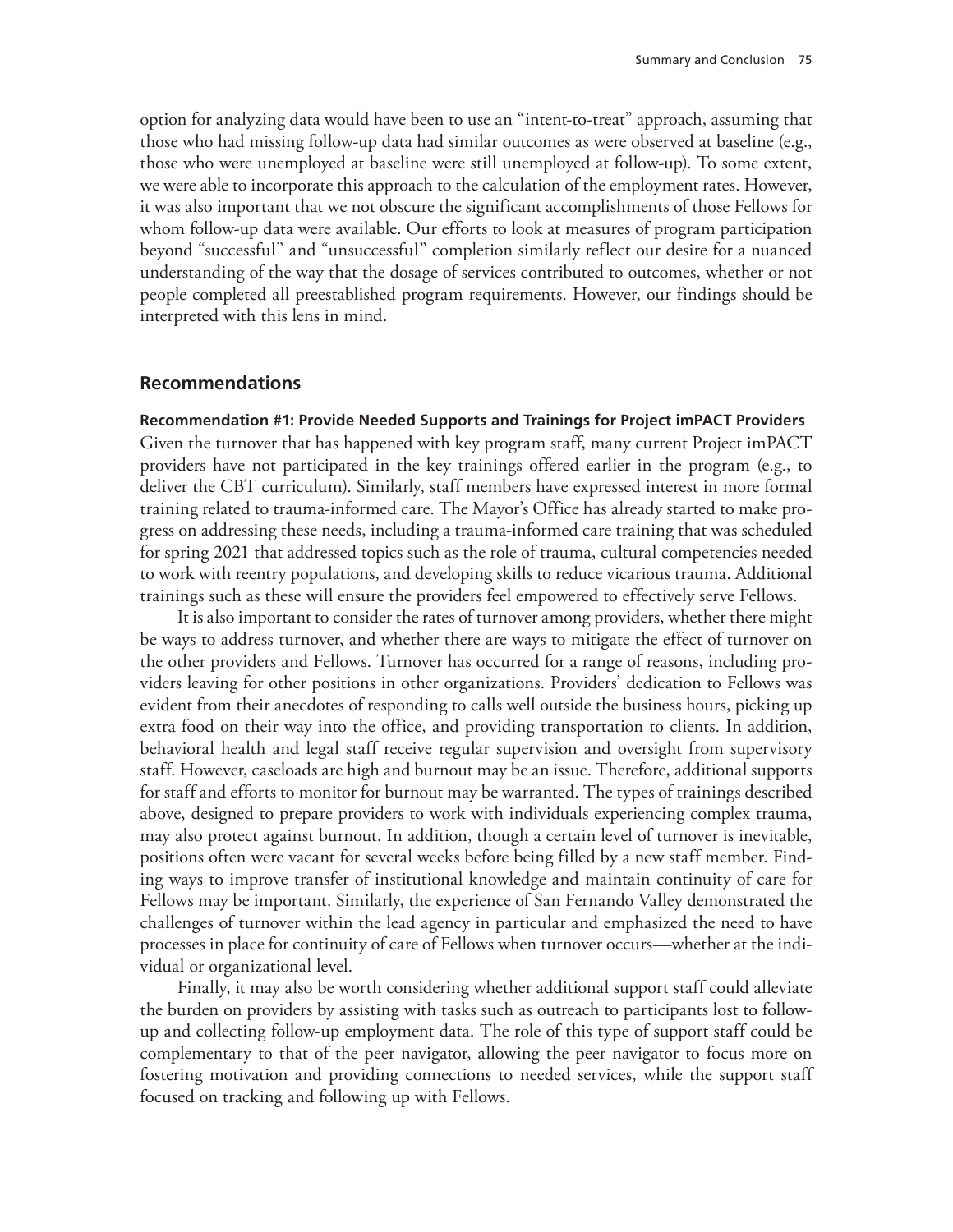## **Recommendation #2: Offer Additional Supports to Address Fellows' Other Common Psychosocial Needs**

Providers and Fellows highlighted the importance of the wraparound nature of Project imPACT services, but described other needs that are not currently addressed by the program. These included housing, transportation assistance, substance use treatment, and food security. There are multiple ways that the program might address these other needs. First, although it may not be possible to offer all of these services on a permanent basis, the Mayor's Office and Project imPACT providers might consider offering some of them on a "pop-up" basis. For example, employment agencies sometimes offer one-time, on-site job fairs. Similar events could be held to help Fellows complete LiveScans (needed to obtain their rap sheets for legal services). Another option might be a mobile health clinic event, which could provide access to low-cost screening or primary care services (e.g., through licensed vocational nurses) or specialty care (e.g., human immunodeficiency virus [HIV] services).1 Such services could be offered using Project imPACT funds, but might also be coordinated by soliciting volunteers whether individuals or organizations—to provide certain services. Second, providers can continue to bolster their partnerships with other community-based organizations and local agencies that provide low-cost or no-cost services to this population. Third, there are opportunities for providers to leverage their funding from the Mayor's Office in a more flexible way. Some regions budgeted for costs such as transportation incentives, and this is something that all regions could integrate into their budgets if there is a need. Finally, the Mayor's Office has sought opportunities to formally add additional services to the Project imPACT model. Specifically, after hearing the need for housing services, the Mayor's Office worked with BSCC and the providers to develop a transitional housing option for Project imPACT Fellows.

In addition to these specific service needs, Fellows would also benefit from additional access to technology and training related to technology. This need became especially salient during the pandemic, when services became largely virtual. However, better access to cell phones and/or computers, as well as Wi-Fi and data plans, might continue to facilitate access to services even once the pandemic restrictions are lifted. This is an option the Mayor's Office has been exploring.

## **Recommendation #3: Increase Awareness of the Program in the Greater Los Angeles Community**

There are multiple pathways along which Project imPACT might be able to raise its external profile, and providers and Fellows indicated that an increased awareness of Project imPACT would have a number of benefits. First, additional efforts to advertise the program might help to increase the pipeline of potential Fellows and/or reach subpopulations of justice-involved individuals who are not currently reached by the program. Second, providers noted that additional awareness of the program might help them establish relationships with new employers, creating additional employment opportunities for Fellows. Relatedly, they indicated that it would be helpful for the Mayor's Office to create a more formal link between Project imPACT and other employment-focused programs offered by the City. Third, employers would benefit from understanding the laws surrounding hiring individuals with a history of justice-system involvement, as well as the benefits of employing individuals from this population. The legal

<sup>&</sup>lt;sup>1</sup> It was beyond the scope of the project to obtain detailed health information from Fellows, but these represent common needs among justice-involved individuals.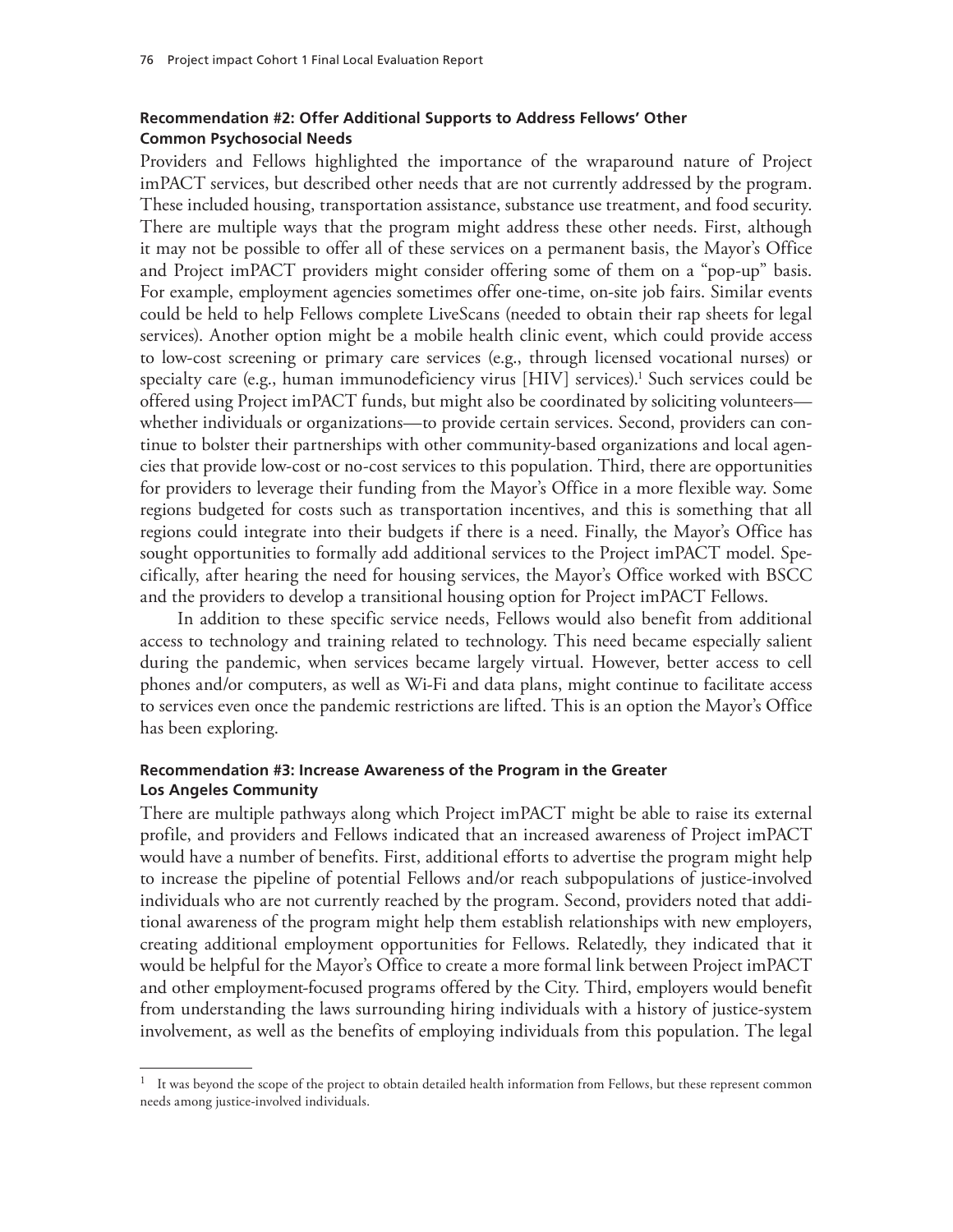providers described employer-focused trainings they had developed, and wider dissemination of this information could benefit Fellows. Finally, providers noted that they sometimes write letters on behalf of their Fellows to demonstrate how participation in the program fulfilled the requirements of community supervision. However, there are likely opportunities to celebrate participation more formally, such as through a graduation celebration (which may be more possible as pandemic restrictions lift) or graduation certificates.

### **Recommendation #4: Continue to Expand the Evaluation Capacity of Project imPACT Providers**

Project imPACT providers put considerable effort into the evaluation requirements for this program and grant. The evaluation team works closely with providers to develop data collection requirements, with the goal of developing a robust evaluation approach that also limits burden on the providers. However, there are substantial quantitative reporting requirements for this work, and there are ongoing difficulties related to submission of data despite regular provision of technical assistance by the evaluation team. This is occasionally exacerbated by regional turnover. In addition, the providers seem to have particular difficulty following up with Fellows to obtain employment retention and recidivism data. This is not to underestimate the effort it takes to follow up with populations such as those served by Project imPACT (i.e., justice-involved individuals with behavioral health concerns). In fact, research has shown that longitudinal follow-up with the difficult-to-reach populations can be a heavy lift and is often most successful when using many forms of follow-up (e.g., telephone, mailings, use of public records, use of social networking sites) (Garvey et al., 2017). This is a big request for the evaluation team to make of providers, who are already busy providing services to Fellows.

In response, though, the evaluation team has already started to work with providers to make the reporting even simpler for them. First, rather than using an Excel-based data submission template, we worked with providers and the Mayor's Office to develop an online case management system that allows the provider to enter services in real time and the evaluation team to extract reports with needed data. Second, for Cohort 2, we rely on administrative sources of recidivism data (including records from the Los Angeles County Superior Court) so that the providers can focus their efforts on obtaining employment retention data. We have also developed reminders within the case management system to indicate when a provider should follow up with a given Fellow to obtain retention data. Though we anticipate that these measures will streamline data collection and analysis for Cohort 2, providing technical assistance and capacity building support will remain a focus of the evaluation team.

## **Conclusion**

Project imPACT is a novel approach to increasing rates of employment among justice-involved individuals. The findings from this evaluation demonstrate that the program is well received by Fellows and demonstrates promise in achieving its goals. However, it will be important to continue monitoring the implementation and outcomes of the program for Cohort 2, including capturing the experience of Fellows participating in the new housing component and obtaining more reliable recidivism data.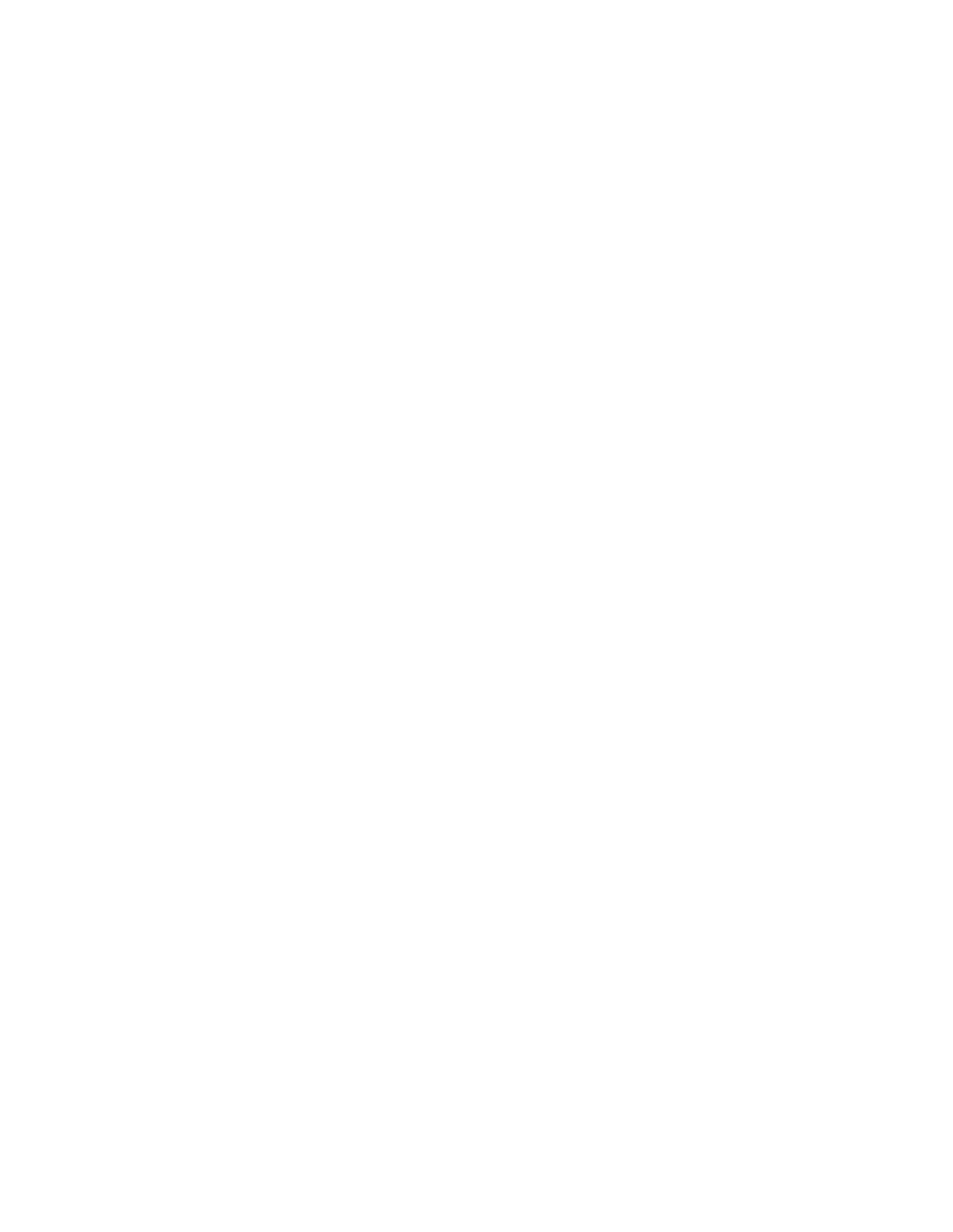Andrews, D. A., Bonta, J., & Wormith, J. S. (2004). *Level of Service/Case Management Inventory*. North Tonawanda, NY: MHS, Inc.

Board of State and Community Corrections (2016). *Proposition 47 Grant Program Request for Proposals*. Sacramento, CA: State of California. As of July 11, 2019:

[https://www.cacities.org/Resources-Documents/Policy-Advocacy-Section/Hot-Issues/Homeless-Resources](https://www.cacities.org/Resources-Documents/Policy-Advocacy-Section/Hot-Issues/Homeless-Resources/League-CSAC-Task-Force/May-11,-2017/7-_proposition_47_request_for_propsals_-_updated_d.aspx) /League-CSAC-Task-Force/May-11,-2017/7-\_proposition\_47\_request\_for\_propsals\_-\_updated\_d.aspx

———(2018). *Prop 47 Funding by Lead Agency Type for Cohort 1, June 2016–August 2020*. Sacramento, CA: State of California. As of July 11, 2019:

[https://public.tableau.com/profile/kstevens#!/vizhome/Prop47FundingCohort1June2016-August2020/](https://public.tableau.com/profile/kstevens#!/vizhome/Prop47FundingCohort1June2016-August2020/Prop47FundingbyAgencyType) Prop47FundingbyAgencyType

———(2019). *Proposition 47 Grant Program*. Sacramento, CA: State of California. As of July 11, 2019: [https://www.bscc.ca.gov/s\\_bsccprop47/](https://www.bscc.ca.gov/s_bsccprop47/)

Bonta, J., & Andrews, D. A. (2017). *The Psychology of Criminal Conduct* (6th ed). New York, NY: Routledge.

Brooks Holliday, S., Bracy, N., Martin, A., Migacheva, K., Goldman, A., & Hunter, S. (2019). *Project imPACT Two-Year Preliminary Evaluation Report*. Sacramento, CA: California Board of State and Community Corrections.

BSCC—*See* Board of State and Community Corrections.

California Courts (2019). *Proposition 47: The Safe Neighborhoods and Schools Act*. Sacramento, CA: Judicial Council of California. As of July 11, 2019: <https://www.courts.ca.gov/prop47.htm>

California Housing Partnership (2020). *2020 Los Angeles County Annual Affordable Housing Outcomes Report*. San Francisco, CA: California Housing Partnership. As of May 13, 2021: [https://1p08d91kd0c03rlxhmhtydpr-wpengine.netdna-ssl.com/wp-content/uploads/2020/07/2020](https://1p08d91kd0c03rlxhmhtydpr-wpengine.netdna-ssl.com/wp-content/uploads/2020/07/2020-Los-Angeles-County-Affordable-Housing-Outcomes-Report.pdf) -Los-Angeles-County-Affordable-Housing-Outcomes-Report.pdf

Center for Employment Opportunities (2019). *Improving Long-Term Employment Outcomes: Promising Findings from New York State*. New York, NY: Center for Employment Opportunities. As of May 13, 2021: [https://ceoworks.org/assets/images/CEO-Improving-Long-Term-Employment\\_042319\\_print.pdf](https://ceoworks.org/assets/images/CEO-Improving-Long-Term-Employment_042319_print.pdf)

CEO—*See* Center for Employment Opportunities.

City of Los Angeles (2021). *WorkSource Centers*. Los Angeles, CA: City of Los Angeles Economic & Workforce Development Department. As of May 14, 2021: <https://ewddlacity.com/index.php/employment-services/adults-age-24-and-older/worksource-centers>

Doleac, J. L. (2019). Wrap-around services don't improve prisoner reentry outcomes. *Journal of Policy Analysis and Management*, *38*, 508–514.

Farabee, D., Zhang, S. X., & Wright, B. (2014). An experimental evaluation of a nationally recognized employment-focused offender reentry program. *Journal of Experimental Criminology*, *10*, 309–322.

Formon, D. L., Schmidt, A. T., & Henderson, C. (2018). Examining employment outcomes of offender and nonoffender vocational program graduates. *International Journal of Offender Therapy and Comparative Criminology*, *62*, 2781–2800.